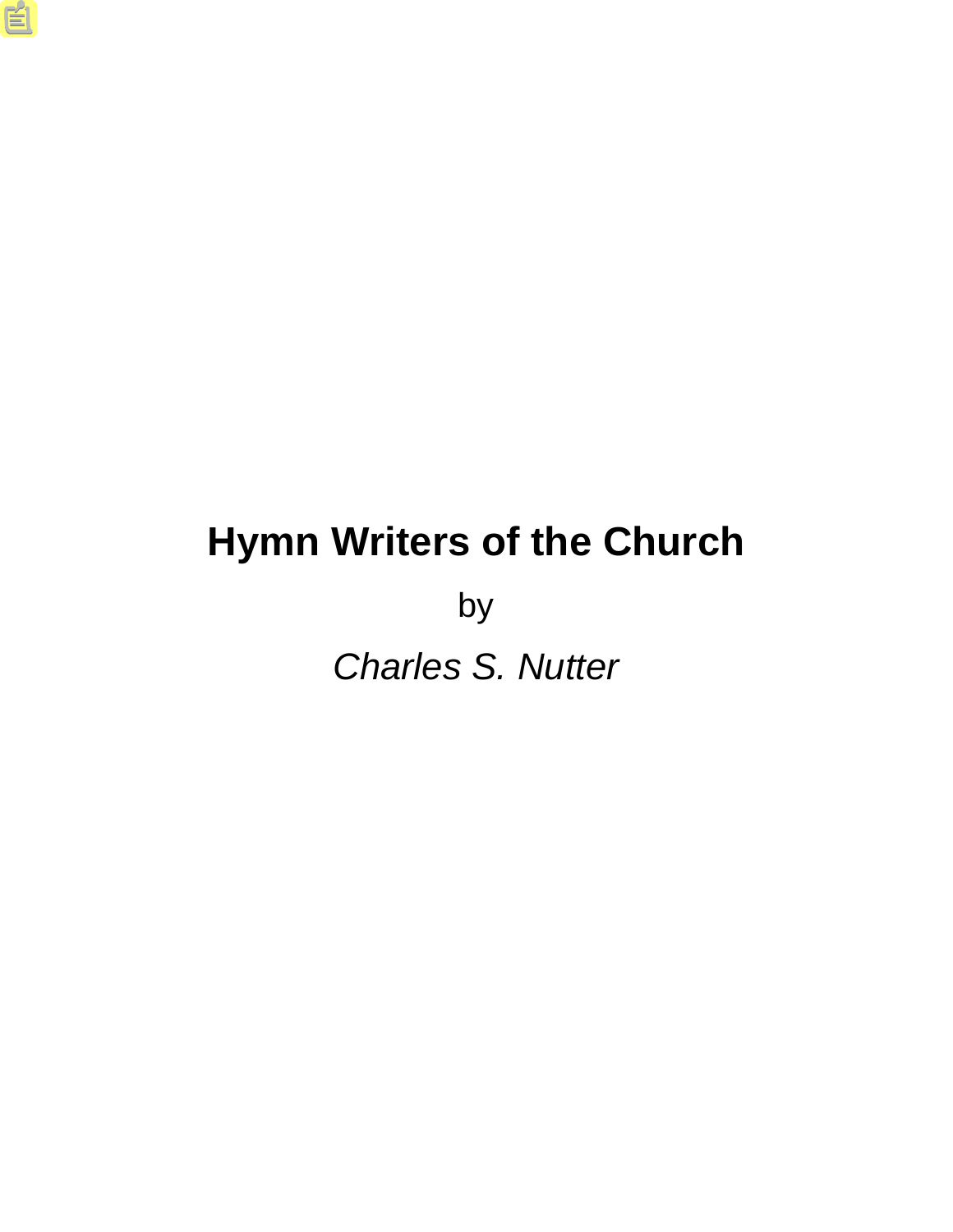## About *Hymn Writers of the Church* by Charles S. Nutter

<span id="page-1-0"></span>

| Title:                     | Hymn Writers of the Church                                                                                                                                                            |
|----------------------------|---------------------------------------------------------------------------------------------------------------------------------------------------------------------------------------|
| URL:                       | http://www.ccel.org/ccel/nutter/hymnwriters.html                                                                                                                                      |
| Author(s):                 | Nutter, Charles S.                                                                                                                                                                    |
| <b>Publisher:</b>          | Grand Rapids, MI: Christian Classics Ethereal Library                                                                                                                                 |
| <b>Description:</b>        | A biographical index of authors of hymns found in The Methodist<br>Hymnal, 1905, excerpted from the annotated edition thereof, also<br>known as Hymns and Hymn Writers of the Church. |
| <b>First Published:</b>    | 1915                                                                                                                                                                                  |
| <b>Print Basis:</b>        | Hymns and Hymn Writers of the Church, Nashville: Smith & Lamar,<br>1915                                                                                                               |
| Source:                    | Nashville: Smith & Lamar, 1915                                                                                                                                                        |
| <b>Rights:</b>             | <b>Public Domain</b>                                                                                                                                                                  |
| <b>Date Created:</b>       | 2002-01                                                                                                                                                                               |
| <b>Status:</b>             | Profitable future work may include:                                                                                                                                                   |
|                            | •More content from the same book: composer and hymn information.                                                                                                                      |
| <b>Editorial Comments:</b> | •ThML markup (assuming HTML semantics of whitespace)                                                                                                                                  |
|                            | •Hyperlinked cross-references                                                                                                                                                         |
|                            | • Added links to primary documents also in CCEL                                                                                                                                       |
|                            | •Added "wwec" indexing records                                                                                                                                                        |
| Contributor(s):            | Stephen Hutcheson (Transcriber)                                                                                                                                                       |
|                            | Stephen Hutcheson (Formatter)                                                                                                                                                         |
| <b>CCEL Subjects:</b>      | All; Hymns; Proofed                                                                                                                                                                   |
| <b>LC Call no:</b>         | <b>BV415.A1</b>                                                                                                                                                                       |
| <b>LC Subjects:</b>        | Practical theology                                                                                                                                                                    |
|                            | Worship (Public and Private) Including the church year, Christian<br>symbols, liturgy, prayer, hymnology<br>Hymnology<br>Denominational hymnbooks in English                          |
|                            |                                                                                                                                                                                       |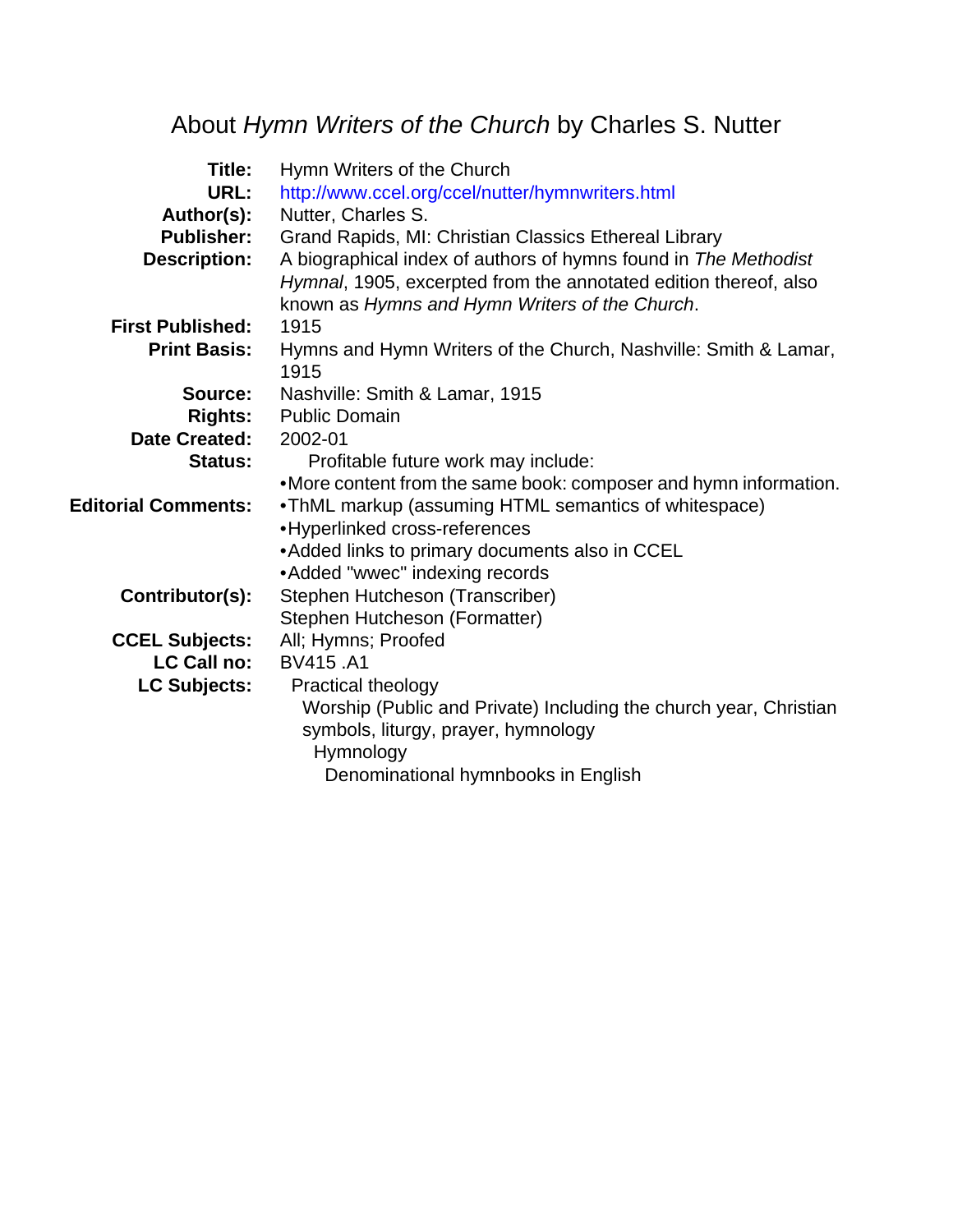## Table of Contents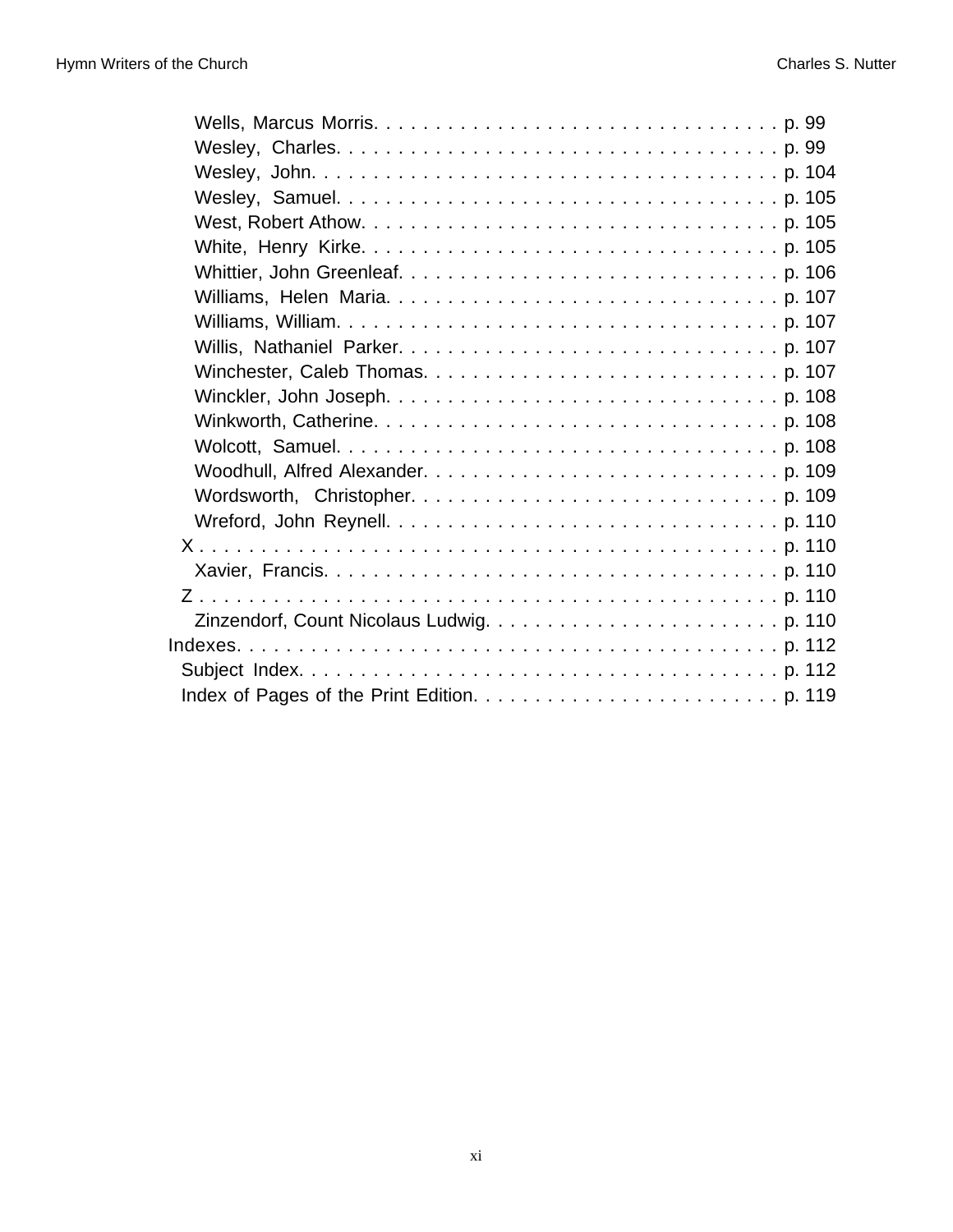Hymn Writers of the Church Charles S. Nutter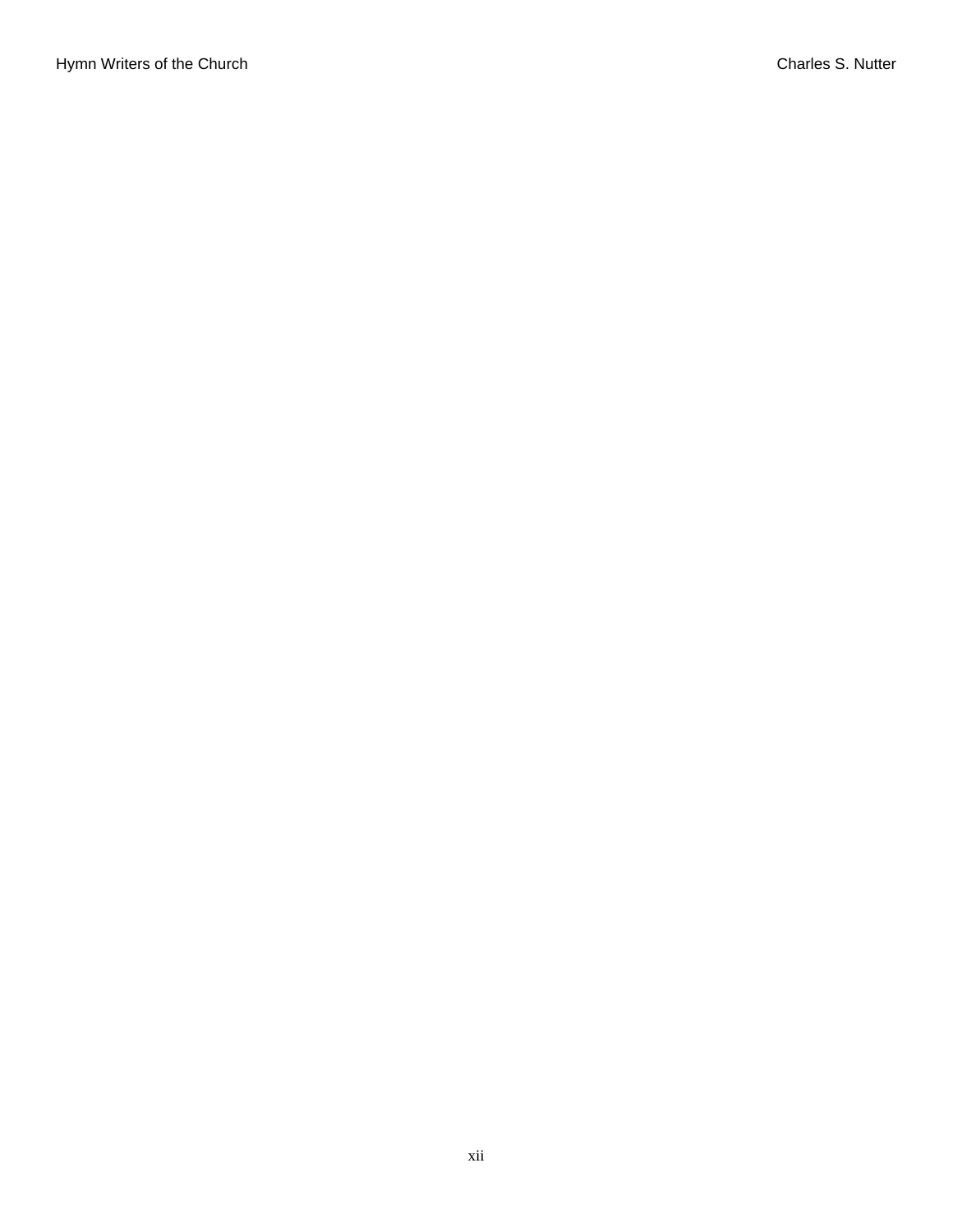*Extracts from:*

## <span id="page-12-0"></span>**THE Hymns and Hymn Writers OF THE CHURCH**

**AN ANNOTATED EDITION of**

## **The Methodist Hymnal**

BY

### WILBUR F. TILLETT, D.D., LL.D.

DEAN OF THE THEOLOGICAL FACULTY OF VANDERBILT UNIVERSITY

AUTHOR OF "OUR HYMNS AND THEIR AUTHORS", "STUDIES IN CHRISTIAN DOCTRINE", ETC.

AND

#### CHARLES S. NUTTER, D.D.

AUTHOR OF "HYMN STUDIES," "HISTORIC HYMNISTS," ETC.

NASHVILLE: SMITH & LAMAR NEW YORK: EATON & MAINS CINCINNATI: JENNINGS & GRAHAM

1915

COPYRIGHT, 1911, BY EATON & MAINS, JENNINGS &. GRAHAM, SMITH & LAMAR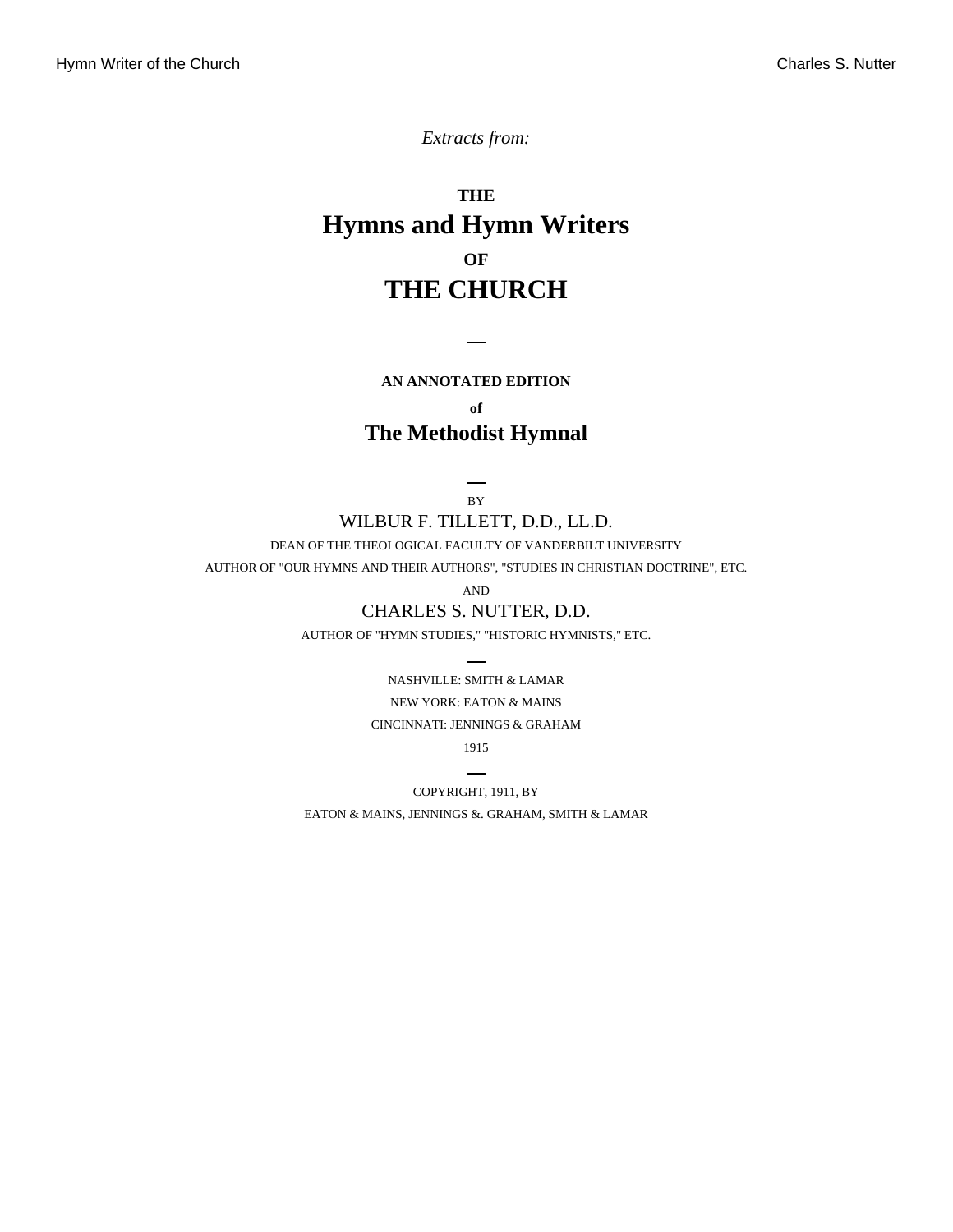<span id="page-13-0"></span>

### **HYMN WRITERS OF THE CHURCH**

BIOGRAPHICAL INDEX

#### <span id="page-13-1"></span> $A \cdot B \cdot C \cdot D \cdot E \cdot F \cdot G \cdot H \cdot I \cdot J \cdot K \cdot L \cdot M \cdot N \cdot O \cdot P \cdot Q \cdot R \cdot S \cdot T \cdot U \cdot V \cdot W \cdot X \cdot Y \cdot Z \cdot$  $A \cdot B \cdot C \cdot D \cdot E \cdot F \cdot G \cdot H \cdot I \cdot J \cdot K \cdot L \cdot M \cdot N \cdot O \cdot P \cdot Q \cdot R \cdot S \cdot T \cdot U \cdot V \cdot W \cdot X \cdot Y \cdot Z \cdot$  $A \cdot B \cdot C \cdot D \cdot E \cdot F \cdot G \cdot H \cdot I \cdot J \cdot K \cdot L \cdot M \cdot N \cdot O \cdot P \cdot Q \cdot R \cdot S \cdot T \cdot U \cdot V \cdot W \cdot X \cdot Y \cdot Z \cdot$  $A \cdot B \cdot C \cdot D \cdot E \cdot F \cdot G \cdot H \cdot I \cdot J \cdot K \cdot L \cdot M \cdot N \cdot O \cdot P \cdot Q \cdot R \cdot S \cdot T \cdot U \cdot V \cdot W \cdot X \cdot Y \cdot Z \cdot$  $A \cdot B \cdot C \cdot D \cdot E \cdot F \cdot G \cdot H \cdot I \cdot J \cdot K \cdot L \cdot M \cdot N \cdot O \cdot P \cdot Q \cdot R \cdot S \cdot T \cdot U \cdot V \cdot W \cdot X \cdot Y \cdot Z \cdot$  $A \cdot B \cdot C \cdot D \cdot E \cdot F \cdot G \cdot H \cdot I \cdot J \cdot K \cdot L \cdot M \cdot N \cdot O \cdot P \cdot Q \cdot R \cdot S \cdot T \cdot U \cdot V \cdot W \cdot X \cdot Y \cdot Z \cdot$  $A \cdot B \cdot C \cdot D \cdot E \cdot F \cdot G \cdot H \cdot I \cdot J \cdot K \cdot L \cdot M \cdot N \cdot O \cdot P \cdot Q \cdot R \cdot S \cdot T \cdot U \cdot V \cdot W \cdot X \cdot Y \cdot Z \cdot$  $A \cdot B \cdot C \cdot D \cdot E \cdot F \cdot G \cdot H \cdot I \cdot J \cdot K \cdot L \cdot M \cdot N \cdot O \cdot P \cdot Q \cdot R \cdot S \cdot T \cdot U \cdot V \cdot W \cdot X \cdot Y \cdot Z \cdot$  $A \cdot B \cdot C \cdot D \cdot E \cdot F \cdot G \cdot H \cdot I \cdot J \cdot K \cdot L \cdot M \cdot N \cdot O \cdot P \cdot Q \cdot R \cdot S \cdot T \cdot U \cdot V \cdot W \cdot X \cdot Y \cdot Z \cdot$  $A \cdot B \cdot C \cdot D \cdot E \cdot F \cdot G \cdot H \cdot I \cdot J \cdot K \cdot L \cdot M \cdot N \cdot O \cdot P \cdot Q \cdot R \cdot S \cdot T \cdot U \cdot V \cdot W \cdot X \cdot Y \cdot Z \cdot$  $A \cdot B \cdot C \cdot D \cdot E \cdot F \cdot G \cdot H \cdot I \cdot J \cdot K \cdot L \cdot M \cdot N \cdot O \cdot P \cdot Q \cdot R \cdot S \cdot T \cdot U \cdot V \cdot W \cdot X \cdot Y \cdot Z \cdot$  $A \cdot B \cdot C \cdot D \cdot E \cdot F \cdot G \cdot H \cdot I \cdot J \cdot K \cdot L \cdot M \cdot N \cdot O \cdot P \cdot Q \cdot R \cdot S \cdot T \cdot U \cdot V \cdot W \cdot X \cdot Y \cdot Z \cdot$  $A \cdot B \cdot C \cdot D \cdot E \cdot F \cdot G \cdot H \cdot I \cdot J \cdot K \cdot L \cdot M \cdot N \cdot O \cdot P \cdot Q \cdot R \cdot S \cdot T \cdot U \cdot V \cdot W \cdot X \cdot Y \cdot Z \cdot$  $A \cdot B \cdot C \cdot D \cdot E \cdot F \cdot G \cdot H \cdot I \cdot J \cdot K \cdot L \cdot M \cdot N \cdot O \cdot P \cdot Q \cdot R \cdot S \cdot T \cdot U \cdot V \cdot W \cdot X \cdot Y \cdot Z \cdot$  $A \cdot B \cdot C \cdot D \cdot E \cdot F \cdot G \cdot H \cdot I \cdot J \cdot K \cdot L \cdot M \cdot N \cdot O \cdot P \cdot Q \cdot R \cdot S \cdot T \cdot U \cdot V \cdot W \cdot X \cdot Y \cdot Z \cdot$  $A \cdot B \cdot C \cdot D \cdot E \cdot F \cdot G \cdot H \cdot I \cdot J \cdot K \cdot L \cdot M \cdot N \cdot O \cdot P \cdot Q \cdot R \cdot S \cdot T \cdot U \cdot V \cdot W \cdot X \cdot Y \cdot Z \cdot$  $A \cdot B \cdot C \cdot D \cdot E \cdot F \cdot G \cdot H \cdot I \cdot J \cdot K \cdot L \cdot M \cdot N \cdot O \cdot P \cdot Q \cdot R \cdot S \cdot T \cdot U \cdot V \cdot W \cdot X \cdot Y \cdot Z \cdot$  $A \cdot B \cdot C \cdot D \cdot E \cdot F \cdot G \cdot H \cdot I \cdot J \cdot K \cdot L \cdot M \cdot N \cdot O \cdot P \cdot Q \cdot R \cdot S \cdot T \cdot U \cdot V \cdot W \cdot X \cdot Y \cdot Z \cdot$  $A \cdot B \cdot C \cdot D \cdot E \cdot F \cdot G \cdot H \cdot I \cdot J \cdot K \cdot L \cdot M \cdot N \cdot O \cdot P \cdot Q \cdot R \cdot S \cdot T \cdot U \cdot V \cdot W \cdot X \cdot Y \cdot Z \cdot$  $A \cdot B \cdot C \cdot D \cdot E \cdot F \cdot G \cdot H \cdot I \cdot J \cdot K \cdot L \cdot M \cdot N \cdot O \cdot P \cdot Q \cdot R \cdot S \cdot T \cdot U \cdot V \cdot W \cdot X \cdot Y \cdot Z \cdot$  $A \cdot B \cdot C \cdot D \cdot E \cdot F \cdot G \cdot H \cdot I \cdot J \cdot K \cdot L \cdot M \cdot N \cdot O \cdot P \cdot Q \cdot R \cdot S \cdot T \cdot U \cdot V \cdot W \cdot X \cdot Y \cdot Z \cdot$  $A \cdot B \cdot C \cdot D \cdot E \cdot F \cdot G \cdot H \cdot I \cdot J \cdot K \cdot L \cdot M \cdot N \cdot O \cdot P \cdot Q \cdot R \cdot S \cdot T \cdot U \cdot V \cdot W \cdot X \cdot Y \cdot Z \cdot$  $A \cdot B \cdot C \cdot D \cdot E \cdot F \cdot G \cdot H \cdot I \cdot J \cdot K \cdot L \cdot M \cdot N \cdot O \cdot P \cdot Q \cdot R \cdot S \cdot T \cdot U \cdot V \cdot W \cdot X \cdot Y \cdot Z \cdot$  $A \cdot B \cdot C \cdot D \cdot E \cdot F \cdot G \cdot H \cdot I \cdot J \cdot K \cdot L \cdot M \cdot N \cdot O \cdot P \cdot Q \cdot R \cdot S \cdot T \cdot U \cdot V \cdot W \cdot X \cdot Y \cdot Z \cdot$  $A \cdot B \cdot C \cdot D \cdot E \cdot F \cdot G \cdot H \cdot I \cdot J \cdot K \cdot L \cdot M \cdot N \cdot O \cdot P \cdot Q \cdot R \cdot S \cdot T \cdot U \cdot V \cdot W \cdot X \cdot Y \cdot Z \cdot$  $A \cdot B \cdot C \cdot D \cdot E \cdot F \cdot G \cdot H \cdot I \cdot J \cdot K \cdot L \cdot M \cdot N \cdot O \cdot P \cdot Q \cdot R \cdot S \cdot T \cdot U \cdot V \cdot W \cdot X \cdot Y \cdot Z \cdot$  $A \cdot B \cdot C \cdot D \cdot E \cdot F \cdot G \cdot H \cdot I \cdot J \cdot K \cdot L \cdot M \cdot N \cdot O \cdot P \cdot Q \cdot R \cdot S \cdot T \cdot U \cdot V \cdot W \cdot X \cdot Y \cdot Z \cdot$  $A \cdot B \cdot C \cdot D \cdot E \cdot F \cdot G \cdot H \cdot I \cdot J \cdot K \cdot L \cdot M \cdot N \cdot O \cdot P \cdot Q \cdot R \cdot S \cdot T \cdot U \cdot V \cdot W \cdot X \cdot Y \cdot Z \cdot$  $A \cdot B \cdot C \cdot D \cdot E \cdot F \cdot G \cdot H \cdot I \cdot J \cdot K \cdot L \cdot M \cdot N \cdot O \cdot P \cdot Q \cdot R \cdot S \cdot T \cdot U \cdot V \cdot W \cdot X \cdot Y \cdot Z \cdot$  $A \cdot B \cdot C \cdot D \cdot E \cdot F \cdot G \cdot H \cdot I \cdot J \cdot K \cdot L \cdot M \cdot N \cdot O \cdot P \cdot Q \cdot R \cdot S \cdot T \cdot U \cdot V \cdot W \cdot X \cdot Y \cdot Z \cdot$  $A \cdot B \cdot C \cdot D \cdot E \cdot F \cdot G \cdot H \cdot I \cdot J \cdot K \cdot L \cdot M \cdot N \cdot O \cdot P \cdot Q \cdot R \cdot S \cdot T \cdot U \cdot V \cdot W \cdot X \cdot Y \cdot Z \cdot$  $A \cdot B \cdot C \cdot D \cdot E \cdot F \cdot G \cdot H \cdot I \cdot J \cdot K \cdot L \cdot M \cdot N \cdot O \cdot P \cdot Q \cdot R \cdot S \cdot T \cdot U \cdot V \cdot W \cdot X \cdot Y \cdot Z \cdot$  $A \cdot B \cdot C \cdot D \cdot E \cdot F \cdot G \cdot H \cdot I \cdot J \cdot K \cdot L \cdot M \cdot N \cdot O \cdot P \cdot Q \cdot R \cdot S \cdot T \cdot U \cdot V \cdot W \cdot X \cdot Y \cdot Z \cdot$  $A \cdot B \cdot C \cdot D \cdot E \cdot F \cdot G \cdot H \cdot I \cdot J \cdot K \cdot L \cdot M \cdot N \cdot O \cdot P \cdot Q \cdot R \cdot S \cdot T \cdot U \cdot V \cdot W \cdot X \cdot Y \cdot Z \cdot$  $A \cdot B \cdot C \cdot D \cdot E \cdot F \cdot G \cdot H \cdot I \cdot J \cdot K \cdot L \cdot M \cdot N \cdot O \cdot P \cdot Q \cdot R \cdot S \cdot T \cdot U \cdot V \cdot W \cdot X \cdot Y \cdot Z \cdot$  $A \cdot B \cdot C \cdot D \cdot E \cdot F \cdot G \cdot H \cdot I \cdot J \cdot K \cdot L \cdot M \cdot N \cdot O \cdot P \cdot Q \cdot R \cdot S \cdot T \cdot U \cdot V \cdot W \cdot X \cdot Y \cdot Z \cdot$  $A \cdot B \cdot C \cdot D \cdot E \cdot F \cdot G \cdot H \cdot I \cdot J \cdot K \cdot L \cdot M \cdot N \cdot O \cdot P \cdot Q \cdot R \cdot S \cdot T \cdot U \cdot V \cdot W \cdot X \cdot Y \cdot Z \cdot$  $A \cdot B \cdot C \cdot D \cdot E \cdot F \cdot G \cdot H \cdot I \cdot J \cdot K \cdot L \cdot M \cdot N \cdot O \cdot P \cdot Q \cdot R \cdot S \cdot T \cdot U \cdot V \cdot W \cdot X \cdot Y \cdot Z \cdot$  $A \cdot B \cdot C \cdot D \cdot E \cdot F \cdot G \cdot H \cdot I \cdot J \cdot K \cdot L \cdot M \cdot N \cdot O \cdot P \cdot Q \cdot R \cdot S \cdot T \cdot U \cdot V \cdot W \cdot X \cdot Y \cdot Z \cdot$  $A \cdot B \cdot C \cdot D \cdot E \cdot F \cdot G \cdot H \cdot I \cdot J \cdot K \cdot L \cdot M \cdot N \cdot O \cdot P \cdot Q \cdot R \cdot S \cdot T \cdot U \cdot V \cdot W \cdot X \cdot Y \cdot Z \cdot$  $A \cdot B \cdot C \cdot D \cdot E \cdot F \cdot G \cdot H \cdot I \cdot J \cdot K \cdot L \cdot M \cdot N \cdot O \cdot P \cdot Q \cdot R \cdot S \cdot T \cdot U \cdot V \cdot W \cdot X \cdot Y \cdot Z \cdot$  $A \cdot B \cdot C \cdot D \cdot E \cdot F \cdot G \cdot H \cdot I \cdot J \cdot K \cdot L \cdot M \cdot N \cdot O \cdot P \cdot Q \cdot R \cdot S \cdot T \cdot U \cdot V \cdot W \cdot X \cdot Y \cdot Z \cdot$  $A \cdot B \cdot C \cdot D \cdot E \cdot F \cdot G \cdot H \cdot I \cdot J \cdot K \cdot L \cdot M \cdot N \cdot O \cdot P \cdot Q \cdot R \cdot S \cdot T \cdot U \cdot V \cdot W \cdot X \cdot Y \cdot Z \cdot$  $A \cdot B \cdot C \cdot D \cdot E \cdot F \cdot G \cdot H \cdot I \cdot J \cdot K \cdot L \cdot M \cdot N \cdot O \cdot P \cdot Q \cdot R \cdot S \cdot T \cdot U \cdot V \cdot W \cdot X \cdot Y \cdot Z \cdot$  $A \cdot B \cdot C \cdot D \cdot E \cdot F \cdot G \cdot H \cdot I \cdot J \cdot K \cdot L \cdot M \cdot N \cdot O \cdot P \cdot Q \cdot R \cdot S \cdot T \cdot U \cdot V \cdot W \cdot X \cdot Y \cdot Z \cdot$  $A \cdot B \cdot C \cdot D \cdot E \cdot F \cdot G \cdot H \cdot I \cdot J \cdot K \cdot L \cdot M \cdot N \cdot O \cdot P \cdot Q \cdot R \cdot S \cdot T \cdot U \cdot V \cdot W \cdot X \cdot Y \cdot Z \cdot$  $A \cdot B \cdot C \cdot D \cdot E \cdot F \cdot G \cdot H \cdot I \cdot J \cdot K \cdot L \cdot M \cdot N \cdot O \cdot P \cdot Q \cdot R \cdot S \cdot T \cdot U \cdot V \cdot W \cdot X \cdot Y \cdot Z \cdot$  $A \cdot B \cdot C \cdot D \cdot E \cdot F \cdot G \cdot H \cdot I \cdot J \cdot K \cdot L \cdot M \cdot N \cdot O \cdot P \cdot Q \cdot R \cdot S \cdot T \cdot U \cdot V \cdot W \cdot X \cdot Y \cdot Z \cdot$

**Adams, Sarah Flower**, was born at Harlow, England, February 22, 1805; and died in London August 21, 1848. Sarah Flower was the younger daughter of Benjamin Flower, editor and proprietor of the *Cambridge Intelligencer*. In 1834 she married John Brydges Adams, a civil engineer and inventor. She is represented by her friends as being beautiful, intelligent, and high-minded. Mrs. Adams had a gift for lyric poetry, and wrote thirteen hymns for her pastor, the Rev. William Johnson Fox, an Independent minister. These were all published in *Hymns and Anthems*, London, 1841. Several of these hymns have come into common use, but her masterpiece is the one found in this book:

<span id="page-13-2"></span>Nearer, my God, to thee 315

**Addison, Joseph**, whose fame is coextensive with English literature, was the son of Rev. Lancelot Addison, Dean of Lichfield, England, and was born May 1, 1672. He was educated at Oxford, and early developed poetic talent. His literary contributions were made chiefly to the *Tattler*, the *Guardian* and the *Spectator*. He is the author of five hymns, all of which appeared in the *Spectator* in 1712. It has been claimed that Andrew Marvell is the author of two of these hymns ("The spacious firmament on high" and "When all thy mercies, O my God"), but this claim is not justified by the historical facts, which are too lengthy to present here. Addison died June 17, 1719, being a devout and consistent member of the Church of England. His last effort at writing was on an article upon the Christian Religion. At the time of his death he was contemplating a poetic version of the Psalms. "The piety of Addison," says Macaulay, "was in truth of a singularly cheerful kind. The feeling which predominates in all his devotional writings is gratitude; and on that goodness to which he ascribed all the happiness of his life he relied in the hour of death with a love which casteth out fear." The three hymns by Addison are among the finest in this collection:

<span id="page-13-3"></span>

| How are thy servants blest, O Lord | 102 |
|------------------------------------|-----|
| The spacious firmament on high     | 84  |
| When all thy mercies, O my God     | 105 |

**Alexander, Cecil Frances**, daughter of Maj. John Humphreys, was born in Ireland in 1823. In 1850 she married the Rt. Rev. William Alexander, Bishop of Derry. She wrote "The Burial of Moses," and was the author of several books of poetry. Among them were: *Verses for Holy Seasons*, 1846; *Hymns for Little Children*, 1848; *Hymns Descriptive and Devotional*, 1858; and *The Legend of the Golden Prayers*, 1859. She was the author of many hymns, several of which have been widely used, as, for example, "There is a green hill far away." She died at Londonderry October 12, 1895.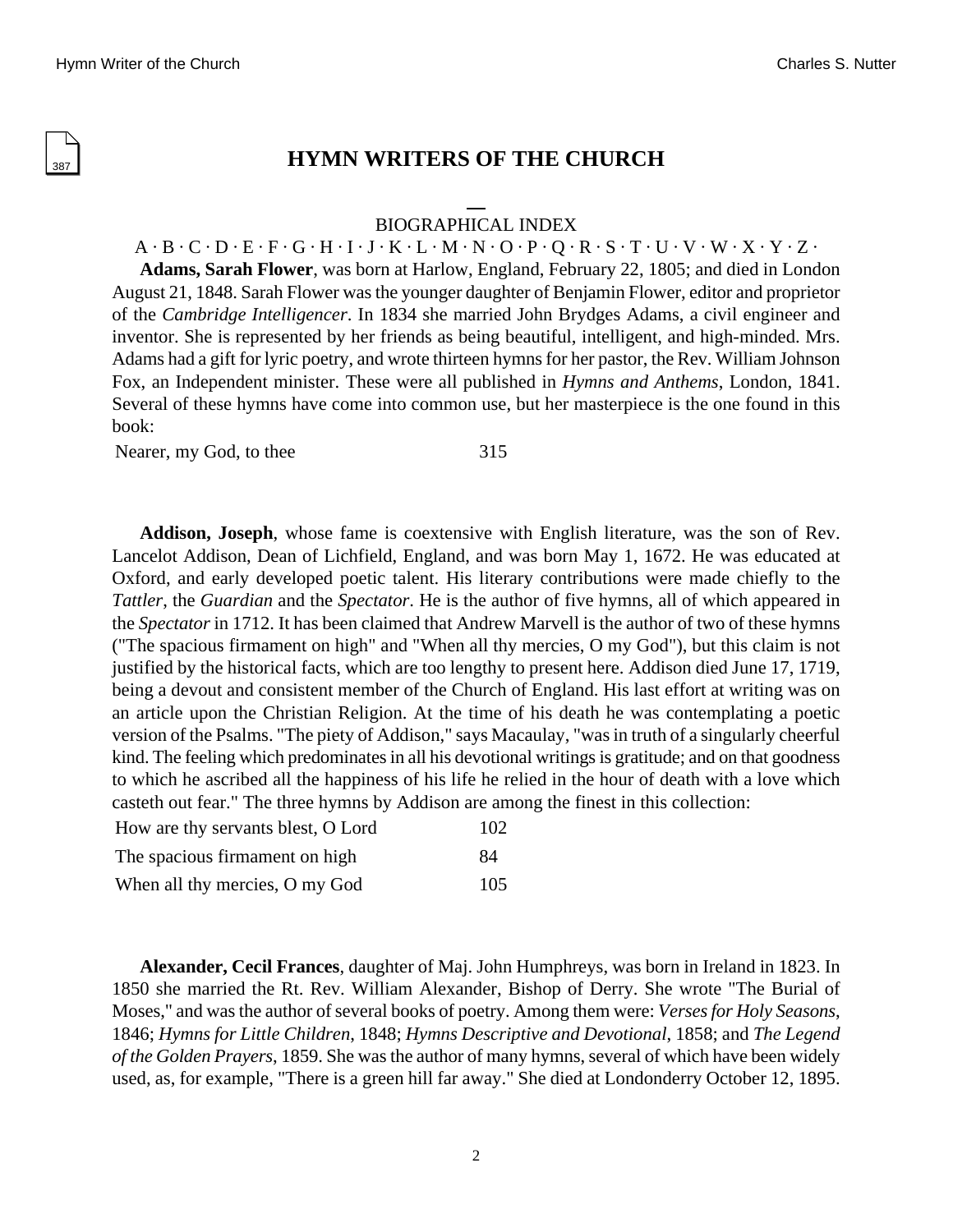Jesus calls us o'er the tumult 545

<span id="page-14-0"></span>**Alexander, James Waddell**, an eminent clergyman of the Presbyterian Church and the son of a no less distinguished divine (Rev. Archibald Alexander, D.D.), was born at Hopewell, Va., March 13, 1804. After graduating at Princeton College, he entered the ministry and was a pastor in Charlotte County; Va., and later in Trenton, N. J. He then became a professor in Princeton College, and in 1844 a pastor in New York City. In 1849 he returned to Princeton, becoming a professor in the Theological Seminary, which position he resigned at the end of three years, his heart yearning to get back into the regular work of the ministry. He now became pastor of the Fifth Avenue Presbyterian Church, in New York City. He died July 31, 1859. Dr. Alexander's only hymn in this collection is a translation:

<span id="page-14-1"></span>O sacred Head, now wounded 151

**Alford, Henry**, widely known as the author of *The Greek Testament with Notes* and other volumes, was born in London October 7, 1810; was pious from his youth, and in his sixteenth year wrote the following dedication in his Bible: "I do this day, in the presence of God and my own soul, renew my covenant with God, and solemnly determine henceforth to become his and to do his work as far as in me lies." He was educated at Trinity College, Cambridge, ordained in 1833, and soon made a reputation as an eloquent preacher and sound biblical critic. He was appointed Dean of Canterbury in 1857, which distinction he held to the day of his death, in 1871. Dean Alford's *Poetical Works* (two volumes) were published in London in 1845. An American edition was published in Boston in 1853. He was the editor of *The Year of Praise*, a hymn and tune book intended primarily for use in Canterbury Cathedral, 1867. Four of his hymns appear in this collection:

<span id="page-14-2"></span>

| Come, ye thankful people, come  | 717 |  |
|---------------------------------|-----|--|
| Forward be our watchword        | 284 |  |
| My bark is wafted to the strand | 451 |  |
| Ten thousand times ten thousand | 618 |  |

**Amis, Lewis Randolph**, a Southern Methodist minister, was born in Maury County, Tenn., December 7, 1856; graduated at Vanderbilt University in 1878, and that same year joined the Tennessee Conference of the Methodist Episcopal Church, South, as an itinerant preacher. He filled many important appointments, being pastor at Pulaski, Tenn., when he died, in 1904. A useful and greatly beloved minister.

Jehovah, God, who dwelt of old 665

3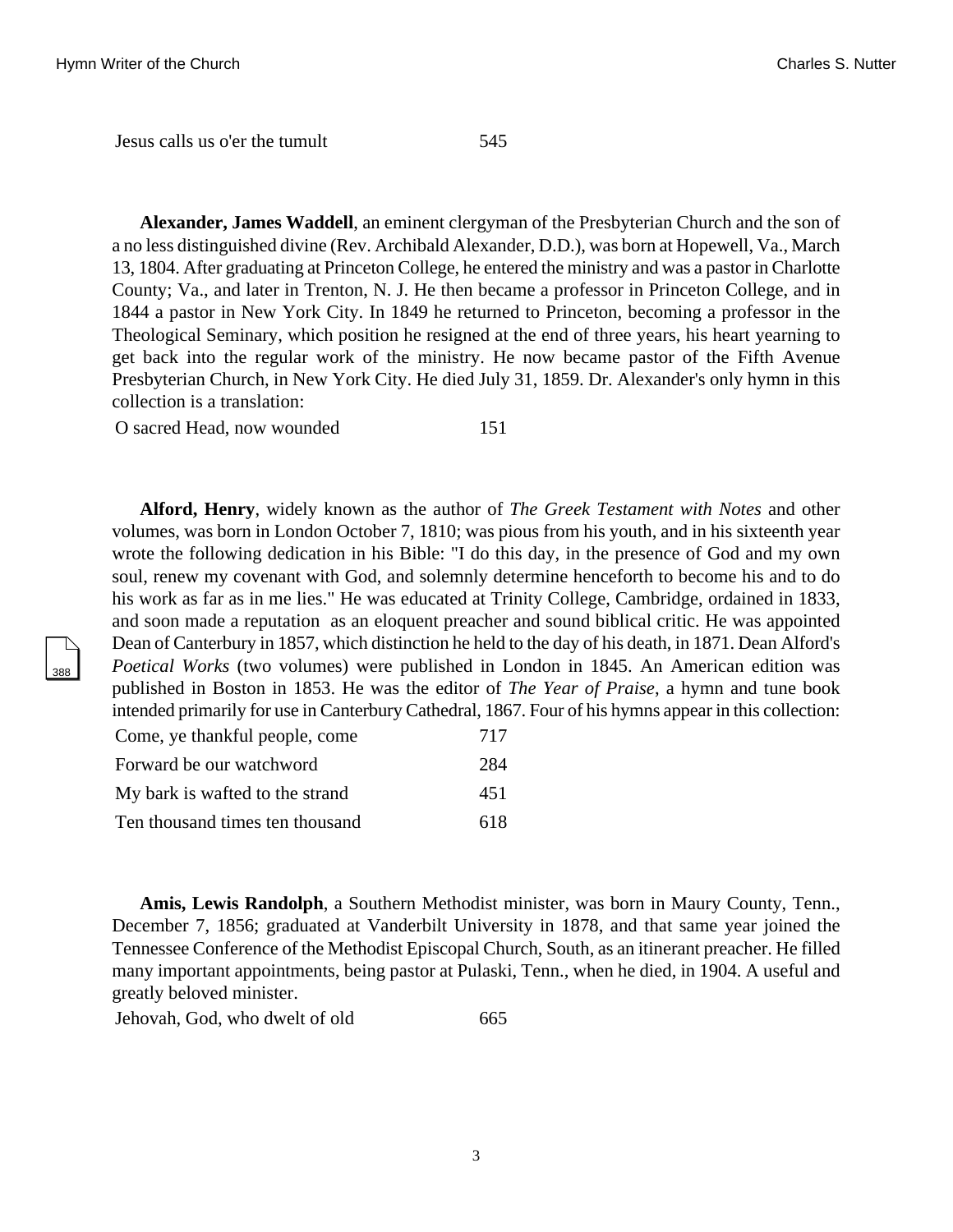<span id="page-15-0"></span>**Andrew of Crete**, so called because he was bishop of the island of Crete, was born in Damascus in 660. He died about 732. He was deputed by Theodore, Patriarch of Jerusalem, to attend the sixth General Council at Constantinople (680). He was also a member of the Pseudo-Synod of Constantinople, held in 712, which revived the Monothelite heresy. Afterwards he returned to the faith of the Church. Seventeen of his homilies remain to us. His most ambitious poem is called *"The Great Canon."* it contains more than three hundred stanzas, yet it is sung right through on Thursday of mid-lent week in the Greek Church.

Christian, dost thou see them 616

<span id="page-15-1"></span>**Anstice, Joseph**, was born in Shropshire, England, in 1808. Soon after leaving Oxford University, where he took a high stand as a student, he became Professor of Classical Literature in King's College, London. He was a member of the Church of England. He died February 29, 1836, being twenty-eight years old. It was during the last evenings of his life, when he was a great sufferer, that he dictated to his wife the hymns (fifty-two in number) which were collected and published the year he died for private distribution. From this collection the following hymn was taken: Lord, how happy should we be  $519$ 

<span id="page-15-2"></span>**Auber, Harriet**, was born October 4, 1773; and died January 20, 1862. She led a quiet and contented life, writing much, but publishing only one volume. The full title of this book was: *The Spirit of the Psalms; A Compressed Version of Select Portions of the Psalms of David*. It was published anonymously in 1829. It is not entirely original; some pieces were selected from well-known writers. This book is sometimes confounded with *The Spirit of the Psalms*, by the [Rev.](#page-72-0) [H. F. Lyte,](#page-72-0) but it is entirely different. The author became known through the Rev. Henry Auber Harvey. In a note to Daniel Sedgwick, dated November 25, 1862, he wrote: "*The Spirit of the Psalms* was partly a compilation and partly the composition of the late Miss Harriet Auber, an aunt of my mother's; and the preface to the book was drawn up by the editor, my late father, Mr. Harvey, a canon of Bristol." [Julian,](#page-66-1) in the *Dictionary of Hymnology*, gives the first lines of twenty-five of Miss Auber's hymns which he says are in common use. This Hymnal contains only three:

<span id="page-15-3"></span>

| Hasten, Lord, the glorious time     | 637 |
|-------------------------------------|-----|
| Our blest Redeemer, ere he breathed | 189 |
| With joy we hail the sacred day     | 65  |

**Babcock, Maltbie Davenport**, an American Presbyterian clergyman, was born in Syracuse, N. Y., August 3, 1858; and died at Naples, Italy, May 18, 1901. He was graduated at Syracuse University in 1879, and Auburn Theological Seminary in 1883. He filled most successful and popular pastorates at Lockport, N. Y., Baltimore, Md., and at the Brick Presbyterian Church, in New York. While on a visit to the Levant in 1901 he was seized with the Mediterranean fever, and died under pathetic circumstances in the International Hospital, at Naples. He was a man of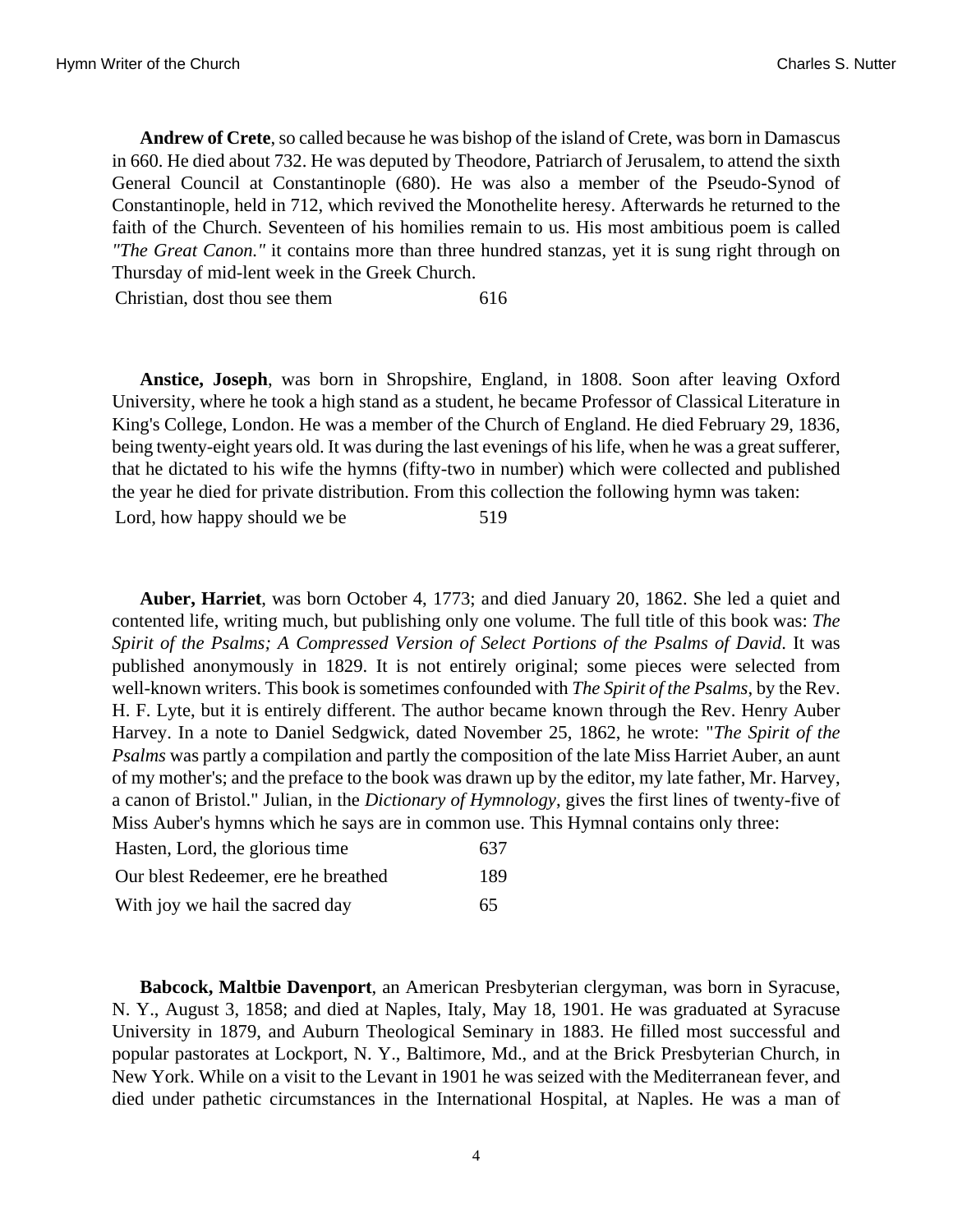extraordinary personality and influence both in the social circle and in the pulpit. A volume of his prose and verse, edited by his wife, appeared soon after his death, entitled *Thoughts for Every-Day Living*, 1901. Dr. Babcock's writings show strength, delicacy of thought, and great originality. Be strong; we are not here to play 407

<span id="page-16-0"></span>**Baker, Sir Henry Williams**, an eminent English clergyman, son of Sir Henry L. Baker, born in London May 27, 1821; educated at Trinity College, Cambridge, where he graduated B.A. in 1844. He took holy orders in 1844, and became vicar of Monkland, Herefordshire, in 1851, which benefice he held until his death. He succeeded to the baronetcy in 1851. He is best known as editor in chief of *Hymns Ancient and Modern*, to which he contributed several of his hymns. Dr. Julian says: "Of his hymns four only are in the highest strain of jubilation, another four are bright and cheerful, and the remainder are very tender but exceedingly plaintive, sometimes even to sadness." The language of his hymns is smooth and simple, the thought is correct and sometimes very beautifully expressed. He died February 12, 1877. His last audible words were a quotation of the third stanza of his own exquisite rendering of the twenty-third Psalm, No. 136 in this book:

| Perverse and foolish, oft I strayed |     |
|-------------------------------------|-----|
| But yet in love He sought me,       |     |
| And on His shoulder gently laid,    |     |
| And home rejoicing brought me.      |     |
| O God of love, O King of Peace      | 705 |
| O perfect life of love              | 155 |
| The King of love my Shepherd is     | 136 |

<span id="page-16-1"></span>**Bakewell, John**, a Wesleyan lay preacher, was born at Brailsford, in Derbyshire, in 1721. He was a man of piety, earnestness, and consecration. He was made a lay preacher in 1749, and proved to be one of [Mr. Wesley](#page-115-0)'s most efficient workers. He was for several years Master of the Greenwich Royal Park Academy. It was in his house that [Thomas Olivers](#page-84-2) wrote his justly famous and much-admired hymn, "The God of Abraham praise." He was an eminently useful man, and lived to a ripe old age, being ninety-eight years old when he died, in 1819. He was buried in City Road Chapel not far from the tomb of John Wesley. The epitaph upon his tombstone states that "he adorned the doctrines of God our Saviour eighty years, and preached his glorious gospel about seventy years." He composed many hymns "which remain in the manuscript beautifully written," but only one finds a place in modern Church hymnals:

<span id="page-16-2"></span>Hail, thou once despised Jesus 171

**Barbauld, Anna Letitia**, was a daughter of the Rev. John Aikin, D.D., an English Dissenting minister. She was born June 20, 1743, and early in life gave evidence of poetic talent. She had a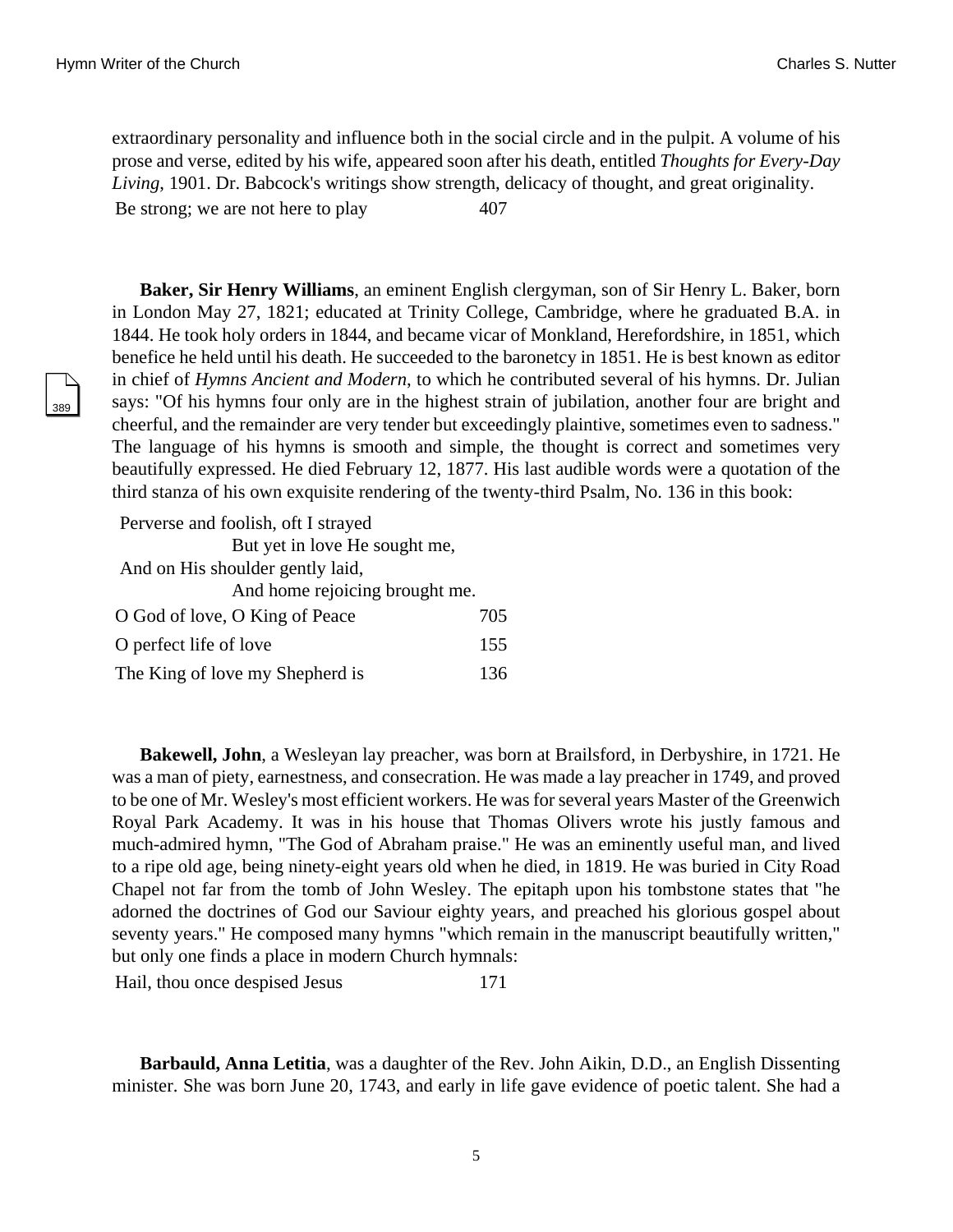great desire for a classical education, to which her father strongly objected. At length she prevailed in some measure, and was permitted to read Latin and Greek. She published her first volume of poems in 1773. In 1774 she married the Rev. Rochemont Barbauld, a young man of French descent, who attended a school at Warrington, where her father was a classical Instructor. Mr. Barbauld had charge of a Dissenting congregation at Palgrave. They also opened a boarding school, which they carried on successfully for eleven years. Mr. Barbauld afterwards held other pastoral relations, and died in 1808. Mrs. Barbauld occupied her time and mind in literary pursuits, editing various works and contributing to the press. She died March 9, 1825. Come, said Jesus' sacred voice 257

| Come, said resus sacred voice        | $\angle$ . 1 |
|--------------------------------------|--------------|
| How blest the righteous when he dies | 582          |

<span id="page-17-0"></span>**Barber, Mary Ann Serrett**, was an Englishwoman, the daughter of Thomas Barber. She wrote many poems for the *Church of England Magazine*, and was the author of several books. One of these, *Bread Winning; or, The Ledger and the Lute, an Autobiography*, by M. A. S. Barber, was published in 1865. Miss Barber died in Brighton, England, March 9, 1864, at the age of sixty-three years.

<span id="page-17-1"></span>Prince of Peace, control my will 337

**Baring-Gould, Sabine**, an English clergyman, was born in Exeter, England, January 28, 1834. He was educated at Clare College, Cambridge, receiving the degrees of B.A., 1854, and M.A., 1856. He took orders in 1864. His prose works are numerous and well known: *Lives of the Saints*, in fifteen volumes, 1872-77; *Curious Myths of the Middle Ages*, in two series, 1866-68; *The Origin and Development of Religious Belief*, two volumes, 1869-70. He is the author of a number of fine hymns, the best-known of which is "Onward, Christian soldiers." He published a volume of original *Church Songs* in 1884. From 1854 to 1906 he had published eighty-five volumes. His present address is Lew-Trenchard House, North Devon.

<span id="page-17-2"></span>

| Now the day is over        | 59  |
|----------------------------|-----|
| Onward, Christian soldiers | 383 |
| Through the night of doubt | 567 |

**Barton, Bernard**, widely known as the "Quaker Poet," was born in London January 31, 1784, and was educated at a Quaker school at Ipswich. In 1810 he was employed at a local bank at Woodbridge, Suffolk, where he remained forty years. He was the author of eight or ten small volumes of verse between 1812 and 1845. From these books some twenty pieces have come into common use as hymns. He died at Woodbridge in 1849. His daughter published his *Poems and*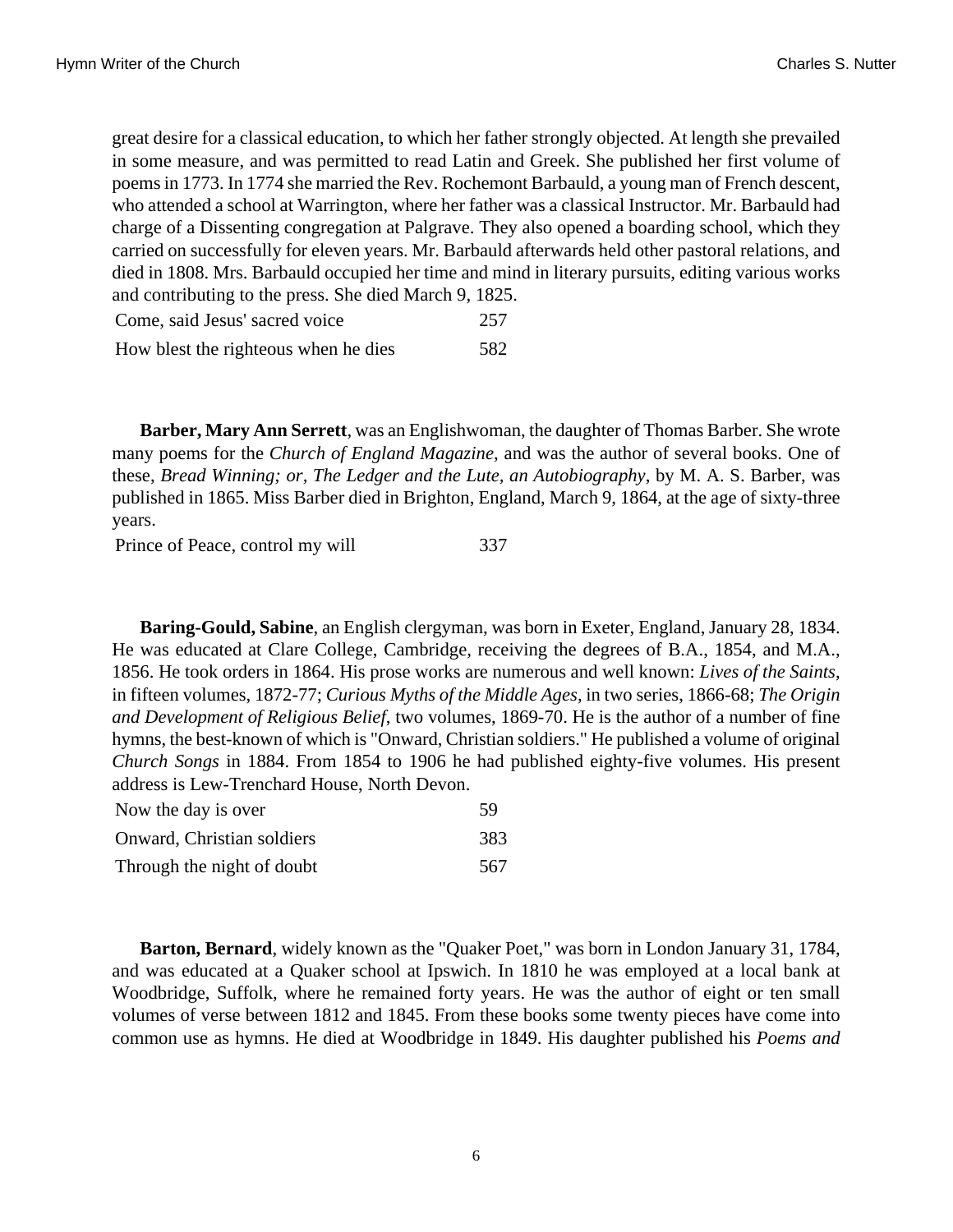*Letters*, 1849, after his death. His writings show a familiarity with the Scriptures and a love for good men. "Light" is the keynote to each of his three hymns found in this volume:

| Lamp of our feet, whereby we trace | 205 |
|------------------------------------|-----|
| Walk in the light, so shalt thou   | 361 |
| We journey through a vale of tears | 447 |

<span id="page-18-0"></span>**Bateman, Henry**, an English layman and successful business man, was born March 6, 1802; and died in 1872. He was much interested in literary and religious work. He was the author of several volumes of verse, the most successful of which was *Sunday Sunshine: New Hymns and Poems for the Young*, 1858. From this book some forty hymns have come into common use. Light of the world! whose kind 505

<span id="page-18-1"></span>**Bathurst, William Hiley**, a clergyman of the Church of England, was born at Cleve Dale, ar Bristol, England, August 28, 1796. He was the son of Charles Bragge, who was member of Parliament for Bristol, and who, upon inheriting his uncle's estate, assumed his name, Bathurst. He graduated at Christ Church College, Oxford, and was ordained a priest of the Church of England in 1819. The following year he became rector of Barwick-in-Elmet, Yorkshire, where he mained thirty-two years. His biographer, speaking of these years of ministerial service, says: "Faithfully devoting himself to the spiritual welfare of his parishioners, he greatly endeared himself to them all by his eminent piety, his great simplicity of character, his tender love, and his abundant generosity." In 1852 he resigned his living and retired to private life because of conscientious scruples in relation to parts of the baptismal and burial services of the Church. In 1863, upon the death of his older brother, he succeeded to the family estate of Sidney Park, Gloucestershire, where he died November 25, 1877. His published works are: *Psalms and Hymns for Public and Private Use*, 1831 (which volume contains 132 psalms and 206 hymns from his pen); *The Georgics of Virgil*, 1849; *Metrical Musings; or, Thoughts on Sacred Subjects in Verse*, 1849.

<span id="page-18-2"></span>

| O for a faith that will not shrink | 424 |
|------------------------------------|-----|
| O for that flame of living fire    | 187 |

**Baxter, Lydia**, the writer of "There is a gate that stands ajar" and other popular hymns, was born in Petersburg, N. Y., September 2, 1809. She was converted early in life, and united with the Baptist Church. Later in life she resided in New York City. She was an invalid for many years, but a patient and cheerful sufferer. She died June 22, 1874. A volume of her poems, titled *Gems by the Wayside*, was published in 1855.

Take the name of Jesus with you 508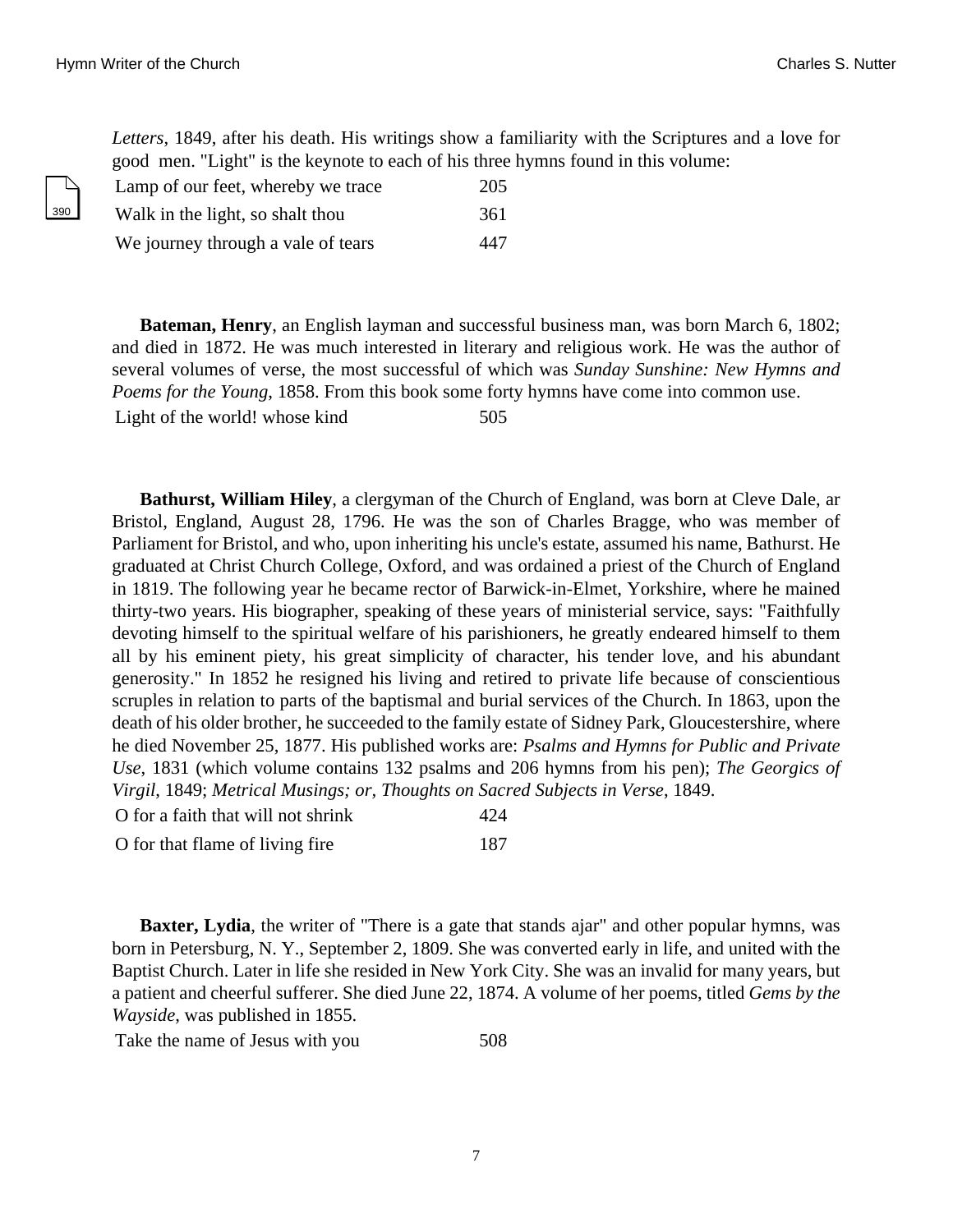<span id="page-19-0"></span>**Baxter, Richard**, an eminent Puritan divine and voluminous author of the seventeenth century, is best known to Christians of the present day by his *Call to the Unconverted* and his *Saint's Everlasting Rest*. When about twenty-five years of age he entered the ministry, and was appointed to the parish of Kidderminster (1640). Here he remained until "for conscience' sake" he, along with many other Nonconformist divines, was driven out from his weeping flock by the "Act of Uniformity" passed in 1662. He now ceased to preach; but being caught holding family prayers "with more than four persons," he was, under the conditions of the "Conventicle Act" (1564), arrested and imprisoned for six months. He lived in retirement until 1672, when the "Act of Indulgence" gave him liberty to preach and to publish. But in 1685 the infamous Jeffries had him arrested and shamefully convicted of sedition, the foundation for the charge being found in his *Paraphrase of the New Testament*, for which he was imprisoned two years. He endured this unjust and cruel imprisonment with Christian patience and resignation, which finds illustration in the hymn below. His pastorate of twenty-two years at Kidderminster was faithful and untiring in the ministry of the Word, and was followed by rich spiritual fruits in the improved lives and characters of his six hundred parishioners. He exemplified his own couplet:

I preached as though I ne'er should preach again,

And as a dying man to dying men.

In few hymns are the faith and fidelity of the author more truly expressed than in this hymn by Baxter.

<span id="page-19-1"></span>Lord, it belongs not to my care 470

**Beddome, Benjamin**, an English Baptist minister, was born in Warwickshire January 23, 1717. He was apprenticed to an apothecary in Bristol; but when he was twenty years of age he was converted, and soon after began to prepare for the ministry. In 1743 he was ordained and became the pastor of a small Baptist Church at Bourton. Later he received an urgent call to a Church in London; but he refused the call and remained at Bourton fifty-two years--until his death, September 3, 1795. It was a frequent custom with him to write a hymn to be sung after his morning sermon. A number of these hymns were published in *Rippon's Selection*, 1787, and so came into common use. A volume of his hymns, over eight hundred in number, was Published in 1818. [James](#page-79-1) [Montgomery,](#page-79-1) in the preface to his *Christian Psalmist*, quotes the first stanza of one of Beddome's hymns as follows,

Let party names no more

391

The Christian world o'erspread;

Gentile and Jew, and bond and free

Are one in Christ their head.

and makes this just remark: "His name would deserve to be held in everlasting remembrance if he had left no other memorial of the excellent spirit which was in him than these few humble verses." Beddome's hymns have been more highly appreciated in America than in his native country. The honorary degree of Master of Arts was conferred upon him in 1770 by Rhode Island College, now Brown University.

Come, Holy Spirit, come 182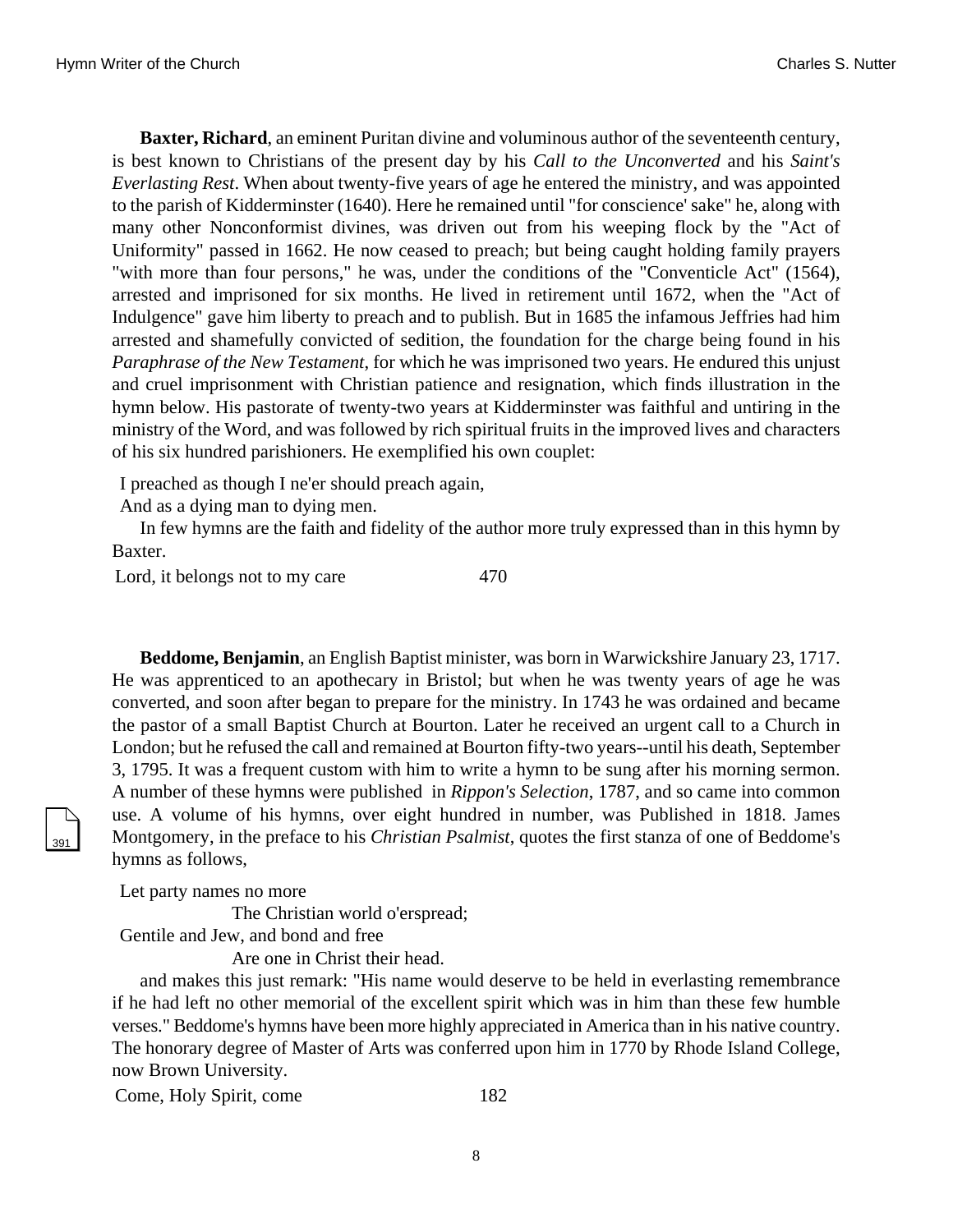| Did Christ o'er sinners weep     | 276 |
|----------------------------------|-----|
| How great the wisdom, power, and |     |

<span id="page-20-0"></span>**Bernard of Clairvaux**, an eminent monk, theologian, scholar, preacher, and poet, was born at Fontaine, near Dijon, in Burgundy, France, in 1091. Aletta, his mother, was a devotedly pious woman, and consecrated her son to God from his birth. "Her death chamber was his spiritual birthplace." He was educated at Paris. Being naturally fond of seclusion, meditation, and study, and living in the twelfth century, it is not surprising that one so piously inclined as he soon sought a home in the cloister. At twenty-two years of age he entered the small monastery of Citeaux, and later he founded and made famous that of Clairvaux, where by fasting and self-mortification he became an emaciated monk, but with it all one of the most conspicuous and influential characters in Europe. Kings and popes sought his advice. His enthusiasm and impassioned eloquence were all but irresistible. He died August 20, 1153. His life was pure, his faith strong, his love ardent, his courage inflinching, his piety unquestioned. Luther greatly admired him and thought him "the greatest monk that ever lived." His published works are in five folio volumes. His *Sacred Songs of Praise* have long been the admiration of the Church. Christ crucified was the theme of his preaching and of his song, as the four hymns here given will testify. His love for Christ amounted to a deep and ardent passion that was unconscious of using terms of endearment not altogether becoming to so divine a theme.

| Jesus, the very thought of thee  | 533 |
|----------------------------------|-----|
| Jesus, thou Joy of loving hearts | 536 |
| O sacred Head, now wounded       | 151 |
| Of Him who did salvation bring   | 289 |

<span id="page-20-1"></span>**Bernard of Cluny** was a monk of the twelfth century; the exact dates of his birth and death are not known. His parents were English, but he was born at Morlaix, France. He was an inmate of the Abbey of Cluny, and dedicated his famous poem to Peter the Venerable, Abbot of Cluny from 1122 to 1156. His long poem, about three thousand lines, was a satire against the vices and follies of his time. [Dr. Neale,](#page-81-2) who gives a translation of four hundred lines in the third edition of his *Mediaeval Hymns*, 1868, says of this poem: "The greater part is a bitter satire on the fearful corruptions of the age. But, as a contrast to the misery and pollution of earth, the poem opens with a description of the peace and glory of heaven of such rare beauty as not easily to be matched by any mediaeval composition on the same subject." It is this part of the poem that Dr. Neale translated and from which our hymns are taken.

| For thee, O dear, dear country | 614 |
|--------------------------------|-----|
| Jerusalem the golden           | 612 |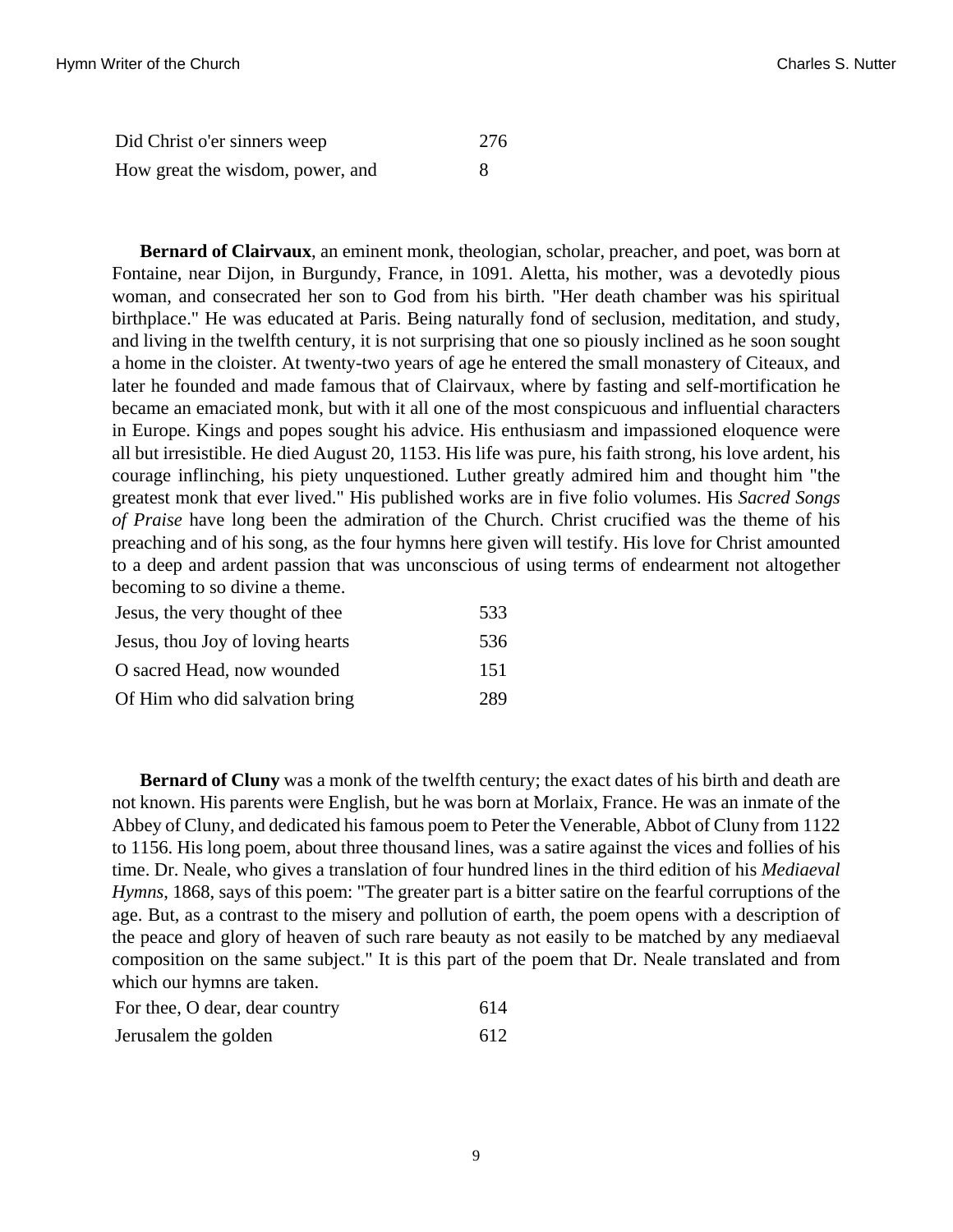<span id="page-21-0"></span>**Berridge, John**, a clergyman of the Church of England, was born in Nottinghamshire March 1, 1716. He became Vicar of Everton in 1755, and remained there until his death, January 22, 1793. His preaching was at first sadly lacking in spirituality; but being happily converted, he became one of the most earnest of the evangelical clergymen who sympathized with and aided the Methodist revival. Frequent allusions to him are found in the writings of [John Wesley,](#page-115-0) who esteemed him highly and found in him a helpful coworker. He was never married. In 1785 he published a volume of hymns titled *Zion's Songs*. His "wedding hymn," a prayer in song for the divine blessing on the bridal couple, is the only one of his three hundred and forty-two hymns that finds a place in this collection:

<span id="page-21-1"></span>Since Jesus freely did appear 667

**Bethune, George Washington**, an eminent divine of the Reformed Dutch Church, was born in New York March 18, 1805. He was graduated at Dickinson College, Carlisle, Pa., in 1823, and studied theology at Princeton, N. J. In 1827 he became pastor of a Reformed Dutch Church at Rhinebeck, N. Y.; in 1830, at Utica, N. Y.; in 1834 he passed to Philadelphia, and in 1850 to Brooklyn, N. Y. In 1861 he went abroad for his health. He died at Florence, Italy, April 27, 1862, suddenly after preaching. Dr. Bethune wrote occasional hymns and poems for more than thirty years. One of his first compositions was a sailor's hymn beginning, "Tossed upon life's raging billow," which appeared in *The Christian Lyre*, 1830. A collection of his poems, *Lays of Love and Faith*, was published in Philadelphia in 1847.

<span id="page-21-2"></span>

| It is not death to die             | 585 |
|------------------------------------|-----|
| When time seems short and death is | 296 |

**Bickersteth, Edward Henry**, a bishop of the church of England, son of Edward Bickersteth, rector of Walton, was born at Islington, England, January 25, 1825. He was graduated at Cambridge University B.A. 1847, M.A. 1850). Taking holy orders in the Church of England in 1848, he became curate first at Banningham, Norfolk, and then at Tunbridge Wells; and in 1852 became rector of Hinton-Martell and vicar of Christ Church, Hampstead in 1855. He became Dean of Gloucester in 1885, and that same year he was appointed Bishop of Exeter. Beginning with a volume of *Poems* in 1849, he published successively no less than twelve volumes, the most widely known being his extended poem titled *Yesterday, To-Day, and Forever*, 1867, and *The Spirit of Life*, 1868. He edited and published in 1858 a volume titled *Psalms and Hymns*. His *Hymnal Companion* first edition 1870, last edition 1890) called forth from [Dr. Julian,](#page-66-1) editor of the *Dictionary of Hymnology*, these high words of praise: "Of its kind and from its theological standpoint, as an evangelical hymn book, it is in poetic grace, literary excellence, and lyric beauty, the finest collection in the Anglican Church;" and the author's contributions to this volume are pronounced "very beautiful and of much value." He retired from active work in 1900, and died May 16, 1906. Four of his hymns are in this collection:

O God, the Rock of Ages 18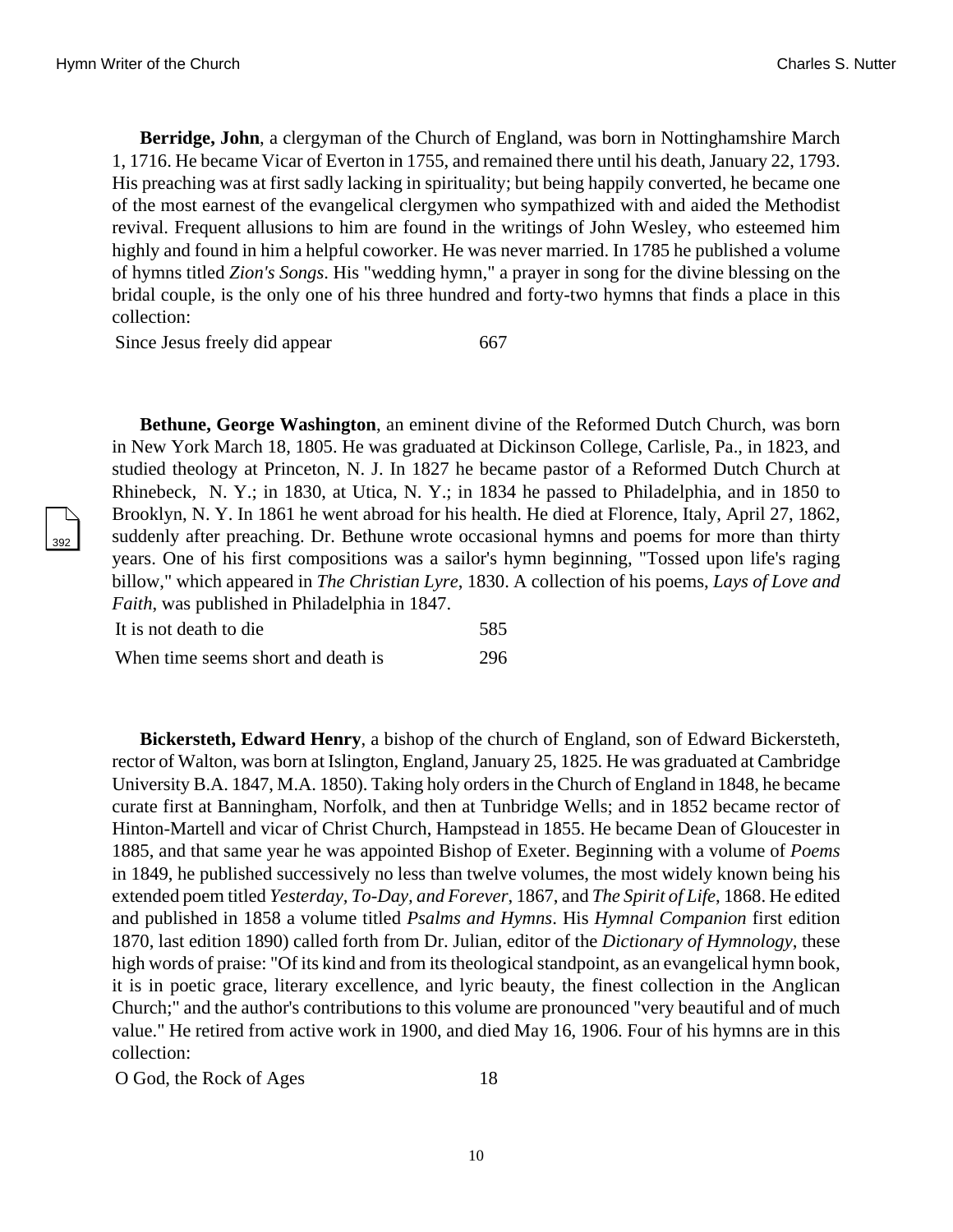| Peace, perfect peace, in this dark | 528 |
|------------------------------------|-----|
| Stand, soldier of the cross        | 413 |
| "Till He come!" O let the words    | 240 |

<span id="page-22-0"></span>**Blacklock, Thomas**, was born in Dumfriesshire, Scotland, November 10, 1721. He lost his sight by smallpox when an infant, but was nevertheless well educated and ordained a minister in 1762. Two years later he retired to Edinburgh and spent his time in teaching and authorship. An edition of his poems, which are characterized by elegant mediocrity, was published in 1793. He died July 7, 1791.

<span id="page-22-1"></span>Come, O my soul, in sacred lays 23

**Bode, John Ernest**, a clergyman in the Church of England, was born in 1816. He was educated at Eton and at Oxford, graduating at Christ's Church in 1837, and took orders in 1841. He was a rector several years, and for a time a tutor of his college. He delivered the Bampton Lectures in 1855. He published *Short Occasional Poems*, 1858, and *Hymns from the Gospel of the Day for Each Sunday and Festivals of Our Lord*, 1860. He died October 6, 1874.

<span id="page-22-2"></span>O Jesus, I have promised 350

**Boehm, Anthony Wilhelm**, a German writer, was born in 1673; and died in 1722. Very little is known of him. He translated and published Arndt's *True Christianity* in 1712, in which volume was a translation of St. Bernard's *"Jesu, Dulcis Memoria,"* which [J. C. Jacobi](#page-64-3) altered and published in his *Psalmodia Germanica*, 1732. Jacobi's version was in turn altered by others, and among these alterations the one found in [Madan's](#page-73-3) *Psalms and Hymns*, 1760, beginning, "Of Him who did salvation bring," has long been a favorite with American Methodists. If any hymn in our Hymnal has to be traced back through a long genealogy, this one surely has. Of Him who did salvation bring 289

<span id="page-22-3"></span>**Bonar, Horatius**, a distinguished Presbyterian divine, was born in Edinburgh, Scotland, December 19, 1808; and was educated at the high school and University of Edinburgh. He was ordained in 1837, and became a minister of the Established Church of Scotland at Kelso. At the Disruption in 1843 he became one of the founders of the Free Church of Scotland. The University of Aberdeen gave him the doctorate in 1853. In 1866 he became the minister of the Chalmers Memorial Church, in Edinburgh. Dr. Bonar died July 31, 1889. He was a voluminous writer of sacred poetry, and more than one hundred of his hymns are in common use. He published the following books, in which most of his hymns are found: *Songs of the Wilderness*, 1843-44; *The Bible Hymn Book*, 1845; *Hymns Original and Selected*, 1846; *Hymns of Faith and Hope*, first series,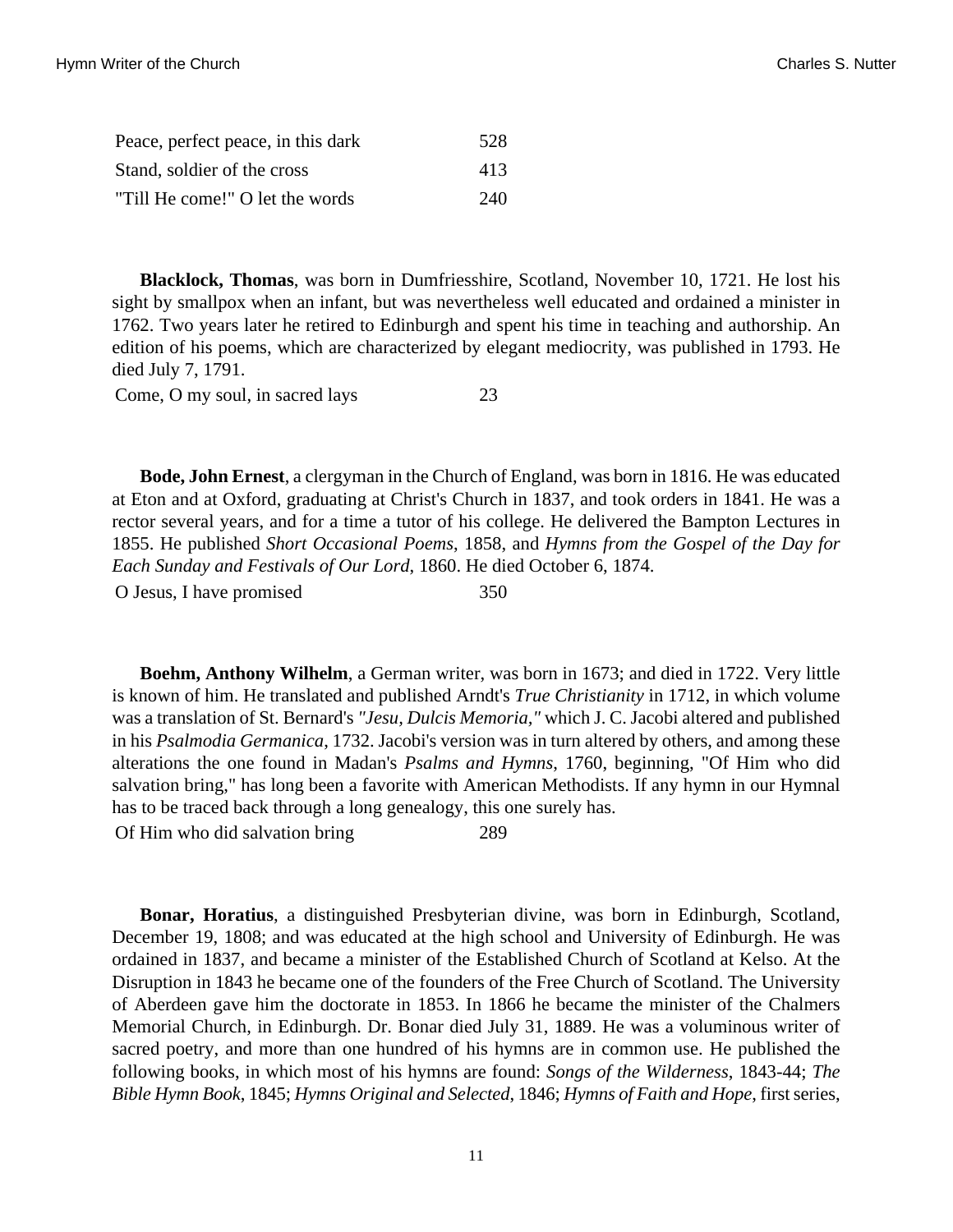

1857 (second series, 1864; third series, 1867); *Hymns of the Nativity*, 1879; *Communion Hymns*, 1881. Dr. Bonar was an able, pious man and a sweet singer, though as a premillenarian some of his poems are plaintive and sad almost to pessimism. Twelve of his hymns are found in this book. He died July 31, 1889.

| A few more years shall roll          | 578 |
|--------------------------------------|-----|
| Beyond the smiling and the weeping   | 627 |
| Go, labor on; spend and be spent     | 399 |
| Here, O my Lord, I see thee face to  | 237 |
| I heard the voice of Jesus say       | 304 |
| I lay my sins on Jesus               | 488 |
| I was a wandering sheep              | 300 |
| Make haste, O man, to live           | 399 |
| No, not despairingly come I to thee. | 453 |
| O Love of God, how strong and true   | 83  |
| Thy way, not mine, O Lord            | 527 |
| When the weary, seeking rest         | 509 |

<span id="page-23-0"></span>**Bonar, Jane Catherine**, the wife of [Dr. Horatius Bonar](#page-22-3), was the youngest daughter of Rev. Robert Lundie, of Kelso, Scotland (where she was born, December, 1821), and sister of that devotedly pious woman, Mary Lundie Duncan, whose *Memoir* was written by her gifted mother. She was married to Dr. Bonar in 1843, and died at Edinburgh December 3, 1885. Her hymns, which are few in number, appeared in her husband's *Songs for the Wilderness*, 1843-44, and *Bible Hymn Book*, 1845.

<span id="page-23-1"></span>Fade, fade each earthly joy 529

**Borthwick, Jane**, was born in Edinburgh April 9, 1813. In connection with her sister, [Mrs.](#page-49-1) [Sarah Findlater,](#page-49-1) wife of Rev. Eric J. Findlater, she translated *Hymns from the Land of Luther*, 1854. Miss Borthwick not only translated many German hymns, but wrote a number of original poems. Many of them were collected and published under the title of *Thoughts for Thoughtful Hours*, 1857. She died September 7, 1897.

<span id="page-23-2"></span>My Jesus, as thou wilt 524

**Bourignon, Antoinette**, a gifted and pious, but eccentric, mystic of the seventeenth century, was born January 13, 1616. She became fascinated at an early age with books of devotion and with a life of celibacy. She twice fled from home to escape marriage, into which relation her parents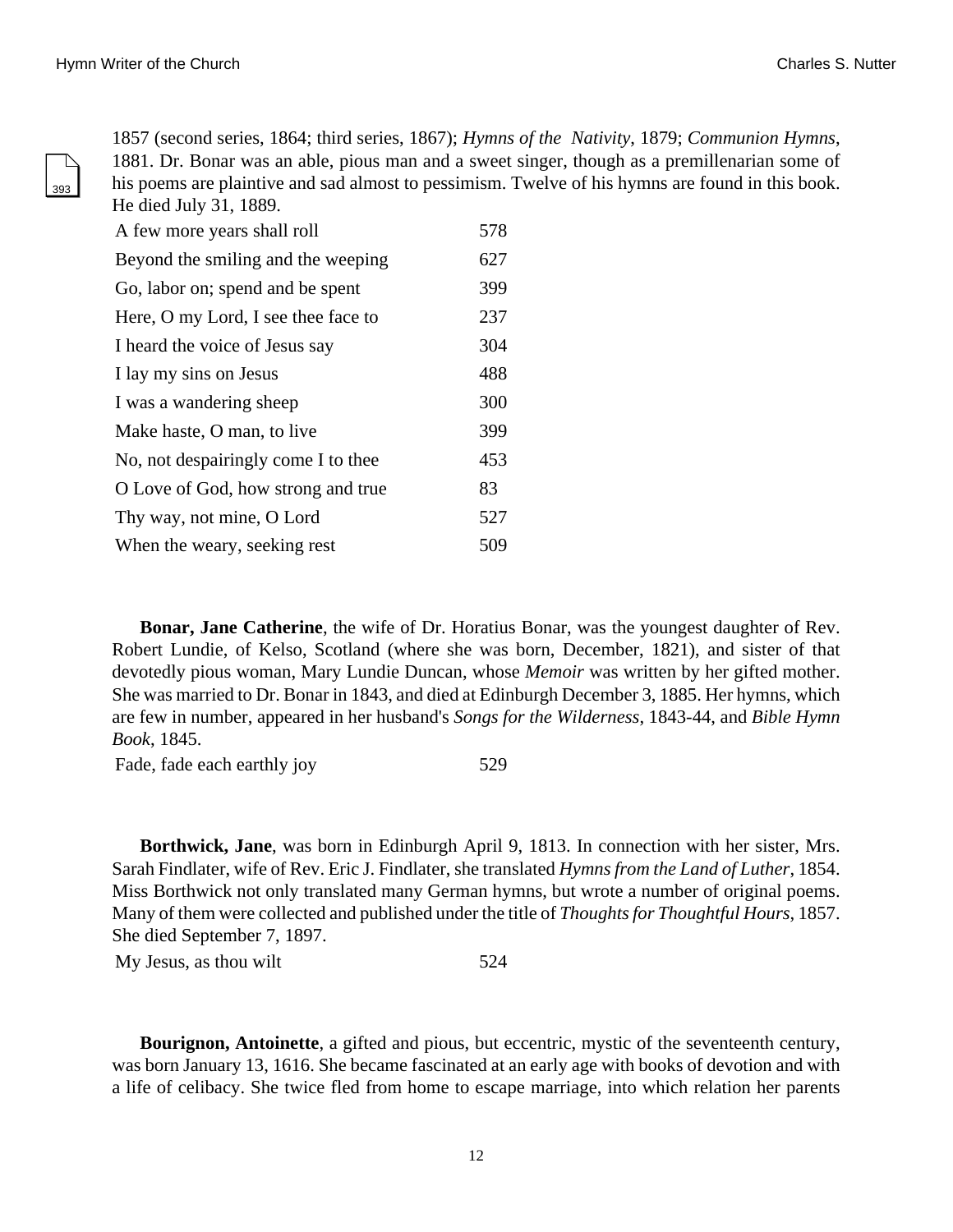wished her to enter. Her father died in 1648, leaving her possessed of considerable wealth. Wishing to do good with her worldly means, she took charge of a foundling hospital in 1653. She joined the order of Augustines in 1667. She attracted great attention by her tracts and discourses. Renouncing Roman Catholicism, she declared herself divinely called to found a new and pure communion. She became an object of persecution, and fled from place to place. She died at Franeker, in Friesland, October 30, 1680. Her works were published in nineteen volumes in 1686. One of her works, *The Light of the World*, was translated into English, and met with such a large sale and was of such influence in Great Britain that at one time all the candidates for the Presbyterian ministry were required to disavow all belief in or sympathy with "Bourignonism." The fact that for twenty years she boasted that she had not read a word of the Holy Scripture shows the erratic character of her piety. But by [John Wesley's](#page-115-0) (or possibly John Byrom's?) rare power of translation we have from her a most useful hymn, which was written in 1640, at the time when she renounced the world for a religious life.

<span id="page-24-0"></span>Come, Saviour Jesus, from above 379

**Bourne, William St. Hill**, a Church of England clergyman, was born in 1846. He was educated at the London College of Divinity, and took orders in 1869. He is the author of a number of hymns and poems, only one of which is found in this collection. He published *A Supplementary Hymnal* in 1898. He became rector of Finchley in 1900.

<span id="page-24-1"></span>Christ, who once amongst us 683

**Bowring, Sir John**, an eminent English politician, statesman, foreign minister, and literary man, was born at Exeter, England, October 17, 1792. He held many official positions of responsibility under the English government, and was knighted in 1854. He was a genius in the acquisition of languages. He made translations from no less than thirteen modern languages, mostly of poetry. For many years he represented the English government in China and other portions of the Orient. He was a Unitarian in faith. He died at Exeter November 23, 1872, being eighty years old. His hymns are found in his *Matins and Vespers*, 1823, and in his *Sequel to the Matins*, 1825. His published volumes are very numerous, no less than ten of them containing poetic translations from foreign languages or disquisitions on poetry. Although a Unitarian, he is the author of two of our most popular and useful hymns on Christ, one on the life of Christ (No. 290) and the other on the cross of Christ (No. 143); while two others (Nos. 199 and 636) are among our best missionary hymns, striking a triumphant note concerning the beneficent and universal spread of the gospel of Christ.



| 290 |
|-----|
| 143 |
| 199 |
| 636 |
|     |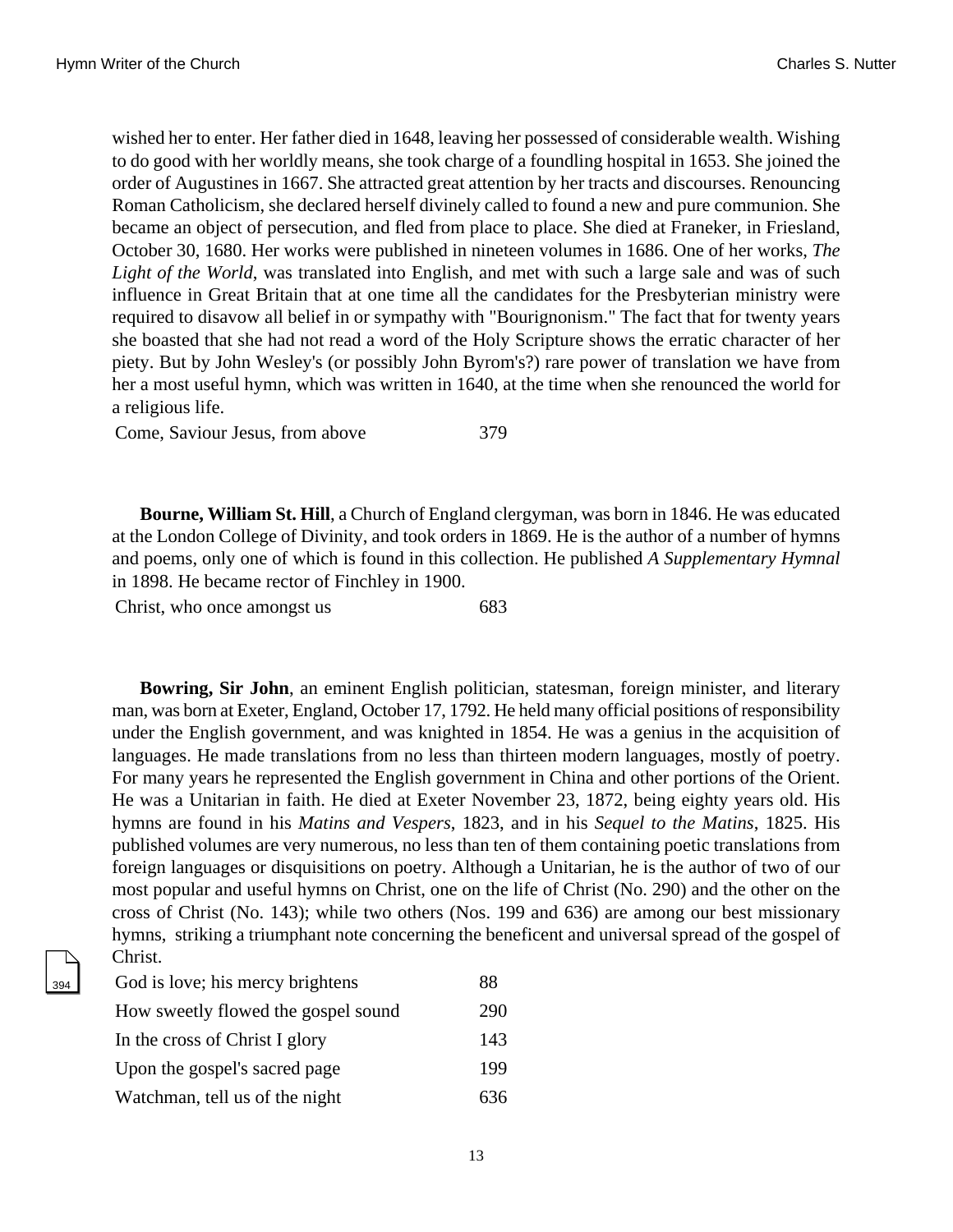<span id="page-25-0"></span>**Brace, Seth Collins**, a Congregational cleryman, son of Rev. Joab Brace, was born at Newington, Conn., August 3, 1811; was graduated at Yale College, class of 1832, and received his theological education at the Yale Theological Seminary. He entered the Presbyterian ministry in 1842, but became a Congregationalist later. For many years he was engaged in teaching and literary work, preaching occasionally. In 1861 he was installed pastor of a Congregational Church at Bethany, Conn. Subsequently he was compelled by illness to retire from active work in the ministry. He died in Philadelphia January 25, 1897.

Mourn for the thousands slain 698

<span id="page-25-1"></span>**Brady, Nicholas**, an English divine, was born at Bandon, County Cork, Ireland, October 28, 1659; was educated at Westminster, Oxford, and Trinity College, Dublin. He was a Prebendary of Cork, Ireland. In 1702-05 he was incumbent at Stratford. Later, while incumbent at Richmond, he taught school in addition to his ministerial work. He died May 20, 1726. He published two volumes of poetry, one being a translation of Virgil's *Aeneid*. His association with [Nahum Tate](#page-100-1) in making a *New Version of the Psalms of David*, 1696, which long held a dominant place in the Church of England, has given him a permanent and honored place in the history of hymnology. From this *Version* we have four selections:

| As pants the hart for cooling streams | 316 |
|---------------------------------------|-----|
| O Lord, our fathers of thave told     | 700 |
| To Father, Son, and Holy Ghost        | 720 |
| While shepherds watched their flocks  | 115 |

<span id="page-25-2"></span>**Brewer, Leigh Richmond**, the Protestant Episcopal Bishop of Montana since 1880, was born at Berkshire, Vt., January 20, 1839; educated at Hobart College and General Theological Seminary; ordained in 1866; rector of Grace Church, Carthage, N. Y., 1866-72, and of Trinity Church, Watertown, N. Y., 1872-80; was consecrated Missionary Bishop of Montana in 1880; resides at Helena, Mont. Abundant in labors, Bishop Brewer has found time to write occasional poems. Long years ago o'er Bethlehem's 120

<span id="page-25-3"></span>**Bridges, Matthew**, was an Englishman born at Malden, Essex, England, July 14, 1800. He was educated in the Church of England, but became a convert to the Church of Rome in connection with the famous Tractarian movement led by [Cardinal Newman](#page-82-2) and others. For several years before his death he resided in the province of Quebec, Canada, where he died October 6, 1894. He was the author of several books, the most valuable of which is *Hymns of the Heart*, 1848.

| Crown him with many crowns       | 179 |
|----------------------------------|-----|
| My God, accept my heart this day | 369 |
| Rise, glorious Conqueror, rise   | 161 |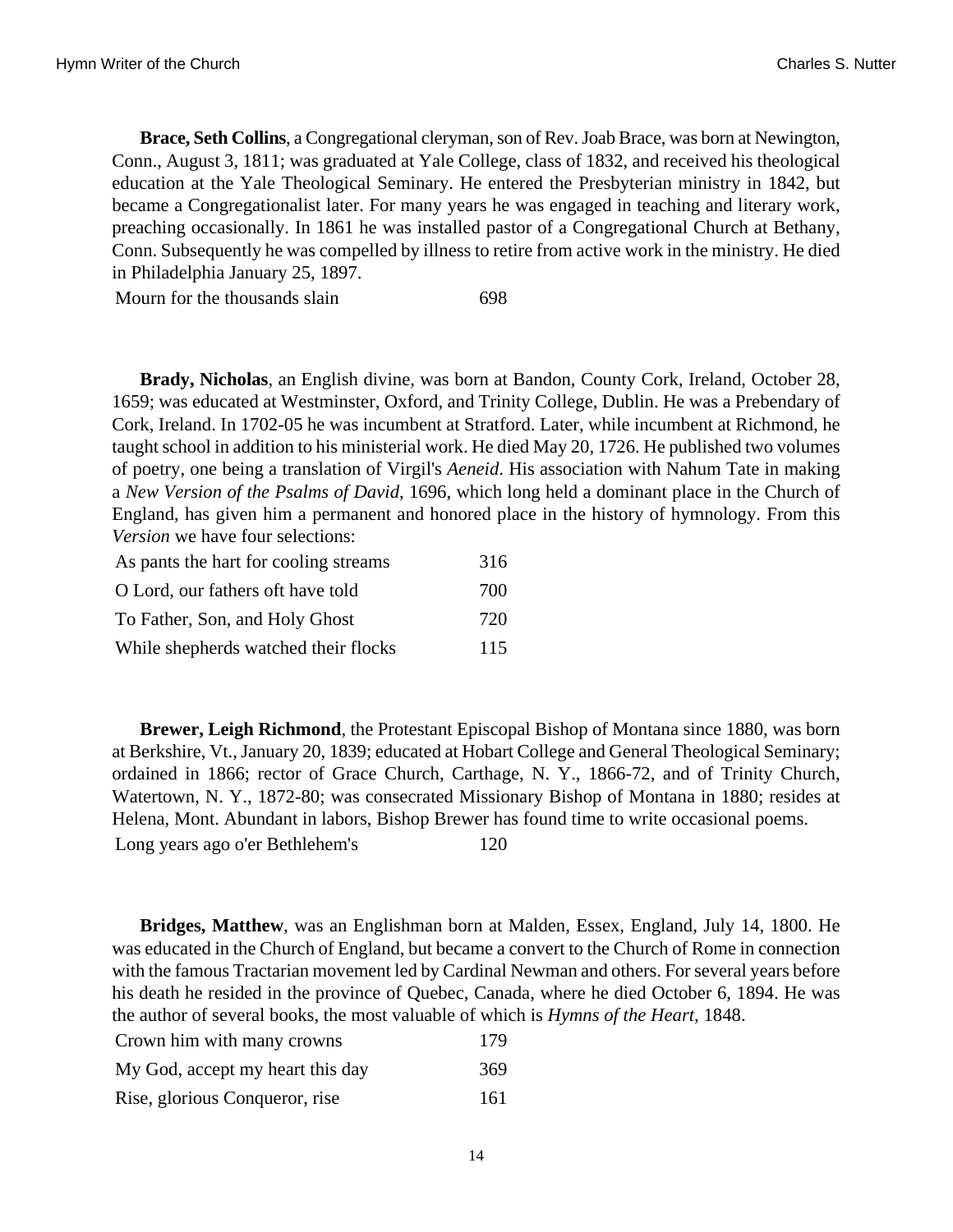<span id="page-26-0"></span>**Bromehead, Joseph**, was born in 1748, and after his graduation at Queen's College, Oxford (B.A. 1768, M.A. 1771), he became curate of Eckington, Derbyshire, remaining there until his death, January 30, 1826. His *Melancholy Student* reached a second edition in 1776. He translated some of the Psalms into English verse, and was editor of the Eckington *Collection*, in which volume the hymn beginning "Jerusalem, my happy home," first appeared in its present familiar form. From this collection of hymns it passed into the Williams and Boden *Collection* of 1801, and thence into many modern hymnals--from which circumstance several hymnologists have inferred that Bromehead gave that hymn its present form when he inserted it in the Eckington *Collection*. See full discussion of authorship under the hymn.

<span id="page-26-1"></span>Jerusalem, my happy home 608

**Brooks, Charles Timothy**, a Unitarian divine and a poet and author of more than ordinary ability, was born at Salem, Mass., in 1813; graduated at Harvard College in 1832 and at the Harvard Divinity School in 1835; was pastor of a Unitarian Church in Newport, R. I., from 1836 to 1871; published quite a number of volumes, many being translations from the German; he died June 14, 1883.

<span id="page-26-2"></span>God bless our native land 703

**Brooks, Phillips**, a bishop of the Protestant Episcopal Church, was born in Boston December 13, 1835; graduated at Harvard College in 1855, and then attended the Episcopal School of Theology, at Alexandria, Va. He was ordained in 1859, and became the rector of the Church of the Advent, in Philadelphia. In 1869 he became the rector of Trinity Church, Boston. This church was on Summer Street; but the great fire of 1872 destroyed it, and a new church was erected in Copley Square. He was greatly beloved by his people, and his fame and influence were widely spread. In 1891 he was elected Bishop of Massachusetts, but he did not long serve in this Position. He died January 23, 1893. Bishop Brooks was a great soul in a gigantic body. He made friends of all with whom he came in contact. His influence was positive, strong, and good. Besides the carol in this book, he wrote at least four Christmas and two Easter carols, all of which are very fine.

<span id="page-26-3"></span>O little town of Bethlehem 121

**Brown, Phoebe Hinsdale**, was the daughter of George Hinsdale, and was born May 1, 1783, at Canaan, N. Y. Being left an orphan and moneyless when only two years of age, her early life was one of want, hardship, and drudgery. When nine years of age she went to live with a relative who kept a county jail. "These were years of intense and cruel suffering," says her son. "The tale of her early life which she has left her children is a narrative of such deprivations, toil, and cruel treatment as it breaks my heart to read." Not until she was eighteen years of age did she escape from this bondage and find a home among kind and sympathetic people. Her education was limited to three months in the public school at Claverack, N. Y., where she learned to write. She made at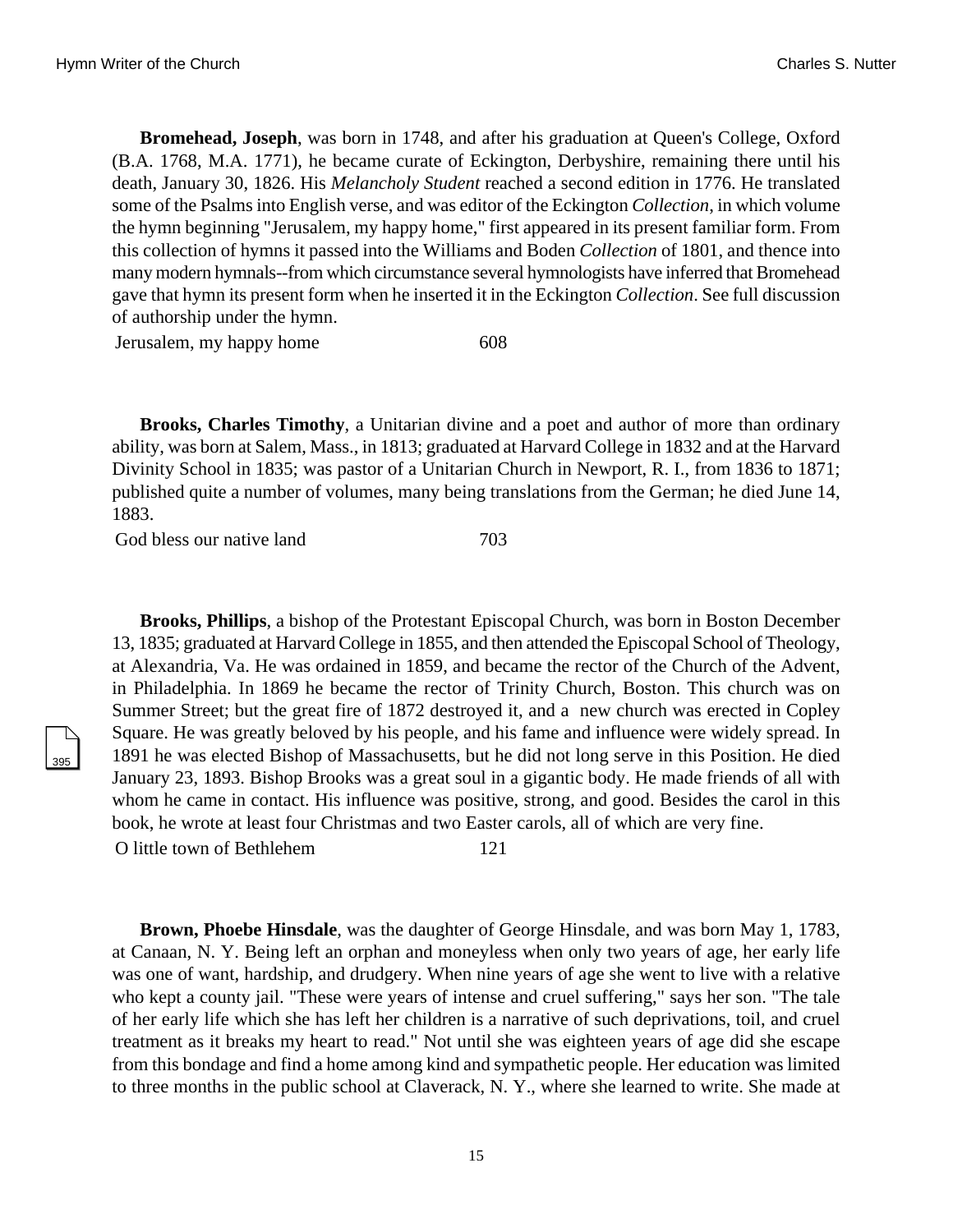this time a profession of faith in Christ and joined the Congregational Church. She did not improve her worldly fortune when, in 1805, she married Thomas H. Brown, a journeyman house painter, after which she lived successively at East Windsor and Ellington, Conn., Monson, Mass., and at Marshall, Ill., where she died October 10, 1861. "Despite all her disadvantages," says Prof. F. M. Bird in Julian's *Dictionary*, "Mrs. Brown's talents and work are superior to those of any other early female hymnist of America." Fifteen of her hymns have found a place in the different Church hymnals of America, though only one is given a place in this collection--her famous "*Twilight Hymn*," the origin of which is deeply interesting. The "little ones" to whom she referred in this hymn all became eminent for piety and usefulness.

<span id="page-27-0"></span>I love to steal awhile away 498

**Browne, Simon**, an English Independent minister and contemporary of [Dr. Isaac Watts,](#page-107-3) was born at Shepton Mallet, in Somersetshire, about 1680; and died in 1732. He was the pastor of a Church in Portsmouth and later in London. While living in London he published his original *Hymns and Spiritual Songs*, 1720. He was also the author of a number of prose volumes, among them a *Defence of Christianity*. Near the close of life he suffered from a peculiar mental disease. He imagined that God in his displeasure had gradually annihilated in him the thinking substance--that he had no reasoning soul. At the same time he was so acute a disputant that his friends said he could reason as if he had two souls. In the old hymn books a number of his hymns were in common use. And now, my soul, another year 570

<span id="page-27-1"></span>**Browning, Elizabeth Barrett**, scarcely less famous as a poet than her illustrious husband, Robert Browning, was born in Londen March 4, 1809, being the eldest daughter of Edward Moulton, a country gentleman, who took the name of Barrett soon after her birth. On September 12, 1846, she was married to Robert Browning, and the remainder of her life was spent in Italy, chiefly at Florence, where she died June 30, 1861. In all literature there is no parallel case where husband and wife have each attained such distinction as poets and hold so high a place in the world of letters. As a poet she stands foremost among English literary women. Beginning at eight years of age to write poetry and being a great reader and a tireless worker, she produced during the forty years of her literary life, although much of the time an invalid, poems of rare intellectual power, artistic beauty, and ethical force; and a beautiful Christian faith pervades them all, which is also true of the writings of her illustrious husband. The happy married life and literary fellowship of Mrs. Browning and her husband constitute one of the most beautiful things in the biography of literature. This volume contains two lyrics from her pen: Of all the thoughts of God that are 541

| Since without Thee we do no good | 504 |
|----------------------------------|-----|
|                                  |     |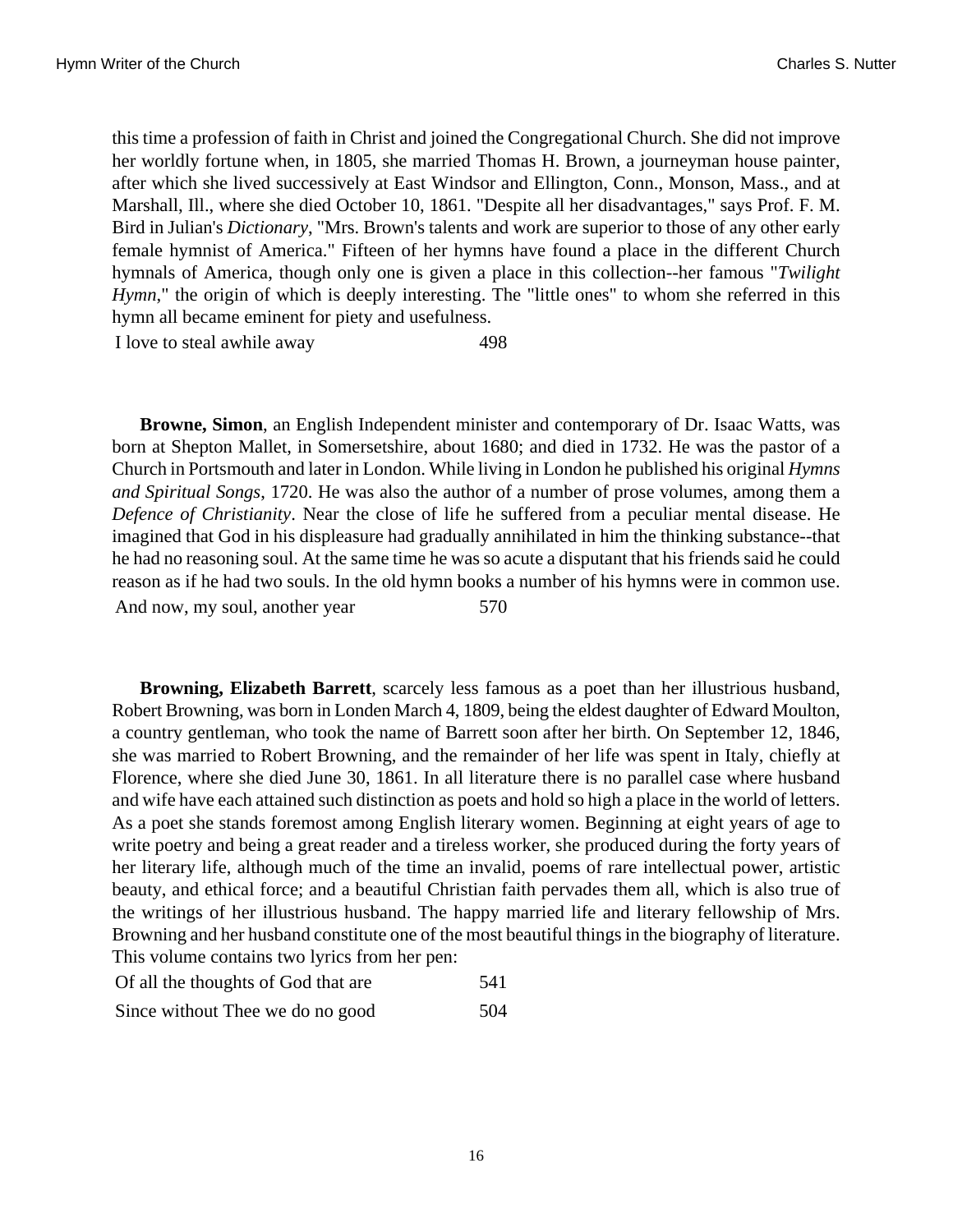<span id="page-28-0"></span>**Bryant, William Cullen**, eminent American editor and poet, was born in Cummington, Mass., November 3, 1794; spent two years at Williams College, after which he studled law and practiced about ten years. In 1826 he connected himself with the New York *Evening Post* and continued to be one of its editors and proprietors to the day of his death, June 12, 1878. Bryant is known as one of the ablest and sweetest of American poets. Many editions of his poems have been published. He also made an excellent translation of Homer's *Iliad* and *Odyssey*. Nineteen of his hymns were privately printed and circulated among his friends in 1869. A number of them are in common use.

| Dear ties of mutual succor bind     | 689 |
|-------------------------------------|-----|
| Deem not that they are blest alone  | 456 |
| Look from thy sphere of endless day | 644 |
| Thou whose unmeasured temple        | 659 |

<span id="page-28-1"></span>**Bulfinch, Stephen Greenleaf**, a Unitarian minister, was born in Boston June 18, 1809. His father, Charles Bulfinch, a well-known architect, was the designer of the national capitol at Washington, where he lived and where his son Stephen was graduated at Columbian College in 1827. He was also a graduate of the Theological School at Cambridge, Mass., 1830. He was ordained in 1831, and began his ministry at Augusta, Ga. Later he was the pastor of Unitarian Churches in several places. Dr. Bulfinch died at East Cambridge, Mass., October 12, 1870. The Boston *Transcript* just after his decease said: "Of a beautiful spirit, earnest convictions, sympathetic and devout nature, he won the respect and love of the people wherever he served." Most of his poems are found in his *Lays of the Gospel*, Boston, 1845.

<span id="page-28-2"></span>Hail to the Sabbath day 66

**Burleigh, William Henry**, a social reformer and member of the Unitarian Church, was born at Woodstock, Conn., February 12, 1812. He was brought up on his father's farm, and attended the district school. He was a born reformer, and living in New England in his time and with his disposition, naturally identified himself with the radical abolitionists and prohibitionists. His business was that of editor and lecturer. In 1837 he began at Pittsburg, Pa., the publication of the *Christian Witness and Temperance Banner*. In 1843 he became editor of the *Christian Freeman* at Hartford, Conn. From 1849 to 1855 he was agent of the New York State Temperance Society, and was harbor master at New York from 1855 to 1870. He died at Brooklyn, N. Y., March 18, 1871. Poetry was his recreation. His poems were collected and published in 1841; second and enlarged edition, 1871. The poem titled "*Blessed Are They That Mourn*" was born of sorrow. Within the space of two years he buried his father, wife, eldest daughter, and eldest son. Let no one imagine that the strong, calm faith of this hymn was attained without difficulty. In a letter to a friend he said: "It is not without strong wrestlings that doubt and murmurings are put under my feet and I am enabled to struggle up into the purer atmosphere of faith." He is one of the few American hymn writers whose hymns are more extensively used in England than in America. Of fourteen hymns by him in common use, only two are here given:--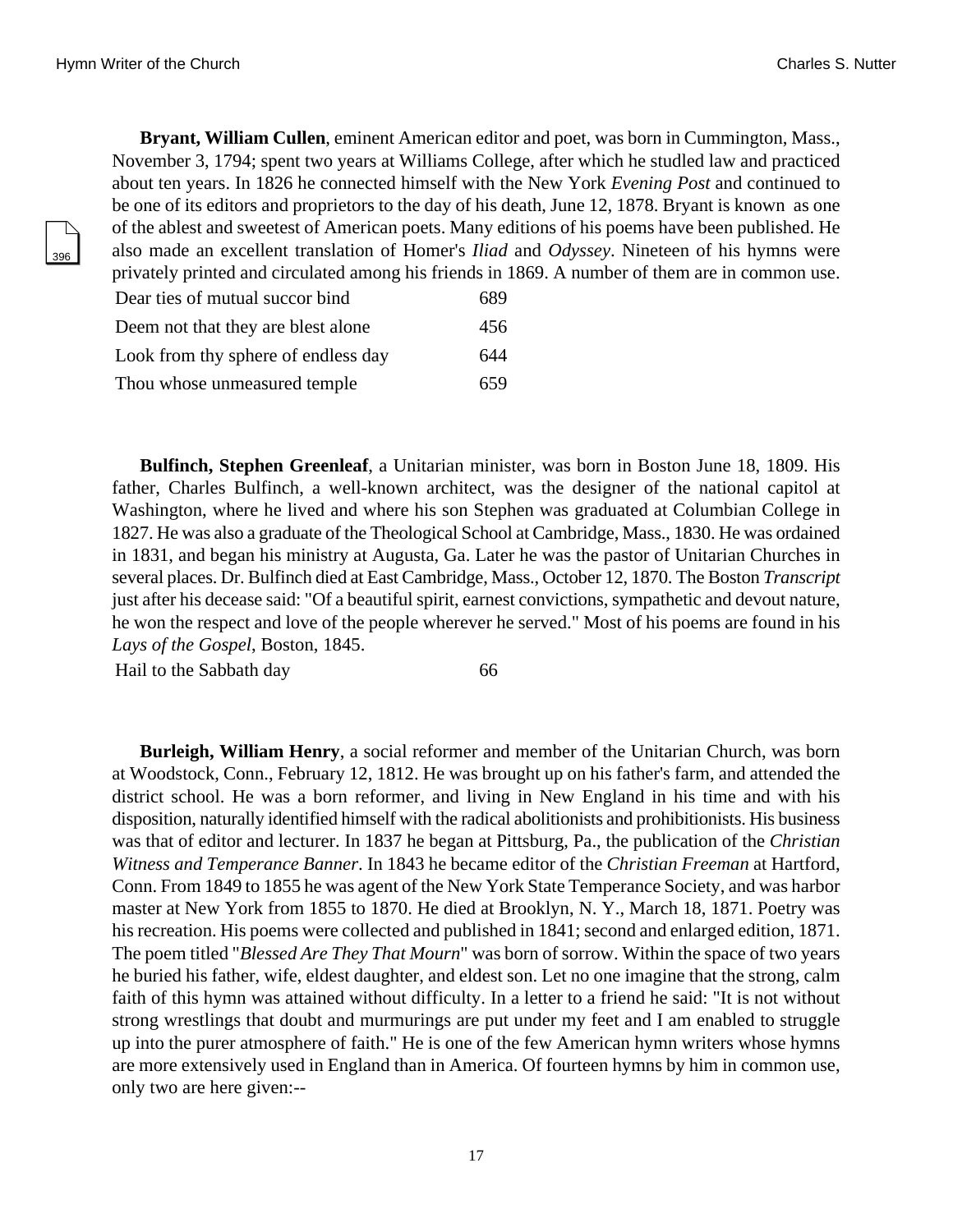| Lead us, O Father, in the paths of | 475  |
|------------------------------------|------|
| Still will we trust                | -486 |

<span id="page-29-0"></span>**Burns, James Drummond**, a Scotch Presbyterian divine, was born in Edinburgh February 18, 1823. He was a graduate of the University of Edinburgh. In 1845 he became a pastor of the Free Church of Scotland at Dunblane. In 1848 he took charge of a Presbyterian Church at Funchal, Madeira. In 1855 he became pastor of a Presbyterian Church in London. He died at Mentone November 27, 1864. He was the author of about one hundred hymns, only a few of which have come into common use. He was also the translator of thirty-nine German hymns. His *Memoir* was written by the Rev. James Hamilton, D.D., 1869.

| Hushed was the evening hymn | 674 |
|-----------------------------|-----|
| Still with thee, O my God   | 525 |

<span id="page-29-1"></span>**Burton, Henry**, a Methodist minister, born in 1840 at Swannington, Leicestershire, in the house where his grandmother, Mrs. James Burton, in 1818 organized the first Wesleyan juvenile missionary society. His parents moving to America in his boyhood, he was educated at Beloit College, Wisconsin. After his graduation he became a local preacher in the Methodist Episcopal Church and acted as a supply for the brother of Miss Frances E. Willard and also for six months as pastor at Monroe, Wis., after which he returned to England, and in 1865 entered the Wesleyan ministry. His labors have been chiefly in Lancashire and London. He married the sister of Rev. Mark Guy Pearse, the well-known Wesleyan preacher and author. He is the author of the commentary on St. Luke in the *Expositor's Bible* series of commentaries and also of *Gleanings in the Gospels* and *Wayside Songs*, 1886. In 1900 he received the degree of Doctor of Divinity from Beloit College. His famous little poem titled "*Pass It On*" has been set to music by no less than ten different composers. His present address is Charnwood, West Kirby, Birkenhead, Cheshire, England. O King of kings, O Lord of hosts 714

<span id="page-29-3"></span><span id="page-29-2"></span>**Campbell, Jane Montgomery**, an English lady, a writer and teacher of music, daughter of the Rev. A. Montgomery Campbell, of the Church of England, was born in London in 1817; and died November 15, 1878. She was a teacher in her father's parish school, a writer of English verse, and a translator of German hymns, some of which were published in C. S. Bere's *Garland of Songs*, 1862, and *Children's Choral Book*, 1869. She is the author of *A Handbook for Singers*. We plow the fields and scatter 716

**Campbell, Margaret Cockburn**. She was the eldest daughter of Sir John Malcolm. In 1827 she was married to Sir Alexander Thomas Cockburn-Campbell, who was one of the founders of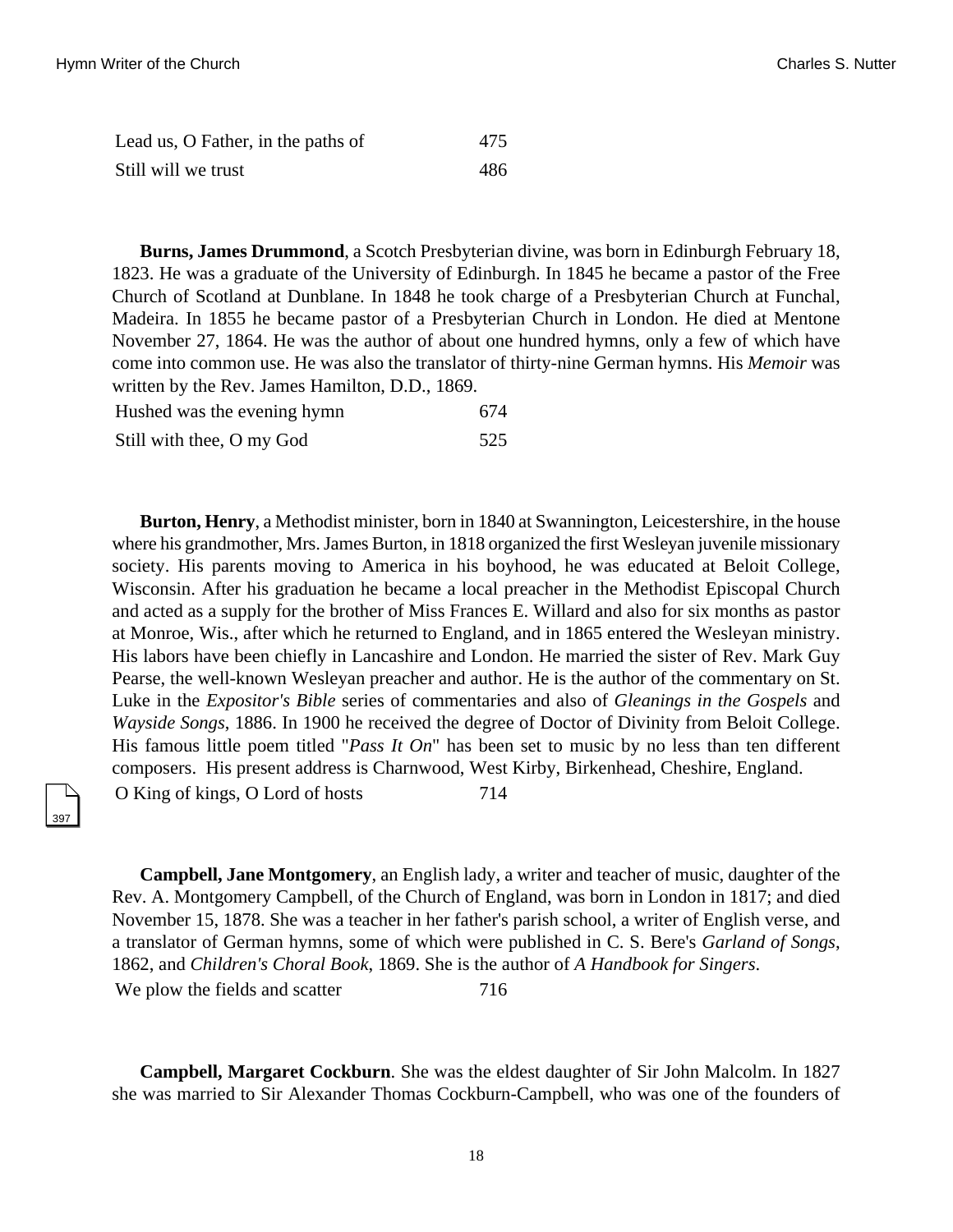the Plymouth Brethren in England. Some of her hymns appeared in the collection of the Plymouth Brethren in 1842, and so came into general use. She died February 6, 1841.

Praise ye Jehovah! praise the Lord 20

<span id="page-30-0"></span>**Carney, Julia A.**, was Miss Fletcher when she wrote the hymn contained in this collection, beginning: "Think gently of the erring one." She was born at Lancaster, Mass., April 6, 1823; began writing verses in early childhood, contributing poems to juvenile periodicals when she was only fourteen; became a teacher in one of the primary schools of Boston in 1844; wrote the familiar little poem beginning, "Little drops of water, little grains of sand," in 1845; married Rev. Thomas J. Carney in 1849. She died at Galesburg, Ill., November 1, 1908. Mr. and Mrs. Carney were members of the Universalist Church.

<span id="page-30-1"></span>Think gently of the erring one 699

**Cary, Phoebe**, and her sister Alice hold an honored place among the female poets of America. Phoebe (her sister Alice being four years her senior) was born in the Miami Valley, Ohio, September 4, 1824. The sisters began writing poetry at a very early age. Their collected *Poems* were first published in 1850. They moved to New York City in 1852, and soon had bought and paid for with their pens a very delightful home on Twentieth Street, where they lived until their death. The death of the elder sister preceded and hastened that of the younger, which occurred in 1871 while on a visit to Newport, R. I. Miss Cary was at the time of her death a member of the Church of the Strangers (Independent), in New York City. In 1869, in coöperation with her pastor, [Dr. Charles](#page-40-3) [F. Deems](#page-40-3), she published a collection of sacred songs titled *Hymns for All Christians*. She published *Poems and Parodies* in 1854 and *Poems of Faith, Hope, and Love* in 1868. The deep devotion of these two sisters to each other and their intimate fellowship in literary work attracted widespread and admiring attention on the part of all who knew them. Three other hymns by Phoebe Cary and seven hymns by Alice Cary are found in Church hymnals.

<span id="page-30-2"></span>One sweetly solemn thought 620

**Caswall, Edward**, is the translator of many popular hymns. He comes of a literary family. His father and a brother were both clergymen of distinction in the Church of England. He was born at Yateley, in Hampshire, July 15, 1814; graduated at Oxford in 1836; was ordained deacon in the Church of England in 1838; became perpetual curate of Stratford-and-Castle, near Salisbury, in 1840; resigned his ecclesiastical position in the Church of England in 1846 with a view to joining the Roman Catholic Church, which he and his wife did in 1847; became a priest in the Congregation of the Oratory, which [Cardinal Newman](#page-82-2) had established at Birmingham, where he remained until his death, January 2, 1878. His biographer says:

His life was marked by earnest devotion to his clerical duties and a loving interest in the poor, the sick, and in little children. His translations of Latin hymns have a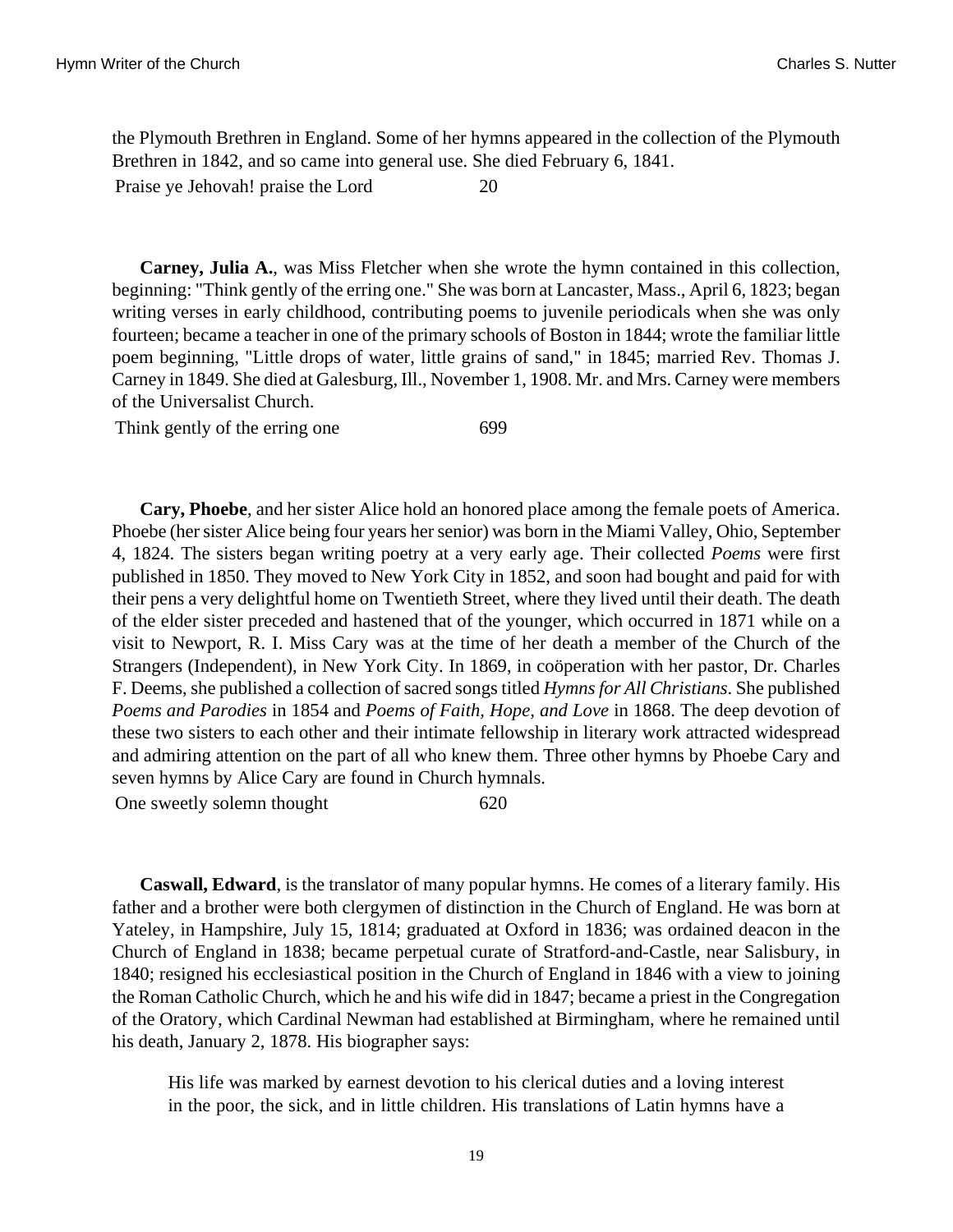wider circulation in modern hymnals than those of any other translator, [Dr. Neale](#page-81-2) alone excepted. This is owing to his general faithfulness to the originals and the purity of his rhythm, the latter feature specially adapting his hymns to music and for congregational purposes.

His translation from [St. Bernard](#page-20-0), beginning, "Jesus, the very thought of thee," is one of the finest in the entire Hymnal. Most of his original hymns are so Romish in doctrinal teaching as to make them unfitted for use in Protestant hymnals. His hymns are found in his *Lyra Catholica*, 1849; *Masque of Mary and Other Poems*, 1858; *A May Pageant and Other Poems*, 1865. The contents of all these volumes are contained in his *Hymns and Poems*, 1873, many of his hymns being rewritten or revised for this final volume. Four of his translations are in our Hymnal:

| Jesus, the very thought of thee  | 533 |
|----------------------------------|-----|
| My God, I love thee, not because | 483 |
| O come, all ye faithful          | 125 |
|                                  |     |
| When morning gilds the skies     | 32  |

<span id="page-31-0"></span>**Cawood, John**, a clergyman of the Church England, was born at Matlock, in Derbyshire, March 18, 1775. He was a farmer's son, and his early educational advantages were limited. By private study he succeeded in entering St. Edmund Hall, Oxford, in 1797, obtaining his degree four years later. He took holy orders in 1801. In 1814 he became perpetual curate in Bewdely, Worcestershire, remaining there until his death, November 7, 1852. Cawood wrote only a few hymns. Nine were published in [Cotterill's](#page-35-2) *Selection*, eighth edition, 1819. Three others are found in *Lyra Britannica*, 1867. Only one appears in this collection:

<span id="page-31-1"></span>Hark! what mean those holy voices 109

**Cennick, John**, was born in Berkshire, England, December 12, 1718. Being converted in his seventeenth year, he connected himself first with the Methodists and became a preacher among them, and was placed in charge of the Kingswood School; but his theological views undergoing a change, he separated from them in 1741, carrying several members with him and founding an independent society of his own, which, however, was soon gathered into the Whitefield, or Lady Huntingdon, Connection. A few years later he joined the Moravians, and spent most of the remainder of his life in the northern part of Ireland, returning to London in 1755, where he died July 4 of that same year, at the age of thirty-seven. He was a man of sincere and earnest piety. His first hymns were written for the use of the Methodists, and were altered and probably improved by the Wesleys. He published *Sacred Hymns* in three parts and in various editions, 1741-49, and in 1754 his *Hymns to the Honor of Jesus Christ, Composed for Such Little Children as Desire to be Saved*. "I would not have any," says Cennick, "who read these hymns look to find either good poetry or fine language, for indeed there is none." to which Dr. Hatfield says: "It was the truth. The few hymns from his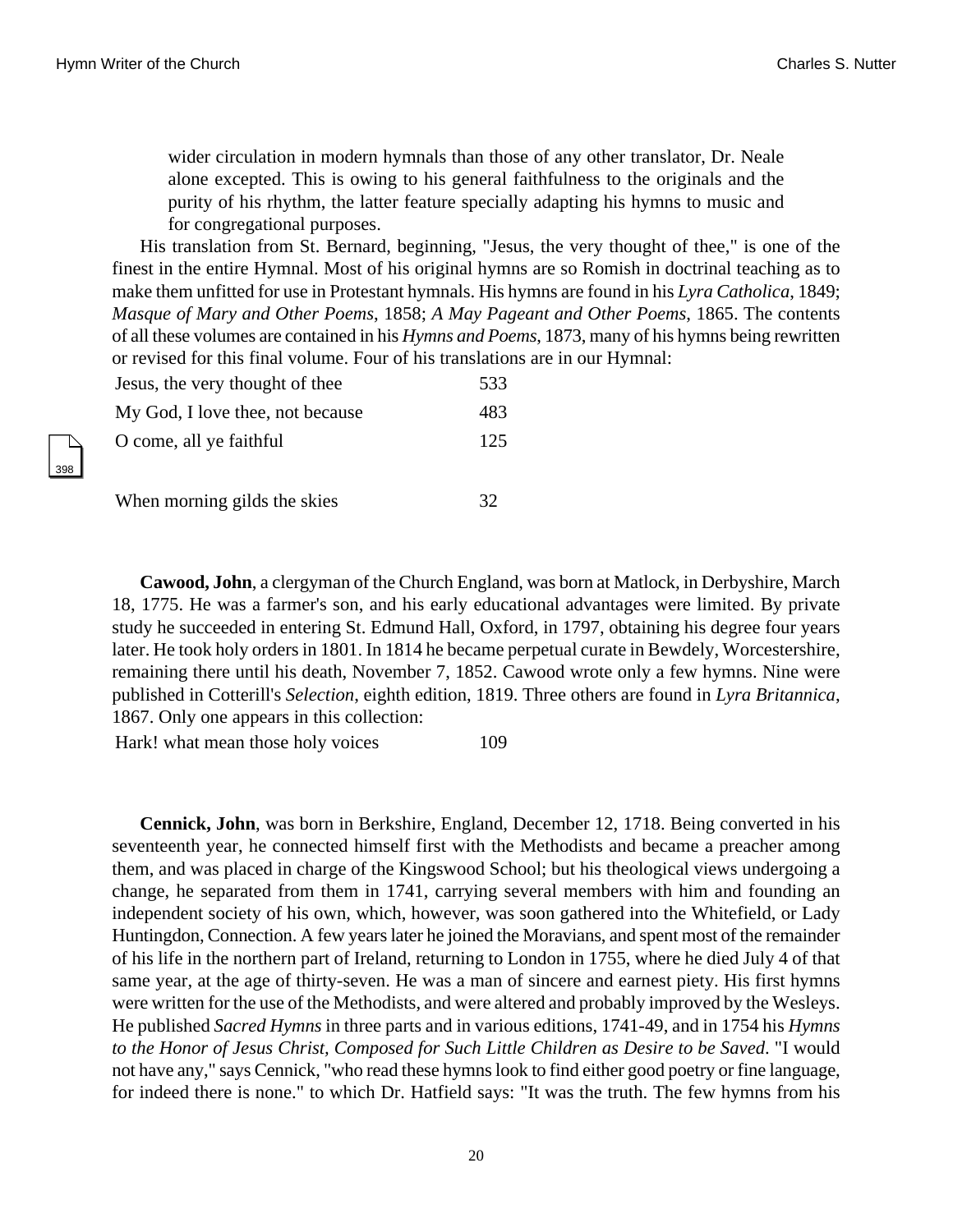pen that are now used have been considerably modified to fit them for the service of song, and are known at present almost wholly in these altered forms." He is the author of two well-known "Graces" before and after meat, commencing, "Be present at our table, Lord," and "We thank thee, Lord, for his our food." (See notes under Nos. 306 and 532 for further biographical facts.) His three best hymns are:

| Children of the heavenly King    | 547 |
|----------------------------------|-----|
| Jesus, my all, to heaven is gone | 306 |
| Thou dear Redeemer, dying Lamb   | 532 |

<span id="page-32-0"></span>**Charles, Elizabeth Rundle**, the daughter of John Rundle, a banker and member of Parliament, was born at Tavistock, Devonshire, England, January 2, 1828. In 1851 she was married to Andrew Paton Charles, a barrister at law, who died in 1868. For some years previous to her death (March 28, 1896) she signed her name "Rundle-Charles." She is described in Allibone's *Dictionary of Authors* as one who had reputation as a linguist, painter, musician, poet, and preëminently as the author of *The Chronicles of the Schönberg-Cotta Family*, 1863, and more than twenty-five other volumes, several of which were poetry. No books written in the past century designed to popularize the notable epochs in modern Church history have had a wider reading or a greater and more healthful influence than *The Schönberg-Cotta Family* and the series of historic volumes that followed it. Among her many volumes discussing poetry and containing poems from her pen, none has attained such widespread recognition and influence as *The Voice of Christian Life in Song in Many Lands and Ages*, 1865. Her *Poems* were published in New York in 1867. Many of her works have had an immense circulation in England and America. Before her death she had won a high and permanent place in English literature as one of the purest and most wholesome of modern Christian authors. Some half dozen of her hymns are found in the hymnals of different Churches. Never farther than thy cross 144

<span id="page-32-2"></span><span id="page-32-1"></span>**Chorley, Henry Fothergill**, an English editor and author, was born at Blackleyhurst, Lancashire, December 15, 1808. He was educated at the Royal Institution, Liverpool. In 1834 he went to London to take a place on the staff of the *Athenaeum*, and retained this editorial position for thirty-five years. He was the author of several novels and a large number of songs. He died February 15, 1872. God, the All-Terrible! thou who 707

**Claudius, Matthias**, the son of a Lutheran Pastor, was born at Reinfeld, near Lubeck, August 15, 1740. He entered the university at Jena in 1759 as a student of theology, but later turned to law and literature. While residing at Darmstadt he associated with a circle of freethinking philosophers, but a severe sickness caused him to return to the faith of his childhood. He did not intentionally write hymns for the Church, but much of his poetry is Christian in spirit and a few pieces have been utilized as hymns. He died at Hamburg January 21, 1815.

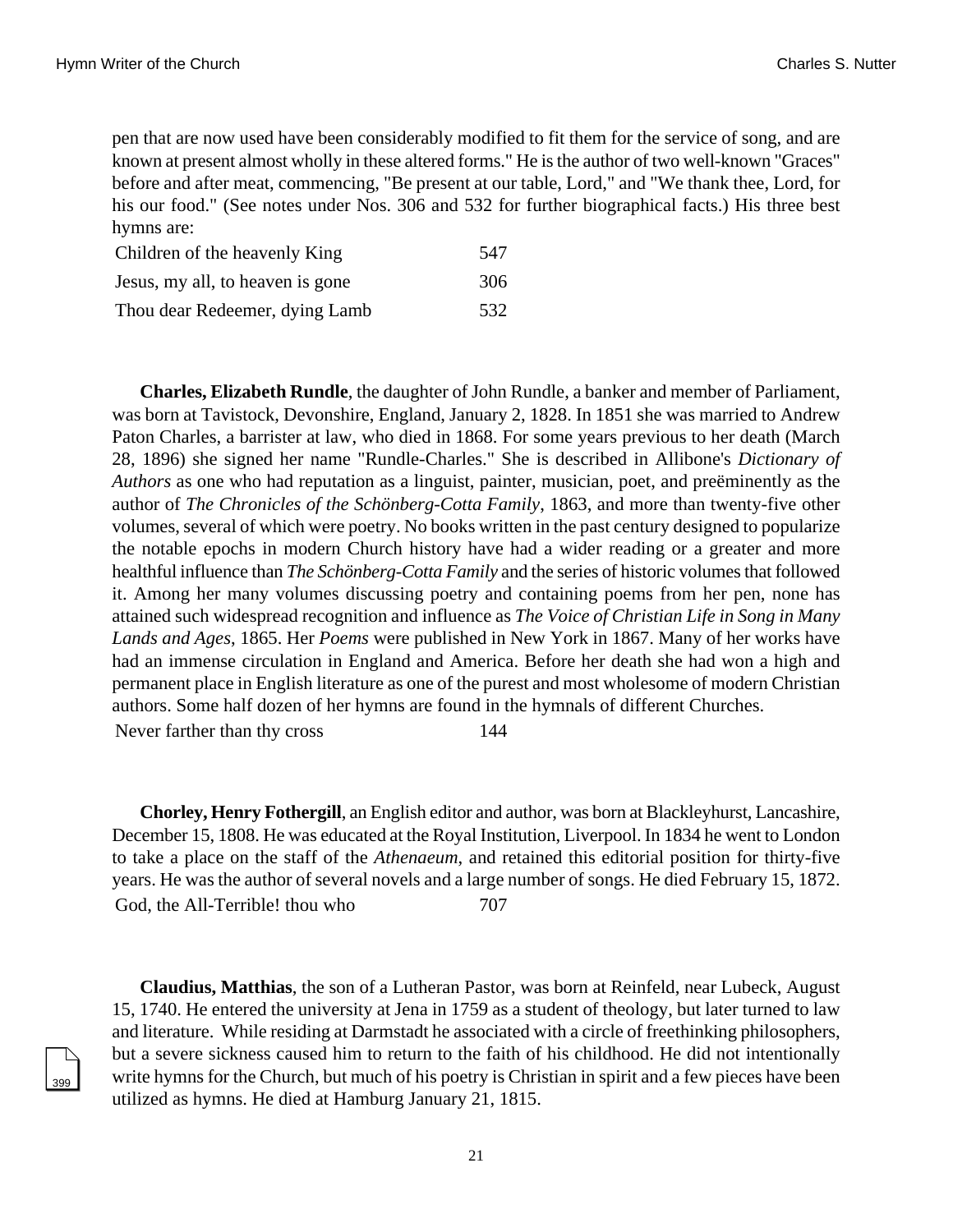We plow the fields and scatter 716

<span id="page-33-0"></span>**Clement of Alexandria**, whose real name was Titus Flavius Clemens, was born about 160 or 170 A.D., at either Athens or Alexandria; and died about 215 or 220. A diligent student of Greek literature and philosophy, he was also as a young man an earnest seeker after the truth, and at length found it in the Christian faith. He traveled far and wide, seeking instruction from Christian teachers. He seemed to have been most influenced by Pantaenus, the head of the celebrated Catechetical School at Alexandria, and succeeded him about 190. While in this position he was ordained a presbyter. He continued to teach and preach at Alexandria until driven away by the persecution of Severus in 202. Origen and Alexander, Bishop of Jerusalem, were both pupils of Clement at Alexandria. The last knowledge of him is in 211, when he bore a letter of commendation and confidence from Bishop Alexander, his former pupil, to the Christians at Antioch. It is not known whether he died in the East or returned to Alexandria. Three of his theological works are extant; also one sermon and one hymn to Christ, which, as found in this collection, owes as much to the translator as it does to the author.

<span id="page-33-1"></span>Shepherd of tender youth 672

**Codner, Elizabeth**, was the wife of an English clergyman, the author of *Among the Brambles and Other Lessons from Life*, in which her hymn, "Lord, I hear of showers of blessing," was printed. She published two small volumes titled *The Missionary Ship* and *The Bible in the Kitchen*, and edited the periodical, *Woman's Work in the Great Harvest Field*. She was associated for some years with the Mildmay Protestant Mission, London. Hymnologists do not give the date of her birth or death.

<span id="page-33-2"></span>Lord, I hear of showers of blessing 346

**Coghill, Annie Louisa**, daughter of Robert Walker, was born in Kiddermore, England, In 1836. In 1884 she was married to Harry Coghill. "Work, for the night is coming," was written in 1854, which was before her marriage and when she was only eighteen years of age. She was then residing in Canada, and the hymn was first printed in a Canadian newspaper. The author's text is found in her *Oak and Maple*, 1890. Her occasional poems printed in various Canadian newspapers were gathered together and published in 1859 In a volume titled *Leaves from the Backwoods*. In 1898 Mrs. Coghill edited and published the *Autobiography and Letters* of her cousin, Mrs. Oliphant. Work, for the night is coming 422

<span id="page-33-3"></span>**Collyer, William Bengo**, was the pastor of an Independent or Congregational Church from 1801, when he was ordained, until his death, January 8, 1854. He was born at Blackheath, near London, April 14, 1782, He was educated at Homerton College, which he entered at the age of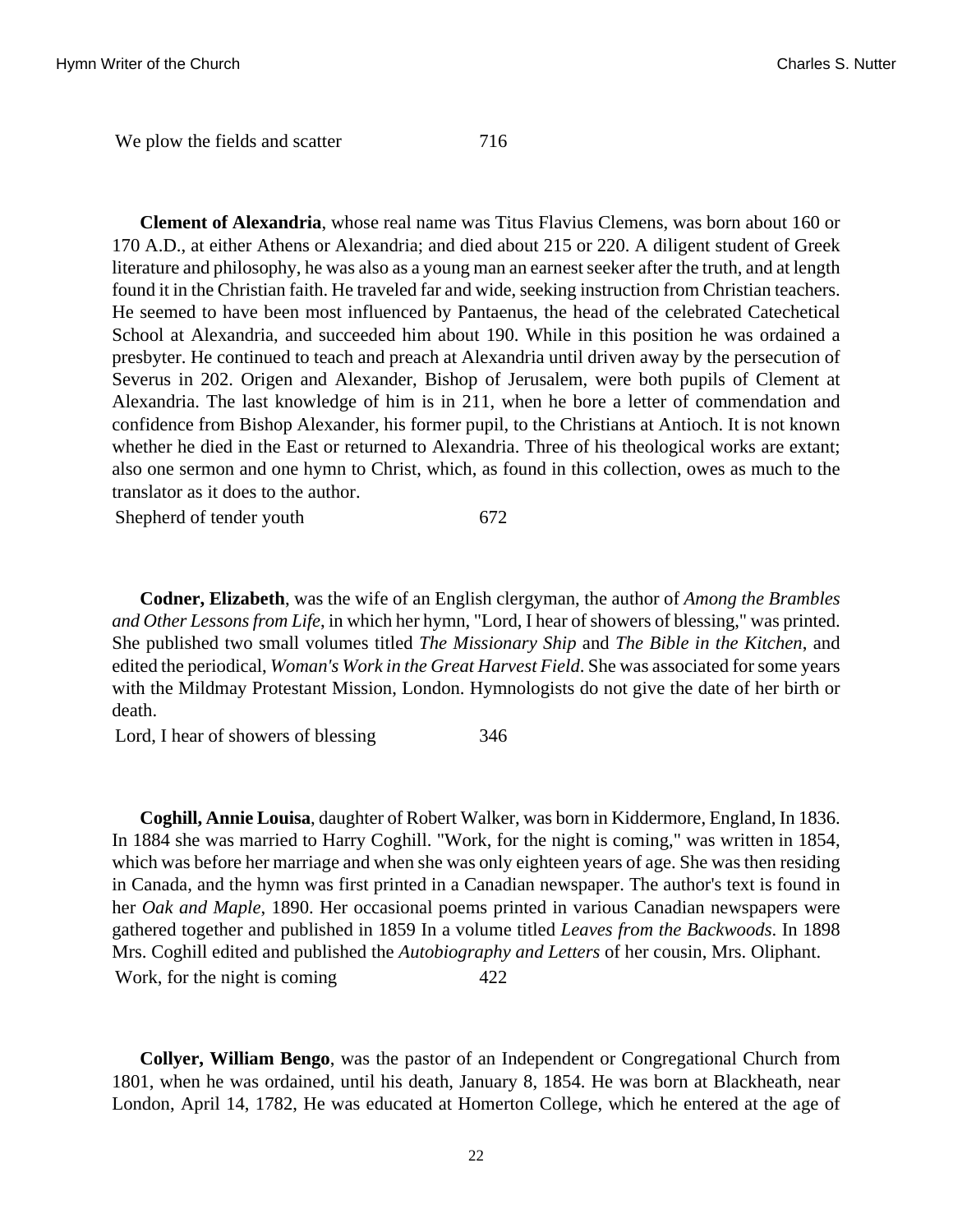sixteen. Dr. Collyer's Church was at Peckham, England. Dr. Falding, in the *Dictionary of Hymnology*, says he "was eminent in his day as an eloquent evangelical preacher when formalism in worship and Arianism in doctrine prevailed. He was a man of amiable disposition, polished manners, and Christian courtesy, popular with rich and poor alike." He edited a hymn book which was published in London, 1812, *Hymns Partly Collected and Partly Original*. To this book he contributed fifty-seven of his own hymns. He also contributed thirty-nine pieces to Dr. Leifchild's book of *Original Hymns*, 1843. A few of his hymns have been useful, but none of them have reached the first rank.

| Haste, traveler, haste, the night | 251 |
|-----------------------------------|-----|
| Return, O wanderer, return        | 255 |

<span id="page-34-0"></span>**Colquhoun, Frances Sara**, daughter of Mrs. Ebenezer Fuller-Maitland, of Stanstead Hall, Henley-on-Thames, was born at Shinfield Park, near Reading, England, June 20, 1809; on January 29, 1834, she was married to John Colquhoun. She died May 27, 1877. She contributed to her mother's volume titled *Hymns for Private Devotion*, 1827, one original hymn, and also some additional lines to [Henry Kirke White's](#page-116-2) incomplete hymn beginning, "Much in sorrow, oft in woe." Oft in danger, oft in woe 412

<span id="page-34-1"></span>**Conder, Josiah**, the son of Thomas Conder, a London bookseller, and the grandson of Dr. John Conder, an eminent Dissenting clergyman, was born in London September 17, 1789. At an early age he lost the sight of his right eye. At the age of fifteen he entered his father's bookstore, where he was thrown much with intellectual people; and this increased and confirmed the interest which he already had in literature. At the early age of twenty-one we find him, conjointly with several other young aspirants for literary fame (one of whom, Eliza Thomas, became his wife), issuing a volume of poetry called *The Associate Minstrels*, which attained sufficient popularity to justify a second edition two years later (1812). This same year he contributed three hymns to [Dr. Collyer's](#page-33-3) collection. In 1814 he obtained control of the *Eclectic Review*, and from this time on he devoted all his time to literature and journalism. In 1832 he started the *Patriot* newspaper, which he continued to edit and publish until his death, December 27, 1855. He published more than a dozen scholarly volumes during his life, and these show him to have been a devout and pious believer. His *Congregational Hymn Book*, published in 1836, attained a widespread popularity which lasted for many years. Just before he died he collected all the hymns he had written with a view to publication. They were issued the year after his death under the title: *Hymns of Praise, Prayer, and Devout Meditation*. "His friends included most of the literary and Christian men of eminence living in the first half of the nineteenth century." A larger number of Conder's hymns are said to be in common use in England and America at this time than those of any other writer of the Congregational body, [Watts](#page-107-3) and [Doddridge](#page-42-2) alone excepted.

| Day by day the manna fell      | 438 |
|--------------------------------|-----|
| How shall I follow Him I serve | 339 |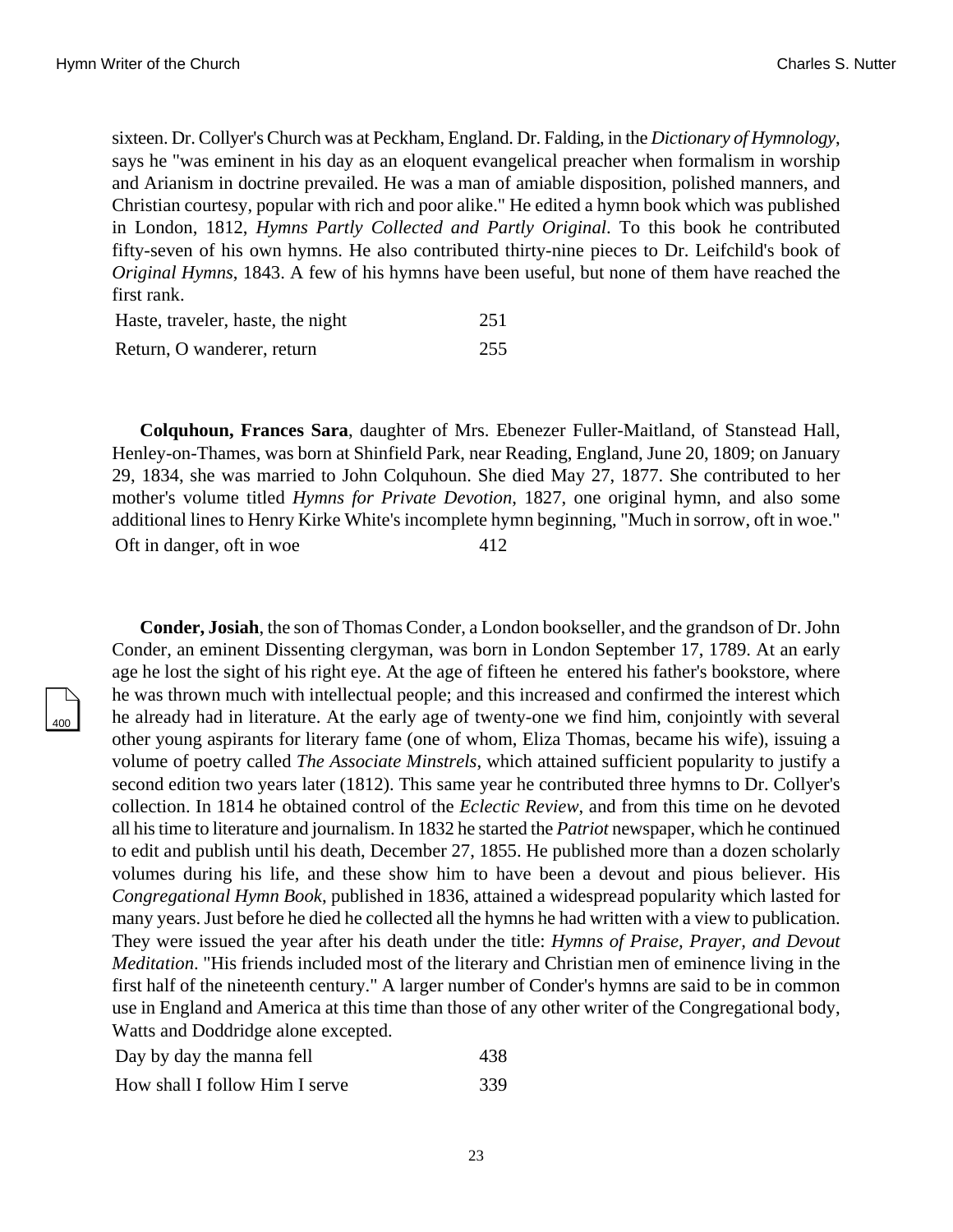The Lord is King! lift up thy voice 90

<span id="page-35-0"></span>**Copeland, Benjamin**, a minister of the Methodist Episcopal Church, residing at present (1911) in Buffalo, N. Y., was born in 1855. He has filled various important stations in his Church since entering the ministry. The two useful hymns which we have here from his pen show that he has fine poetic ability. They are both hymns of more than ordinary merit. The first of the two especially neets a real need in the Hymnal and fills a place not filled by any other hymn.

| Christ's life our code, his cross our | 138 |
|---------------------------------------|-----|
| Our Father's God, to thee we raise    | 713 |

<span id="page-35-1"></span>**Cotterill, Jane**, was the daughter of a minister, Rev. John Book, the wife of a minister, Rev. Joseph Cotterill, and the mother of a minister, Rt. Rev. Henry Cotterill, Bishop of Edinburgh. She lived but thirty-five years. Born in 1790, married in 1811, died in 1825. She wrote only a few hymns, which appeared first in [Thomas Cotterill's](#page-35-2) *Selection*, 1815, without name; and later they appeared in [Montgomery's](#page-79-1) *Christian Psalmist*, 1825, with the name of the author. O Thou, who hast at thy command 341

<span id="page-35-2"></span>**Cotterill, Thomas**, a clergyman of the Church of England, was born at Cannock, Staffordshire, December 4, 1779; graduated at Cambridge in 1801, and entered the ministry of the Church of England. In 1817 he became perpetual curate of St. Paul's, at Sheffield, where he spent the rest of his life, teaching a small school part of file time in connection with his pastoral work. It was here that he met and formed an intimate friendship with [James Montgomery,](#page-79-1) the poet and hymn writer, who helped him in the preparation of a volume of hymns under the following title: *A Selection of Psalms and Hymns for Public and Private Use, Adapted to the Services of the Church of England*. So popular was this book that it reached its eighth edition by 1819. This work contained one hundred and fifty psalms and three hundred and sixty-seven hymns, of which Montgomery furnished fifty and Cotterill thirty-two, though the authors' names were not in any cases attached to the hymns. This book brought Cotterill into trouble with the ecclesiastical authorities, and was actually carried into the courts; but the suit was settled through the mediation of the archbishop, who revised Cotterill's selections and added several of his own, reducing the number to one hundred and forty-six. In spite of ecclesiastical influence, however, this "suppressed" volume continued to be used and to have widespread influence. "It did more," says Julian, "than any other collection in the Church of England to mold the hymn books of the next period; and nearly nine-tenths of the hymns therein, and usually in the altered form given them by Cotterill or James Montgomery, who assisted him, are still in common use in Great Britain and America." Cotterill died December 29, 1823. Montgomery's sorrow over his death found expression in the well-known hymn beginning "Friend after friend departs."

Help us, O Lord, thy yoke to wear 691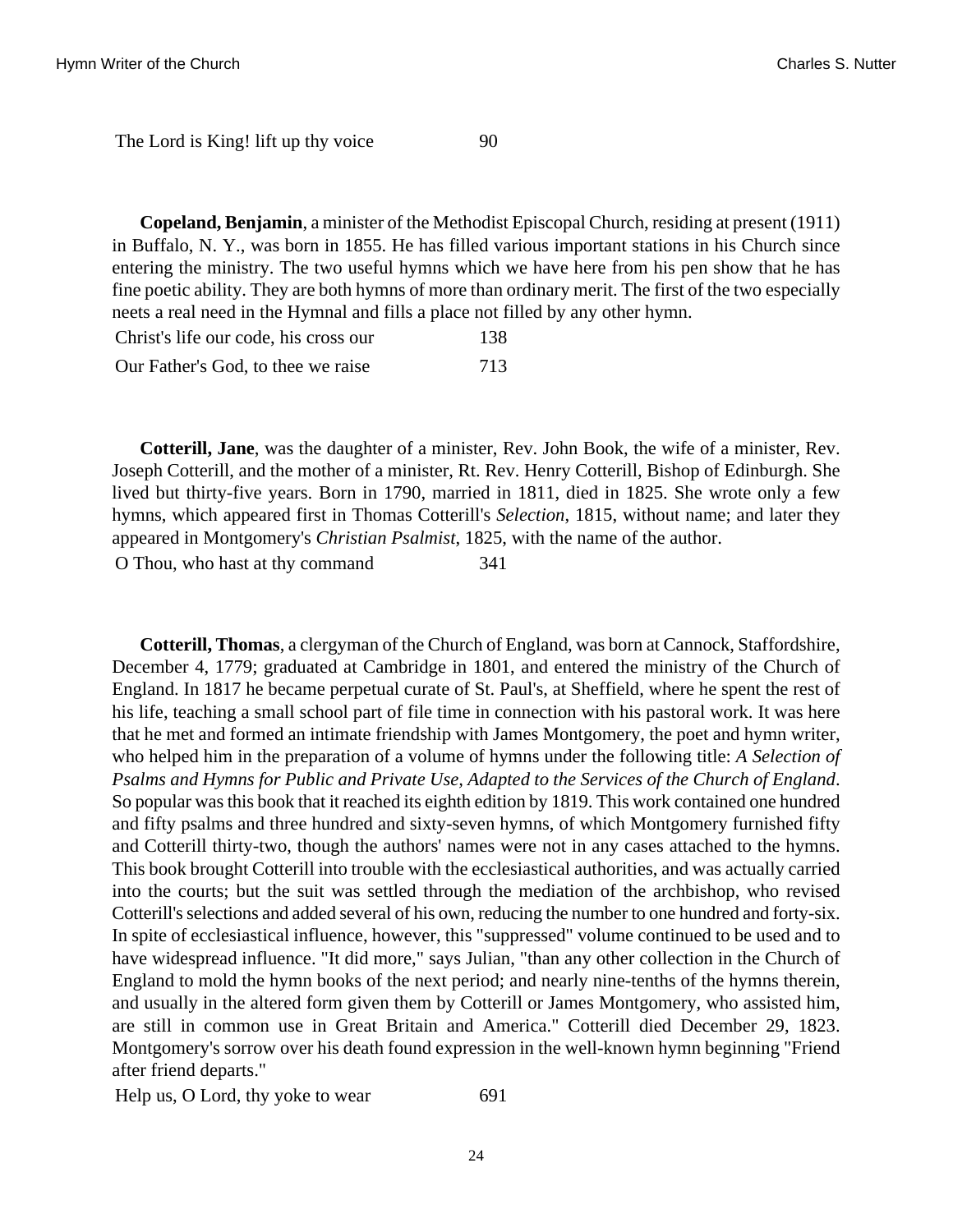Our God is love; and all his saints 552

**Cowper, Frances Maria**, was born in England in 1727; and died in 1797. She was the wife of Major Cowper, a sister of the [Rev. Martin Madan,](#page-73-0) and a cousin, through her mother, of [William](#page-36-0) [Cowper,](#page-36-0) the poet. Her poems, *Original Poems on Various Occasions, by a Lady*, were published in 1792.

<span id="page-36-0"></span>My span of life will soon be done 426

**Cowper, William**, one of the most popular poets and letter writers of the English language, was born in Berkhampstead, Hertfordshire, November 26, 1731. His father, Rev. John Cowper, was a chaplain to George II. He spent ten years in Westminster School, and then began reading law, but abandoned it for literature after a very brief practice. He became the most distinguished poet of the English language in the latter half of the eighteenth century. His poetic works are too numerous and too well known to need mention here. His life is invested with a peculiar and sorrowful interest, owing to his constitutional tendency to mental and moral despondency, which brought on frequent attacks of insanity. His disappointment in not being permitted to marry his cousin added to his malady. His melancholia had come upon him and placed its dark limitations upon his life before he went, in 1765, to live at Huntingdon, where his association with and love for Mrs. Mary Unwin became one of the tenderest and holiest attachments of his life. In 1767 he moved to Olney, the home of [Rev. John Newton](#page-83-0). An intimate friendship between the two at once began. Cowper was a constant and prayerful attendant upon Newton's Church services, especially his cottage prayer meetings, for which nearly all of his hymns were written at Newton's request. The *[Olney Hymns](http:/ccel/newton/olneyhymns.html)*, 1779, was their joint production, seventy-eight of them coming from Cowper. He also translated many of the [hymns of Madame Guyon](http:/ccel/cowper/cowper/guyonpoems.html/), one of which is found in this volume. He died April 25, 1800, at East Dereham. He is regarded as the greatest letter writer in Engllsh literature. None of his great poems show signs of melancholia, but breathe a healthful and cheerful piety. No other great poet has written so many hymns as he. His hymns give expression to sentiments of peace and gratitude, of trust and submission, rather than of hope and joy. A plaintive and refined tenderness runs through them all.

| A glory gilds the sacred page         | 198 |
|---------------------------------------|-----|
| God moves in a mysterious way         | 96  |
| Hark, my soul, it is the Lord         | 307 |
| Hear what God the Lord hath           | 211 |
| Jesus, where'er thy people meet       | 37  |
| My Lord, how full of sweet content    | 518 |
| O for a closer walk with God          | 492 |
| Sometimes a light surprises           | 454 |
| There is a fountain filled with blood | 291 |

25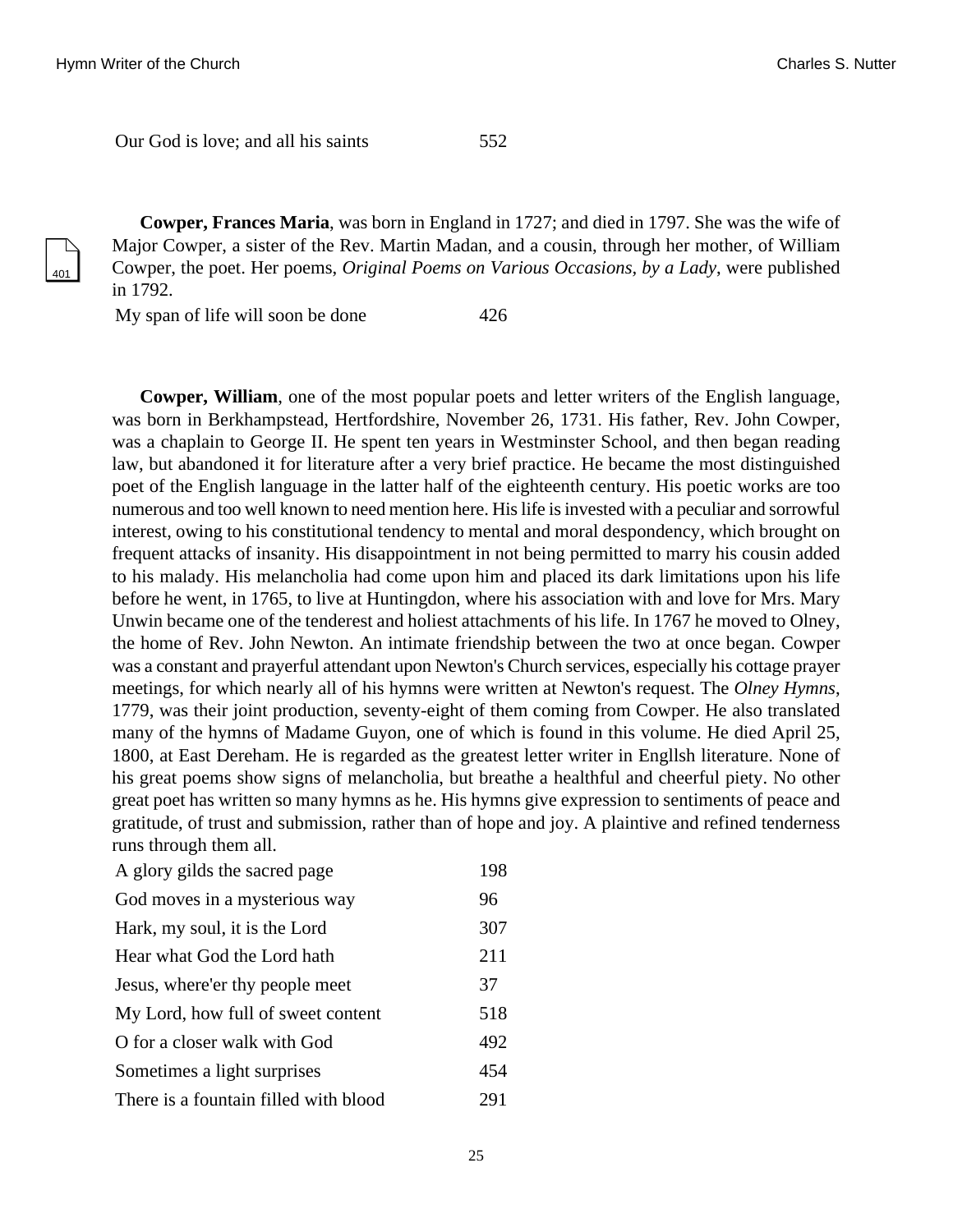What various hindrances we meet  $496$ 

<span id="page-37-1"></span>**Cox, Christopher Christian**, an eminent physician, son of Rev. Luther J. Cox, a Methodist preacher, was born in Baltimore August 28, 1816; was graduated at Yale College in 1835, and at a medical school in his native city in 1838. In 1861 he was appointed brigade surgeon in the United States army, and resided in Washington. He died November 25, 1882. He was a member of the Protestant Episcopal Church. He was a brother of [Rev. Samuel K. Cox, D.D.,](#page-37-0) author of Hymn No. 347.

<span id="page-37-0"></span>Silently the shades of evening 52

**Cox, Samuel Keener**, a minister of the Methodist Episcopal Church, South, was born in Baltimore, Md., July 16, 1823; and died at Harrisonburg, Va., November 27, 1909. He was the son of Rev. Luther J. Cox, a Methodist local preacher, and was a first cousin of Bishop John C. Keener. He enjoyed fine educational advantages in early life, and in 1844 he joined the Maryland Conference of the Methodist Protestant Church, of which his father was one of the organizers in 1828. After filling various pastoral charges in Washington City and elsewhere, he became in 1853 Professor of Mental and Moral Philosophy in Madison College, Uniontown, Pa., which position he filled for some years, and then was engaged in educational work in Virginia and Alabama until 1866, when he joined the Methodist Episcopal Church, South, in which Church he served as educator, pastor in Baltimore, Washington City, and elsewhere and as editor of the *Episcopal Methodist*, the *Baltimore Christian Advocate*, and the *Baltimore and Richmond Christian Advocate*. He was a member of the committee of nine which in 1886-88 compiled the hymn book of the Methodist Episcopal Church, South, which was the official hymnal of that Church until this present book became the joint hymnal of both branches of American Episcopal Methodism. Dr. Cox was a brother of [Dr.](#page-37-1) [Christopher C. Cox,](#page-37-1) the author of Hymn No. 52.

Lord, thou hast promised grace for 347

**Coxe, Arthur Cleveland**, a bishop of the Protestant Episcopal Church, was born at Mendham, N, J., May 10, 1818; graduated at the University of New York in 1838; took orders in the ministry in 1841, and served as rector at Hartford, Baltimore, and New York. In 1865 he was elected bishop of Western New York. He died July 20, 1896. Bishop Coxe was the author of several small volumes of Poems: *Advent*, 1837; *Christian Ballads*, 1840; *Athanasion*, 1842; *Hallowe'en and Other Poems*, 1844; *Saul, a Mystery*, 1845. A few of his hymns are found in many collections. As a member of the Hymnal Commission that prepared the official hymnal of the Protestant Episcopal Church in 1869-71 he refused to allow any of his own hymns to be inserted in that volume, which, Prof. F. M. Bird thinks, was a case of "too scrupulous modesty."

|        | How beauteous were the marks |  |  |  |
|--------|------------------------------|--|--|--|
| $\sim$ |                              |  |  |  |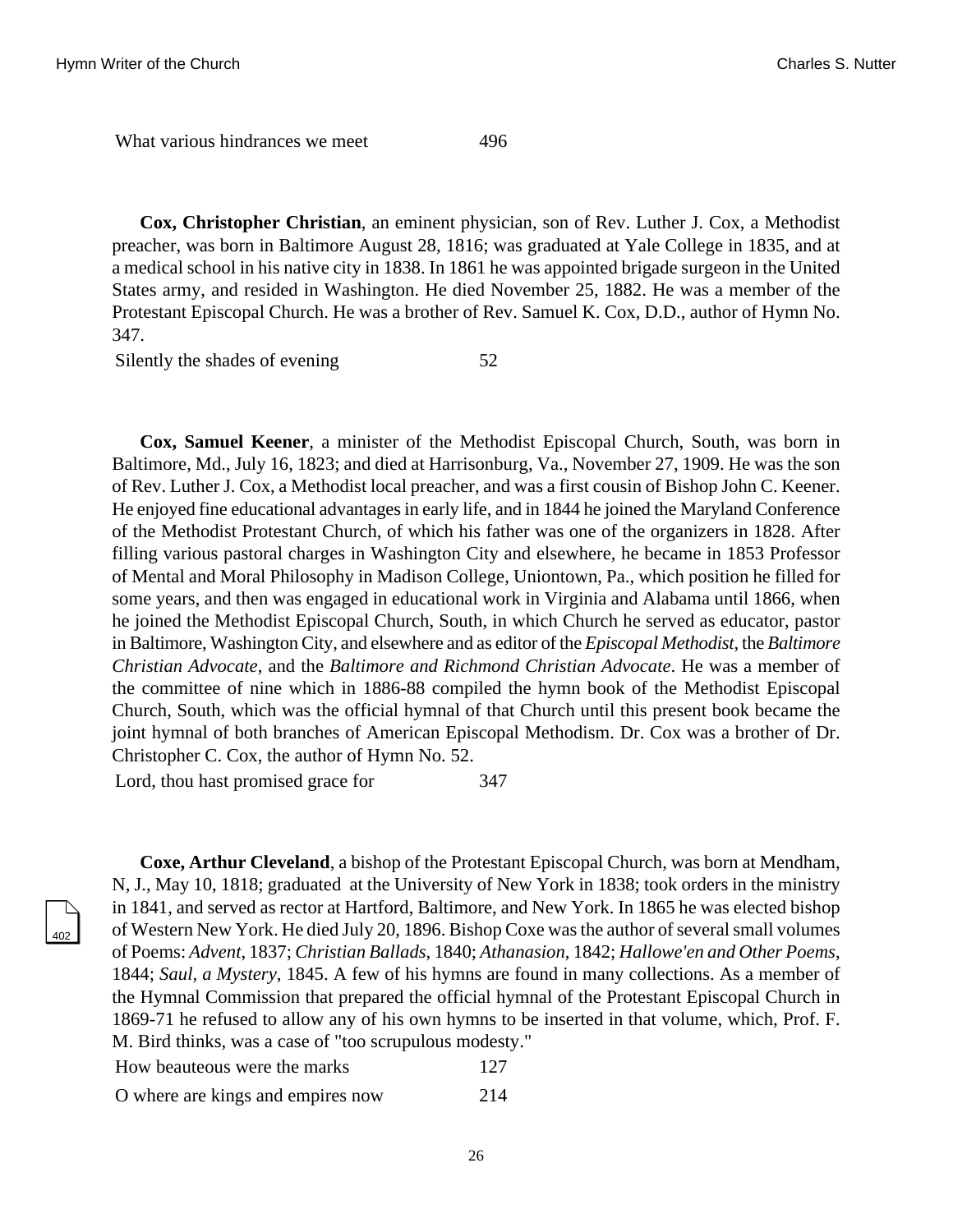**Crewdson, Jane**, the daughter of George Fox, was born at Perraw, Cornwall, England, in October, 1809, and was married to Thomas Crewdson, of Manchester, in 1836. Always delicate in health, toward the close of her life she became a confirmed invalid and a great sufferer; and most of her hymns were written during this period of suffering. She died at Summerlands, near Manchester, September 14, 1863, "leaving behind her the memory of a beautiful Christian life and many admirable verses." She truly learned in suffering what she taught in song. Her husband wrote beautifully of her: "As a constant sufferer, the spiritual life deepening and the intellectual life retaining all its power, she became well prepared to testify as to the all-sufficiency of her Saviour's love. Many felt that her sick room was the highest place to which they could resort for refreshment of spirit and even for mental recreation. From that apartment came many a letter of earnest sympathy or of charming playfulness." She published anonymously several small volumes of poetry, and the year after her death a book of her poems was published under the title: *A Little While and Other Poems*, 1864. A verse, written just before she died, titled "*During Sickness*," is a gem worthy of immortality:

| O Saviour, I have naught to plead     |  |
|---------------------------------------|--|
| In earth beneath or heaven above,     |  |
| But just my own exceeding need        |  |
| And thy exceeding love:               |  |
| The need will soon be past and gone,  |  |
| Exceeding great but quickly o'er;     |  |
| The love, unbought, is all Thine own, |  |
| And lasts for evermore.               |  |
| O Thou, whose bounty fills my cup     |  |

**Croly, George**, a clergyman of the Church of England, was born at Dublin August 17, 1780. In 1804 he took the degree of Master of Arts at Dublin University, which institution also conferred on him in 1831 the degree of LL.D. After receiving holy orders he labored in Ireland until 1810, when he removed to London and devoted himself largely to literature. He died November 24, 1860. Dr. Croly's hymns were published in his *Psalms and Hymns for Public Worship*, 1854. Spirit of God, descend upon my heart 197

**Crosby, Fanny Jane** (Mrs. Van Alstyne), is the most prolific and perhaps the most popular writer of Sunday school hymns that America has ever produced. She was born at South East, Putnam County, N. Y., March 24, 1820. When only six weeks old she lost her eyesight. Her first poem was written when she was only eight years old. At the age of fifteen she entered the Institution for the Blind in New York City, where she spent seven years as a pupil and eleven years (1847-58) as a teacher. In 1844 she published a volume entitled *The Blind Girl and Other Poems*, and in 1849 *Monterey and Other Poems*. In 1851 she was happily converted, and united with the Old John Street Methodist Episcopal Church. In 1858 she was married to Mr. Alexander Van Alstyne, who was also, like herself, blind, had been a teacher in the Institution, and was possessed of rare musical talent, and thus eminently fitted to be a congenial and helpful life companion. As a hymn writer,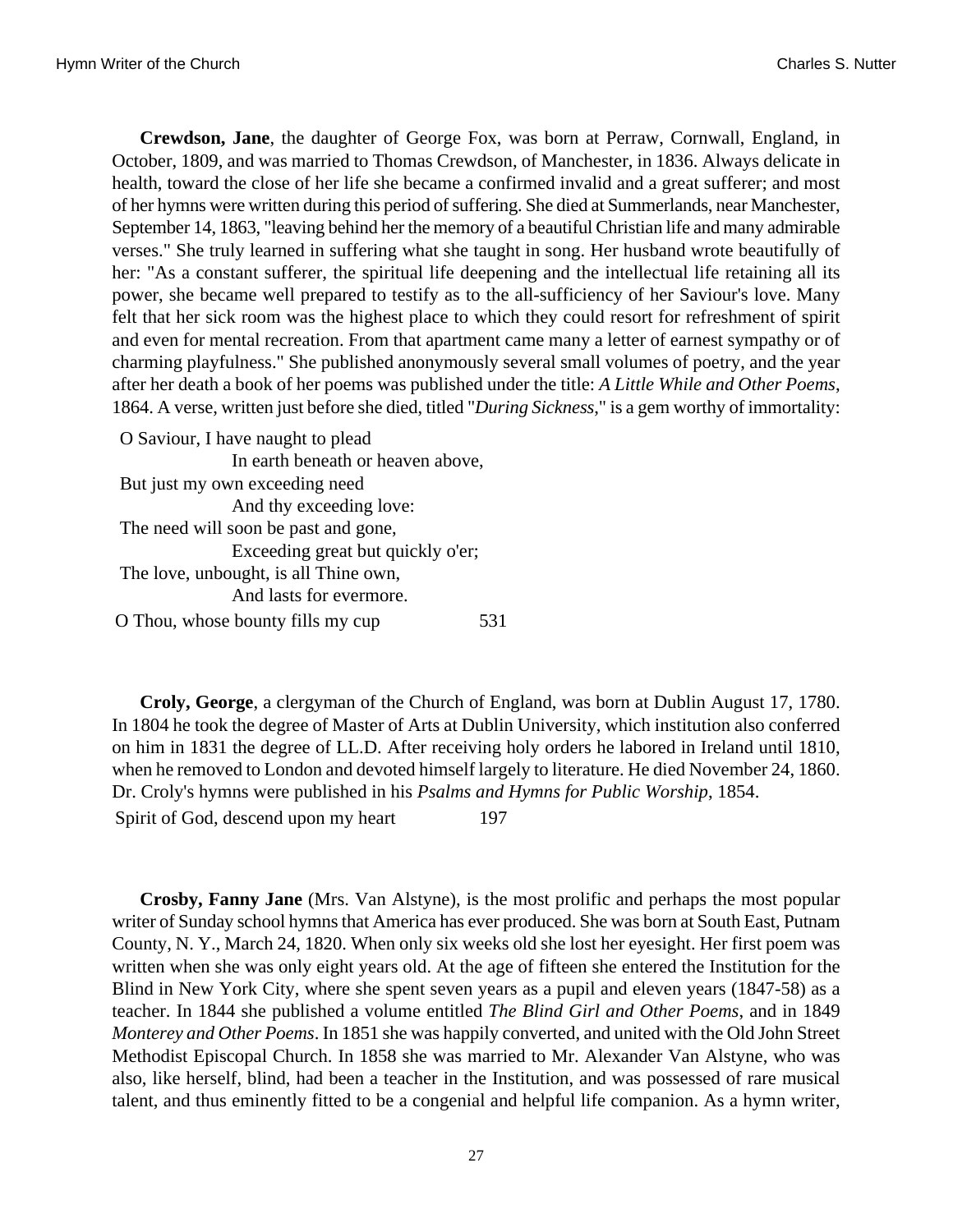however, she has continued since her marriage to bear her maiden name. A third volume of her poems was issued the year of her marriage: *A Wreath of Columbia's Flowers*, 1858. She was in the employ of Mr. William B. Bradbury for the last four years before he died, and she was for some years regularly employed by Biglow and Main to write "three hymns a week the year round." She has written about six thousand hymns, considerably less than half of which number have been published. In 1898 she published *Bells at Evening and Other Poems*, and in 1906 *Memories of Eighty Years*. Revered, honored, and loved by millions, she resides at Bridgeport, Conn., being at this writing (1911) ninety-one years of age. Fanny Crosby's hymns and the tunes to which they are sung have a peculiar charm for the young and for the masses of the people. There are thousands of religious homes where her sweet and simple songs are sung daily, and are scarcely less familiar than the words of Scripture. In sunshine and darkness alike and in all lands her songs are sung "with a glad heart and free." Few women that have ever lived can claim a higher honor than belongs to Fanny Crosby in being permitted to witness the world-wide popularity of so many of her hymns.

| Blessed assurance, Jesus is mine | 548 |
|----------------------------------|-----|
| Pass me not, O gentle Saviour    | 329 |
| Rescue the perishing             | 697 |
| Saviour, more than life to me    | 490 |
| Thou, my everlasting portion     | 332 |

**Cross, Ada Cambridge**, the daughter of Henry Cambridge, was born at Norfolk, England, November 21, 1844. In 1870 she married Rev. George Frederick Cross, a clergyman of the Church of England. The same year she removed with her husband to Australia, where she has since resided. She published *Hymns on the Holy Communion*, 1866, and *Hymns on the Litany*, 1865. A few of her hymns have become popular. Her hymns, says Dr. Julian, "are characterized by great sweetness and purity of rhythm, combined with naturalness and simplicity."

The dawn of God's dear Sabbath 72

**Cummins, James John**, was born in Cork, Ireland, May 5, 1795. He moved to London in 1834. He was for many years a director of the Union Bank of Australia. He died at Wildecroft, Buckland, Surrey, November 23, 1867. He was a devout member of the Church of England. He took a deep interest in the study of Hebrew and of theology. His volume titled *Seals of the Covenant Opened in the Sacraments*, 1839, was prepared with a view to meeting the needs of his own children in their preparation for assuming the vows of Church membership. It contained poetical meditations and hymns which were also published separately the same year and republished ten years later under the title, *Hymns, Meditations, and Other Poems*, 1849, the title on the cover being *Lyra Evangelica*.

Shall hymns of grateful love 26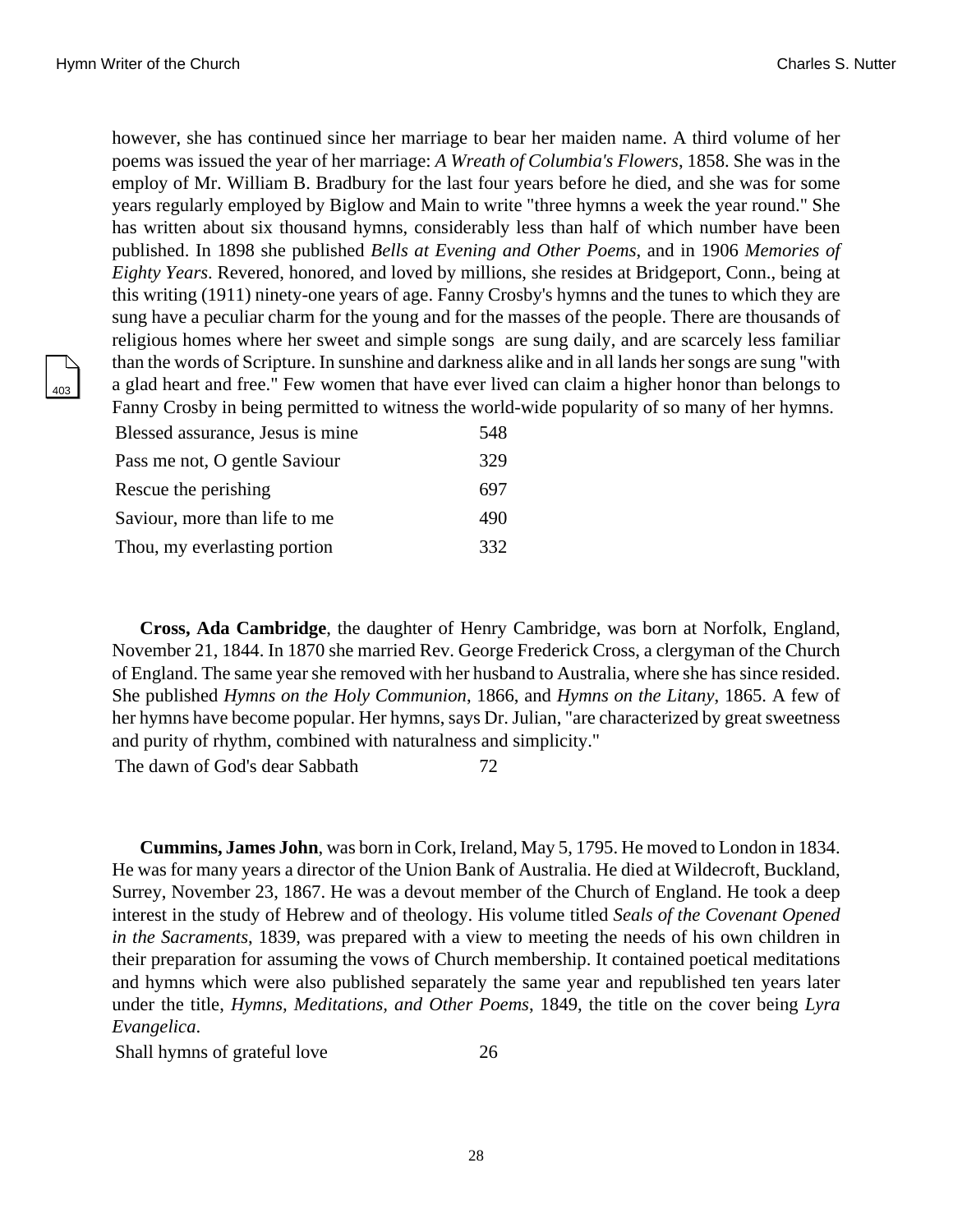**Cutter, William**, an editor and publisher, was born in North Yarmouth, Me., May 15, 1801. He was educated at Bowdoin College, where he was graduated in 1821. He belonged to the Congregational Church. He was engaged in business in Portland, Me., for several years, and then in Brooklyn, N. Y. His hymns were contributed to the *Christian Mirror*, a periodical published at Portland. He died February 8, 1867. Professor Bird describes Mr. Cutter as "a deserving writer who has hitherto missed his due meed of acknowledgment."

| She loved her Saviour, and to him | 694 |
|-----------------------------------|-----|
| Who is my neighbor? He whom       | 690 |

**Davies, Samuel**, an eminent Presbyterian divine, was born near Summit Ridge, Newcastle, Del., November 3, 1723. He was licensed in 1745 and ordained to the ministry in 1747, and labored for several years as a missionary and evangelist in the State of Virginia. He succeeded Jonathan Edwards as President of Princeton College in 1759, but died February 4, 1761, in his thirty-seventh year. His published sermons show him to have been a man of great intellectual vigor, piety, and usefulness. They have been frequently reprinted. In Dr. Thomas Gibson's *Hymns Adapted to Divine Worship* (London, 1769) there are sixteen hymns by Mr. Davies, one of which is the following: Lord, I am thine, entirely thine 342

**Decius, Nicolaus**, was born in Upper Franconia, Bavaria, toward the close of the fifteenth century. He was first a monk in the Roman Catholic Church, being in 1519 Probst of the cloister at Steterburg, near Wolfenbüttel; but becoming a convert to [Luther's](#page-71-0) views, he left the Romish Church in 1522 and moved to Brunswick, where he taught school for one year. He became an Evangelical preacher at Stettin in 1523, and was for many years pastor of the Church of St. Nicholas. He died suddenly March 21, 1541. His work was carried on under constant opposition from the Church of Rome, but he was a popular and influential preacher among the early Protestants. He was a good musician, and composed tunes for three hymns that he wrote, only one of which is contained in this collection:

To God on high be thanks 93

404

**Deems, Charles Force**, was for a number of years a minister in the Methodist Episcopal Church, South, and from 1866 till his death, in 1893, pastor of the Church of the Strangers, an independent congregation in New York City. He was born in Baltimore, Md., December 4, 1820; graduated at Dickinson College in 1839, after which he settled in North Carolina, entering the ministry of the Methodist Episcopal Church and serving as Agent of the American Bible Society in that State for 1840-41; Professor of Logic and Rhetoric in the University of North Carolina, 1842-5; Professor of Chemistry in Randolph-Macon College, Virginia, 1845-46. He served as pastor of sevral Churches in the North Carolina Conference. He was President of the Greensboro Female College, North Carolina, 1846-50. In 1866 he moved to New York, where he died November 18, 1893. Deems

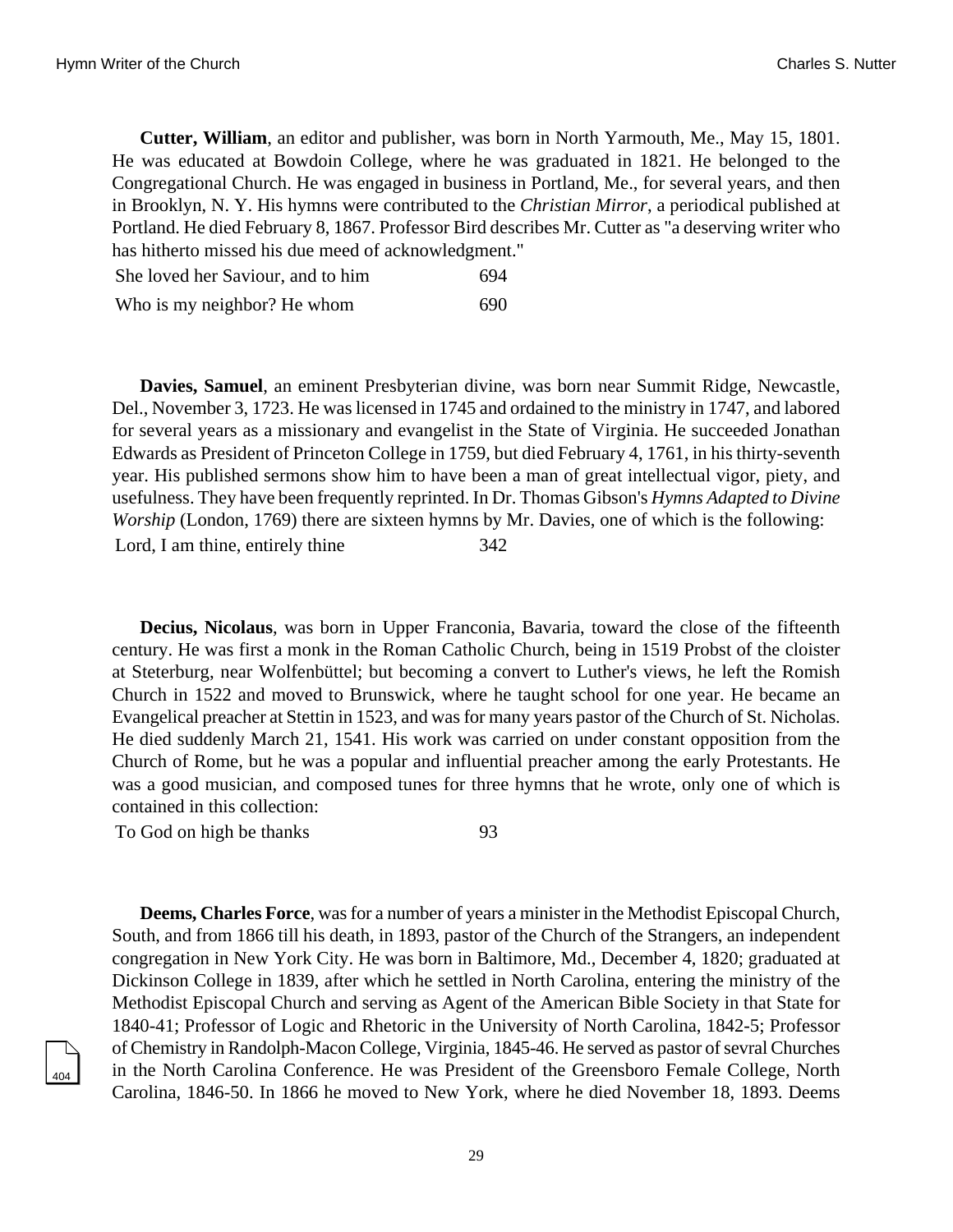was a popular preacher and forcible public speaker. He was the author of a valuable life of Christ, titled *The Light of the Nations*. In connection with [Miss Phoebe Cary](#page-30-0) he edited *Hymns for All Christians*, 1869. As pastor of Commodore Venderbilt he had, in connection with Bishop H. N. McTyeire, not a little to do with influencing that man of princely wealth to give a million dollars to the "Central University of the Methodist Episcopal Church, South" (now Vanderbilt University), at Nashville, Tenn. He was the founder and for many years the President of the American Institute of Christian Philosophy, and also editor of its organ, *Christian Thought*.

I shall not want; in deserts wild 436

**Denny, Sir Edward**, was born at Tralee Castle, County Kerry, Ireland, October 2, 1796, and succeeded to the baronetcy upon the death of his father, in 1831. He owned a large estate in Ireland, though his principal residence was in London. His Church membership was with the Plymouth Brethren. He published *A Selection of Hymns* in 1839 and a volume of *Hymns and Poems* in 1848. His *Millennial Hymns*, 1870, is a republication of his former work. It contains a long preface on prophecy, in which he advocates Millenarianism. He died in London June 13, 1889. What grace, O Lord, and beauty 126

**Dessler, Wolfgang Christopher**, was born at Nuremberg February 11, 1660. His father was a jeweler, and wished his son to follow the same trade. But the son was devoted to study, and at length entered the University of Altdorf as a student of divinity. On account of ill health, he was obliged to give up his course; but he continued his literary work as he was able. He was head master of a school at Nuremberg some fifteen years. Dessler was the author of fifty-six hymns, an accurate scholar and a devout Christian. He died March 11, 1722. Into thy gracious hands I fall 305

**Dexter, Henry Martyn**, an eminent Congregational divine and editor of the *Congregationalist*, of Boston, was born at Plymouth, Mass., August 13, 1821; graduated at Yale College in 1840, and at Andover Theological Seminary in 1844; was pastor in Manchester, N. H., and in Boston; resigned his pastoral charge in 1867 to become editor of the *Congregationalist and Recorder*. He is the author of a large number of published volumes. He died November 13, 1890. His only hymn in this collection is a translation of the primitive hymn of [Clement of Alexandria:](#page-33-0) Shepherd of tender youth 672

**Dix, William Chatterton**, an eminent English author, was born at Bristol June 14, 1837. He was manager of a marine insurance company in Glasgow. His contributions to hymnody are valuable. Some twenty or thirty of them are in common use in Great Britain and America; a few of them are of first rank. He published *Hymns of Love and Joy*, 1861; *Altar Songs*, 1867; *Vision of All Saints*,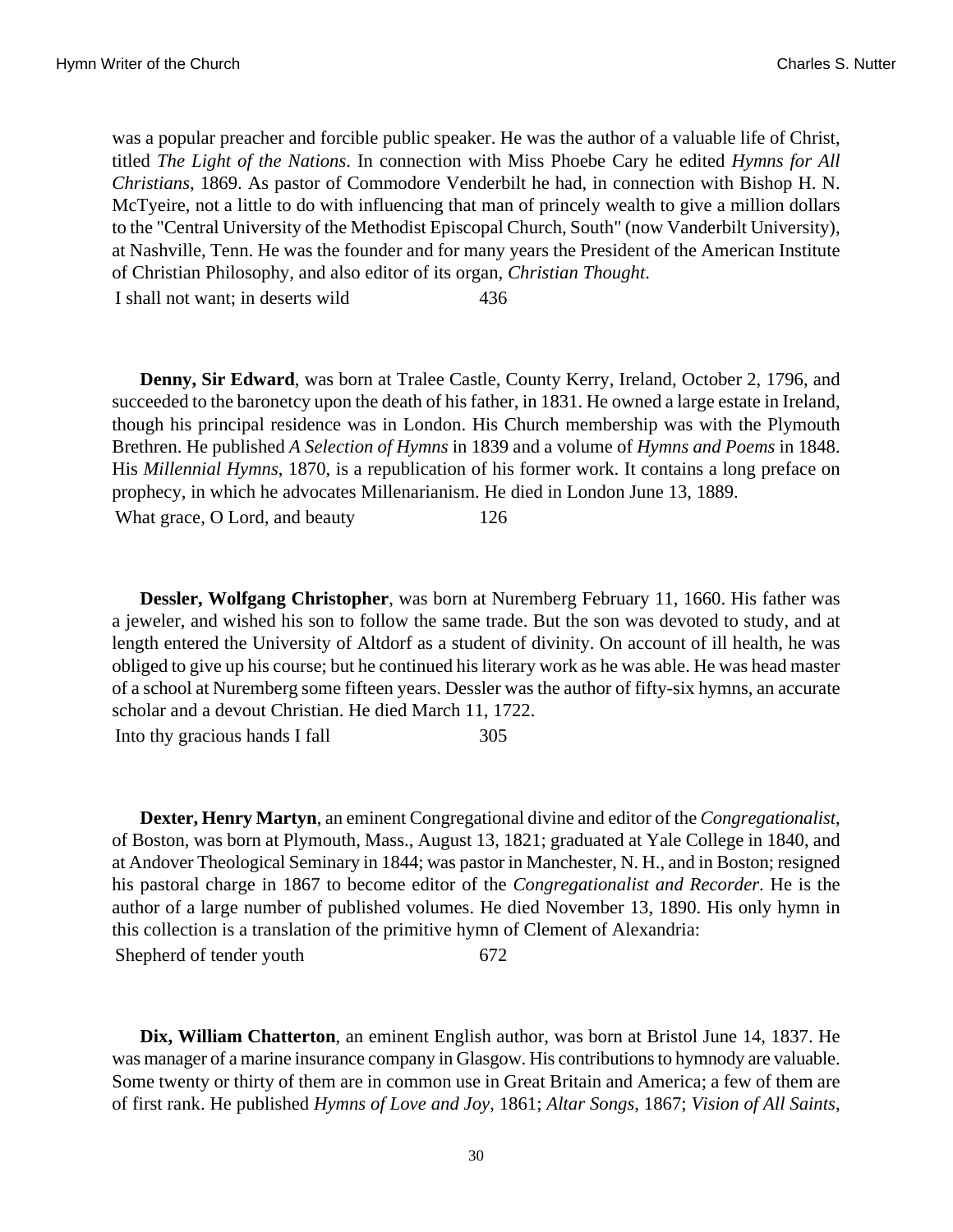1871; and *Seekers of a City*, 1878. Many of his hymns were contributed to *Hymns Ancient and Modern* and other English hymnals. Among his best-known volumes are two titled *The Risen Christ*, 1883, and *The Pattern Life*, 1885. He died September 9, 1898.

| Beauteous are the flowers of earth | 673 |
|------------------------------------|-----|
| Come unto me, ye weary             | 295 |
| Hallelujah! sing to Jesus          | 176 |

<span id="page-42-0"></span>**Doane, George Washington**, a bishop of the Protestant Episcopal Church, was born in Trenton, N. J., May 27, 1799; graduated at Union College, Schenectady, N. Y., in 1818; entered the ministry in 1821, and served as an assistant minister at Trinity Church, New York, until 1824, when he was called to a chair in Trinity College, Hartford, Conn., where he remained until 1828, when he became rector of Trinity Church, Boston, being in this position when he was elected in 1832 to the bishopric of New Jersey. St. Mary's Hall, Burlington, was founded by him in 1837, and Burlington College in 1846. A man of great energy and force of character, of rare warmth of heart, and of exceptional learning, he was regarded as one of the most able and influential prelates of the Episcopal Church in America. He had not only warm friends and ardent admirers, but bitter enemies and numerous controversies. He died April 27, 1859. His *Songs by the Way*, 1824, published when he was only twenty-five years old, gave evidence of unusual gifts as a poet and hymn writer. Just after his death his son published his *Works*, in four volumes, and an enlarged edition of his *Sangs by the Way*. There are some who claim that his hymn beginning "Thou art the Way" is the greatest hymn that America has yet produced.

| Fling out the banner! let it float | 639 |
|------------------------------------|-----|
| Softly now the light of day        | 53  |
| Thou art the Way; to Thee alone    | 133 |

**Doane, William Crosswell**, a bishop of the Protestant Episcopal Church, the son of [Bishop](#page-42-0) [George Washington Doane](#page-42-0), was born in Boston, Mass., March 2, 1832. He was educated for the ministry. He was ordained a deacon in 1853, a priest in 1856. His first work was as assistant to his father in St. Mary's Church, Burlington, N. J. From 1865 to 1867 he was rector of St. John's Church, Hartford, Conn. In 1869 he was consecrated bishop of the new diocese of Albany. In 1902 his fugitive poems were collected and published in a volume titled *Rhymes from Time to Time*. Bishop Doane received the title of D.D. from Oxford and LL.D. from Cambridge. His residence is Albany, N. Y.

<span id="page-42-1"></span>Ancient of days, who sittest throned  $\frac{76}{ }$ 

**Doddridge, Philip**, one of the most distinguished Dissenting ministers of the eighteenth century, was the youngest of twenty children. He was born June 26, 1702. He entered the ministry when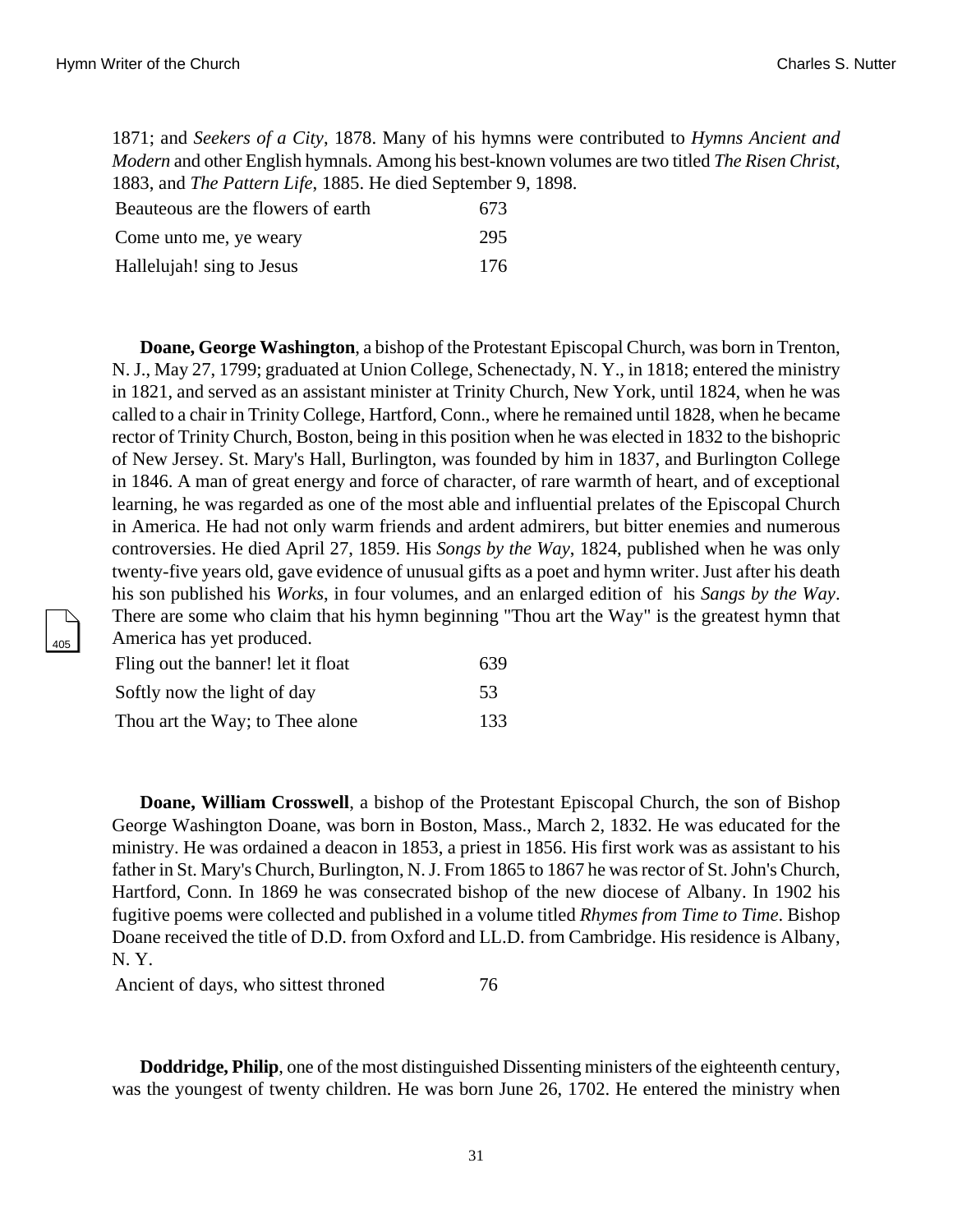only nineteen years old. In 1729 he moved to Northampton, where he became pastor of the Dissenting Church and also, by the urgent advice of [Isaac Watts](#page-107-0) and others, organized and conducted a theological school for young preachers; and as many as a hundred and fifty studied theology with him during the twenty years he was there. His *Family Expositor* and *Rise and Progress of Religion in the Soul* have been translated into many languages, and are still widely read, while his *Sermons* attest his vigor and piety as a preacher. He died of consumption at Lisbon, Portugal, October 16, 1751, in the fiftieth year of his age. It was Dr. Doddridge's custom immediately after finishing a sermon, while his mind was yet aglow with the warmth and unction of earnest, prayerful study and the thought and plan of the sermon were fresh in his mind, to write a hymn embodying the doctrinal and devotional sentiment of the discourse, and have it sung immediately after the conclusion of his sermon. This gives to his hymns a doctrinal unity not found in many hymns. Hence his hymns, as a rule, are suitable for *one* subject, not for *any* subject or occasion. They are the hymns of a pastor and preacher, written to meet his own needs. Dr. Doddridge's hymns were circulated only in manuscript during his lifetime. It was not until four years after his death that they (three hundred and seventy in all) were collected and published under the title: *Hymns Founded on Various Texts in the Holy Scriptures*, 1755. A later edition (1766) contained five additional hymns; and in 1839 a great-grandson of Dr. Doddridge published a "new and corrected edition," which contained twenty-two additional hymns. Dr. Julian states in his *Dictionary* that over one-third of Dr. Doddridge's hymns are in common use at the present time. Twenty-two only are found in this collection:

| And will the great, eternal God     | 663 |
|-------------------------------------|-----|
| Awake, my soul! stretch every nerve | 396 |
| Beset with snares on every hand     | 425 |
| Do not I love thee, O my Lord       | 338 |
| Eternal Source of every joy         | 715 |
| Father of all, thy care we bless    | 670 |
| God of my life, though all my days  | 322 |
| Grace! 'tis a charming sound        | 288 |
| Hark, the glad sound! the Saviour   | 108 |
| How gentle God's commands           | 100 |
| How rich thy bounty, King of kings  | 224 |
| How swift the torrent rolls         | 580 |
| Jesus, my Lord, how rich thy grace  | 406 |
| Let Zion's watchmen all awake       | 223 |
| Lord of the Sabbath, hear our vows  | 73  |
| My gracious Lord, I own thy right   | 326 |
| O happy day, that fixed my choice   | 312 |
| See Israel's gentle Shepherd stand  | 230 |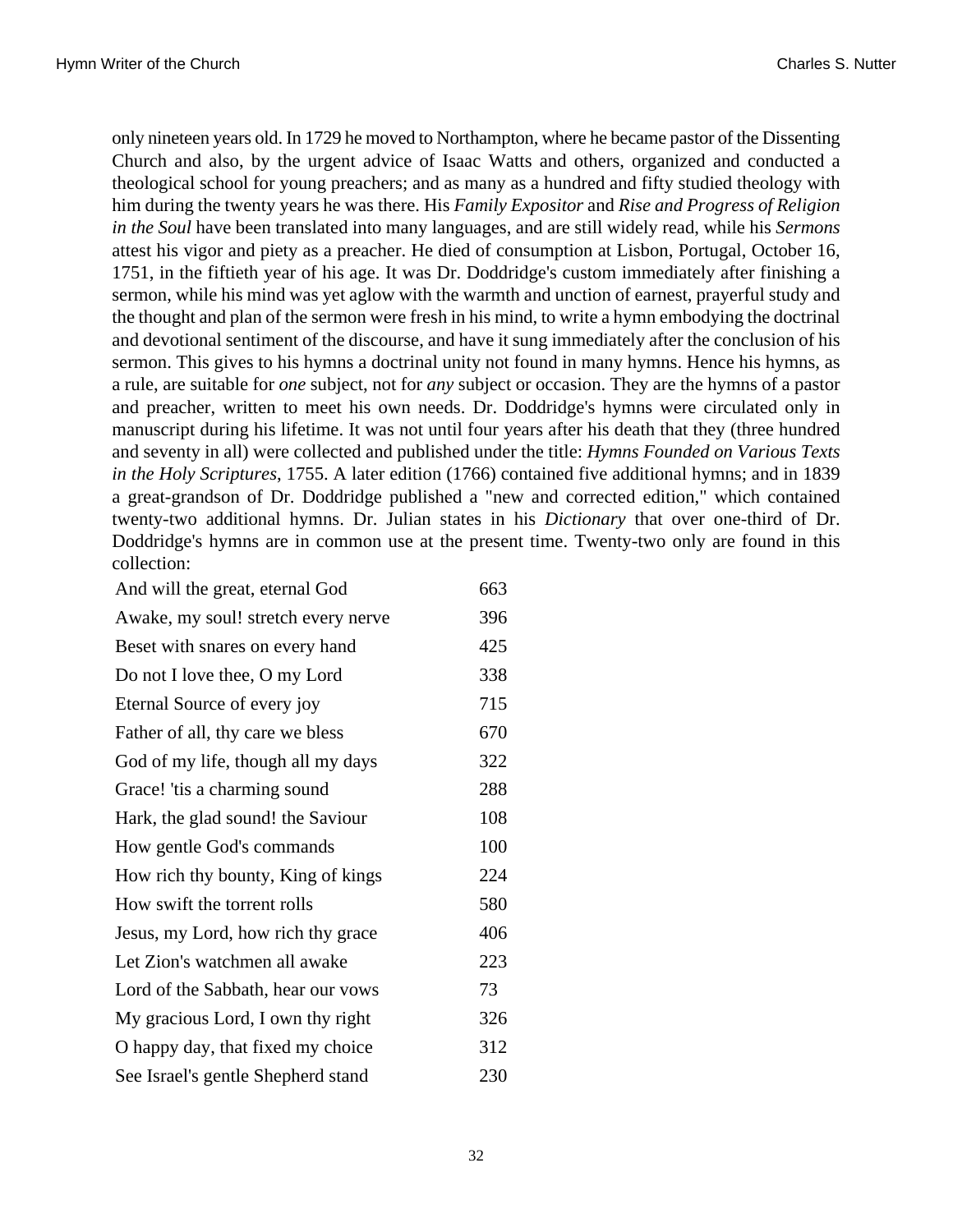| The King of heaven his table spreads | 233 |
|--------------------------------------|-----|
| To-morrow, Lord, is thine            | 253 |
| What though the arm of conquering    | 592 |
| Ye servants of the Lord              | 429 |

**Dryden, John**, the distinguished English poet, was born at Aldwinkle August 9, 1631. He attended Westminster School and entered Trinity College, Cambridge, in 1650, taking his A.B. in 1654. He was of Puritan blood, and his first great poem was *Heroic Stanzas on the Death of Oliver Cromwell*, 1658. Soon after the restoration he became a Royalist, and was made Poet Laureate in 1670. He did not remain, however, in the Church of England, but in 1785 he became a Romanist. He died May 18, 1701.

Creator, Spirit, by whose aid 194

**Duffield, George**, was born at Carlisle, Pa., September 12, 1818; graduated at Yale in 1837, and at Union Theological Seminary, New York, in 1840; was ordained an elder in the Presbyterian Church, and became a pastor successively, of many of the leading Presbyterian Churches in the North and Northwest--viz., Brooklyn, N. Y., 1840-47; Bloomfield, N. J., 1847-52; Philadelphia, 1852-61; Adrian, Mich., 1861-65; Galesburg, Ill., 1865-69; and at Ann Arbor and Lansing, Mich., 1869-84. He retired from the active work of the ministry in 1884, and settled at Detroit, Mich. He died July 6, 1888, at Bloomfield, N. J., while on a visit to his son's widow. He was the son of Rev. George Duffield, D.D., the "patriarch of Michigan," 'who was born in 1796 and died at Detroit in 1868, and the father of the late Rev. Samuel W. Duffield, D.D., of Bloomfield, N. J., author of *English Hymns, Their Authors and History*, 1886, and *Latin Hymn Writers and Their Hymns*, 1889. Stand up, stand up for Jesus 386

**Dwight, John Sullivan**, a Unitarian minister and musician, was born in Boston May 13, 1813. He entered Harvard College in 1828, and was graduated in 1832. He studied for the ministry at the Harvard Divinity School, and was ordained in 1836 as pastor of the Unitarian Church at Northanipton. In a few years he gave up the ministry and devoted himself to literature and music. In 1852 he established *Dwight's Journal of Music*, which he owned and edited for thirty years, making it one of the foremost musical journals of the time. He died September 5, 1893. God bless our native land 703

**Dwight, Timothy**, a distinguished Congregational minister and educator, was born at Northampton, Mass., May 14, 1752. His mother was a daughter of Jonathan Edwards. He entered Yale College at the age of thirteen, and, graduating four years later, became a tutor, which position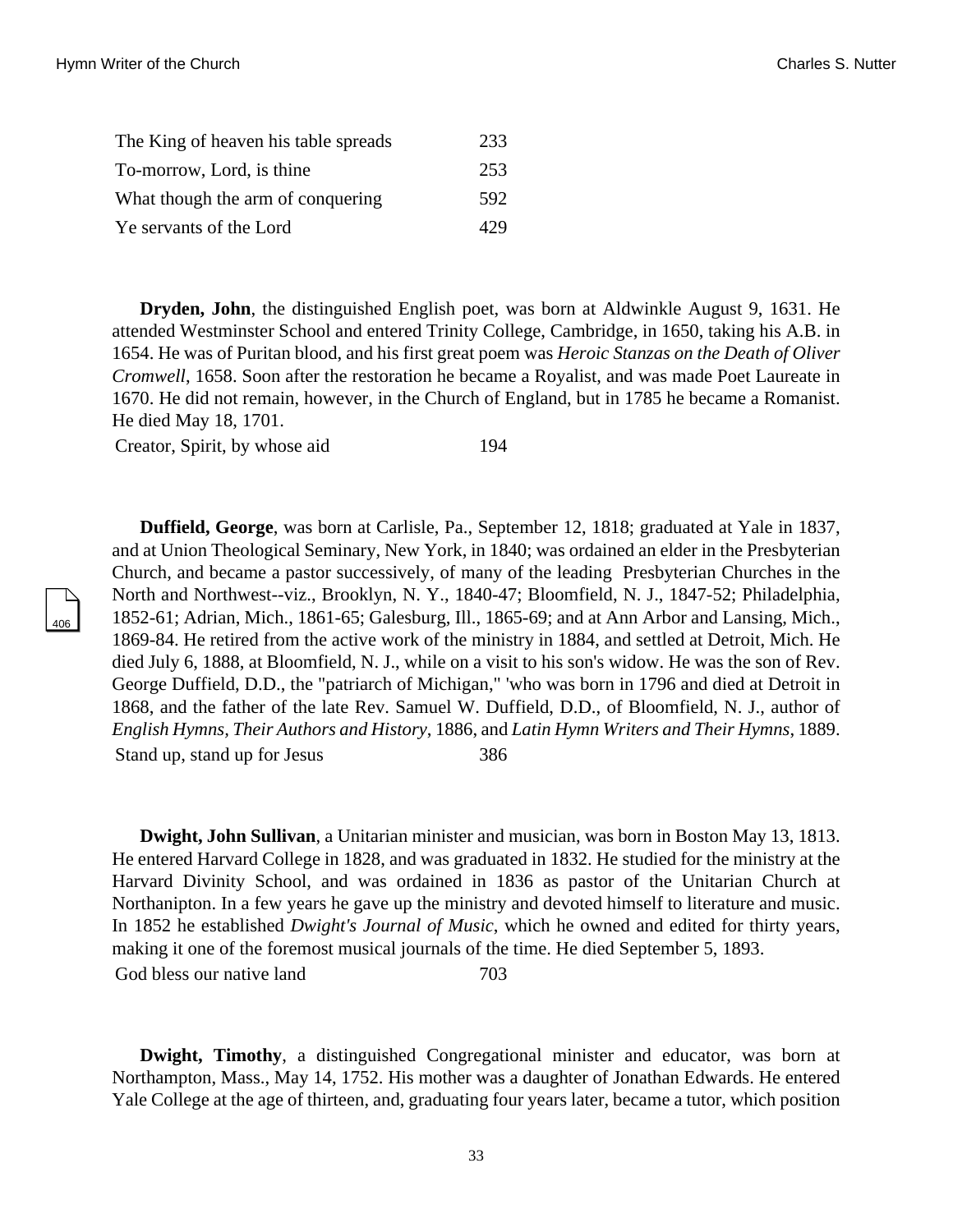he resigned in 1777 to become chaplain in the Revolutionary army. He next became a pastor at Greenfield, Conn., and in 1795 was elected President of Yale College, and remained in this position until his death, January 11, 1817. He is best known by his theological works, which are numerous and strong and show him to be a moderate Calvinist in faith. In 1800 he prepared and published a revised edition of *Watts's Psalms*, which was approved and adopted by the General Association of Connecticut (Congregational). This volume contained several other hymns from various sources, some of which were written by himself. He is the author of about a dozen hymns found in modern Church hymnals. "This is the most important name," says Prof. F. M. Bird, "in early American hymnology, as it is also one of the most illustrious in American literature and education."

| I love thy kingdom, Lord               | 208 |
|----------------------------------------|-----|
| Shall man, O God of light and life     | 596 |
| While life prolongs its precious light | 254 |

**Edmeston, James**, an Englishman, born September 10, 1791. He was educated as an architect and surveyor, and practiced these callings until his death, January 7, 1867. He was a member of the Church of England. Edmeston wrote nearly two thousand hymns, mostly for children. Some of them have been very popular. Between 1817 and 1847 he was the author of twelve small volumes composed of hymns and other short poems on religious subjects.

Saviour, breathe an evening blessing 55

**Ela, David Hough**, a minister of the Methodist Episcopal Church, was born in Canaan, Me., in 1831. He was converted in childhood, and joined the Church at the age of nine years. While yet a youth he learned the trade of printing and that of a machinist also. In 1854 he became a student and Christian worker in Wesleyan University, from which he graduated with honors in 1857. He was a successful pastor and presiding elder in the Methodist Episcopal Church in New England for many years. Cornell College gave him the degree of Doctor of Divinity in 1876. His death took place October 7, 1907.

The chosen three on mountain height 129

**Ellerton, John**, a clergyman of the Church of England, was born in London December 16, 1826. He was educated at Trinity College, Cambridge, graduating in 1849. From 1850 till his death, June 15, 1893, he filled various positions in the Church of England as vicar and rector, being appointed Canon of St. Albans in 1892. He was the author of some prose writings, but is best known as a hymnologist. His contributions to hymnody are not numerous--about fifty original hymns and ten translations. Many of these are in common use, and a few are of special value. Dr. Julian says of his hymns: "His verse is elevated in tone, devotional in spirit, and elegant in diction." He published his *Hymns for Schools and Bible Classes* in 1859, and in 1871, in connection with [Bishop How,](#page-63-0)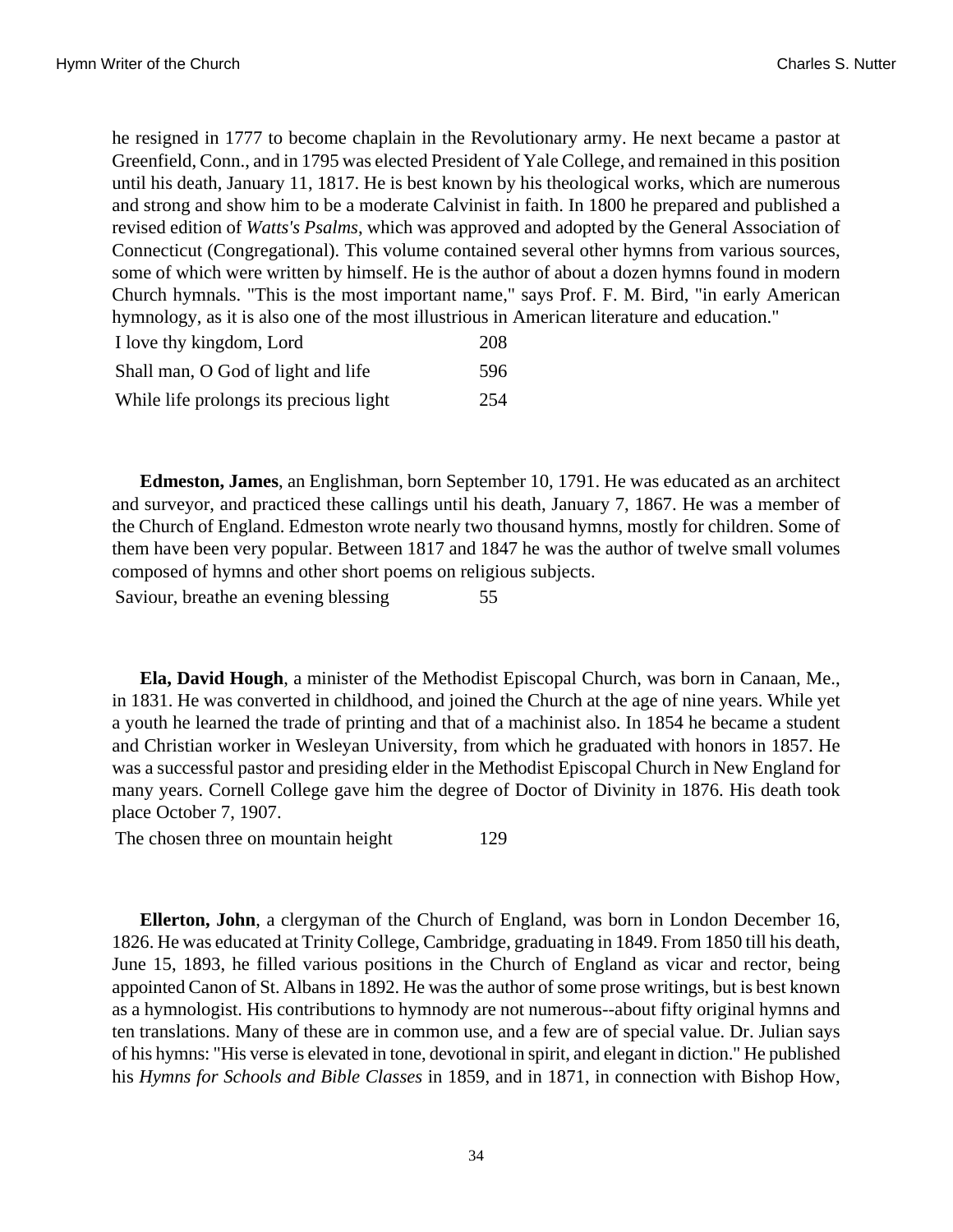*Church Hymns*. His *Notes and Illustrations of Church Hymns*, 1881, was a valuable popular contribution to hymnology.

| Behold us, Lord, a little space     | 394 |
|-------------------------------------|-----|
| Saviour, again to thy dear name we  | 38  |
| The day thou gavest, Lord, is ended | 60  |
|                                     |     |
| Welcome, happy morning, age to      | 166 |

407

<span id="page-46-0"></span>**Elliott, Charlotte**, one of the sweetest though saddest of Christian singers, was the daughter of Charles Elliott, of Clapham and Brighton, England, and the granddaughter of Rev. Henry Venn, an eminent Church of England divine of apostolic character and labors. She was born March 18, 1789. Reared amid refined, cultured Christian surroundings, she developed at quite an early age a passion for music and art. She was unusually well educated. From her thirty-second year until her death, which occurred September 22, 1871, in her eighty-third year, she was a confirmed invalid and oftentimes a great sufferer. She was a member of the Church of England. Her hymns have in them a tenderness and sweetness born of suffering and resignation. Although an invalid, she did a large amount of literary work in her lifetime, publishing several volumes. Her *Invalid's Hymn Book* was published in various editions from 1834 to 1854, and contained altogether one hundred and fifteen of her hymns. Other poetic volumes by her containing hymns were: *Hours of Sorrow*, 1836; *Hymns for a Week*, 1839; *Thoughts in Verse on Sacred Subjects*, 1869. Her hymns number about one hundred and fifty, a large percentage of which, according to Julian's *Dictionary*, are in common use. "Her verse is characterized by tenderness of feeling, plaintive simplicity, deep devotion, and perfect rhythm. For those in sickness and sorrow she has sung as few others have done." It is doubtful if any hymn written in the past century is more widely sung and popular the world over than "Just as I am, without one plea." Miss Elliott shrank from publicity, nearly all her books being published in the first instance anonymously.

| Christian, seek not yet repose | 494     |
|--------------------------------|---------|
| Just as I am, without one plea | 272     |
| O holy Saviour, Friend unseen  | 478     |
| My God, is any hour so sweet   | 501     |
| My God, my Father, while I     | 521,736 |

**Elliott, Emily Elizabeth Steele**, an Englishwoman, a daughter of the Rev. Edward B. Elliott and a niece of [Miss Charlotte Elliott](#page-46-0), was born at Brighton July 22, 1836. She published *Chimes of Consecration*, a volume of seventy original hymns, in 1873, and *Chimes for Daily Service*, seventy-one hymns, in 1880. A few of her hymns have obtained wide acceptance. She edited the *Church Missionary Juvenile Instructor* for several years. She died at Mildmay, London, August 3, 1897.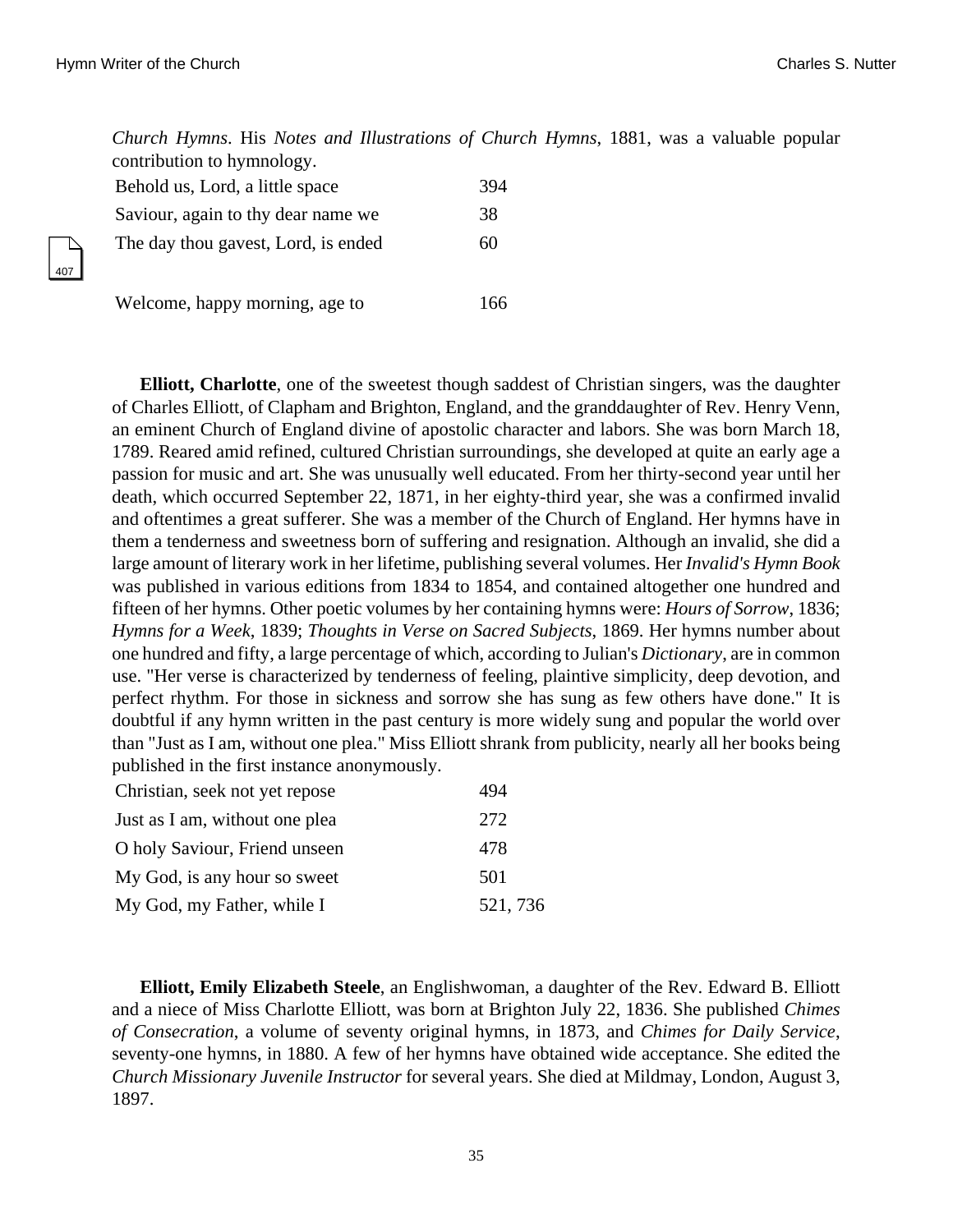Thou didst leave thy throne 122

**Esling, Catherine Harbison**, who first wrote and published poems under her maiden name (Waterman), was born in Philadelphia April 12, 1812. In 1840 she married Captain George J. Esling, of the Merchant Marine, and resided from that date till the death of her husband, in 1844, at Rio de Janeiro, after which she returned to Philadelphia. In 1850 her poems were collected and published under the title *The Broken Bracelet and Other Poems*. She was a member of the Protestant Episcopal Church in Philadelphia, where she died in 1897.

Come unto me when shadows darkly 462

**Evans, William Edwin**, a clergyman of the Protestant Episcopal Church, was born in Baltimore July 11, 1851; was converted in early life and joined the Methodist Church; educated at Randolph-Macon College, which he entered in 1869. He was licensed to preach in 1870, and joined the Baltimore Conference of the Methodist Episcopal Church, South, in 1872, but was immediately transferred to the Virginia Conference. After filling various appointments in this Conference, he transferred his Church relationship in 1892 to the Protestant Episcopal Church. Dr. Evans is at present rector of an Episcopal Church in Birmingham, Ala.

Come, O thou God of grace 661

**Everest, Charles William**, an Episcopal clergyman, was born at East Windsor, Conn., May 27, 1814; graduated at Trinity College, Hartford, in 1838; was ordained priest in 1842, and became at once rector of the parish of Hampden, near New Haven, Conn., where he remained for thirty-one years. He died at Waterbury, Conn., January 11, 1877, being at the time an officer in the Society for the Increase of the Ministry. His volume is titled *Visions of Death and Other Poems*, 1833. "Take up thy cross," the Saviour 433

**Faber, Frederick William**, was born in Yorkshire, England, June 28, 1814. He was of Huguenot origin. He was educated at Harrow School and Balliol College, Oxford, which he entered in 1832. At Oxford he came under the influence of the [Rev. John Henry Newman](#page-82-0), then vicar of St. Mary's. He entered the ministry of the Church of England, taking deacon's orders in 1837 and priest's orders two years later. Most of his time for the next four years was spent in traveling on the Continent, where he further developed his leaning toward Romanism. On his return to England he became rector of Elton, where he was popular and highly useful. Sunday evening, September 16, 1845, he told his people that he could no longer remain in communion with the Church of England. The next day he was admitted into the Roman Catholic Church at Northampton. In April, 1849, he went to London and took charge of the Oratory of St. Philip Neri, where he remained until his death, September 26, 1863. In the preface to the 1849 edition of his *Hymns* he wrote: "It seemed then in

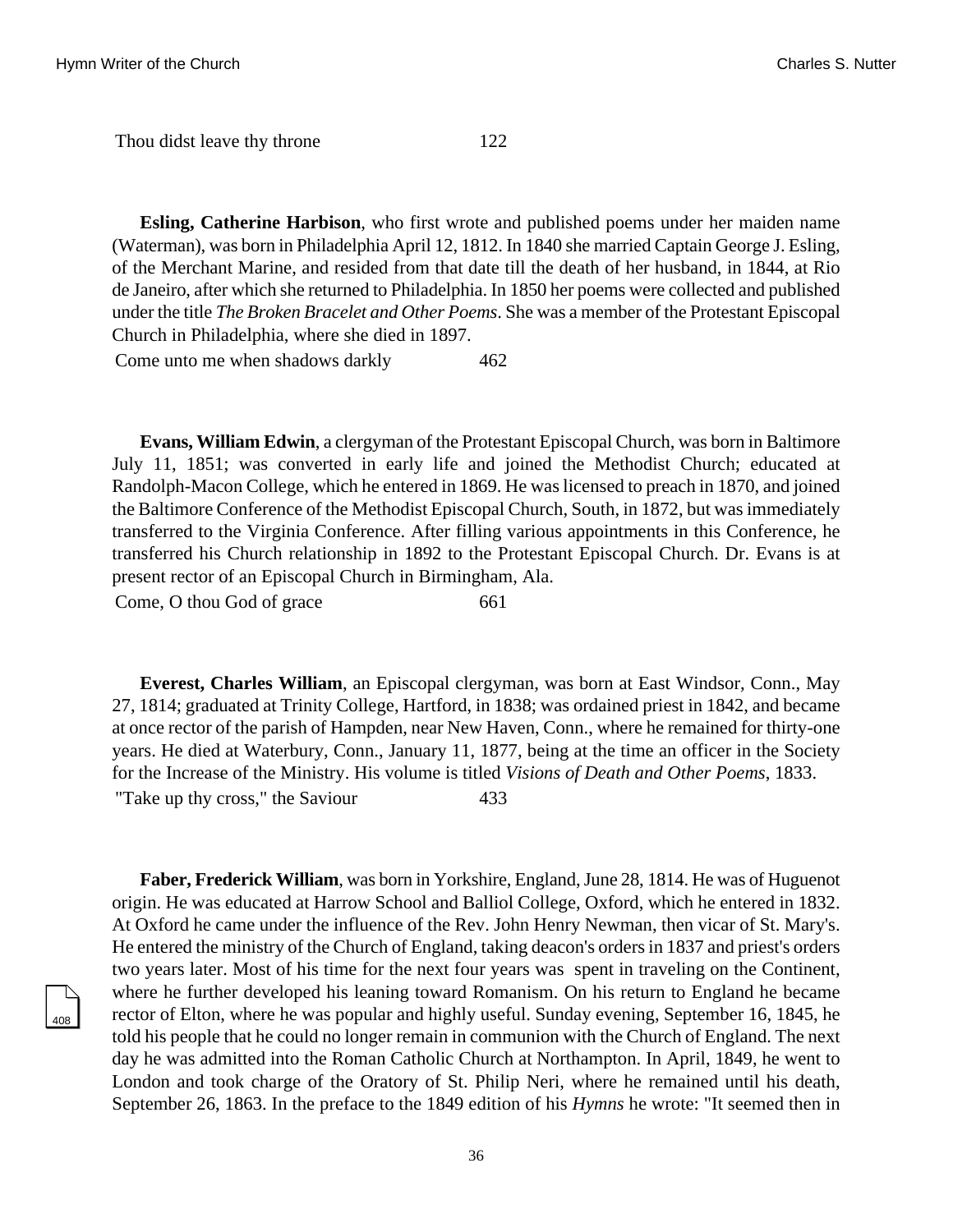every way desirable that Catholics should have a hymn book *for reading*. which should contain the mysteries of the faith in easy verse or different states of heart and conscience depicted with the same unadorned simplicity, for example, as the 'O for a closer walk with God' of the *[Olney Hymns](http://www.ccel.org/ccel/newton/olneyhymns.html)*." It was to satisfy this need that Dr. Faber wrote his hymns, and he not only succeeded in large measure in his undertaking to give Roman Catholics good modern hymns, but he wrote many which have had a wide circulation among Protestant Churches. It has been found necessary, however, to eliminate objectionable Romish expressions from many of his hymns in order to adapt them to use in Protestant worship.

| Faith of our fathers! living still | 415 |
|------------------------------------|-----|
| Hark, hark, my soul! angelic songs | 621 |
| I worship thee, most gracious God  | 480 |
| My God, how wonderful thou art     | 86  |
| O come and mourn with me awhile    | 152 |
| O God, thy power is wonderful      | 87  |
| O how the thought of God attracts  | 363 |
| O it is hard to work for God       | 442 |
| O Paradise! O Paradise             | 622 |
| There's a wideness in God's mercy  | 98  |
| Workman of God! O lose not heart   | 392 |

**Fabricius, Jacob**, a chaplain in the army of [Gustavus Adolphus,](#page-54-0) was born in 1593, and died in 1654. There is some doubt as to the authorship of the hymn here credited to him. Some hymnologists have attributed it to Johann Michael Altenburg (1584-1640), a preacher, teacher, and musician of Erfurt, and others attribute it to Gustavus Adolphus.

Fear not, O little flock, the foe 445

**Farrar, Frederick William**, a distinguished divine of the Church of England, was the son of Rev. C. P. Farrar, a missionary to India, and was born in Bombay, India, August 7, 1831. He had the best educational opportunities that England could furnish; received the degree of B.A. at the University of London, and then passed to Trinity College, Cambridge, where he graduated with high honors in 1854. He took orders the same year and served in various positions. In 1876 he was made a Canon of Westminster Abbey and rector of St. Margaret's Church. Dr. Farrar became Dean of Canterbury in 1895, and died there March 22, 1903. As a preacher and lecturer he was a man of first rank. He was the author of many books. The best known perhaps are his *Life of Christ* and *Life and Work of St. Paul*.

In the field with their flocks abiding 117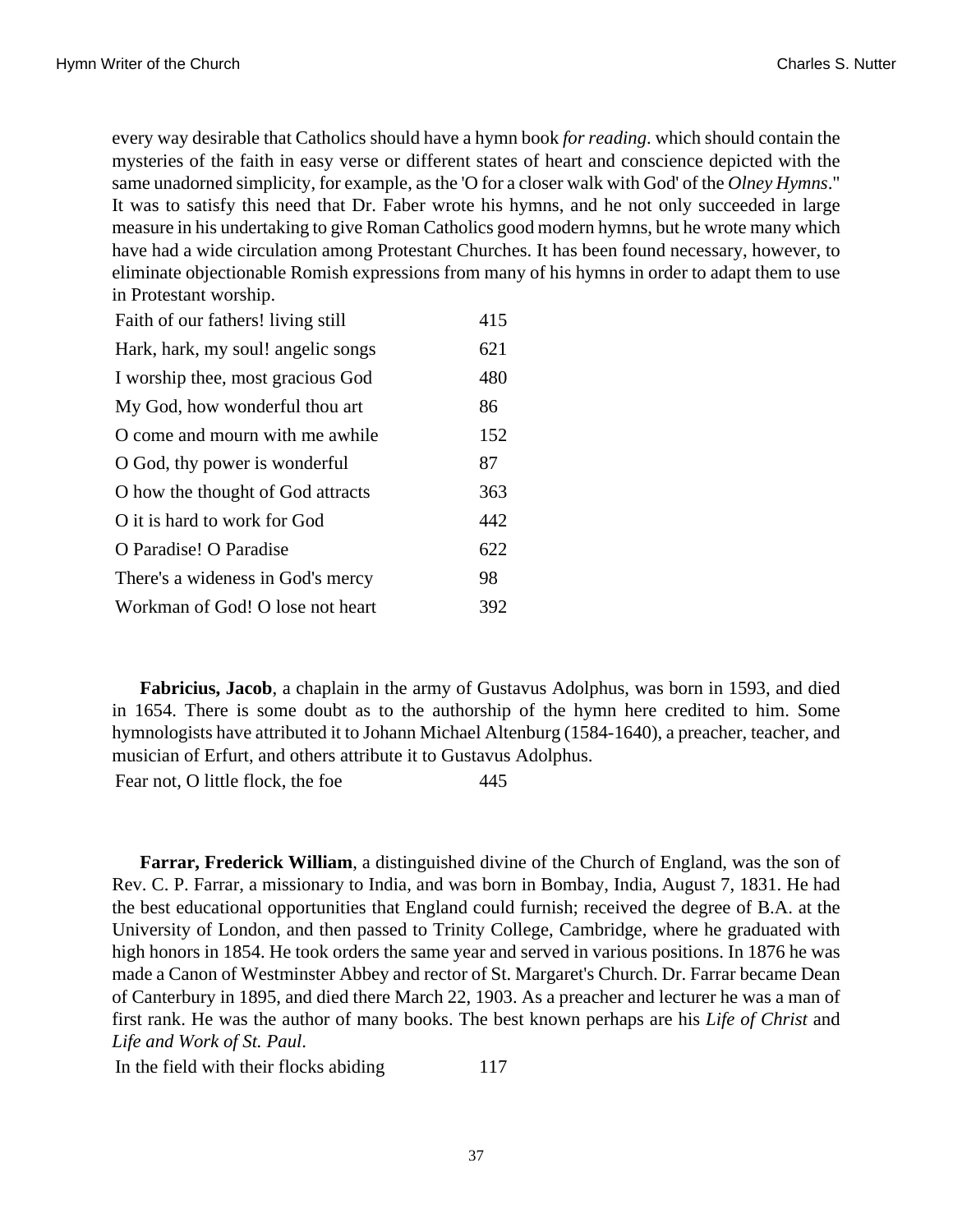**Fawcett, John**, a Baptist divine of England, was born at Lidget Green, near Bradford, Yorkshire, January 6, 1739. He was converted under the preaching of Whitefield in 1755 and fellowshiped with the Methodists until 1758, when he joined the Baptist Church at Bradford. In 1765 he became pastor of the Baptist Church at Wainsgate; and although he received many flattering calls to go elsewhere, he remained here, or in the neighborhood at least, living on a pitifully small salary, until his death, July 25, 1817. He was an honored and useful minister of the gospel. He published many volumes on religious subjects, his poetic publications being: *Poetic Essays*, 1767; *The Christian's Humble Plea, a Poem in Answer to Dr. Priestly* (a Unitarian), 1772; *The Death of Eumenio, a Divine Poem*, 1779; *The Reign of Death*, 1780; *Hymns Adapted to the Circumstances of Public Worship and Private Devotion*, Leeds, 1782. He wrote altogether one hundred and sixty-six hymns. Most of these hymns were written in the midnight hours of Saturday nights, and, like those of [Dr.](#page-42-1) [Doddridge](#page-42-1), were composed especially to be sung at the conclusion of his sermons on the Sabbath following.

| Blest be the tie that binds        | 556 |
|------------------------------------|-----|
| How precious is the book divine    | 201 |
| Lord, dismiss us with thy blessing | 39  |
| Religion is the chief concern      | 314 |
| Sinners, the voice of God regard   | 246 |

**Findlater, Sarah Borthwick**, daughter of James Borthwick of Edinburgh and wife of Rev. Eric John Findlater of Lochearnhead, Perthshire, was born November 26, 1823, and died May 2, 1886. She is joint translator with her sister, [Jane Borthwick](#page-23-0), of the well-known volumes titled *Hymns from the Land of Luther*.

| God calling yet! shall I not hear | 252 |
|-----------------------------------|-----|
| O happy home, where Thou art      | 671 |

**Fortunatus, Venantius**, a Latin poet, was born in Italy about the year 530. He was past middle life when he entered the ministry. In 599 he was appointed Bishop of Portiers, but died soon after, about 609. Some of his hymns have a great reputation in the Roman Catholic Church. The most famous is the passion hymn, *Pange, lingua, gloriosi, proelium certaminis*, which has been translated by [Neale](#page-81-0) and others.

Welcome, happy morning 166

409

**Francis, Benjamin**, an English Baptist minister, born in Wales in 1734. He united with the Baptist Church at fifteen years of age, and began preaching when only nineteen. He was educated at the Bristol Baptist College. After a brief ministry at Sodbury, he accepted a call to the Baptist Church at Shortwood in 1757, and remained there until his death, December 14, 1799. An earnest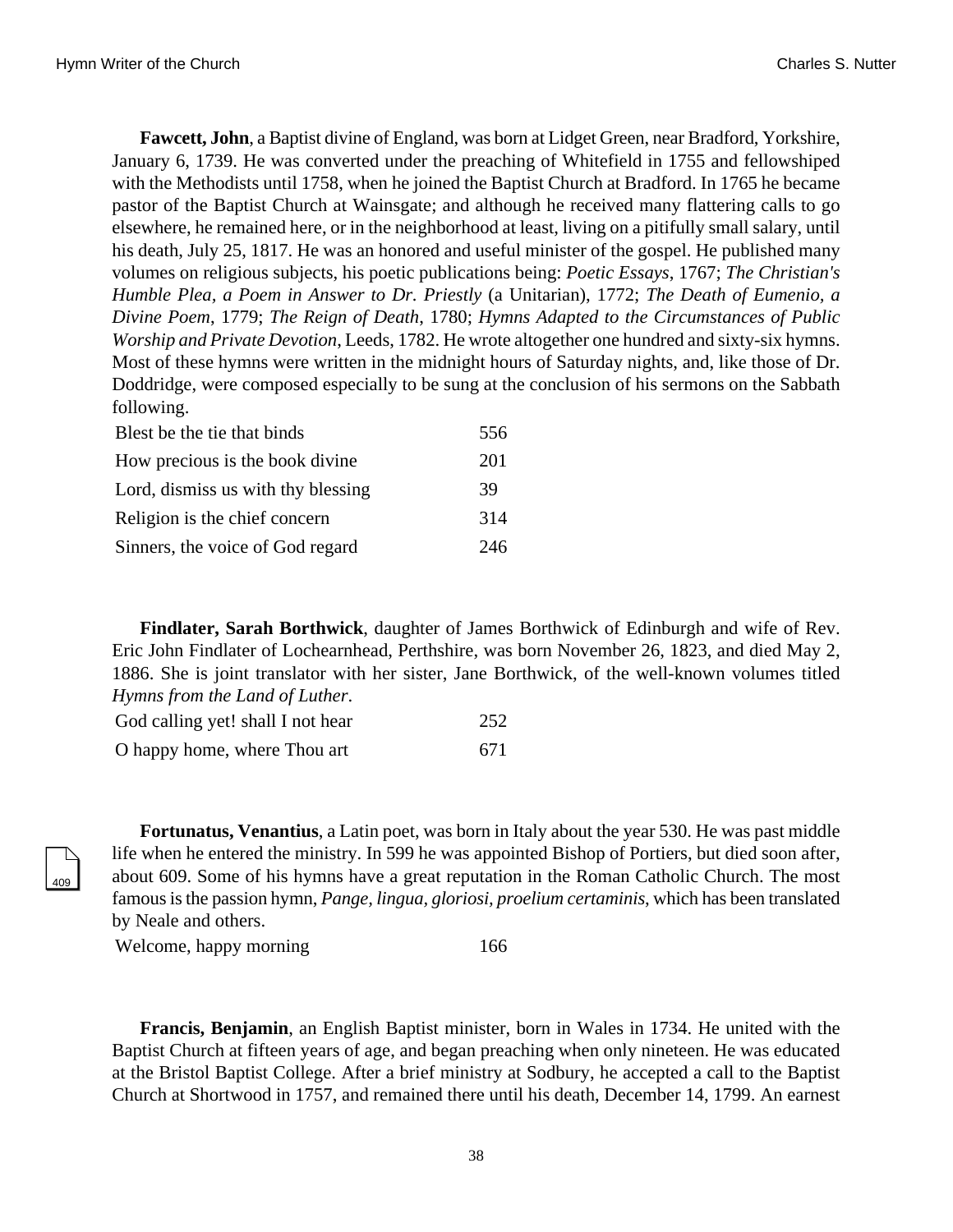and popular preacher and indefatigable worker, he received flattering calls from London and elsewhere, but refused them all in deep devotion to his flock at Shortwood, He published several small volumes of poetry, among them two volumes of Welsh hymns, 1774 and 1786. Five of his hymns were published in *Rippon's Selection*, 1787. [Joseph Grigg's](#page-53-0) well-known hymn beginning, "Jesus, and shall it ever be," owes its present popular form to Francis.

| Great King of glory, come          | 656  |
|------------------------------------|------|
| Jesus, and shall it ever be.       | 443  |
| Praise the Saviour, all ye nations | 649. |

**Freckelton, Thomas Wesley**, an English Unitarian, for several years pastor of Unity Church, Islington, was born in 1827, and died in 1903. These are all the facts we have at present concerning the author of one of our most useful hymns on Christian service. Other facts, it is hoped, will be learned in time to be inserted in later editions of this volume.

<span id="page-50-0"></span>The toil of brain, or heart, or hand 414

**Gerhardt, Paul**, a distinguished Lutheran minister, and, next to [Luther,](#page-71-0) the most popular hymn writer of Germany, was born in Saxony March 12, 1607. He matriculated as a student at the University of Wittenberg January 2, 1628, and seems to have resided in Wittenberg until 1642 or 1643, when he went to Berlin, where he became a tutor in the family of the advocate, Andreas Barthold, whose daughter he married in 1655. In the meantime he had begun to preach, and on November 18, 1651, he was ordained as chief pastor at Mittenwalde, near Berlin. Several of his hymns were published in 1653 in the *Berlin Hymn Book*, and later in other collections in Brandenburg and Saxony; and became at once very popular with the people. In 1657 he was appointed to the large and influential Church of St. Nicholas, in Berlin, where he preached to large crowds and was happy and useful in his ministry until ejected in 1666 by the edict of the Elector Frederick William, which was designed to make all preaching conform to the Reformed (Calvinistic) faith, and to which edict Gerhardt, believing in an unlimited atonement, refused to conform. As a consequence he was ejected and suffered many and great hardships. In 1669 he was appointed archdeacon of Lubben, in Saxony. He died June 7, 1676. His hymns number only one hundred and twenty-three, of which number about fifty are in common use.

| Commit thou all thy griefs      | 435 |
|---------------------------------|-----|
| Give to the winds thy fears     | 437 |
| Holy Ghost, dispel our sadness  | 192 |
| Jesus, thy boundless love to me | 333 |
| O sacred Head, now wounded      | 151 |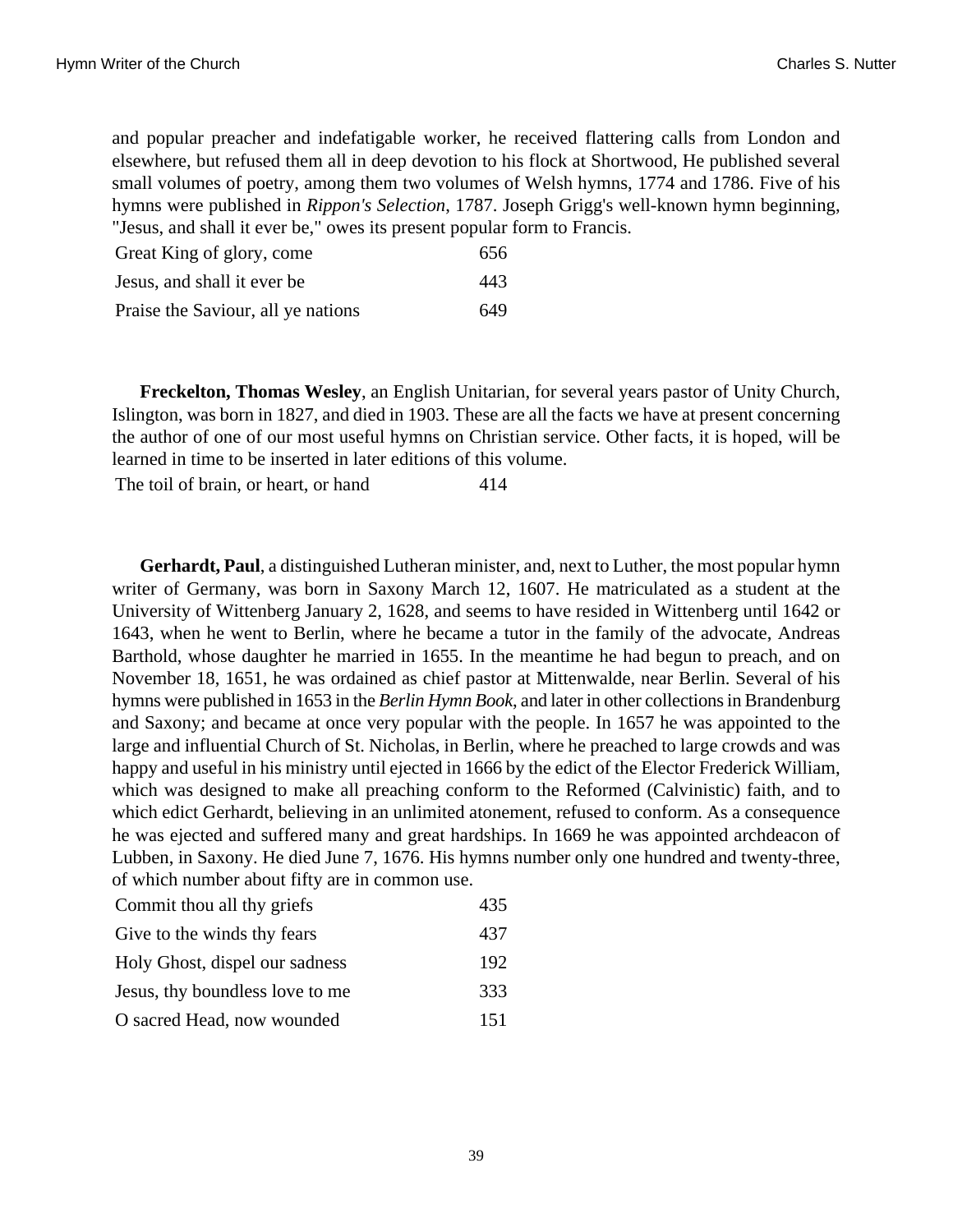**Gibbons, Thomas**, an English Independent clergyman, was born at Reak, near Newmarket, May 31, 1720; was a friend of [Dr. Watts,](#page-107-0) and wrote his memoir. In 1743 he accepted a call to a Church in Cheapside, London, and held this pastorate up to his death, February 22, 1785. Dr. Gibbons published a volume of sermons and two volumes of hymns of more than average merit titled *Hymns Adapted to Divine Worship*, 1769 and 1784.

Great God, the nations of the earth 645 When Jesus dwelt in mortal clay 695

**Gilder, Richard Watson**, a distinguished editor and author, the son of Rev. William Henry Gilder, a Methodist minister, was born at Bordentown, N. J., February 8, 1844; educated at his father's seminary at Flushing, Long Island, and later studied Greek and Hebrew under the eminent scholar, Dr. James Strong. He was a private in the Civil War in 1863, and in railroad service in 1864-65, after which he took up literary and editorial work, first on daily papers at Newark, N. J., and then on *Hours at Home*, a New York monthly. In 1870 he became managing editor of *Scribner's Monthly* and later its editor in chief, retaining this position after it became the *Century Magazine* (1881). He was connected with various literary and social reform clubs. He is the author of numerous volumes of poetry. He received the honorary degree of Doctor of Laws from several of the leading universities of America in recognition of his scholarly attainments and splendid service to American literature. He died November 19, 1909.

To thee, eternal Soul, be praise 14

**Gill, Thomas Hornblower**, an English layman, was born in Birmingham February 10, 1819, and died in 1906. He prepared for the University of Oxford, but could not enter because, having been trained in Unitarian principles, he could not subscribe to the Articles of the Church of England, as was then required. Later he left the Unitarian Church. He wrote about two hundred hymns. Most of them were collected in his *Golden Chain of Praise*, London, 1869. He was an original hymnist, and had some very correct ideas as to what a hymn should be. In his preface he said: "Hymns are not meant to be theological statements, expositions of doctrine, or enunciations of precepts; they are utterances of the soul in its manifold moods of hope and fear, joy and sorrow, love, wonder, and aspiration. . . . Hymns are meant and made to be sung. The best and most glorious hymns cannot be more exactly defined than as divine love songs."

| Break, newborn year, on glad eyes | 572 |
|-----------------------------------|-----|
| Lord, when I all things would     | 343 |
| Not only when ascends the song    | 520 |

**Gilman, Samuel**, a Unitarian minister, born at Gloucester, Mass., February 16, 1791. He graduated at Harvard University in 1811, and was a tutor there in 1817-19. From 1819 to 1858 he was pastor of the Unitarian Church at Charleston, S. C. His death occurred at Kingston, Mass.,

40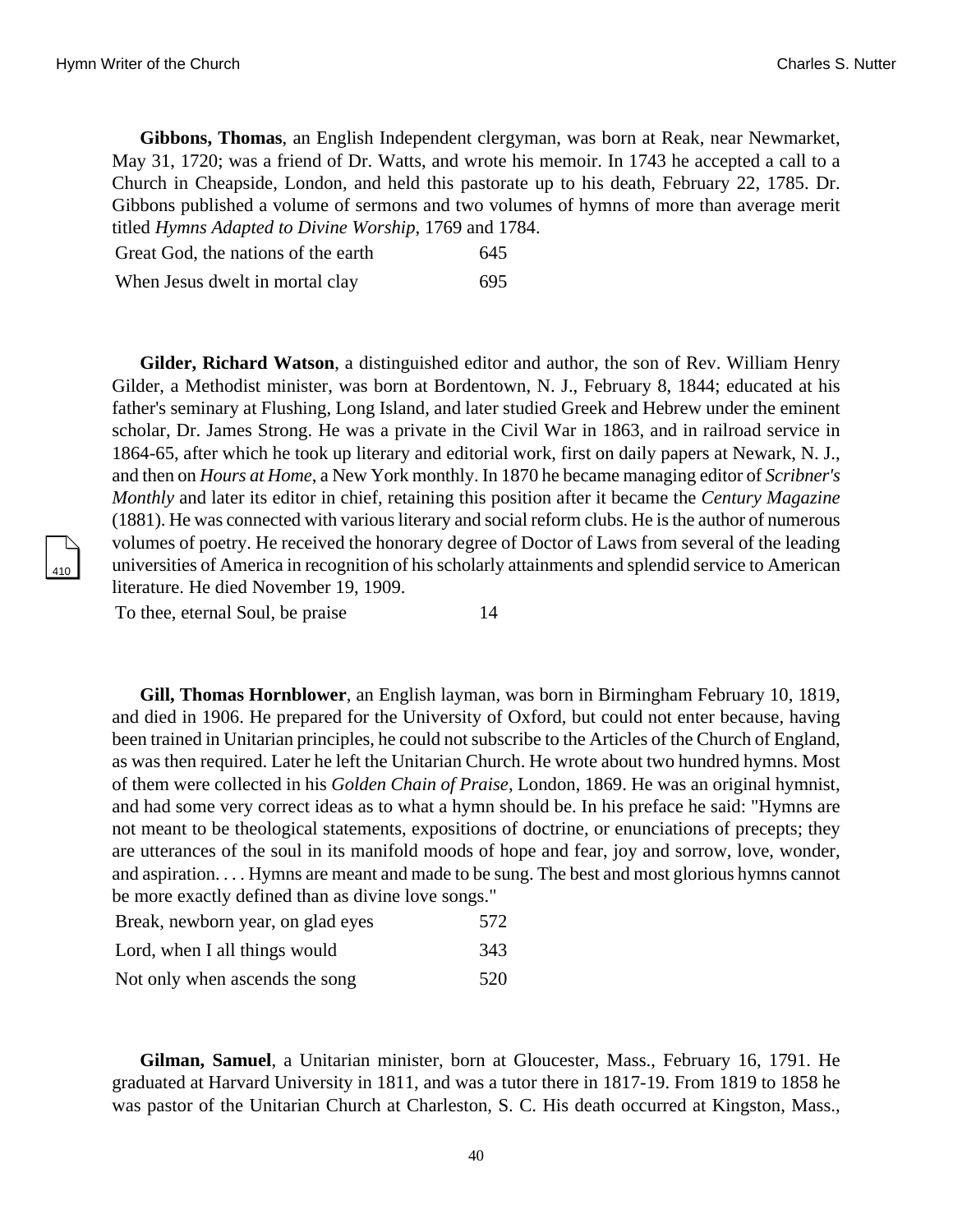February 9, 1858. He received the degree of Doctor of Divinity from Harvard in 1837. He was the author of a volume of prose and poetry titled *Contributions to Literature*, 1856.

This child we dedicate to thee 232

**Gilmore, Joseph Henry**, a Baptist minister, the son of Gov. Joseph A. Gilmore, was born in Boston April 29, 1834; entered Brown University in 1854, and was graduated with high honors in 1858. The same year he entered Newton Theological Seminary, graduating in 1861. He was ordained in 1862 as pastor of a Baptist Church in Fisherville, N. H. In 1863 and 1864 he was the private secretary to his father, at that time Governor of New Hampshire. He was pastor of the Second Baptist Church at Rochester, N. Y., in 1865-67, and acting Professor of Hebrew in Rochester Theological Seminary in 1867-68. In 1868 he became Professor of Logic, Rhetoric, and English Literature in the University of Rochester, a position which at this writing (1911) he still retains as Professor Emeritus, having only recently retired from active work. Dr. Gilmore is the author of some half dozen or more published volumes on the subjects to which he has devoted his life as a teacher, his latest volume being *Outlines of English and American Literature*, 1905.

He leadeth me, O blessèd thought 489

**Gladden, Washington**, a distinguished Congregational minister and author, son of Solomon Gladden, was born at Pottsgrove, Pa., February 11, 1836. Reared on a farm near Oswego, N. Y., and educated in a country district school and at Oswego Academy, he first learned the printer's trade and later entered Williams College, from which he graduated in 1859. He was licensed to preach in 1860. He was successively pastor of Congregational Churches in Brooklyn, N. Y., 1860; Morrisania, N. Y., 1861-66; North Adams, Mass., 1866-71; Springfield, Mass., 1875-82; and from 1882 to the present date (1911) he has been pastor of the First Congregational Church of Columbus, Ohio, where he now resides. From 1871 to 1875 he was on the editorial staff of the New York *Independent*, and later, while pastor at Springfield, he was editor of the weekly periodical, *Sunday Afternoon*. Dr. Gladden is one of the most widely known and influential pastors, preachers, lecturers, and religious writers in America. In deep sympathy with the masses and the working people, his voice and pen have long been exercised in the work of social reform. He is the author of about thirty widely read volumes on religious, ethical, and social subjects, among which may be mentioned: *Plain Thoughts on the Art of Living*, 1868; *Workingmen and Their Employers*, 1876; *The Young Men and the Churches*, 1885; *Applied Christianity*, 1887; *Who Wrote the Bible?* 1891; *The Church and the Kingdom*, 1894; *Ruling Ideas of the Present Age*, 1895; *The Christian Pastor*, 1898; *Social Salvation*, 1901; *Christianity and Socialism*, 1905; *Recollections*, 1909.

O Master, let me walk with thee 411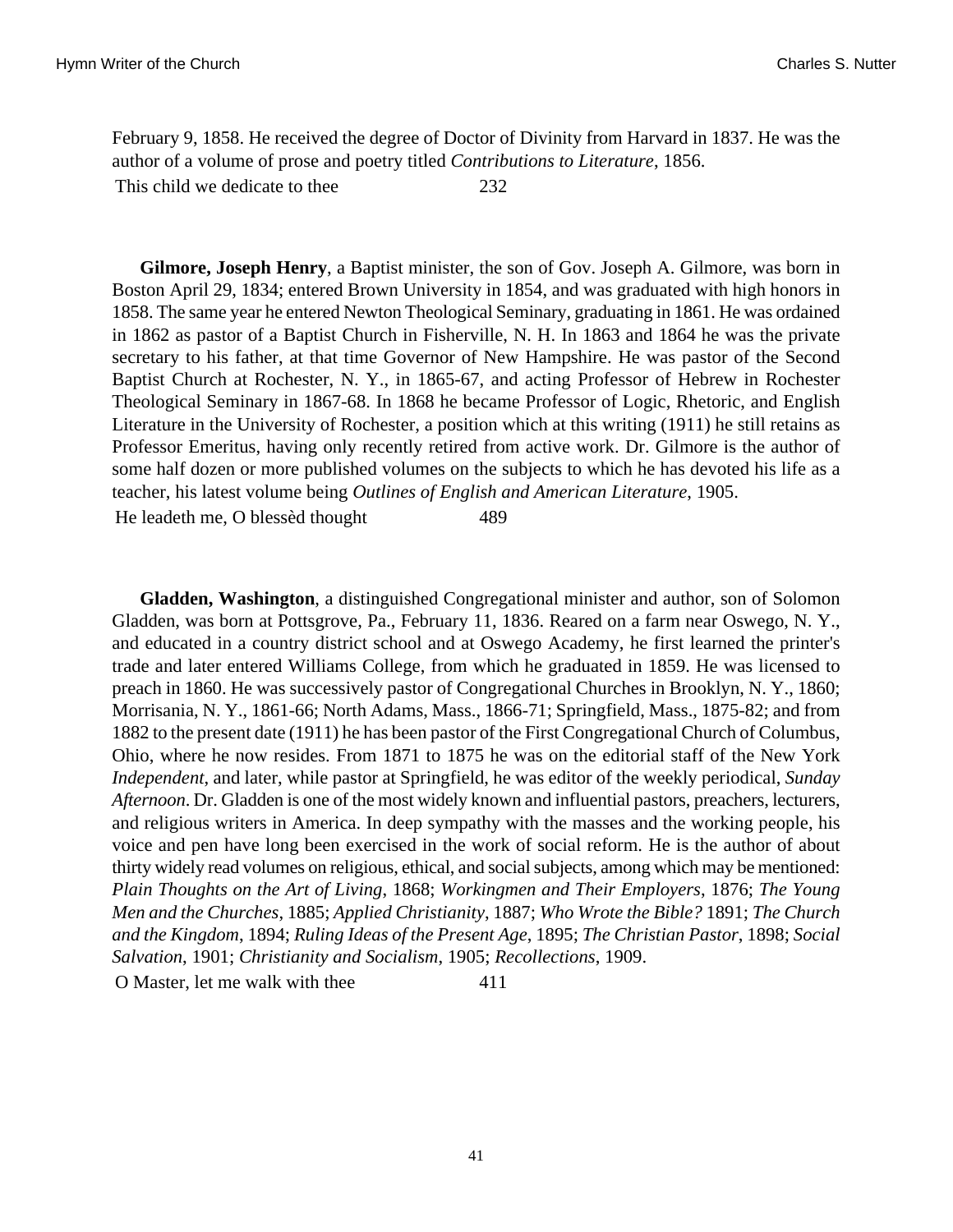**Goode, William**, an English clergyman, was born at Buckingham April 2, 1762. He was educated at Magdalen Hall, Oxford, graduating in 1784. He took orders in the Church of England in 1786. His *Works*, edited by his son, were published in 1822. He was the author of *An Entire New Version of the Book of Psalms*, London, 1811, which was somewhat widely used for a time. Most of his versions of the Psalms have fallen out of use. He is represented in this Hymnal by one doxology. He died April 15, 1816.

Great Jehovah! we adore thee 724

**Grant, Robert**, was born in India in 1785. His father, a stanch and pious Scotchman, was a leading officer of the East India Company, and his brother Charles was Lord Glenelg. He graduated at Cambridge in 1804; was admitted to the bar in 1807, and filled various public official positions; was appointed Governor of Bombay in 1824. He died in India July 9, 1838. He is the author of several volumes on the work of the East India Company and also of twelve hymns which his brother, Lord Glenelg, published the year after his death in a volume titled *Sacred Poems*. It rarely happens that a man engaged so deeply in public and political life as was Sir Robert Grant finds time and inclination to write Christian hymns. There are very few hymns of adoration and worship in the entire collection that surpass his hymn beginning: "O worship the King."

| By thy birth, and by thy tears  | 280 |
|---------------------------------|-----|
| Lord of earth, thy forming hand | 469 |
| O worship the King              | 106 |
| Saviour, when, in dust, to thee | 500 |
| The starry firmament on high    | 203 |
| When gathering clouds around    | 134 |

**Greg, Samuel**, an English layman, born at Manchester September 6, 1804. He died May 14, 1877. He was educated at Edinburgh University, and later became a mill owner. He was the author of *Scenes from the Life of Jesus*, 1854, in which some of his short poems appeared. Some addresses given by him to his workmen at Bollington were published in 1877 as *A Layman's Legacy*, for which volume Dean Stanley wrote the preface. He wrote only a few hymns. He was a member of the Church of England.

<span id="page-53-0"></span>Slowly, slowly dark'ning 464

**Grigg, Joseph**, an English Presbyterian minister, was born in 1720. He was the son of poor parents and brought up to mechanical pursuits. He began writing hymns when he was only ten years old. He entered the ministry in 1743, and became an assistant to Rev. Thomas Bures, pastor of the Silver Street Presbyterian Church, London. He continued here only four years, when he married a woman of wealth and settled at St. Albans. He retired from the active work of the ministry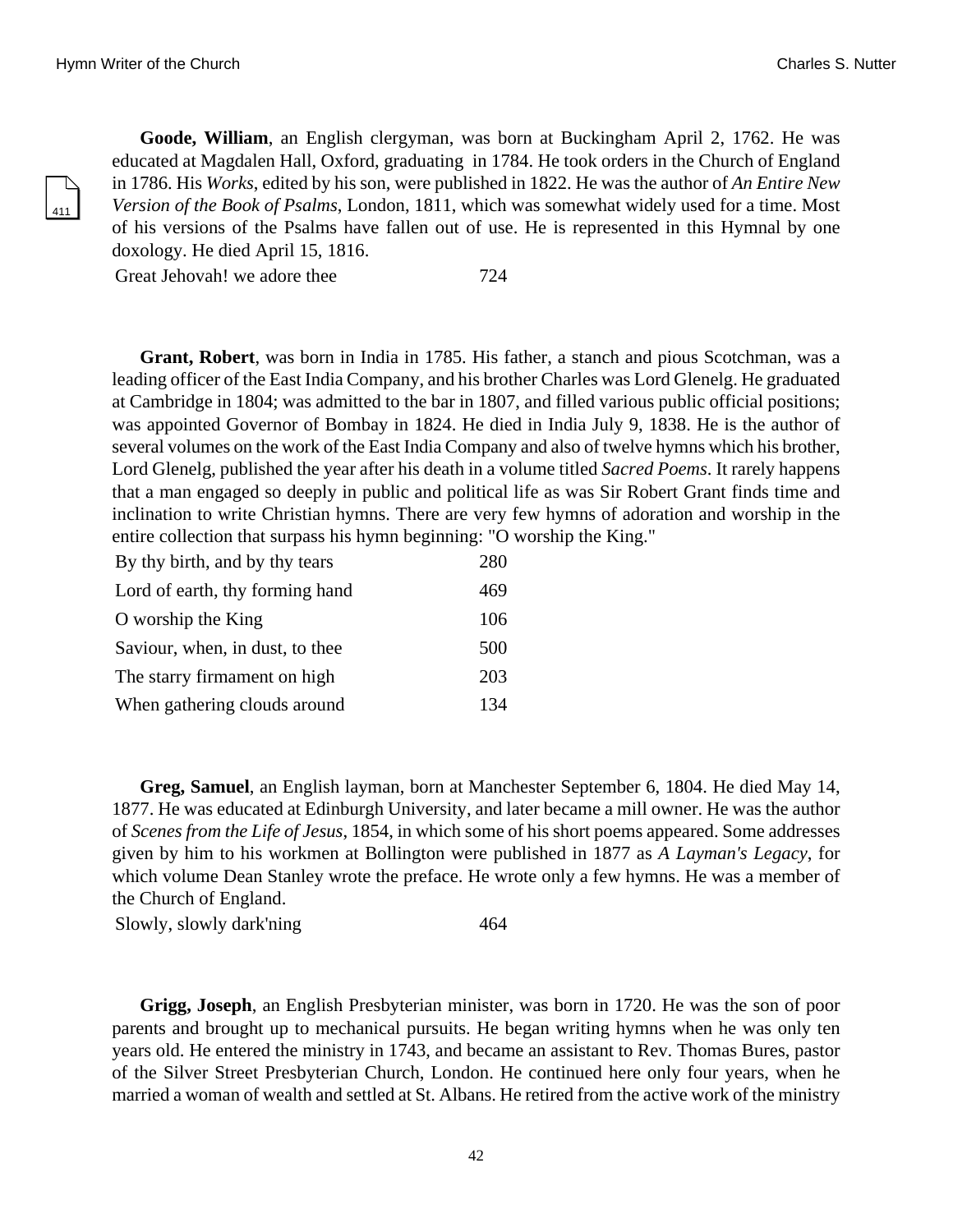at this time, but did much literary work thereafter, his published works numbering about forty. He died at Walthamstow, Essex, October 29, 1768. Two of his volumes were titled *Miscellanies on Moral and Religious Subjects*, 1756, and *Four Hymns on Divine Subjects Wherein the Patience and Love of Our Divine Saviour Is Displayed*, 1765. In 1806 his hymns were collected and published; and again in 1861, nearly a century after his death, a second edition of his hymns was published by Dr. Sedgwick. Only two of his forty-three hymns are found generally in modern hymnals. Behold, a Stranger at the door 249

Jesus, and shall it ever be 443

**Gurney, Dorothy Frances**, the daughter of the late Rev. F. G. Blomfield, rector of St. Andrew's Undershaft, London, and granddaughter of Dr. Blomfield, Bishop of London, was born at Finsbury Circus October 4, 1858. The "marriage hymn" found in this volume was written before the author's marriage to Mr. Gerald Gurney, whose father, Rev. A. T. Gurney, is author of several meritorious hymns. Mrs. Gurney is now living in England, but we do not know her present address. O perfect Love, all human thought 668

<span id="page-54-0"></span>**Gustavus Adolphus**, king of Sweden, is justly regarded as one of the greatest and noblest figures in history. He was born at Stockholm in 1594; was slain in the battle of Lützen November 6, 1632. His father died in 1611, and Gustavus ascended the throne of Sweden in his eighteenth year. In the Thirty Years' War, which began in 1618, he was hailed as the champion of Protestantism, and his untimely death at the age of thirty-eight years was an unspeakable loss to that cause. His armies were distinguished for bravery, discipline, and morality. Robbery and license were not allowed. Morning and evening the soldiers gathered around their regimental chaplains for prayer. On the morning of the battle of Lützen it is said the army sang Gustavus's battle bymn, "Fear not, O little flock, the foe." Such an army was a novelty in the history of war. Fear not, O little flock, the foe 445

**Guyon, Jeanne Marie Bouvier de la Motte**, an eminent mystic writer of the seventeenth century, was born at Montargis, France, April 13, 1648. Her father, Claude Bouvier, was the Lord Proprietor of La Motte Vergonville. She was religiously inclined from her youth and desired to enter a convent; but her parents prevented this by giving her in marriage in her sixteenth year to Jacques Guyon, a man twenty-two years her senior and in every way uncongenial. Am unhappy married life of twelve years terminated in the death of her husband in 1676, leaving her three children, to whose education and to the care of her estate she now devoted herself. She later devoted herself to religious works and to writing on her peculiar views of spiritual religion. Her published volumes soon brought on her the persecution of the Roman Catholic Church. She was twice imprisoned, the first imprisonment lasting eight months and the second seven years, ending in the Bastile. After her release she lived with her children and continued her writings. Most of her hymns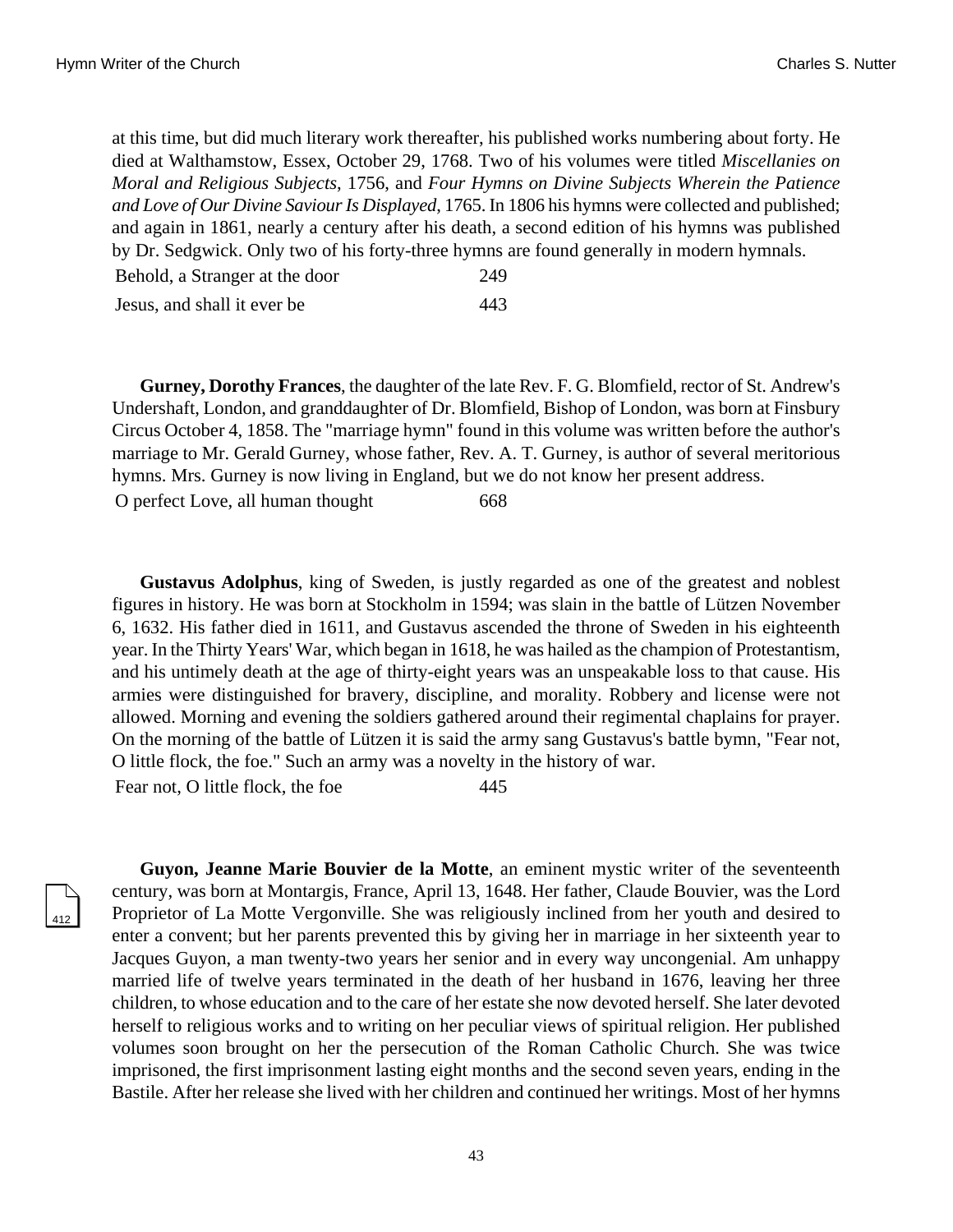were written during this imprisonment. [Thirty-seven of the choicest of her hymns](http://www.ccel.org/ccel/cowper/guyonpoems.htm) were translated by [Cowper](#page-36-0). She was a strong believer in the witness of the Spirit, perfect faith, and perfect love. She died June 9, 1717, in her seventieth year. Deeply religious, enthusiastic and impassioned In the advocacy of her views, whether by tongue or pen, persecuted by enemies, and ardently loved by friends, she was one of the most remarkable women in the entire range of religious biography. Though criticized and persecuted by Romanists through well-nigh her whole life, she heard mass daily and died in full communion with the Church of Rome. Her published works fill forty volumes. My Lord, how full of sweet content 518

**Hall, Christopher Newman**, an English Congregationalist minister, was born at Maidstone May 22, 1816. He was educated at the University of London, receiving the degree of Bachelor of Arts in 1841. From 1842 to 1854 he was minister at Albion Church, Hull. In 1854 he became the pastor of Surrey Chapel, London, and its successor, Christ Church, Westminster. He was the author of several prose works, and he edited the *Christ Church Hymnal*, 1876, to which he contributed eighty-two original hymns. His published volumes include the following: *Hymns Composed at Bolton Abbey*, 1858; *Pilgrim Songs in Sunshine and Shade*, 1870; *Songs of Earth and Heaven*, 1886; *Lyrics of a Long Life*, 1894; and other volumes. His famous little tract, "Come to Jesus," has been translated into more than thirty different languages, and has reached a circulation of over three million. He died February 18, 1902.

Friend of sinners, Lord of glory 130

**Hammond, William**, a Moravian minister of England, was born at Battle, Sussex, January 6, 1719. He graduated at Cambridge in 1739. He was converted in 1740. He joined the Calvinistic Methodists in 1743, and began to preach. Two years later he united with the Moravians, and continued with them until his death. He died in London August 19, 1783, leaving an autobiography in Greek which has never been published. In 1744 he published a volume titled *Medulla Ecclesiae*, which was considered of sufficient value and interest to be republished in England in 1779 and also in America in 1816 under the title *The Marrow of the Church*. In 1745 he published a volume of *Psalms, Hymns, and Spiritual Songs*, containing 161 original hymns, which are said to have been "much above the hymnology of the period." He was associated with [John Cennick,](#page-31-0) author of "Children of the heavenly King." About twelve of his hymns are in common use.

Lord, we come before thee now 35

**Hankey, Katherine**, is known to the public as the author of two of the most popular of modern hymns, She published *The Old, Old Story* in 1866, *The Old, Old Story and Other Verses* in 1879, and *Heart to Heart* in 1870. Many editions of these small books were sold, and some of her hymns have been translated into many languages. They are full of sweetness and faith. Miss Hankey is said to be the daughter of an English banker. The date of her birth we have not been able to learn.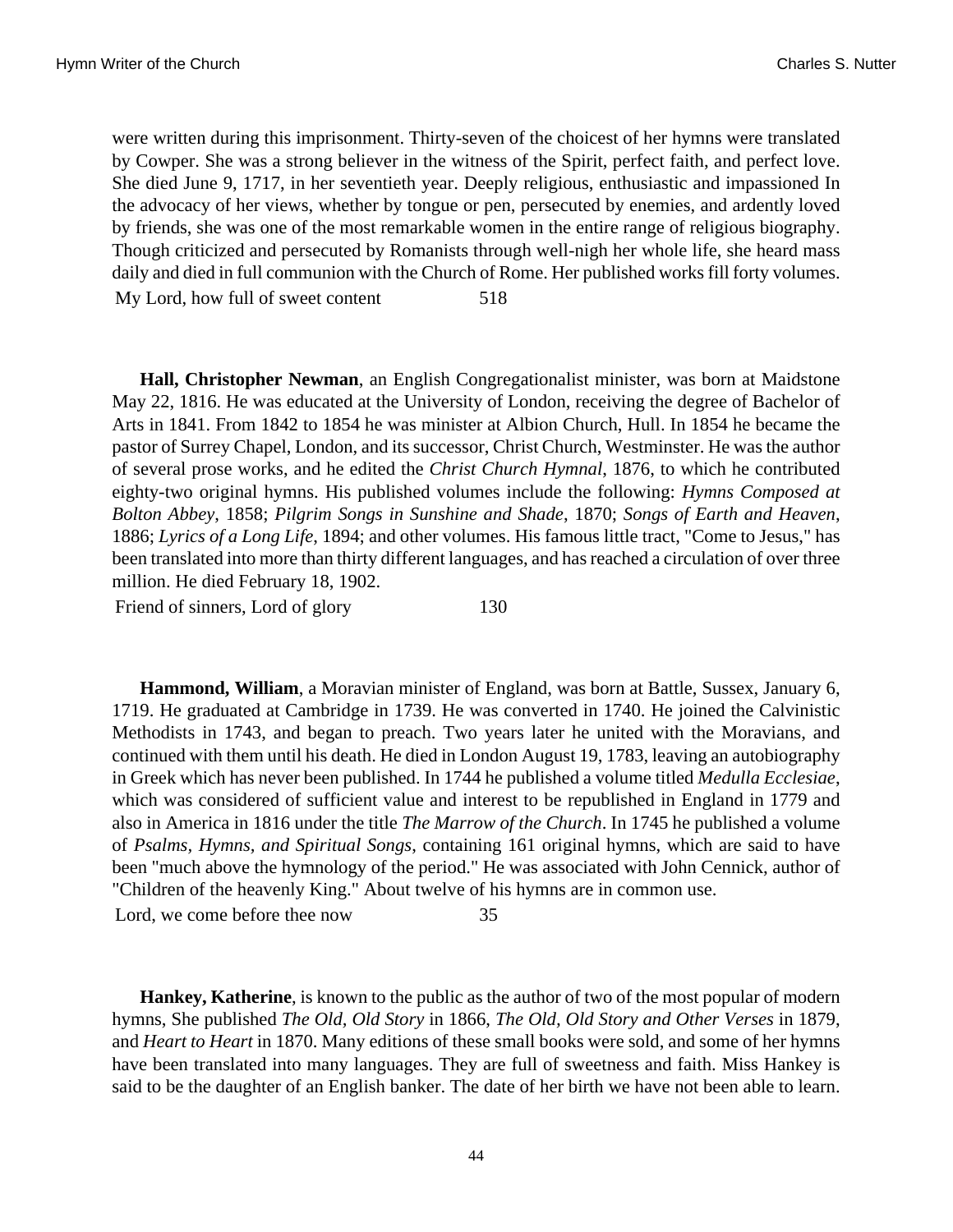We hope to be able to present later additional facts concerning the life of the author of the very popular hymn which here bears her name. The hymn beginning, "Tell me the old, old story," is scarcely less popular than its companion hymn here given. I love to tell the story 544

**Hart, Joseph**, a Congregational minister of England, was born in 1712 of pious parents. He was well educated, and was for many years a teacher of the classics. In early life he was pious, but relapsed into sin and exerted a most pernicious influence upon all with whom he associated. While in this backslidden state he wrote a pamphlet titled *The Unreasonableness of Religion, Being Remarks and Animadversions on the Rev. John Wesley's Sermon on [Romans viii. 32](http://www.ccel.org/b/bible/asv/xml/asv.Rom.8.xml#Rom.8.32)*. But he was deeply convicted in his fortieth year, and betook himself to daily prayer and to reading the Scriptures. It was not, however, until he attended a service at the Moravian church in Fetter Lane, London, on Whitsunday, 1757, that he obtained peace. He now became an earnest and consecrated Christian, and many of his best hymns were written within the next two years following his conversion. His *Hymns Composed on Various Subjects, with the Author's Experience* were published in several editions during his lifetime (first edition, 1759) and subsequent to his death. This volume led to his being importuned to become a preacher, which he did, although in his forty-eighth year, becoming pastor of an Independent congregation in Jewin Street, London, to which he ministered for eight years, "great crowds gathering to hear his fervid and eloquent discourses." He died May 24, 1768, in the midst of labors and successes almost unprecedented, his funeral being attended by twenty thousand people. Of his volume of *Hymns* a competent judge said: "Herein the doctrines of the gospel are illustrated so practically, the precepts of the Word enforced so evangelically, and their effects stated so experimentally that with propriety it may be styled a treasury of doctrinal, practical, and experimental divinity." One of the author's sons, who attained remarkable success as a barrister, was made a baronet by George IV., and was appointed Lord Chancellor of Ireland.

| Come, ye sinners, poor and needy | 259 |
|----------------------------------|-----|
| O for a glance of heavenly day   | 274 |
| Once more we come before our God | 33. |
| Prayer is appointed to convey    | 502 |

**Hastings, Thomas**, editor, author, and Doctor of Music, was born at Washington, Conn., October 15, 1784. In youth he removed with his father to Northern New York, and pubsequently resided in New York City. He edited and largely contributed to the following works: *Spiritual Songs*, 1832; *Christian Psalmist*, 1836; *The Mother's Hymn Book*, 1849; and *Devotional Hymns and Religious Poems*, 1850; and he was also the editor of a number of music books. He died in New York May 15, 1872. "His aim," says Prof. F. M. Bird, "was the greater glory of God through better musical worship; and to this end he, was always training choirs, compiling works, and composing music."

Come, Ye disconsolate (Moore) 526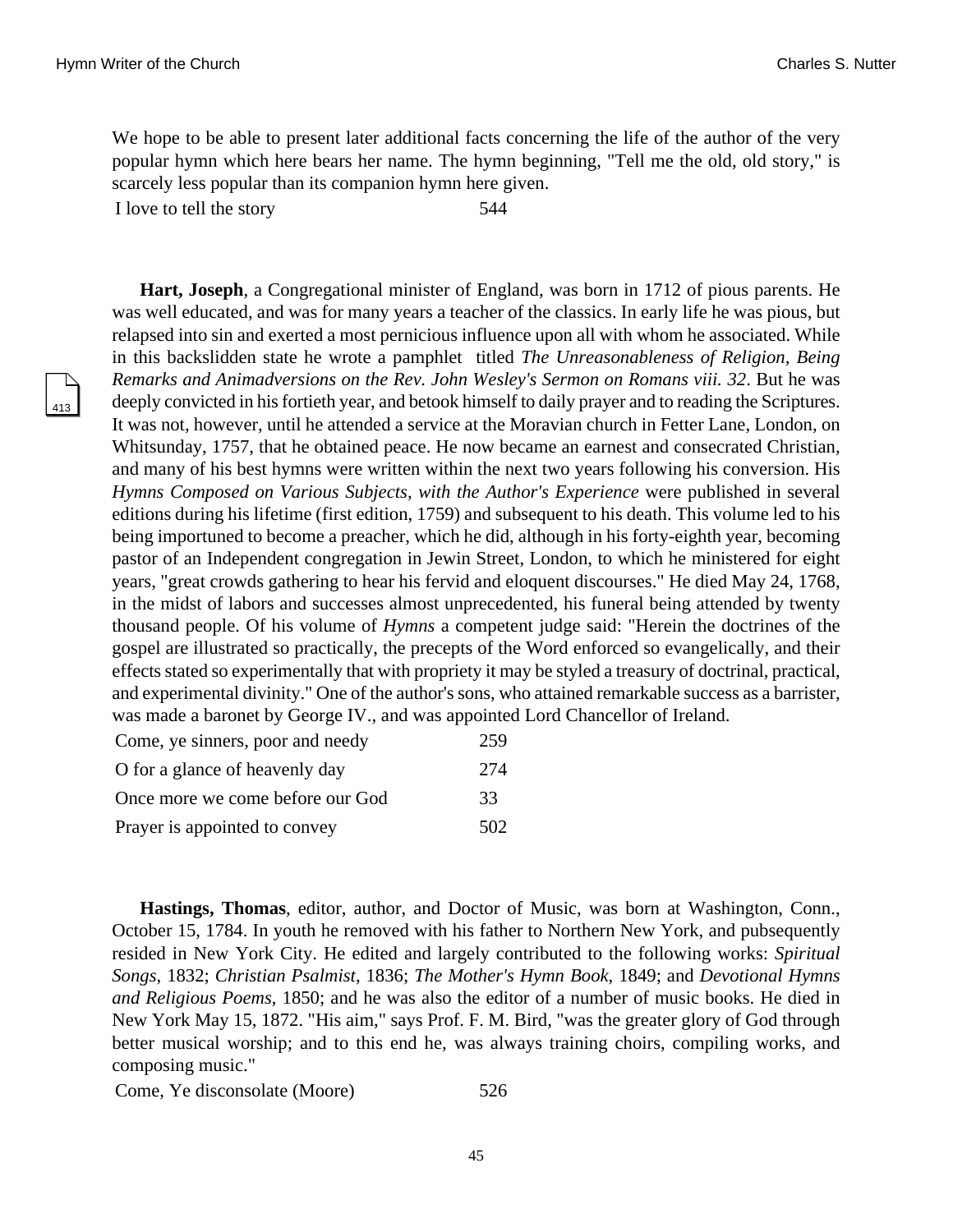Gently, Lord, O gently lead us 319

**Hatch, Edwin**, a Church of England clergyman, was born at Derby September 4, 1835. He graduated at Oxford in 1857. After spending some years in Canada, he returned to England and became in 1867 vice principal of St. Mary's Hall, Oxford. He delivered the Bampton Lectures in 1881 on "The Origin of Early Christian Churches." He was rector of Purleigh from 1883 till his death, November 10, 1889. His hymns and other poems were published in a posthumous volume titled *Towards Fields of Light*, 1890.

Breathe on me, Breath of God 196

**Hatfield, Edwin Francis**, a prominent clergyman of the Presbyterian Church, was born at Elizabethtown, N. J., January 9, 1807; was graduated at Middlebury College, and studied theology at Andover. He was ordained in 1832. He was a Pastor in St. Louis three years; in New York (Seventh Church) twenty-one years; and of North Church, in the same city, seven years. Failing health compelled him to give up the pastorate. Dr. Hatfield was an able writer and a useful man. He died at Summit, N. J., September 22, 1883. He is the author of a valuable and well-known volume titled *The Poets of the Church*, being a series of biographical sketches of hymn writers, with notes on their hymns. it was published in 1884, the year after his death.

To God, the Father, Son 727

**Havergal, Frances Ridley**, the daughter of Canon W. H. Havergal, of the Church of England, was born at Astley, Worcestershire, December 14, 1836. She is the most gifted and popular lady hymn writer that England has produced in the last half century, being the author of a larger number of hymns in this and other recent Church hymnals than any other woman. Her father was the author of about one hundred hymns, but was more distinguished as a musician and composer of Church music than as a poet. Everything that inheritance, a literary and musical environment, and a cultured Christian home could do to make a Christian singer and hymn writer belonged to Frances Havergal in her youth. "When fifteen years old," she says, "I committed my soul to the Saviour, and earth and heaven seemed brighter from that moment." This was the beginning of a beautiful Christian life. Her knowledge of Hebrew and Greek and modern languages was extensive. Few poets have consecrated their gifts of head and heart and pen more fully to Christ than she did, and few lives ending at forty-three years of age have left behind more pleasing and precious literary treasures than are found in her poems of Christian faith and love and service. She died at Caswall Bay, Swansea, June 3, 1879. Her popularity and influence as an author and hymn writer have steadily increased ever since her death. About seventy-five of her hymns are in common use, and are taken from her various volumes: *The Ministry of Song*, 1869; *Twelve Sacred Songs for Little Singers*, 1870; *Under the Surface*, 1874; *Loyal Besponses*, 1878; *Life Mosaics*, 1879; *Life Chords*, 1880;

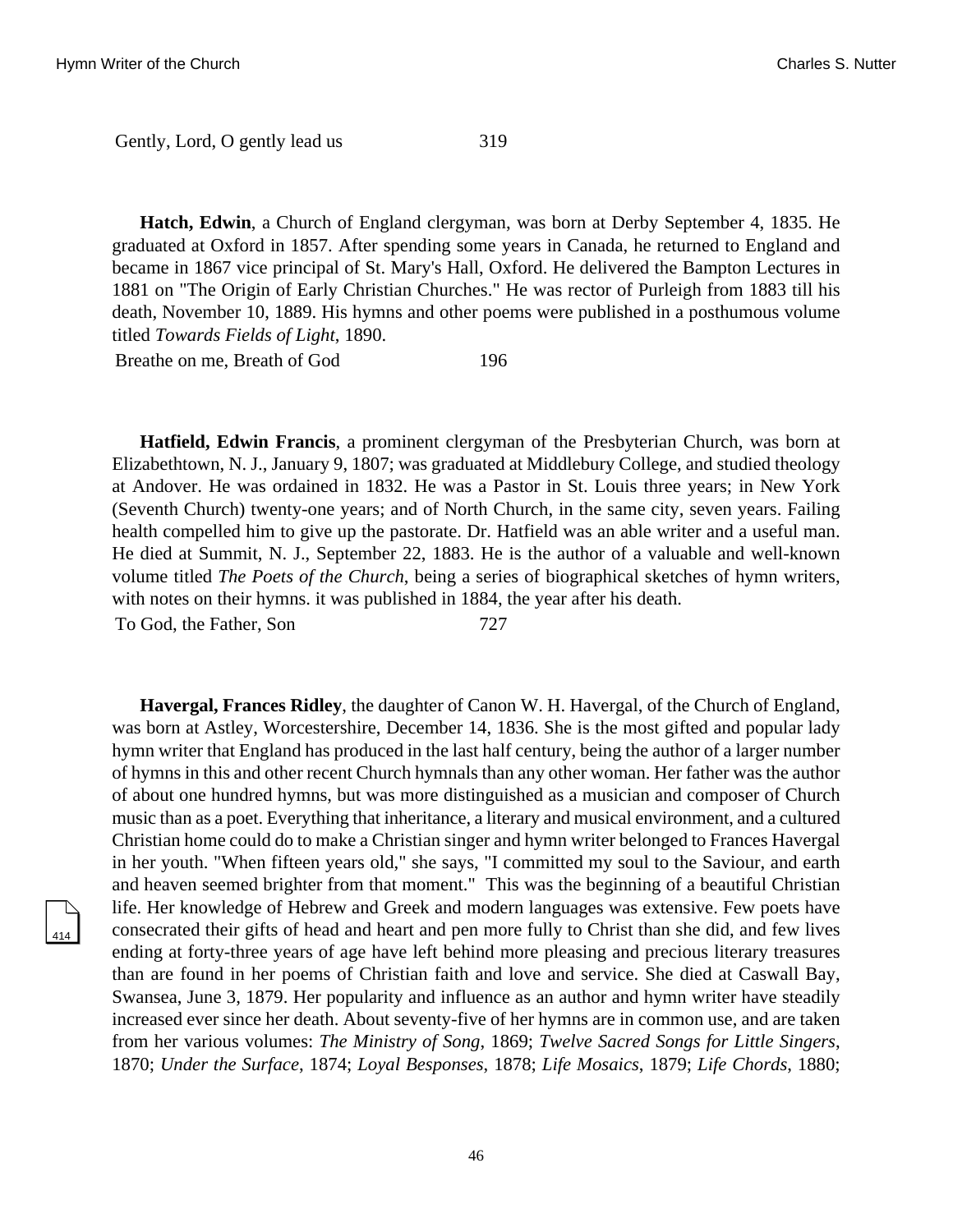| No. 648.)                          |     |
|------------------------------------|-----|
| Another year is dawning            | 571 |
| From glory unto glory              | 573 |
| Golden harps are sounding          | 175 |
| I could not do without thee.       | 353 |
| Lord, speak to me that I may speak | 410 |
| Take my life, and let it be        | 348 |
| Tell it out among the nations      | 634 |
| True-hearted, whole-hearted        |     |

*Life Echoes*, 1883; *Poems*, 1884. Eight of her hymns are contained in this collection. (See note to

**Haweis, Hugh Reginald**, an eminent author and clergyman of the Church of England, son of Rev. J. W. O. Haweis, canon of Chichester, was born in 1838 at Egham, Surrey. He graduated at Cambridge in 1861. For many years before his death he was incumbent of St. James's, Marylebone, London. He was a skilled musician, and drilled and led his own choir of boys and men. He was the author of many volumes, among them *My Musical Life*, 1886, and *Music and Morals*, 1871 (fifteenth edition, 1888). He was for a time editor of *Cassell's Magazine*. He died in 1901. It is very doubtful whether Dr. Haweis is properly credited with the hymn here attributed to him. The Homeland! O the Homeland 615

**Hawker, Robert**, a clergyman of the Church of England, was born at Exeter, England, in 1753, and was educated for the medical profession, becoming a doctor of medicine. After taking holy orders, he became incumbent of a Church in Plymouth, and remained there until his death, April 6, 1827. He was noted as a polemical preacher and writer, and also as the author and compiler of one of the earliest and most popular of the hymn books for children called forth by the Sunday school movement. His *Psalms and Hymns Sung by the Sunday School* (published about 1787) passed through thirteen editions. His most famous hymn is the doxology found in this Hymnal: Lord, dismiss us with thy blessing 723

**Hawks, Annie Sherwood**, has written a number of hymns, some of them very popular, but no other so widely useful as "I need thee every hour," found in this book. Mrs. Hawks was born in Hoosick, N. Y., May 28, 1835. For many years she resided in Brooklyn, N. Y., where this hymn was written in 1872. She was a member of the Baptist Church in Brooklyn, of which Rev. Robert Lowry, the musical composer and hymn writer, was pastor. We hope to be able to supplement these brief facts at some later time with additional information concerning the author of this popular hymn.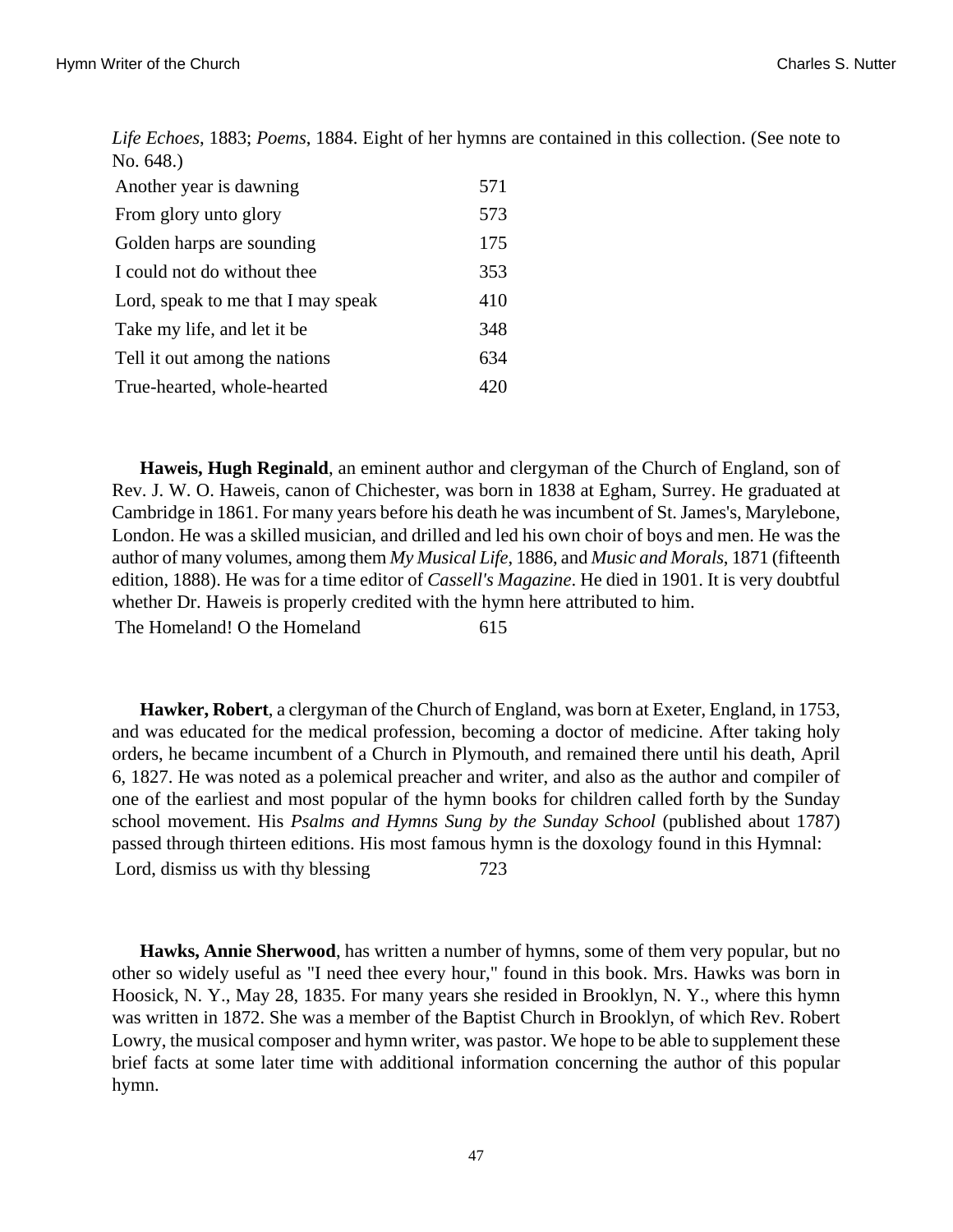I need thee every hour 506

**Hay, John**, the late Secretary of State under Presidents McKinley and Roosevelt, was a poet as well as a diplomat and statesman. He was born at Salem, Ind., October 8, 1838; graduated in 1858 at Brown University; entered the legal profession in Illinois, and became private secretary to President Lincoln, which position he resigned to enter the Union army in the Civil War. In the diplomatic service he represented the United States successively at Paris, Madrid, and Vienna; and in 1897-98 he was Ambassador to the Court of St. James. He was First Assistant Secretary of State in 1879-81, and in 1898 he was called home from England to fill the most responsible office in the government, excepting only that of the chief executive, being Secretary of State from 1898 until his death, July 1, 1905. In addition to a voluminous life of Abraham Lincoln in ten volumes (in connection with J. G. Nicolay), 1887, he published *Castilian Days*, 1871; *Pike County Ballads*, 1871; and *Poems*, 1890. He was a member of the Presbyterian Church. Three of his poems are used as hymns in modern Church hymnals. His hymn on "*Sinai and Calvary*" is possessed of more than ordinary merit, and shows that a great statesman may rightly estimate the moral value and lessons of both the law and the gospel.

Defend us, Lord, from every ill 403

415

**Hayward**. It is to be regretted that nothing is known of the author of the beautiful hymn beginning "Welcome, delightful morn," except that his name is given as "Hayward" is Dobell's *New Selection of Evangelical Hymns*, published in 1806. It is possible, but not probable, that some facts may yet come to light bearing upon the authorship of this hymn, now more than a century old.

Welcome, delightful morn 67

**Hearn, Marianne**, was born at Farningham, Kent, England, December 17, 1834; and died at Barmouth March 16, 1909. She was a member of the Baptist Church. She was on the editorial staff of the religious periodical called the *Christian World*, and was also editor of the *Sunday School Times* (of England). She wrote under the *nom de plume* of "Marianne Farningham." She published volumes titled: *Lays and Lyrics of the Blessed Life*, 1861; *Poems*, 1865; *Morning and Evening Hymns for the Week*, 1870; *Song of Sunshine*, 1878; and *Harvest Gleanings and Gathered Fragments*, 1903. She is most widely known as the author of a popular hymn sung by Mr. Ira D. Sankey, titled "*Waiting and Watching for Me*." At her death she was one of the most greatly beloved and honored women in the Baptist Church in England.

We hope in thee, O Lord 328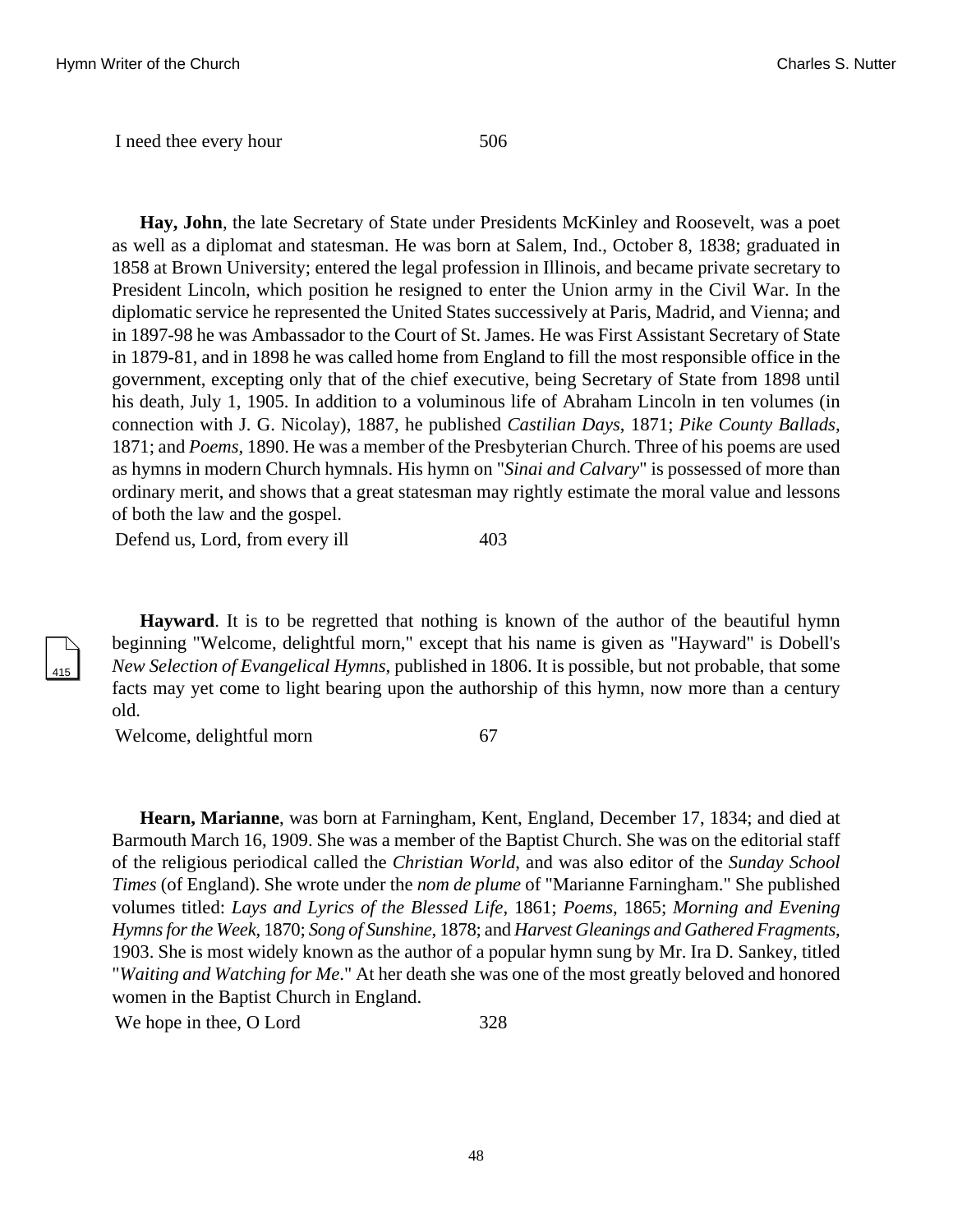**Heath, George**, an Englishman, was born about 1745. He was the pastor of a Presbyterian Church at Honiton, Devon, in 1770; died in 1822. He was the author of *Hymns and Poetic Essays Sacred to the Public and Private Worship of the Deity, and to Religious and Christian Improvement*, Bristol, 1781. According to Hatfield, Duffield, and other authorities, Heath "proved unworthy of his office as a Presbyterian pastor and lost his position by bad conduct." He later, it seems, became a Unitarian minister. "It is a striking commentary on his hymn," says Duffield, "that its author should have failed in the very mode against which his stirring trumpet blast ought effectually to have warned him. But let us be charitable and hope that this was one of the fruits of true repentance, for the hymn was published in 1781."

My soul, be on thy guard 493

**Heber, Reginald** a bishop of the Church of England, was born at Malpas April 21, 1783. He was educated at Brasenose College, Oxford, where he early took the prize for both Latin and English poems; ordained in 1807, and became rector at Hodnet. He was Missionary Bishop of Calcutta from 1823 until his death, April 3, 1826. He was a man of learning and piety. He was Bampton lecturer in 1815. His hymns are among the most popular in the language. They were collected and published the year after his death under the title *Hymns Written and Adapted to the Weekly Church Service of the Year*, 1827. All of Bishop Heber's hymns were written while he was at Hodnet. He tried in 1820 to secure from Archbishop Manners Sutton and the Bishop of London official episcopal authorization for the use of his manuscript hymns in the Church, but they declined to grant it. But the whole Christian world has done what the prelates of the Church would not do. His authorship of our most popular missionary hymn and his early and pathetic death as Missionary Bishop of India have made his name "as ointment poured forth" in the annals of modern Christian missions.

| Bread of the world in mercy broken    | 238 |
|---------------------------------------|-----|
| Brightest and best of the sons of the | 114 |
| By cool Siloam's shady rill           | 678 |
| From Greenland's icy mountains        | 655 |
| Holy, holy, holy, Lord God            | 78  |
| The Son of God goes forth to war      | 416 |

**Hedge, Frederick Henry**, a Unitarian divine, professor and author of note, was born at Cambridge, Mass., December 12, 1805. He graduated at Harvard College in 1825, and at the Theological School, Cambridge, in 1828. For a number of years he was the pastor of Unitarian Churches. In 1857 he became Professor of Ecclesiastical History in the Divinity School, and in 1872 Professor of German Literature at Harvard, which place he held many years. In 1853 he and Dr. F. D. Huntingdon (who later became a bishop in the Episcopal Church) prepared a volume titled *Hymns for the Church of Christ*, for use in Unitarian Churches. Dr. Hedge was for some years one of the editors of the *Christian Examiner*. His *Prose Writers of Germany*, 1848, is a standard work. He did much to introduce and popularize German scholarship and literature in this country.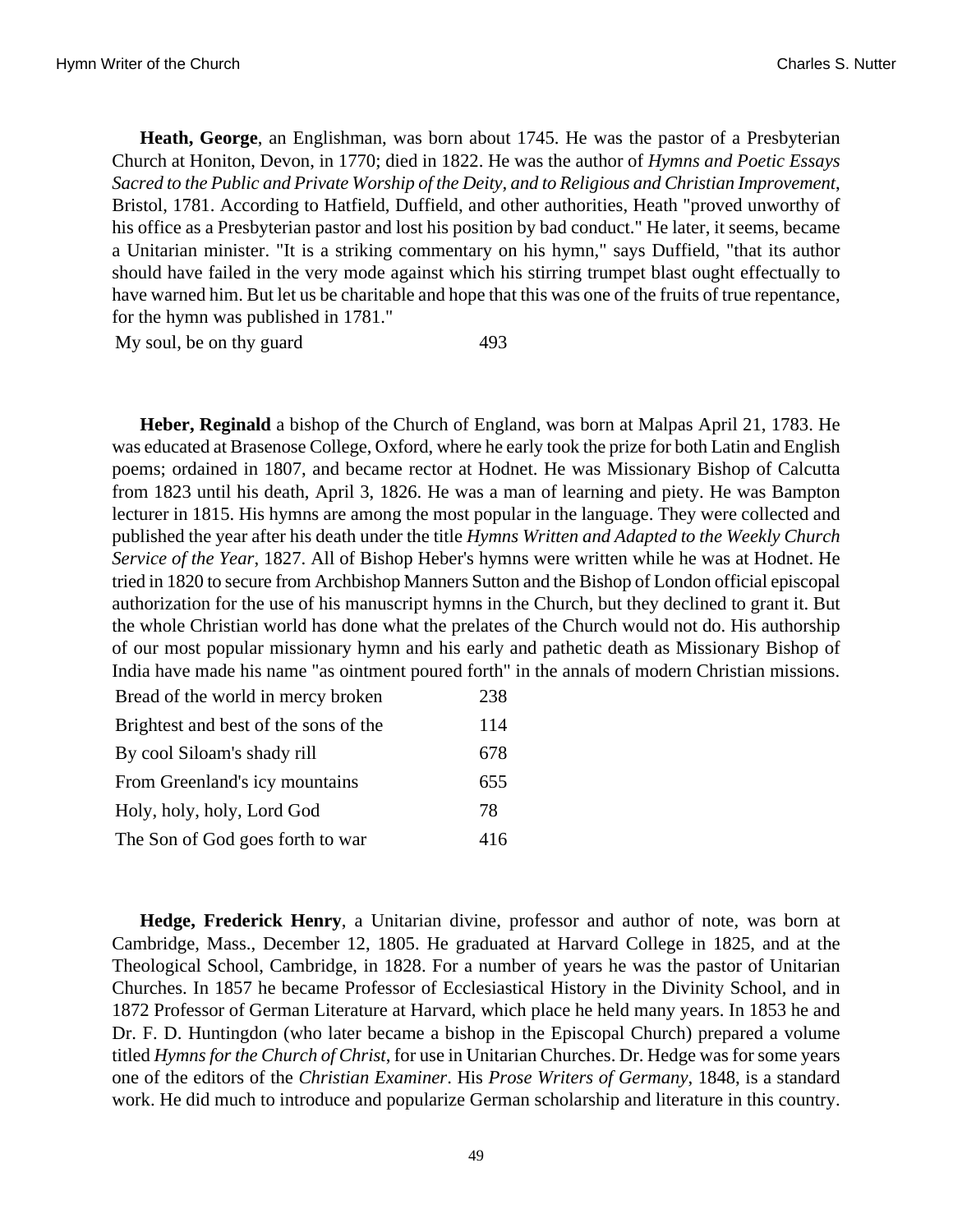Dr. Hedge died at Cambridge August 21, 1890. Of some eight or more hymns and translations by him, we have but one in our Hymnal--a translation--but it is one of the best in the entire collection. A mighty fortress is our God 101

416

**Herbert, George**, a noted English poet and devotedly pious clergyman of the Church of England, was born at Montgomery Castle, Wales, April 3, 1593; was graduated at Trinity College, Cambridge; was a pastor at Layton Ecclesia, in 1626, and at Bemerton from 1630 to his death, in 1632. He occupied his moments of leisure in the cultivation of sacred music. The following hymn is in keeping with the spirit of consecration and the heavenly-mindedness that marked his Christian life: Teach me, my God and King 417

**Herbert, Petrus**, a Moravian minister, was ordained in 1562. The date of his birth is not known. He died in 1571. He was one of the editors of the Brethren's German hymn book, published in 1566, to which he contributed many hymns.

| Faith is a living power from      | 286 |
|-----------------------------------|-----|
| Now God be with us, for the night | 58  |

**Holden, Oliver**, author of "Coronation" and other popular tunes, was born at Shirley, Mass., in 1765. He was originally a carpenter by trade, but became a teacher, composer, and publisher of music at Charlestown, Mass. He published between 1792 and 1802 some eight or ten music books. He wrote also several original hymns. He died at Charlestown, Mass., in 1844. See "Biographical Index of Composers" for further information.

They who seek the throne of grace 515

**Holland, Josiah Gilbert**, an eminent American editor and author, was born in Belchertown, Mass., July 24, 1819. He was a farmer's son, and his early educational advantages were poor. He succeeded in attending a high school at Northampton for a time. At the age of twenty-one he began the study of medicine, and graduated with the degree of M.D. at Berkshire Medical College, Pittsfield, Mass., in 1844. A short practice of his profession developed a dislike for it, and he turned to literature. About 1850 he became connected with the Springfield *Republican*, a position which he held fifteen years. He was a voluminous author. Among his works we find: *Timothy Titcomb's Letters*, 1858; *Gold Foil*, 1859; *Life of Abraham Lincoln*, 1865; *Bitter Sweet*, a dramatic poem, 1858; *Kathrina*, 1867; *Arthur Bonnicastle*, 1873. In connection with the Scribners in 1870 he founded *Scribner's Monthly*, of which periodical he became the editor, and continued in this relation until his death, in New York City, October 12, 1881.

There's a song in the air 112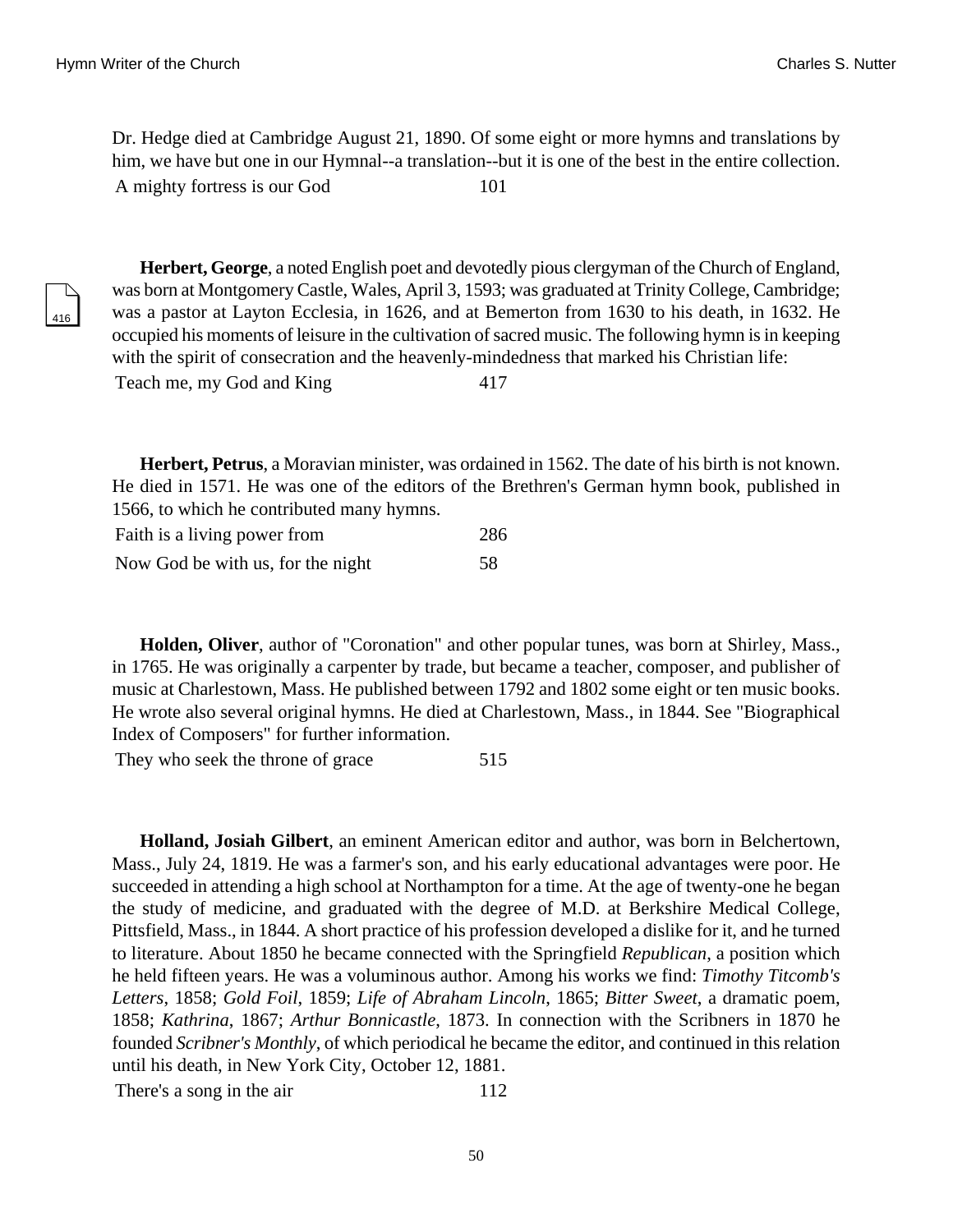**Holmes, Oliver Wendell**, the eminent American poet and man of letters, was the son of Rev. Abiel Holmes, D.D., a Congregational minister, and was born in Cambridge, Mass., August 29, 1809. He was graduated at Harvard in 1829, then made a thorough study of medicine at home and abroad, was elected Professor of Anatomy and Physiology at Dartmouth in 1838, and in 1847 was elected to the same chair at Harvard, which position he filled until 1882, when he became emeritus professor. He lived to the advanced age of eighty-five and continued to do literary work almost to the end. He died October 7, 1894. He published many volumes during his life, and is one of the most widely known of American authors. His writings abound in pathos and humor. He was a Unitarian in faith. Dr. Holmes wrote only a few hymns, some half a dozen of which are found in modern hymnals, the three here found being perhaps his best.

| Lord of all being, throned afar      | 82  |
|--------------------------------------|-----|
| O Love divine, that stooped to share | 457 |
| Thou gracious God whose mercy        | 669 |

**Hopper, Edward**, a Presbyterian minister, born in the city of New York in 1818. He graduated at Now York University in 1839, and studied theology at Union Seminary. For many years he was the popular pastor of the Church of the Sea and Land, in New York. Dr. Hopper died in 1888. Jesus, Saviour, pilot me 482

**Hopps, John Page**, an English Unitarian minister, was born in London November 6, 1834; and died at Shepperton-on-Thames April 6, 1911. He was educated at the Baptist College at Leicester, and began his public service as a Baptist minister in 1856 in Leicestershire, and was for a time a colleague of George Dawson in Birmingham. From 1860 to 1876 he served Unitarian congregations at Sheffield, Dukinfield, and Glasgow. His work in Leicester began in 1876. As preacher, as editor of the *Truthseeker* (1863-87) and of the *Coming Day*, (1891-1911), and as author of some fifteen or more volumes he exercised an extended influence among English Unitarians. Among his publications are no less than eight volumes of hymns which he compiled, and to which he made original contributions of his own.

We praise thee, Lord, for hours of 550

**Hosmer, Frederick Lucian**, was born in Framingham, Mass., in 1840; graduated at Harvard College in 1862, and at the Divinity School, Cambridge, in 1869. He has been pastor of Unitarian Churches at Quincy, Ill., 1872-77; Cleveland, Ohio, 1878-92; St. Louis, 1894-99; and later at Berkeley, Cal., where he now resides. He was one of the editors of the *Unity Hymns*, 1880. In 1908 Dr. Hosmer delivered a course of lectures at Harvard University on "Church Hymnody." Among his published volumes are: *The Way of Life*, 1877; *The Thought of God in Hymns and Poems* (first series, 1885; second series, 1894).

I little see, I little know 450

417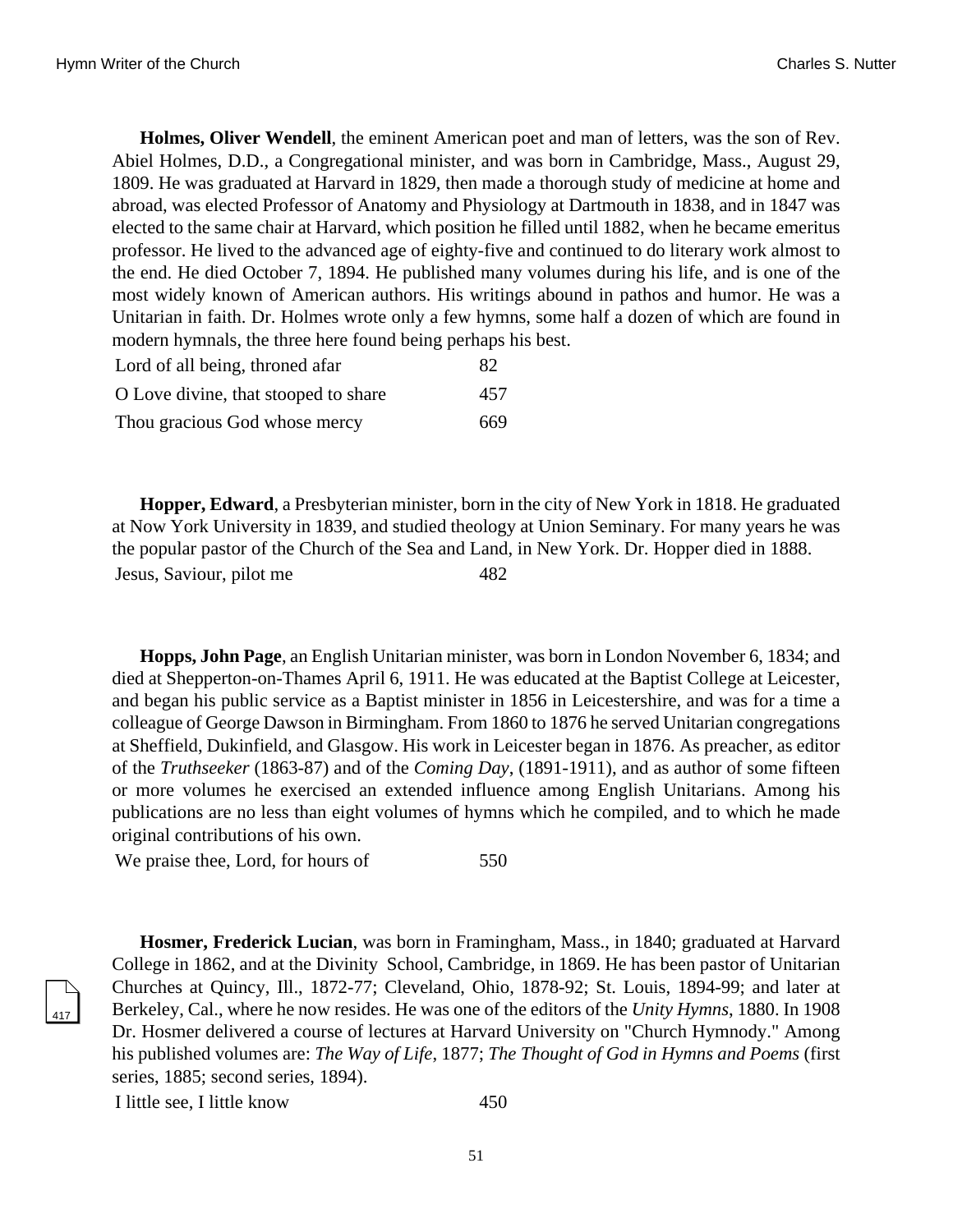| Not always on the mount may we | 477 |
|--------------------------------|-----|
| O thou in all thy might so far | 484 |

**Hoss, Elijah Embree**, a bishop of the Methodist Episcopal Church, South, was born in Washington County, Tenn., April 14, 1849, being the son of Henry and Anna M. (Sevier) Hoss. He was educated at Ohio Wesleyan University and Emory and Henry College (Virginia). Ordained to the ministry in the Methodist Episcopal Church, South, in 1870, he was a pastor at Knoxville, Tenn., 1870-72, San Francisco, 1872-74, Asheville, N. C., 1875; professor and President Martha Washington College, Abingdon, Va., 1876-81; Vice President and later President of Emory and Henry College, 1881-85; Professor of Church History in Vanderbilt University, 1885-90; editor Nashville *Christian Advocate*, 1890-1902; elected bishop at Dallas, Tex., in May, 1902. Residence at Nashville, Tenn.

<span id="page-63-0"></span>O God, great Father, Lord, and King 231

**How, William Walsham**, a bishop of the Church of England, was born at Shrewsbury, England, December 13, 1823; was graduated Bachelor of Arts at Wadham College, Oxford, in 1845. He was ordained to the ministry in 1846, and held various positions in the Church of England before he became bishop, in 1888. He died August 10, 1897. In connection with Rev. T. B. Morrell, he compiled a book of *Psalms and Hymns*, 1854. He also contributed several hymns to *Church Hymns*, 1871. His sacred and secular pieces were collected and published in 1886 as *Poems and Hymns*. Bishop How's hymns are characterized by a simplicity of manner and a warmth of feeling that have made some of them very popular. Six of them are found in this collection:

| 145<br>Lord Jesus, when we stand afar<br>326<br>O Jesus, crucified for man<br>282<br>O Jesus, thou art standing<br>200<br>O Word of God incarnate<br>We give thee but thine own<br>688 | For all the saints who from their | 430 |
|----------------------------------------------------------------------------------------------------------------------------------------------------------------------------------------|-----------------------------------|-----|
|                                                                                                                                                                                        |                                   |     |
|                                                                                                                                                                                        |                                   |     |
|                                                                                                                                                                                        |                                   |     |
|                                                                                                                                                                                        |                                   |     |
|                                                                                                                                                                                        |                                   |     |

**Hunter, William**, a minister of the Methodist Episcopal Church, was born in Ireland May 26, 1811, and came to America when but a youth. He was graduated at Madison College in 1833. Dr. Hunter was for a number of years Professor of Hebrew and Biblical Literature in Alleghany College. He was editor of the *Pittsburg Christian Advocate* from 1844 to 1852, and again from 1872 to 1876. He was the author of a large number of hymns, which he published in his *Select Melodies* (1838-51), *Minstrel of Zion* (1845), and *Songs of Devotion* (1860). He was one of the committee of twelve appointed by the General Conference of 1876 to revise the Church hymnal. He died October 18, 1877. His brother, Rev. Andrew Hunter, D.D., was a highly honored and most useful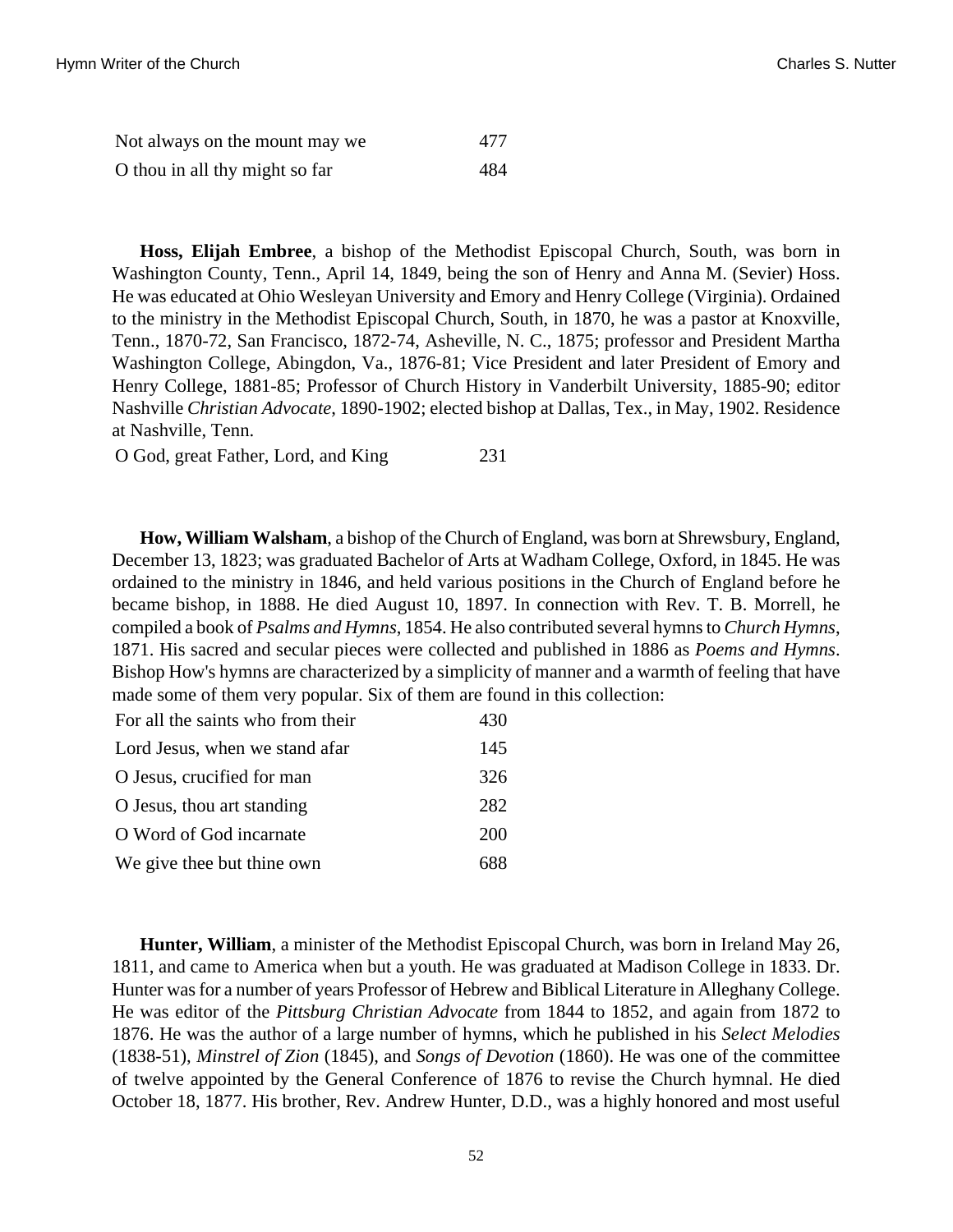minister in the Methodist Episcopal Church, South, and at the time of his death the greatly beloved patriarch of his Church.

My heavenly home is bright and fair 628

**Hutton, Frances A.**, is the English lady who altered two stanzas of [James Montgomery's](#page-79-0) great hymn beginning: "In the hour of trial." Mrs. Hutton's altered edition of Montgomery's hymn was published in the 1867 *Supplement* to *Hymns for the Church Service*, 1862, edited by Prebendary H. W. Hutton, of Lincoln. We have no other facts concerning her life. We hope that we can obtain these facts for a later edition of this volume.

In the hour of trial 431

418

**Ingemann, Bernhardt Severin**, a Danish teacher, poet, and novelist, was born on the island of Falster, Denmark, May 28, 1789. He was a Professor of the Danish Language and Literature at the Academy of Sorö, Zealand, Denmark, from 1822 till his death, in 1862. The only hymn by him in common use is that found in this volume; but it possesses more than ordinary merit, and is widely known in its English dress. It brings out very forcibly the brotherhood of man and the expectation of the Christian believer. Seven of his hymns have been translated into English. His collected works were published in thirty-four volumes in 1851.

Through the night of doubt and 567

**Irons, William Josiah**, a Church of England clergyman, was born at Hoddesdon September 12, 1812; was graduated at Queen's College, Oxford, Bachelor of Arts, in 1833, and took orders in 1835. Dr. Irons died June 18, 1883. His most valuable prose work was his Bampton Lectures, 1870, on "Christianity as Taught by St. Paul." He was also the editor or author of several books of hymns. Dr. Julian says of him: "Amongst modern hymn writers Dr. Irons ranks with the first. His hymns have not been largely used outside of his own congregation, but their high excellence, variety of subjects and meters, intense earnestness, powerful grasp of the subject, and almost faultless rhythm must commend them to the notice of hymn book compilers."

| Day of wrath! O day of mourning | 747 |
|---------------------------------|-----|
| Sing with all the sons of glory | 160 |

**Jacobi, John Christian**, a native of Germany, was born in 1670. He was keeper of the Royal German Chapel, St. James's Palace, London, from 1708 till his death, December 14, 1750. He published in 1720 a volume titled *A Collection of Hymns, Translated front the High Dutch*. It contained fifteen hymns. Two years later, it was republished in enlarged form under the title *Psalmodia Germanica; or, A Specimen of Divine Hymns. Translated from the High Dutch*. This

53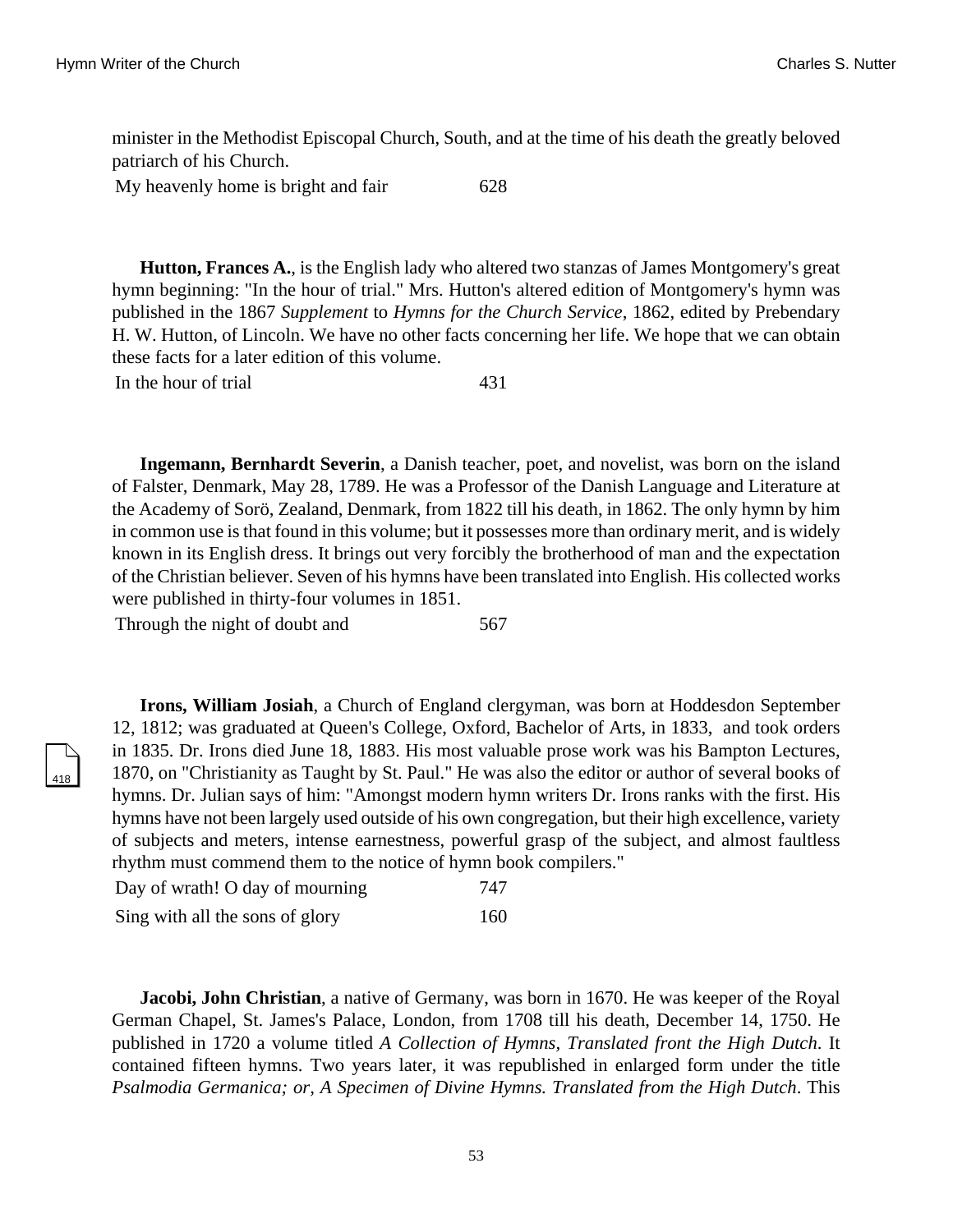edition contained sixty-two hymns. The hymn here given is a translation of one of [Paul Gerhardt's](#page-50-0) hymns.

Holy Ghost, dispel our sadness 192

**Jacopone da Todi**, also known as Jacobus de Benedictis, an Italian monk and poet, was born at Todi, in Umbria, early in the thirteenth century. "He was descended from a noble family," says Julian, "and for some time led a secular life. Some remarkable circumstances which attended the violent death of his wife led him to withdraw himself from the world and to enter the order of St. Francis, in which he remained as a lay brother till his death, at an advanced age, in 1306. His zeal led him to attack the religious abuses of the day. This brought him into conflict with Pope Boniface VIII., the result being his imprisonment for long periods." His oddities, eccentricities, and extravagances were such as to leave neighbors in doubt as to whether he was of a sound mind. Tradition at Todi, his birthplace, credits him with the authorship of the famous Latin hymn, "*Stabat mater dolorosa*," but it is by no means certain that he wrote it.

Near the cross was Mary weeping 154

**John of Damascus** was the greatest theologian and poet of the Greek Church. His active life belonged to the eighth century, but the exact dates of his birth and death are unknown. His work on theology, *Doctrines of the Orthodox Church*, is still a standard textbook in the Eastern Church. He was famous as a philosopher and as an opponent of the Iconoclasts of his time. Late in life he was ordained priest of the Church at Jerusalem.

| Come, ye faithful, raise the strain | 163 |
|-------------------------------------|-----|
| The day of resurrection             | 164 |

**Johnson, E.**, is known only as the author of the hymn here attributed to him. We shall welcome any information concerning him or his hymn that may be in the possession of any one who may read these lines. The popular tune to which this hymn is sung was composed by William G. Fischer, who found the words in a newspaper. It is to be hoped that some facts concerning Mr. Johnson and his hymn may come to light in time to be incorporated in later editions of this volume. The hymn reads as if it had been called forth by an experience of suffering or sorrow, as if the author had learned in suffering what he teaches in song. It is, as a rule, only when storms and floods come that one flees for refuge to "the Rock that is higher than I."

<span id="page-65-0"></span>O sometimes the shadows are deep 434

**Johnson, Samuel**, an Independent preacher, was born in Salem, Mass., October 10, 1822; was graduated at Harvard College in 1842, and at Cambridge Divinity School in 1846. In 1853 he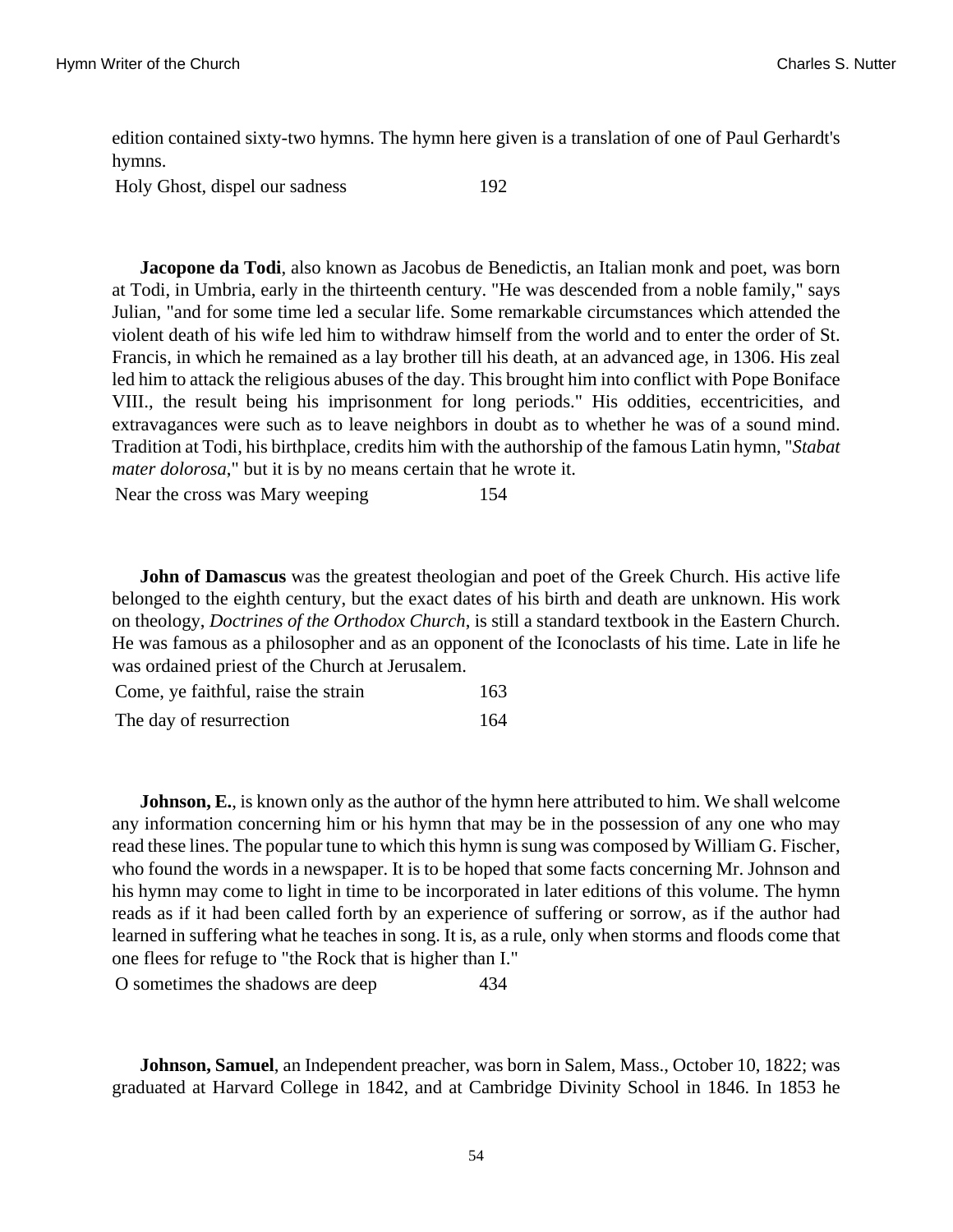established an Independent Church at Lynn, Mass., and continued as its pastor until 1870. Although independent in Church relations, he was associated in the public mind with the Unitarians. He was a man of strong intellect, a voluminous writer, and published many pamphlets and books. In connection with [Rev. Samuel Longfellow,](#page-70-0) he compiled a *Book of Hymns*, 1846, and *Hymns of the Spirit*, 1864. He died in 1882. "His contributions to these collections," says Prof. F. M. Bird, "were less numerous but not less meritorious than those by Mr. Longfellow."

City of God, how broad and far 209

**Jones, Edmund**, an English Baptist minister, son of Rev. Philip Jones, was born in 1722 in Gloucestershire; educated at the Baptist College at Bristol; was ordained pastor of the Baptist Church at Exeter, Devonshire, in 1743; died April 15, 1765. The Church at Exeter, like many Baptist Churches at that day, was opposed to "the service of song" in public worship, but it is not a matter of surprise that the author of so excellent a hymn as the following should have wrought a complete revolution in their sentiments regarding this feature of divine worship. in 1760 he published a volume titled *Sacred Poems*.

Come, humble sinner, in whose 260

**Julian, John**, an eminent English clergyman, was born at St. Agnes, in Cornwall, January 27, 1839; was educated privately; took orders in the Church of England in 1866; was vicar of Wincobanck, 1876-1905; since 1905, vicar of Topcliff. He received M.A. from Durham University, 1887; D.D. from Lambeth, 1894; LL.D. from Howard University, Washington, 1894. Dr. Julian was editor in chief of the *Dictionary of Hymnology*, published in London and New York in 1892. A second edition of this great and invaluable work, with a new supplement, was published in 1907. This *Dictionary* is the most important work ever published in English hymnology. It is a truly monumental work, and to it all who now study or write in the department of hymnology must go for information not to be found in any other volume. Dr. Julian has also published volumes titled: *Concerning Hymns*, 1874; *History of the Use of Hymns in Public Worship, and Their Proper Characteristics*, 1894; *Carols, Ancient and Modern*, 1900. He is the author of several hymns and translations found in English hymnals. A few years ago he presented his large collection of hymnological books and manuscripts to the Church House, Dean's Yard, London, where it forms the hymnological department of the library.

O God of God! O Light of Light 15

**Keble, John**, author of *The Christian Year*, was the son of a clergyman of the same name belonging to the Church of England, and was born April 25, 1792. He was graduated at Oxford in 1810, and was ordained in 1815. In 1827 he published his well-known volume, *The Christian Year*, ninety-six editions of which appeared before his death. In 1831 he was elected Professor of Poetry at Oxford. A sermon preached by him on "National Apostacy" has been regarded as he real origin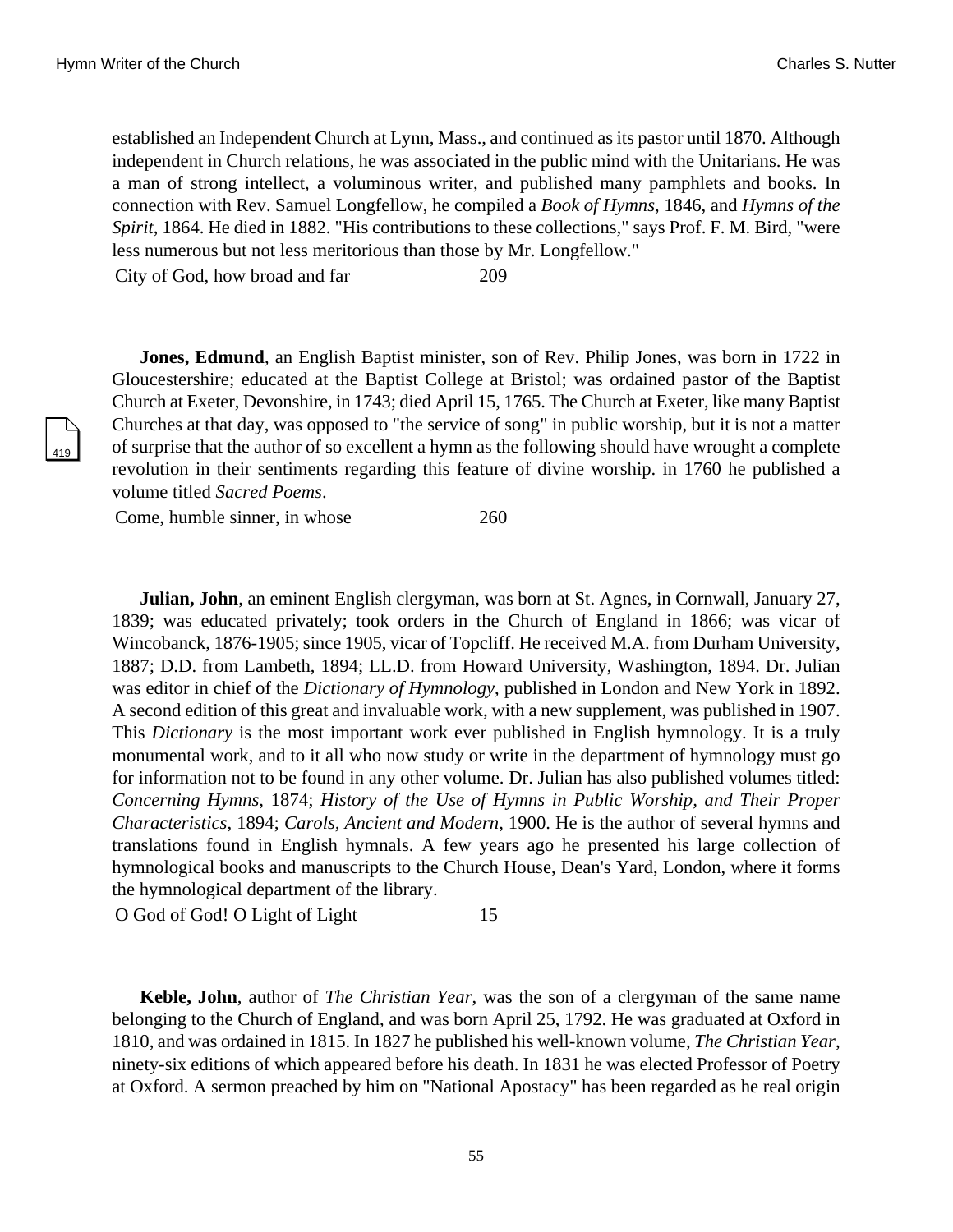of the "tractarian movement in 1833." He wrote eight of the "Tracts for the Times." He was a pronounced High-Churchman. He was a contributor to the *Lyra Apostolica*, and in 1834 he united with Drs. [Newman](#page-82-0) and Pusey in editing the *Library of the Fathers*. He was the author of several volumes, among them *A Metrical Version of the Psalms*, 1839, and *Lyra Innocentium*, 1846. He died March 29, 1866.

| Blest are the pure in heart       | 360 |
|-----------------------------------|-----|
| New every morning is the love     | 42  |
| Sun of my soul, thou Saviour dear | 47  |

**Keen, R.**, was a leader of music in the Baptist Church in London, of which Dr. John Rippon (1751-1836) was pastor, and in whose volume titled *A Selection of Hymns from the Best Authors*, 1787, the hymn beginning "How firm a foundation" was first published. The tune accompanying this hymn was composed by R. Keen (also spelled "Keene" in some collections), and the letter "K" is signed to the hymn. In a Baptist *Collection of Hymns* published by Dr. A. Fletcher in 1822 the signature at the end of the hymn is "Kn," and in the 1835 edition of Fletcher's *Collection* it is given as "Keen." Dr. Fletcher was assisted in the preparation of his hymn book by Thomas Walker, who was the compiler of the *Tune Book* accompanying Dr. Rippon's *Selection*, and who therefore not only knew Keen, but also knew, we may safely infer, what the "K" stood for at the end of this now famous hymn. Dr. Rippon was also living in 1835, when Fletcher and Walker assigned this hymn to Keen. Putting all these facts together, it is not strange that Dr. Julian and other hymnologists have reached the conclusion that this hymn should be assigned to Keen and not to Kirkham (as in modern editions of Rippon's *Selection*, published since Dr. Rippon's death) or to George Keith, as was done by Daniel Sedgwick and others, acting wholly in doing so on the questionable testimony of an old woman in an almshouse. In view of these facts, we feel justified in giving Keen a place among the hymn writers of the Church. We await the discovery of information concerning him. How firm a foundation, ye saints of 461

**Kelly, Thomas**, the son of Right Hon. Baron Kelly, was born in Dublin, Ireland, July 13, 1769; was graduated at Trinity College, Dublin University; studied law. but abandoned it in 1793 to enter the ministry of the Established Church. His evangelical and heart-searching preaching proved too strong for the Established Church, and he was forbidden by Archbishop Fowler to preach in the city. For some time he preached in two "unconsecrated places" in Dublin, and then he left the Established Church and became an Independent. He was very wealthy, and as liberal as he was wealthy. He was a most pious, consecrated, and useful preacher. He labored in Dublin for more than sixty years, and lived to be eighty-five years old. He died May 14, 1854. His *Scripture Hymns* grew from a volume of ninety-six hymns as first published in 1804 to a collection of 765 in 1853, all original.

| Hark, ten thousand harps and voices    | 177 |
|----------------------------------------|-----|
| Look, ye saints, the sight is glorious | 169 |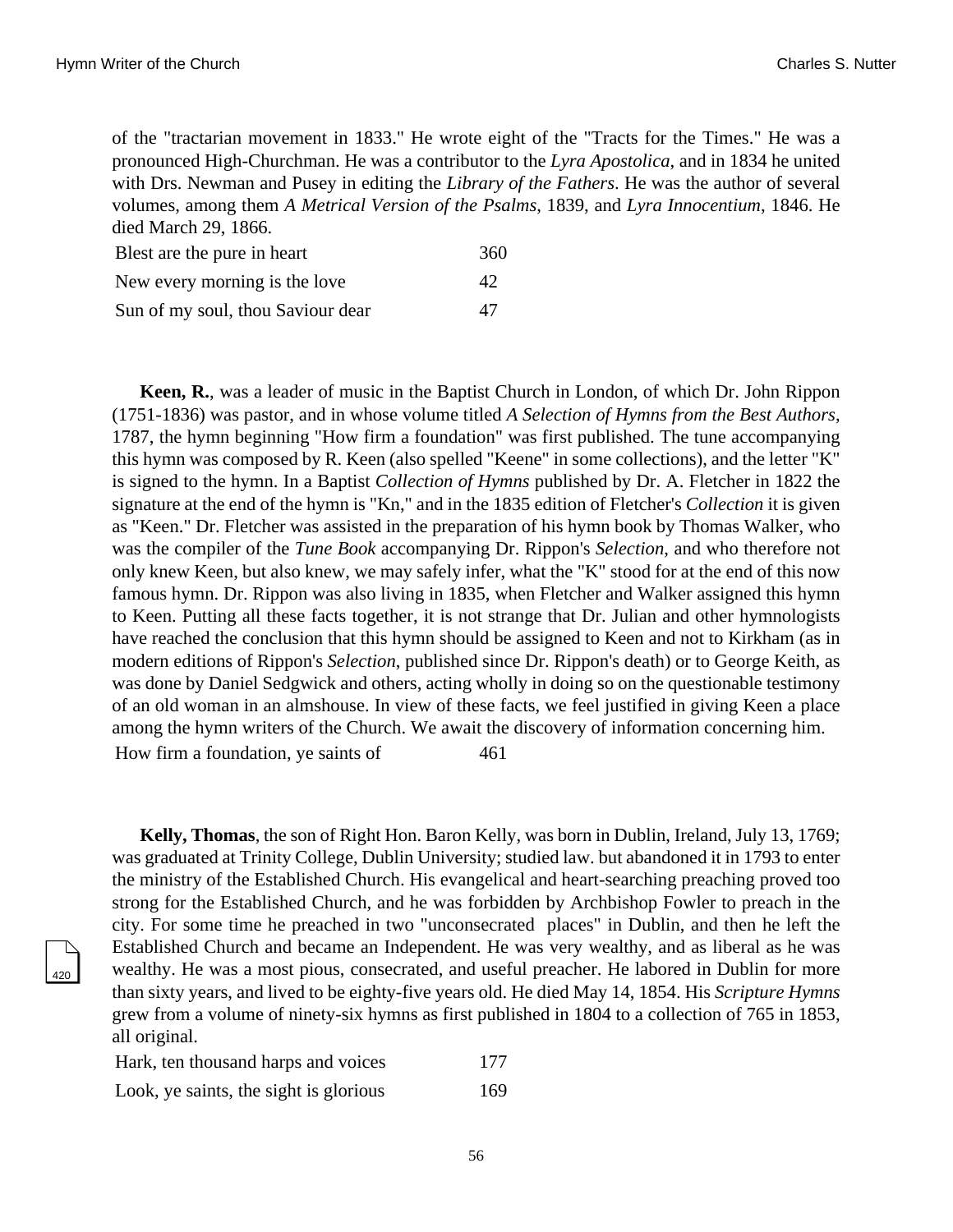| On the mountain's top appearing   | 647 |
|-----------------------------------|-----|
| The head that once was crowned    | 173 |
| The Lord is risen indeed          | 157 |
| Zion stands with hills surrounded | 212 |

**Ken, Thomas**, a bishop of the Church of England, one of the gentlest, truest, and grandest men of his age, was born in Berkhampstead, England, in July, 1637; was educated at Winchester School and Oxford University, graduating B.A. in 1661. He held several livings in different parts of England. In 1680 he returned to Winchester. In 1685 he was appointed by Charles H. Bishop of Bath and Wells. In connection with six other bishops, he refused to publish the "Declaration of Indulgence" issued by James II. in 1688, and was imprisoned in the Tower of London. After the revolution he became a nonjuror for conscience' sake, was superseded in office, and spent the rest of his life in retirement. He died March 19, 1711, at the residence of his friend, Lord Weymouth. In 1695 he published *A Manual of Prayers for the Use of the Scholars of Winchester College and All Other Devout Christians, to Which Is Added Three Hymns for Morning, Evening, and Midnight*.

| Awake, my soul, and with the sun    | 44  |
|-------------------------------------|-----|
| Glory to thee, my God, this night   | 49  |
| Praise God, from whom all blessings | 718 |

**Kethe, William**, was a Scotch divine of the sixteenth century. The exact dates of his birth and death are unknown. He is the author of the English versions of twenty-seven Psalms found in the *Anglo-Genevan Psalter*, 1561. The hundredth Psalm was one of these. He lived in the days that tried men's souls, being one of that heroic number of Protestants that were driven in exile to Frankfurt and Geneva about the middle of the sixteenth century. There is no more unique, quaint, and interesting hymn in our Hymnal than the version of the one hundredth Psalm which we owe to William Kethe.

All people that on earth do dwell 16

**Kimball, Harriet McEwen**, was born at Portsmouth, N. H., in November, 1834. She is a member of the Roman Catholic Church and the author of both sacred and secular verse. Among her publications are: *Hymns*, 1866; *Swallow Flights of Song*, 1874; *Poems* (complete edition), 1889. Miss Kimball is the chief founder of the Cottage Hospital at Portsmouth, where she still resides. Pour thy blessing, Lord, like showers 693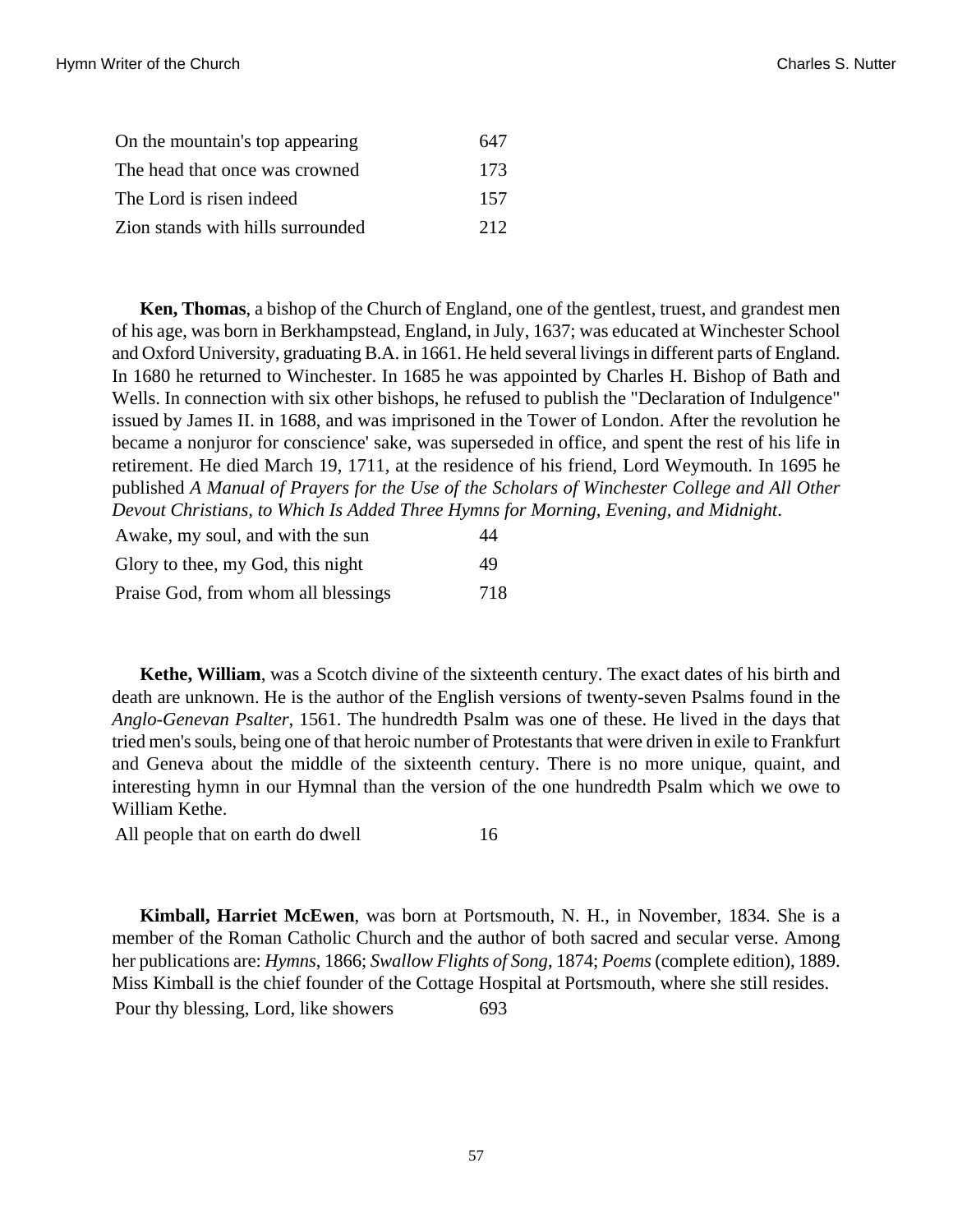**Kipling, Rudyard**, the well-known English poet, was born at Bombay, India, December 30, 1865. His father, John Lockwood Kipling (a retired officer of the British Indian Educational Service, now living at Salisbury, England), is a son of the late Rev. Joseph Kipling and Alice Macdonald Kipling (a daughter of Rev. G. B. Macdonald, a Wesleyan minister). It thus appears that the grandfather of the poet, both on his father's and his mother's side, was a clergyman. There is no more familiar and honored name in contemporaneous English literature than that of Rudyard Kipling. His writings are so numerous, so well known, and so widely read as not to need mention here. He is a Christian patriot in the highest sense, his poems making for international peace and universal brotherhood among men. Most notable among the poems that promote this larger patriotism and international Christian altruism among men may be mentioned "The White Man's Burden" and "The Recessional," which is rapidly finding its place in all the great hymnals of the modern Church. What Kipling has done as a poet is so marked by poetic genius and moral strength as to make the English people hope for and expect yet greater contributions in the future perhaps than anything he has yet written. He resides at Burwash, Sussex, England.

God of our fathers, known of old  $710$ 

**Lanier, Sidney**, an American poet, was born at Macon, Ga., February 3, 1842. He was educated at Oglethorpe College, Ga., where he was graduated in 1860. He was a private in the Confederate army during the Civil War (1861-65); was captured in 1863, spending several months in a Federal prison, and his first published volume, titled *Tiger Lilies*, 1867, was founded on his experiences in prison. After the close of the war he was a clerk, a teacher, and a lawyer; but being by nature a musician and a poet, he found any calling but that of literature and music irksome to him. He was noted as a flute-player, and many of his best poems are enriched by his rare knowledge of music. In 1877 he was appointed lecturer on English Literature in Johns Hopkins University, and two of his most scholarly volumes contain lectures delivered there--viz., *The Science of English Verse*, 1880, and *The English Novel*, 1883. His *Poems* were first published in 1876, and a complete edition after his death. After a hard struggle against the inroads of consumption, he died September 7, 1881, in Western North Carolina, where he had gone in search of health. Many of his finest poems were written when he was almost too weak to guide his pen. He is regarded as the greatest of Southern poets. The latest and best life of Lanier is that of Prof. Edwin Mims, and the best study of his poems for the distinctly Christian teaching they contain is found in a volume by President H. N. Snyder. Both Dr. Mims and Dr. Snyder were members of the Commission that prepared this Hymnal. Lanier was a lover of nature scarcely less than Wordsworth, and much of what he taught in song he learned in suffering. His love of nature and his deep devotion to Christ, the great sufferer, are beautifully brought out in the little gem here selected from his poems. Into the woods my Master went 745

**Lathbury, Mary Artemisia**, the daughter of Rev. John Lathbury, a Methodist minister, was born in Manchester, N. Y., August 10, 1841. Two of her brothers, Albert Augustus and Clarence Lathbury, are ministers of the Methodist Episcopal Church. Her present address is East Orange,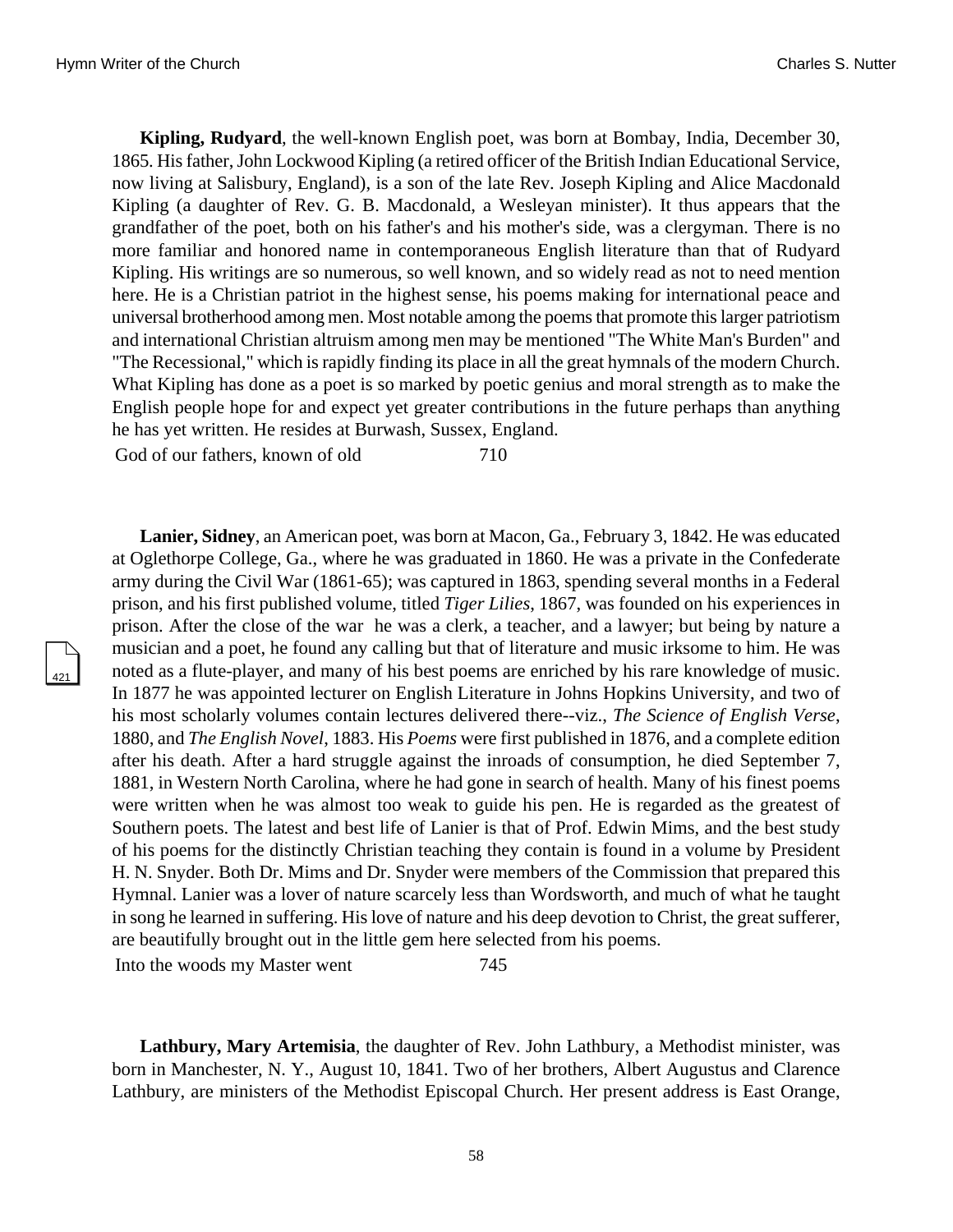N. J. After leaving school she became an art teacher, and later engaged in editorial work. For many years her work has been in general literature and illustration, being editor of a picture lesson paper. Miss Lathbury is the author of some eight or ten small volumes, but she is most widely and favorably known through her songs and hymns, which were composed especially for use in the religious exercises at Chautauqua. Among the new hymns added by the compilers to the Methodist Hymnal none are more universally admired than the two short hymns from her pen found in this collection. In both cases the tunes are beautifully suited to the sentiment of the hymns. It could be wished that we had a dozen or more hymns from her pen in our Hymnal if all of them could be as poetic and devotional as these two beautiful lyrics.

| Break thou the bread of life | 325 |
|------------------------------|-----|
| Day is dying in the West     |     |

**Leeson, Jane Elizabeth**, an English lady hymn writer, born in 1807, and author of the following volumes: *Hymns and Scenes of Childhood*, 1842; *Songs of Christian Chivalry*, 1848; *The Child's Book of Ballads*, 1849; *Paraphrases and Hymns for Congregational Singing*, 1853. Miss Leeson had rare gifts in writing for children. She died in 1882. It is hoped that we may obtain additional facts concerning her life to add to this meager sketch, which embodies all that is at present known of her.

Saviour, teach me day by day 676

**Lloyd, William Freeman**, an English layman and Sunday school worker, was born at Uley, in Gloucestershire, England, December 22, 1791. In 1810 he became one of the secretaries of the Sunday School Union, and became connected with the Religious Tract Society in 1816. He prepared a large number of small books for the use of children, writing, editing, or compiling them. He began the *Sunday School Teacher's Magazine*. His *Thoughts in Rhyme*, a book of one hundred and six pages, was published in London in 1851. Mr. Lloyd died April 22, 1853. My times are in thy hand 449

<span id="page-70-0"></span>**Longfellow, Samuel**, a Unitarian minister, brother of the poet Henry W. Longfellow, was born in Portland, Me., June 18, 1819. He was graduated at Harvard in 1839, and at the Divinity School, Cambridge, in 1846. His first Church was at Fall River, Mass. In 1853 he was installed pastor of the Second Unitarian Church in Brooklyn, N. Y., where he remained until 1860. After that he did not serve as a regular pastor. He preached occasionally and engaged in a variety of literary labor. He died at Portland, Me., October 3, 1892. In connection with the [Rev. Samuel Johnson](#page-65-0), he compiled *A Book of Hymns*, 1846, and *Hymns of the Spirit*, 1864. Three of his hymns appear in this book. They are of far more than average merit.

| Again as evening's shadow falls | 48  |
|---------------------------------|-----|
| I look to thee in every need    | 473 |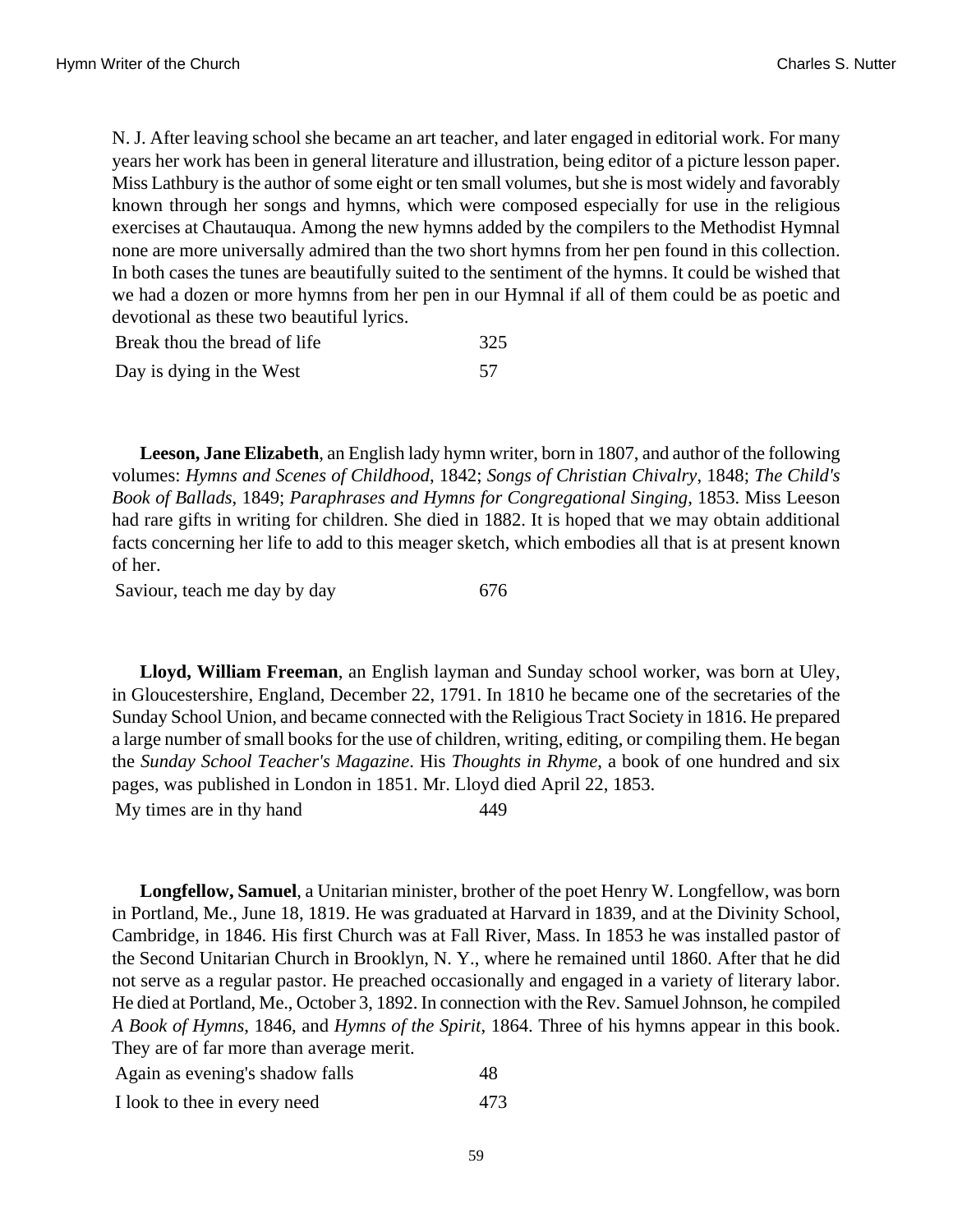O still in accents sweet and strong 395

**Luke, Jemima Thompson**, the wife of Rev. Samuel Luke, an Independent minister of England, was the daughter of Thomas Thompson, a philanthropist, and was born at Colebrook Terrace, Islington, August 19, 1813. When only thirteen years of age she began writing for the *Juvenile Magazine.* She published a volume titled *The Female Jesuit* in 1851 and *A Memoir of Eliza Ann Harris, of Clifton*, in 1859, but her name is known to the Christian world almost wholly through the one hymn found in this volume. Mrs. Luke died February 2, 1906. I think when I read that sweet 682

<span id="page-71-0"></span>**Luther, Martin**, the hero of the Reformation, was born in the village of Eisleben November 10, 1483; entered the University at Erfurt in 1501, and was graduated with honor, receiving the degree of Doctor of Philosophy. In 1505 he entered an Augustinian monastery at Erfurt, was consecrated to the priesthood in 1507, and was very faithful to all the regulations of the order. He afterwards said: "If ever a monk got to heaven by monkery, I was determined to get there." He was a diligent scholar, and in 1508 was called to the chair of Philosophy in the University of Wittenberg. In 1512 he received the degree of Doctor of Theology. In the meantime he made a pilgrimage to Rome, where he saw much corruption among the clergy; but still his faith was strong in the Roman Church. It was the shameless sale of indulgences by Tetzel, authorized by Leo X., that first opened his eyes and determined him to make public opposition. On October 31, 1517, at midday, Luther posted his ninety-five *Theses against the Merits of Indulgences* on the church door at Wittenberg. That day was the birthday of the Reformation. The burning of the pope's bull of excommunication in 1520, the Diet of Worms in 1521, Luther's concealment in the castle at Wartburg, and his marriage in 1525 are matters of interest upon which we cannot dwell. It was during his Wartburg captivity that he translated the New Testament, published in 1522, into the mother tongue of the German people. After giving them the Scriptures he felt the need of psalms and hymns in the German language, and employed others to supply them. He himself translated psalms and wrote hymns, to some of which he adapted tunes. Luther wove the gospel into these hymns. They were gladly received and widely circulated. A Romanist of the time wrote: "The whole people is singing itself into this Lutheran doctrine." The first collection of Luther's hymns was published in 1524. He died February 18, 1546. Few things can stir Protestants like the singing of "Luther's hymn" (No. 101). A mighty fortress is our God 101

Flung to the heedless winds 641

**Lynch, Thomas Toke**, an English Congregational minister, was born at Dunmow, Essex, July 5, 1818, and was educated at Islington and at Highbury Independent College. He was pastor of a small Church at Highgate in 1847 to 1849, and from 1849 to 1852 of a congregation on Mortimer Street, London, that later moved to Fitzroy Square. He was an invalid for three years (1856-59),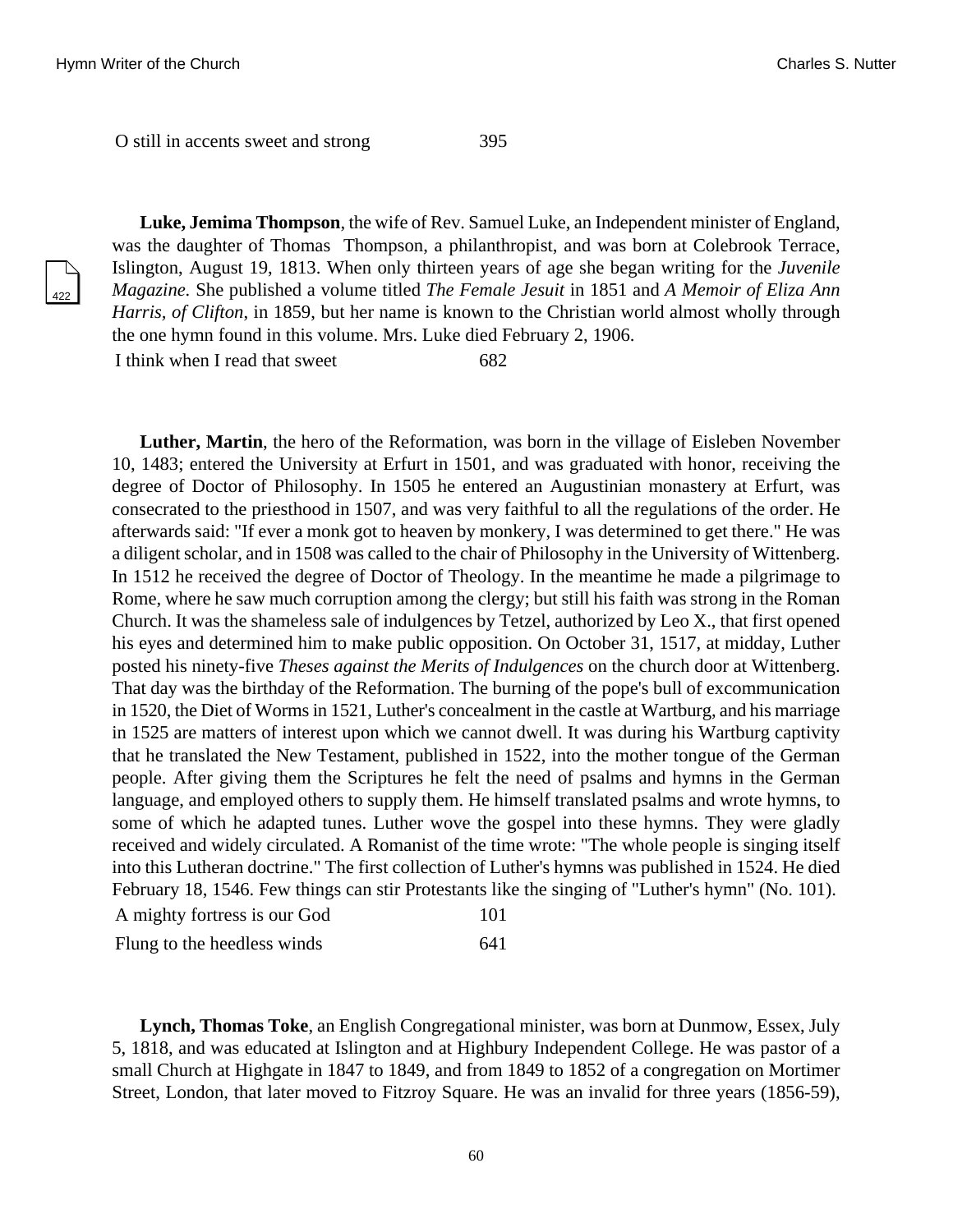but resumed pastoral relations in 1860 with his former parishioners, who completed a new place of worship (Mornington Church) on Hampstead Road, London, in 1862, where he continued to preach until his death, May 9, 1871. His hymns were published in a volume titled *The Rivulet, a Contribution to Sacred Song*, which appeared in several editions, 1855-68. W. G. Horder gives the following discriminating estimate of Lynch's merits and influence as a hymn writer:

The influence of Lynch's ministry was great, and reached far beyond his own congregation, since it included many students from the theological colleges of London and thoughtful men from other Churches, who were attracted to him by the freshness and spirituality of his preaching. His prose works were numerous. . . . His hymns are marked by intense individuality, gracefulness and felicity of diction, picturesqueness, spiritual freshness, and the sadness of a powerful soul struggling with a weak and emaciated body.

The publication of his *Rivulet* caused one of the most bitter hymnological controversies known in the annals of modern Congregationalism. Time, however, and a criticism broader and more just have declared emphatically in favor of his hymns as valuable contributions to cultured sacred song.

It is to be regretted that only one of his twenty-five hymns is found in our Hymnal. Gracious Spirit, dwell with me 195

**Lyte, Henry Francis**, a clergyman of the Church of England, was born at Ednam, near Kelso, Scotland, June 1, 1793. He was educated at Trinity College, Dublin, where he graduated in 1814. During his college course he won the prize for the best English poem on three occasions. He took orders in the Church of England in 1815. In 1818, at Marazion, in Cornwall, he experienced a great spiritual change which influenced all his after life. This was occasioned by visits to a brother clergyman who was sick, and who died happy, trusting alone in the atonement and power of his Saviour. Lyte wrote concerning himself: "I was greatly affected by the whole matter, and brought to look at life and its issue with a different eye than before; and I began to study my Bible and preach in another manner than I had previously done." In 1823 he was appointed curate at Lower Brixham, which living he held until his death, November 20, 1847. His hymns are spiritual and tender. They are found mostly in two books: *Poems, Chiefly Religious*, 1833 (second edition, 1845), and *The Spirit of the Psalms*, 1834 (enlarged edition, 1836). He died of consumption under pathetic circumstances while on a visit to Nice, a winter health resort in Southern France, where he lies buried. His swan song, "Abide with me," is used by all Christendom.

| Abide with me! Fast falls the | 50  |
|-------------------------------|-----|
| As pants the hart for cooling | 316 |
| Jesus, I my cross have taken  | 458 |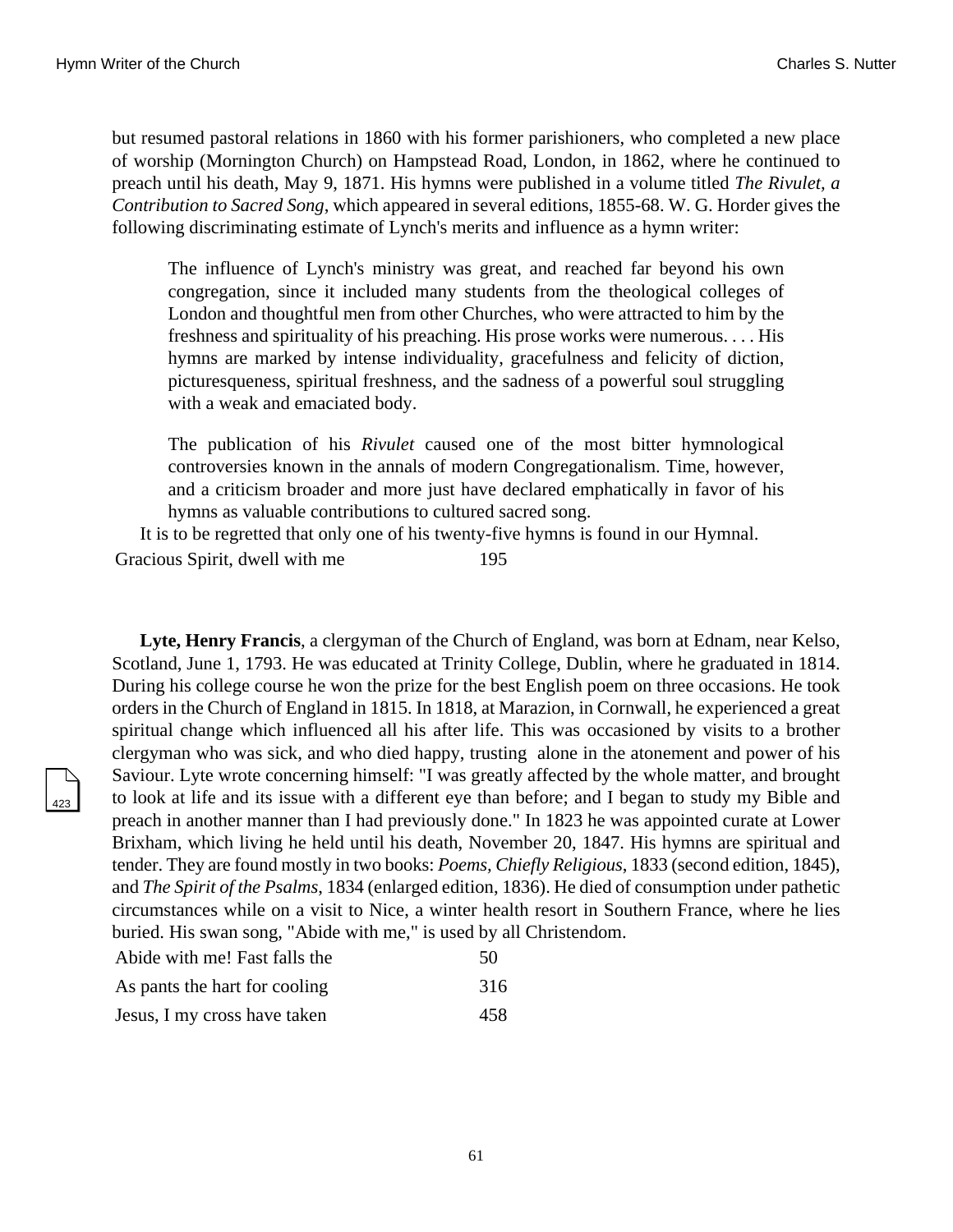**Macduff, John Ross**, a Presbyterian minister, was born at Bonhard, near Perth, Scotland, May 23, 1818, and educated at the high school of Edinburgh and in the university of the same city. He became a minister of the Church of Scotland in 1842. Among his pastorates was one of fifteen years in the city of Glasgow. In 1871 Dr. Macduff gave up the pastoral relation. He is the author of a number of volumes in prose and poetry, some of which have great practical and devotional value and have a wide circulation. Most of his hymns appeared in his *Altar Stones*, 1853, and in *The Gates of Praise*, 1876. He died April 30, 1895. The Universities of Glasgow and of New York each conferred on him the degree of Doctor of Divinity. Christ is coming! let creation 602

| Jesus wept! those tears are over |  |
|----------------------------------|--|

**Mackay, Margaret**, the daughter of Capt. Robert Mackay, was born at Inverness, Scotland, in 1802. In 1820 she was married to Col. William Mackay, a distinguished officer in the English army. She died January 5, 1887. Her *Thoughts Redeemed; or, Lays of Leisure Hours*, 1854, contained seventy-two of her hymns and poems. Among her prose works, *The Family at Heatherdale* was most widely read. Of all modern funeral hymns, none is oftener sung than her soothing and tender lyric,

Asleep in Jesus! blessed sleep 583

**Macleod, Norman**, a distinguished Scotch divine, was the son of Dr. Norman Macleod, and was born at Campbeltown, Argyllshire, Scotland, June 3, 1812. He was educated at the Universities of Glasgow, Edinburgh, and Germany. In 1838 he became the parish minister of Londoun, Ayrshire; in 1843, of Dalkeith; and in 1851, of the Barony, Glasgow. In 1841 he was appointed as one of the queen's chaplains, and in 1860 he became the editor of *Good Words*, which he continued to edit until his death, at Glasgow on June 16, 1872. He is the author of numerous published volumes, several of which have attained great popularity. He was one of the most widely known and influential ministers of the Established Church of Scotland. He has but one hymn that has come into common use:

Courage, brother! do not stumble 513

**Madan, Martin**, was born in 1726, and designed to become a member of the English bar; but through the influence of a sermon by [John Wesley](#page-115-0) on the text, "Prepare to meet thy God," he was converted, and at length became a clergyman in the Church of England. He died in 1790. Ile was the editor of a small but famous hymn book: *A Collection of Psalms and Hymns Extracted from Various Authors*, London, 1760. Several editions of this book were published, and its influence was important in English hymnody. Madan was a popular preacher and a composer of several psalm tunes used in his day. His name appears in this book only in connection with one of the hymns of [Isaac Watts.](#page-107-0)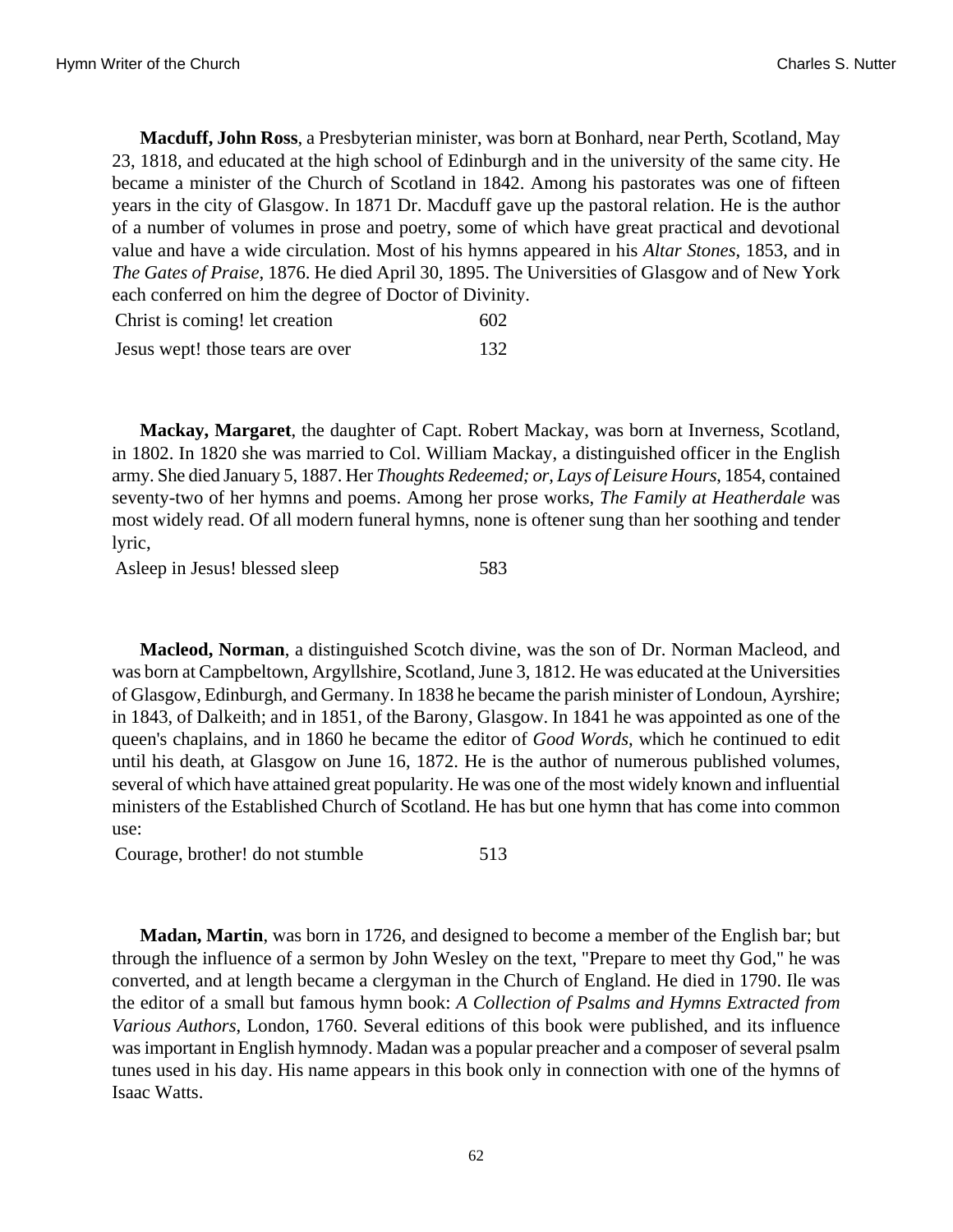He dies! the Friend of sinners dies 165

**Malan, Henri Abraham Caesar**, was born in Geneva in 1787. He was a precocious child and a man of genius. In 1810 he was consecrated to the ministry, and was appointed to preach in the cathedral at Geneva that Calvin had formerly occupied. This influential Presbytery had become rationalistic and Socinian. Malan was led to see its errors, became orthodox in faith and experience, and in 1818 was in consequence dismissed from the Established Church. He continued to preach, write, and labor with great zeal and success until his death, in 1864. Dr. Malan was a composer of music as well as a hymn writer. Three of his tunes are found in the Hymnal. It is not death to die 585

**March, Daniel**, an American Congregational minister, was born at Millbury, Mass., in 1816. He graduated at Yale in 1843, was ordained in the Presbyterian ministry in 1845, and joined the Congregational Church later. He was a pastor in Philadelphia in 1868 at the time he wrote the hymn found in this volume. He is the author of a widely circulated volume titled *Night Scenes in the Bible*, 1869, and of other popular prose works. He died at Woburn, Mass., March 2, 1909. Hark, the voice of Jesus calling 402

**Marcy, Elizabeth Eunice**, was born at Eastham, Conn., December 22, 1821. She was the wife of Oliver Marcy, LL.D., Professor of Natural History in the Northwestern University, Evanston, Ill., where he died in 1899, and where Mrs. Marcy also died January 26, 1911. Out of the depths to thee I cry 427

**Marriott, John**, a clergyman of the Church of England, was the son of a clergyman, and was born in 1780; was educated at Rugby and Oxford; took holy orders in 1803; served various parishes; and died at his home, near Exeter, March 31, 1825. He was a friend of [Sir Walter Scott](#page-93-0), who dedicated the second canto of his *Marmion* to him. His *Sermons* were published in 1838. Two other hymns by him have been published, but the only one that is in common use is that here given, which is a Christian lyric of great value.

Thou, whose almighty word 629

**Marsden, Joshua**, a Wesleyan minister, was born in 1777, and died in 1837. His early educational advantages were very limited, and he did not, it seems, make the most of such as he had. He was a wild, thoughtless, and wicked boy. At the age of eighteen he enlisted in the British navy and grew more reckless than ever. But at length, he says, "the grace of God that bringeth

63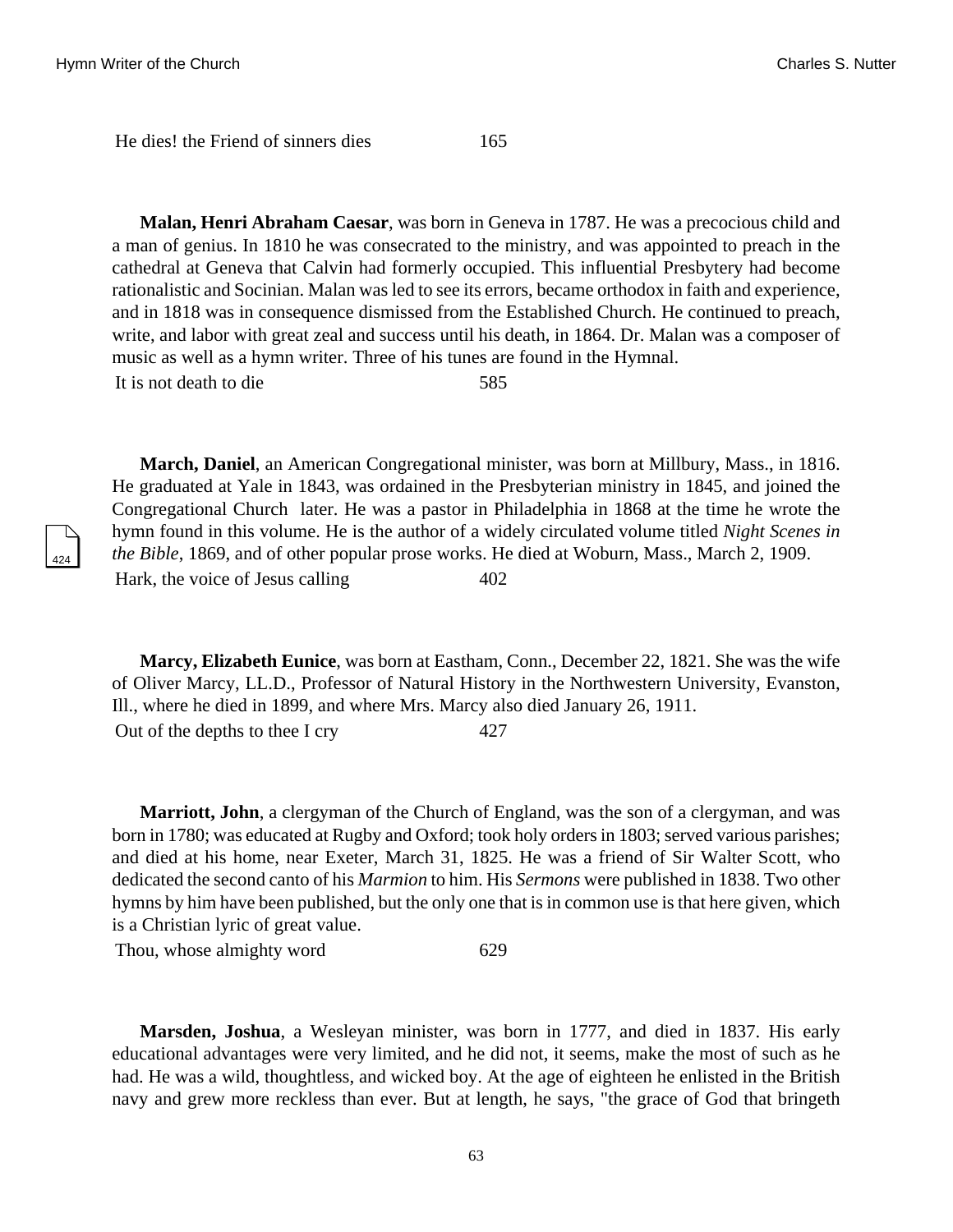salvation turned my feet into the way of peace." He became a missionary to Nova Scotia, and afterwards to the Bermuda Islands. He was the author of several books. His poems were entitled *The Amusements of a Mission*, 1812.

Go, ye messengers of God 640

**Mason, John**, an earnest and pious clergyman of the English Church, was the son of a Dissenting minister; lived in the seventeenth century; was graduated at Cambridge in 1664; and died at the rectory of Water-Stratford, Buckinghamshire, in 1694. His *Spiritual Songs* were published in 1683. He was the best English hymn writer preceding [Watts](#page-107-0), and many think they can detect his influence upon Watts and [Wesley](#page-110-0). [Richard Baxter](#page-19-0) styled him "the glory of the Church of England," and said that "the frame of his spirit was so heavenly, his deportment so humble and obliging, his discourse of spiritual things so weighty, with such apt words and delightful air, that it charmed all that had any spiritual relish." This character well befits the author of a hymn so deeply devotional and truly spiritual as the one here given.

Now from the altar of our hearts 46

**Massie, Richard**, an Englishman, was born at Chester June 18, 1800, the son of Rev. R. Massie. He translated *Martin Luther's Spiritual Songs*, 1854. His *Lyra Domestica*, London, 1860, was translated from [Spitta's](#page-96-0) *Psaltery and Harp*. In 1864 he published a second volume containing more of Spitta's hymns and other translations from the German. He died March 11, 1887. He belonged to the Church of England.

I know no life divided 467

**Matheson, George**, an able and greatly honored minister of the Church of Scotland, was born March 27, 1842. He entered Glasgow University in 1857, when he was but fifteen years of age. He spent nine years at the university--five years in the arts and four years in the study of divinity. He was licensed to preach in 1866. Dr. Matheson, as is well known, was entirely blind during the greater portion of his life. He was probably born with defective sight--at least his mother discovered this fact when he was eighteen months old. In his early boyhood, by using strong glasses and a strong light, he managed to read; but his sight continued to fail, and when he entered the university, at the age of fifteen and one-half years, he was almost blind and had to depend upon the sight of others. He died August 28, 1906. He was never married. His life was full of literary activity. His contributions to the literature of theology are among the ablest and most widely read volumes that have appeared from the English press since 1874, when he published his first volume. Considering the limitations under which he had to do his work, his industry and productiveness were marvelous; and the strength and quality of his work were as notable as the number and frequency of his publications. Among his twenty-five published volumes one was titled *Sacred Songs*, 1890 (third edition, 1904). About a dozen of Dr. Matheson's songs have found a place in Church hymnals, but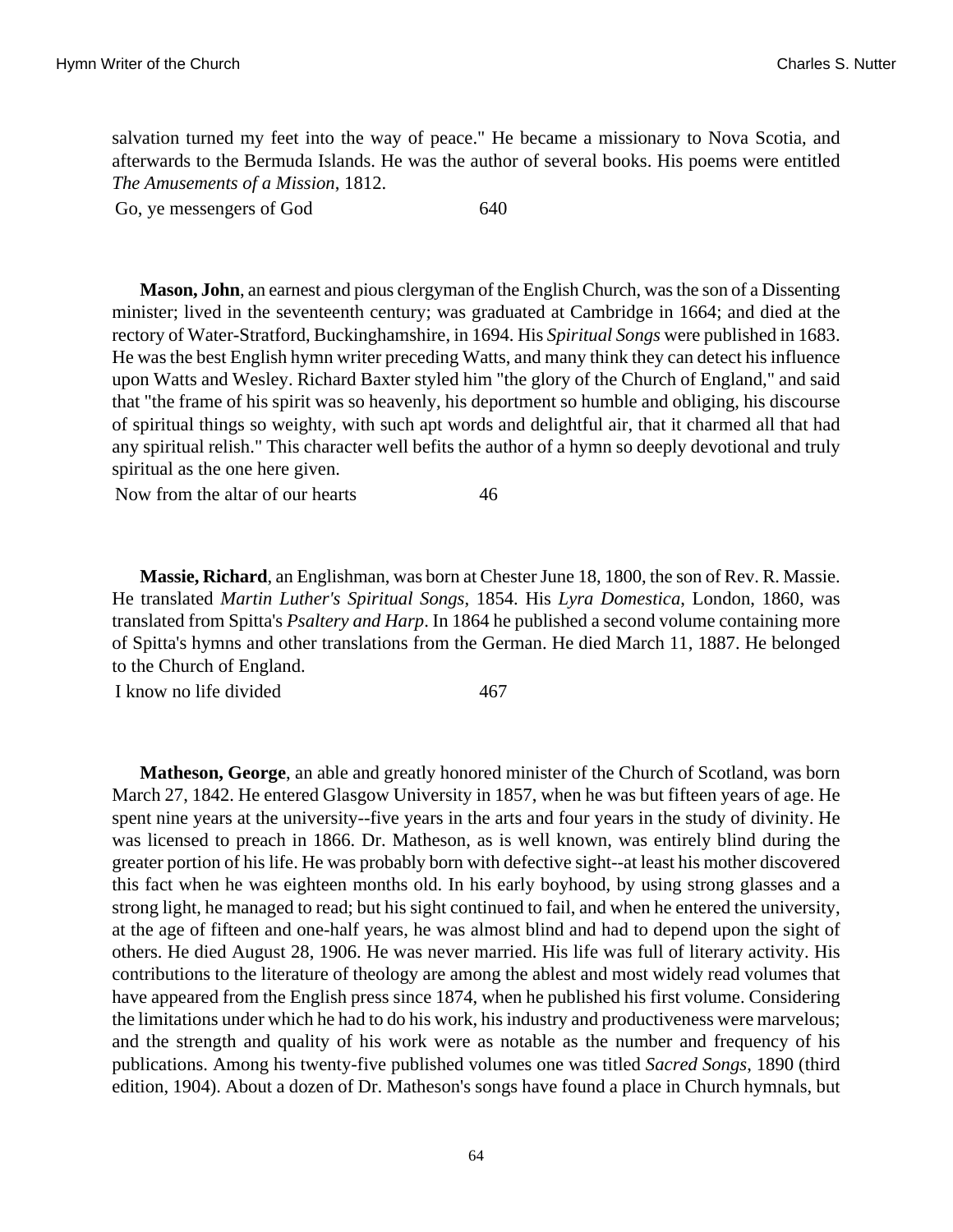only one has gained universal popularity. This song of resignation, love, and trust is one that only a great sufferer could write.

O Love that wilt not let me go 481

**McDonald, William**, a minister in the Methodist Episcopal Church, was born at Belmont, Me., in 1820. He joined the Miami Conference in 1843; served various pastoral charges in the North and West. Dr. McDonald was a prominent member of the National Holiness Association. For several years he was the editor of the *Christian Witness*, published in Boston. From 1870 till his death he did much evangelistic work. He was an able and worthy man, interested in Church music, and the publisher of several small volumes of hymns for social worship. He died in 1901.

I am coming to the cross 351

**Medley, Samuel**, a Baptist minister, was born in Hertfordshire, England, June 23, 1738; was surrounded by pious influences in early life, but became a careless and wicked youth; joined the navy, and was severely wounded. Some one about this time chanced to read to him a sermon by [Dr. Isaac Watts](#page-107-0), which led to his conversion. After his recovery he entered the ministry. For the last twenty-seven years of his life he was the popular and influential pastor of a large Baptist Church in Liverpool. He died July 17, 1799. His hymns, two hundred and thirty in number, were collected and published the following year under the title of *Medley's Hymns*. "The charm of Medley's hymns consists less in their poetry than in the warmth and occasional pathos with which they give expression to Christian experience."

| Awake, my soul, to joyful lays      | 539 |
|-------------------------------------|-----|
| I know that my Redeemer lives       | 168 |
| O could I speak the matchless worth | 540 |
| O what amazing words of grace       | 292 |

**Messenger, John Alexander**, is the name that appears in D'Aubigne's *History of the Reformation* as the translator of a stanza of one of Luther's hymns. The translation was made about 1840. We have no information concerning this writer, but it is hoped that some facts may be learned that may be inserted in a later edition of this volume.

Flung to the heedless winds 641

**Midlane, Albert**, an active and earnest English layman, was born in Newport, Isle of Wight, January 23, 1825, and was engaged in business in that town for many years. He has written over eight hundred hymns since 1842, when he published his first hymn. His hymns have been found most useful in Sunday school, revival, and mission services. He attributes his interest in and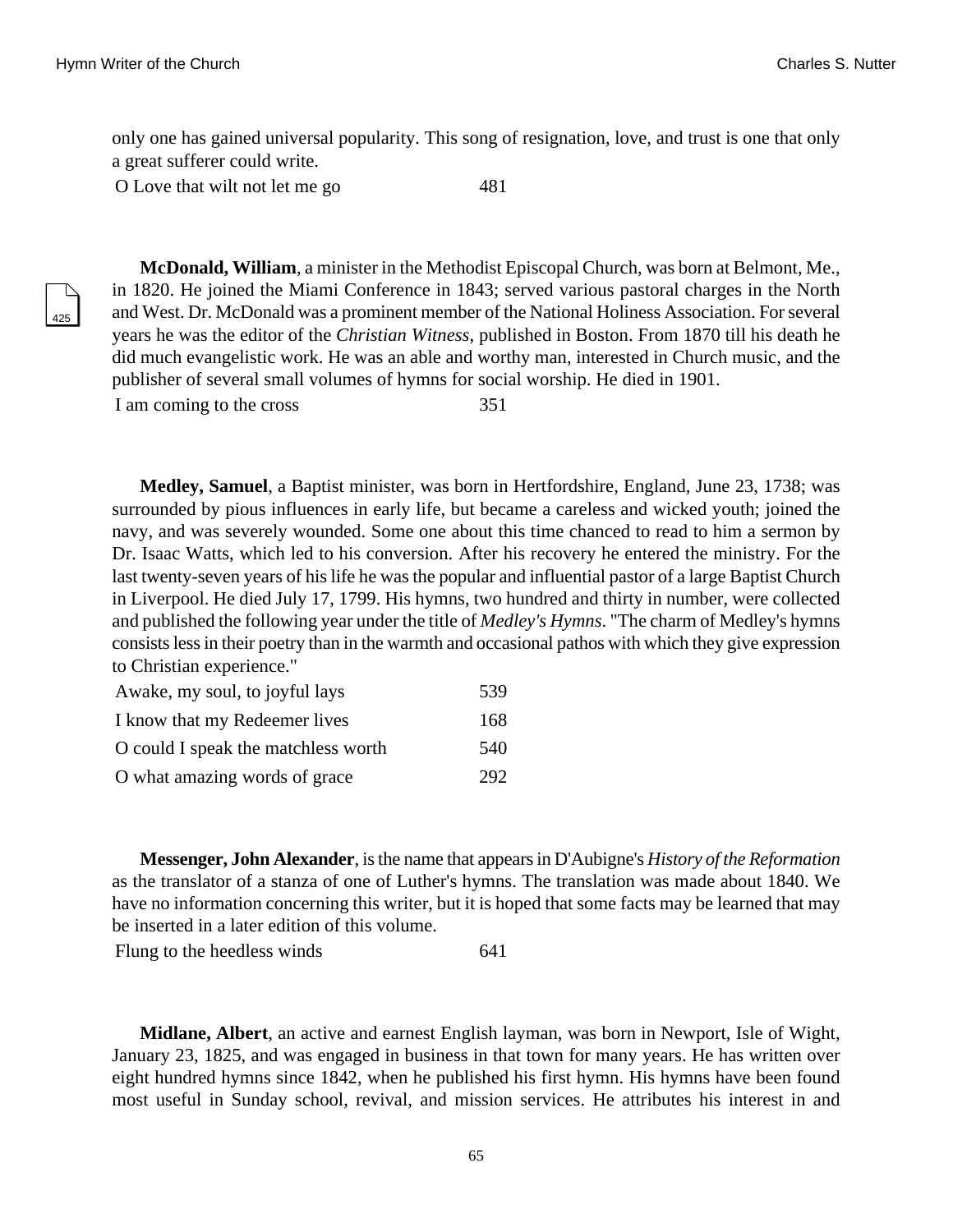contributions to hymnology to the suggestion and encouragement of a favorite Sunday school teacher, who did much to shape his religious life. He is known as "the poet-preacher of the Strict Brethren." He has published, in addition to several small volumes of prose, some half dozen volumes of poetry and sacred songs. Speaking of his habits of composition, he says:

Most of my hymns have been written during walks around the ancient and historic ruins of Carisbrooke Castle. The twilight hour, so dear to thought, and the hushed serenity then pervading nature have often allured my soul to deep and uninterrupted meditation, which, in its turn, has given birth to lines which, had not these walks been taken, would never probably have been penned.

Dr. Julian quotes from and approves Miller's estimate of Mr. Midlane's hymns:

They are full of spiritual thought, careful in their wording, and often very pleasing without reaching the highest form of poetical excellence. A marked feature of these hymns is the constant and happy use of Scripture phraseology.

A few years ago a popular subscription was taken up among the parents, teachers, and children of England to relieve Mr. Midlane's necessities. The most popular of all his hymns is the one found in this collection:

There's a Friend for little children 680

**Miller, Emily Huntington**, was born in Brooklyn, Conn., October 22, 1833, the daughter of Rev. Thomas Huntington, D.D., a Methodist minister; was educated at Oberlin College, A.B. 1857. In 1860 she was married to Mr. John E. Miller, who died in 1882. She has written much for various periodicals, both in prose and verse. From 1867 to 1875 she edited the children's magazine called the *Little Corporal*, which was later merged with *St. Nicholas*. From 1891 to 1898 she was dean of women in Northwestern University, from which institution she received in 1909 the honorary degree of Doctor of Literature (L.H.D.). She is the author of some fifteen or twenty volumes of prose and poetry, her books being written mostly for young people. Mrs. Miller is a Methodist. Her present address is St. Paul, Minn.

| Kingdom of light! whose morning | 651 |
|---------------------------------|-----|
| Tell the blessed tidings        | 652 |

**Mills, Henry**, a Presbyterian preacher and professor of theology, was born at Morristown, N. J., March 12, 1786. He was educated at Princeton, graduating in 1802. After teaching a number of years, he was ordained pastor of a Presbyterian Church at Woodbridge, N. J., in 1816. When the Auburn Theological Seminary was opened in 1821, he was chosen Professor of Biblical Criticism and Oriental Languages, a position that he held until 1854. A volume of his translations of German hymns was published in 1845 under the title *Horae Germanicae*. He died June 10, 1867.

Near the cross was Mary weeping 154

426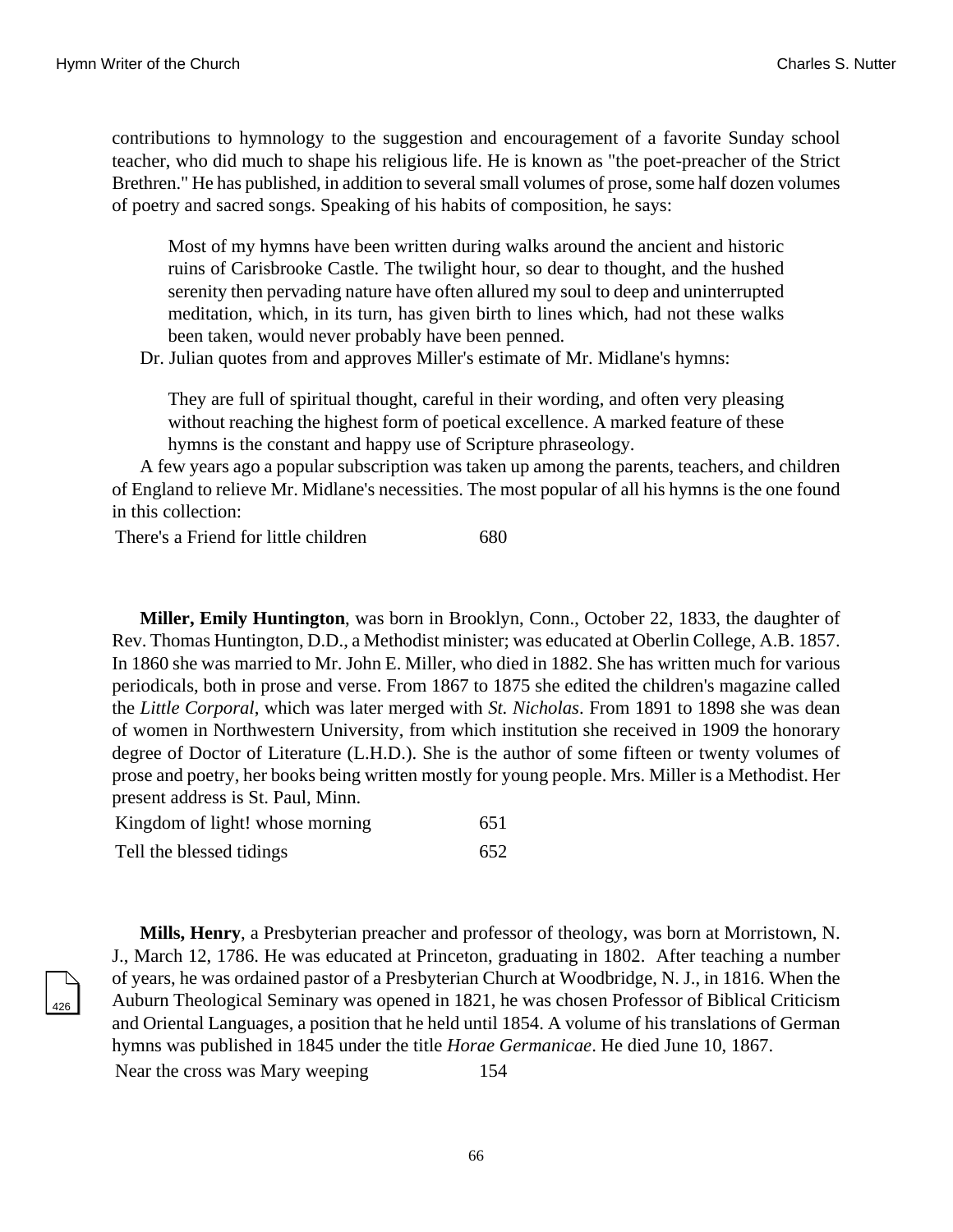**Milman, Henry Hart**, an eminent dean of the Church of England and well known as a Church historian, was the son of Sir Francis Milman, a court physician of note, and was born in London February 10, 1791. He was educated at Eton and Oxford, where as a student he took well-nigh all the honors open to a student. His prize poem on "Apollo Belvidere," written in 1812, Dean Stanley pronounced "the most perfect of all Oxford prize poems." He entered the ministry in 1816; was Professor of Poetry at Oxford from 1821 to 1831; became Canon of Westminster in 1835, and Dean of St. Paul's in 1849. He died September 24, 1868. His career as a man of letters, theologian, and Churchman was brilliant. His poetic and theological writings are numerous. His *History of the Jews* (1829), *History of Christianity* (1840), *Latin Christianity* (1854), and other volumes are among the ablest and most valuable of nineteenth century contributions to English theological literature. Milman's thirteen hymns were first published in [Bishop Heber's](#page-60-0) posthumous volume of *Hymns*, 1827, and later republished in his own *Psalms and Hymns*, 1837. They are all in use among modern Church hymnals.

Ride on, ride on in majesty 150

**Milton, John**, one of the greatest of English poets, is known to hymnologists as the author of nineteen versions of various Psalms, which appeared in his *Poems in English and Latin*, second edition, 1673. Two or three of them have been extensively used. Milton was born in London December 9, 1608; and died in the same city November 8, 1674. He was educated at Cambridge. After graduating he traveled extensively for those days. He was a Puritan in religion and a Republican in politics; was in public service under Cromwell, and narrowly escaped death or banishment at the Restoration. In 1652 he became totally blind; but his poetic vision seemed to be only quickened thereby, and he wrote in *Paradise Lost* "things unattempted yet in prose or rhyme." The Lord will come and not be slow 642

**Mohr, Joseph**, a Roman Catholic priest, was born at Salzburg, Austria, December 11, 1792. He was ordained in 1815, and served as assistant and vicar in several churches until his death in Wagerin December 4, 1848.

Silent night! Holy night 123

**Monod, Theodore**, pastor of the French Reformed Church in Paris, son of Rev. F. Monod, was born in Paris November 6, 1836. He was educated for the ministry partly in America, being a student for some years at Western Theological Seminary, Allegheny, Pa. In 1860 he entered upon his work in Paris, where his influence as an evangelical preacher has extended beyond the French Reformed Church, in which he has been a leading pastor during the past half century. Only a man with an evangelical religious experience could write a hymn like this:

O the bitter shame and sorrow 380

67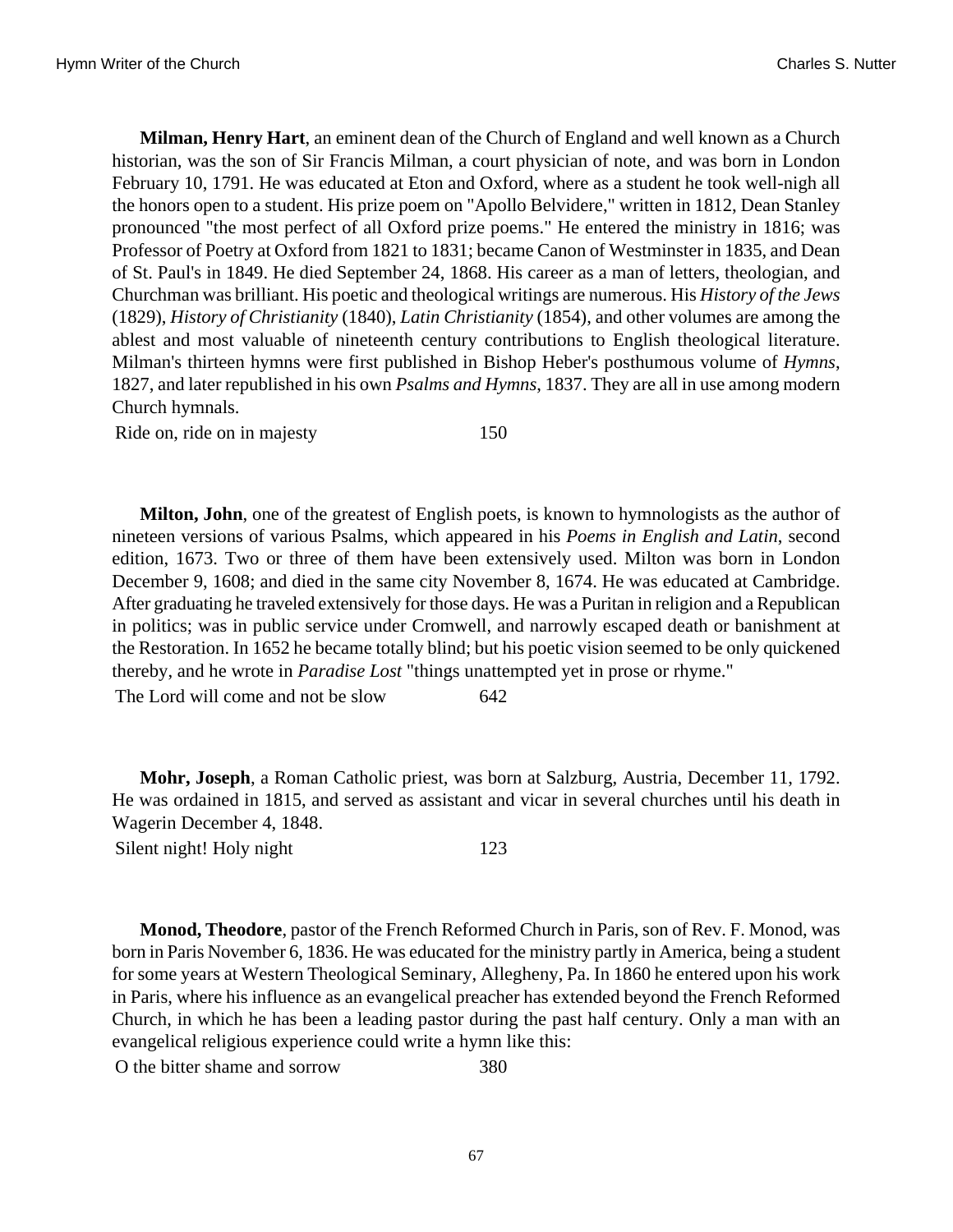**Monsen, John Samuel Bewley**, a clergyman of the Church of England, was born at Londonderry, Ireland, March 2, 1811, and educated at Trinity College, Dublin, receiving the B.A. degree in 1832. Taking holy orders in 1834, he served in several offices of the Church of England. His death, April 9, 1875, was caused by his falling from the roof of his church, which was at the time in process of erection. He wrote a large number of hymns, some three hundred in all being published in the six different volumes which he issued between 1837 and 1873. About eighty of his hymns are said to be in common use in England. "While only a few of his hymns" says Dr. Julian, "are of enduring excellence, they are, as a whole, bright, joyous, and musical." The three here given are of a high order of excellence.

| Fight the good fight with all thy | 409 |
|-----------------------------------|-----|
| Lord of the living harvest        | 219 |
| To thee, O dear, dear Saviour     | 324 |

**Montgomery, James**, the poet, holds an enviable place among English hymnists. He was the son of a Moravian minister; was born at Irvine, Ayrshire, Scotland, November 4, 1771; was religiously instructed at home, and while attending a Moravian school at Fulneck, England, made a public profession of religion by uniting with the Moravian Church. As he grew up, however, the pleasures of the world led him astray. The influence of early education preserved him from gross sins, but he was not at peace with God. After many years of doubt and dissatisfaction, he was led to look to the Saviour of his youth, and found rest. At his own request he was readmitted into the Moravian congregation at Fulneck when forty-three years of age. He expressed his feelings at the time in the following lines:

People of the living God,

427

I have sought the world around,

Paths of sin and sorrow trod,

Peace and comfort nowhere found.

Now to you my spirit turns--

Turns a fugitive unblest;

Brethren, where your altar burns,

O receive me into rest.

Montgomery was an editor by profession, and for publishing what were then called libelous articles was twice fined and imprisoned in the Castle of York--once in 1795 for three months, and once in the following year for six months. While imprisoned he wrote his first book of poems, entitled *Prison Amusements*. In addition to several poetical works, he published three volumes of hymns: *Songs of Zion: Being Imitations of Psalms*, 1822; *The Christian Psalmist*, 1825; *Original Hymns for Public, Private, and Social Devotion*, 1853. From 1833 till his death he received a royal pension of two hundred pounds a year. He died quietly in his sleep on April 30, 1854, at his home, in Sheffield. Nineteen of Montgomery's hymns appear in this book:

| According to thy gracious word  | 234 |
|---------------------------------|-----|
| Angels from the realms of glory | 113 |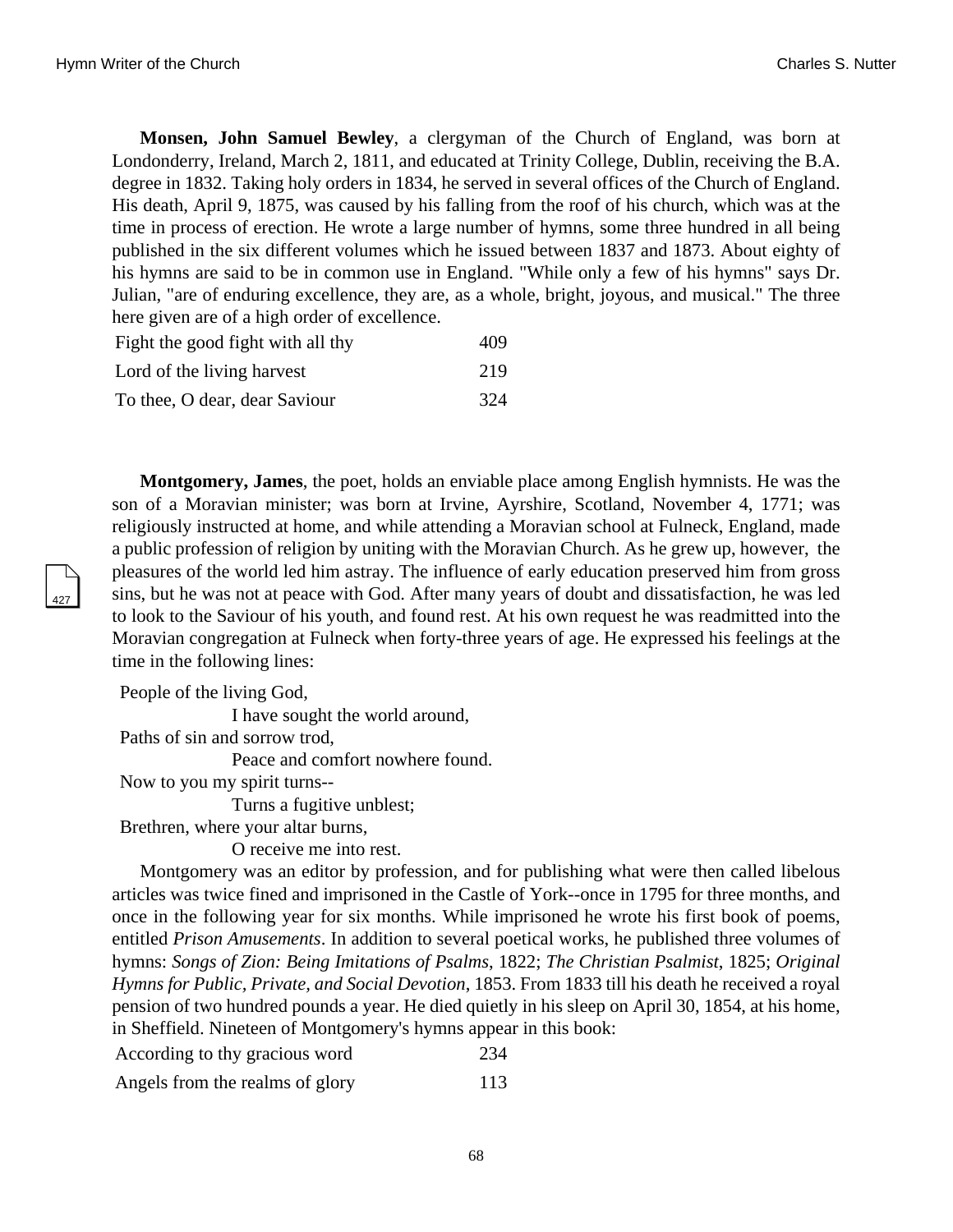| Behold the Christian warrior stand  | 397 |
|-------------------------------------|-----|
| Forever with the Lord               | 625 |
| Friend after friend departs         | 587 |
| God is my strong salvation          | 448 |
| God is our refuge and defense       | 97  |
| Hail to the Lord's anointed         | 650 |
| Hark the song of jubilee            | 646 |
| Hosanna be the children's song      | 679 |
| In the hour of trial                | 431 |
| O Spirit of the living God          | 188 |
| O where shall rest be found         | 250 |
| Prayer is the soul's sincere desire | 497 |
| Servant of God, well done           | 597 |
| Sow in the morn thy seed            | 389 |
| The Lord is my Shepherd, no want    | 104 |
| We bid thee welcome in the name.    | 226 |
| What is the thing of greatest price | 243 |

**Moore, Thomas**, the noted Irish poet, was born in Dublin May 28, 1779; began to write poetry at quite an early age; graduated at Trinity College, in his native city, in 1798, and the following year moved to London and began the study of law. From 1800 until his death, February 26, 1852, he published works in prose and poetry too numerous to hiention. His *Sacred Songs* was published in 1816. It contained thirty-two lyrics, twelve of which have found a place in various hymn books, and these more largely in America than in England. "Of all the song writers that ever warbled or chanted or sung," says Professor Wilson, "the best, in our estimation, is verily none other than Thomas Moore." He was a musician as well as a poet, and often sung his own songs to the delight of the social circles aniong the great and noble, where he was ever a welcome and favored visitor. His religious life was anything else but that of a Christian; but his songs are nevertheless among the sweetest, tenderest, and most admired in the hymn book.

| Come, ye disconsolate, where'er ye | 526 |
|------------------------------------|-----|
| O Thou who driest the mourner's    | 522 |

**Mote, Edward**, an English Baptist minister, was born in London January 21, 1797. He went astray, he tells us, from his youth, but was happily converted in 1813 under the preaching of the Rev. J. Hyatt, one of Lady Huntingdon's preachers, and joined the Church of which Rev. Alexander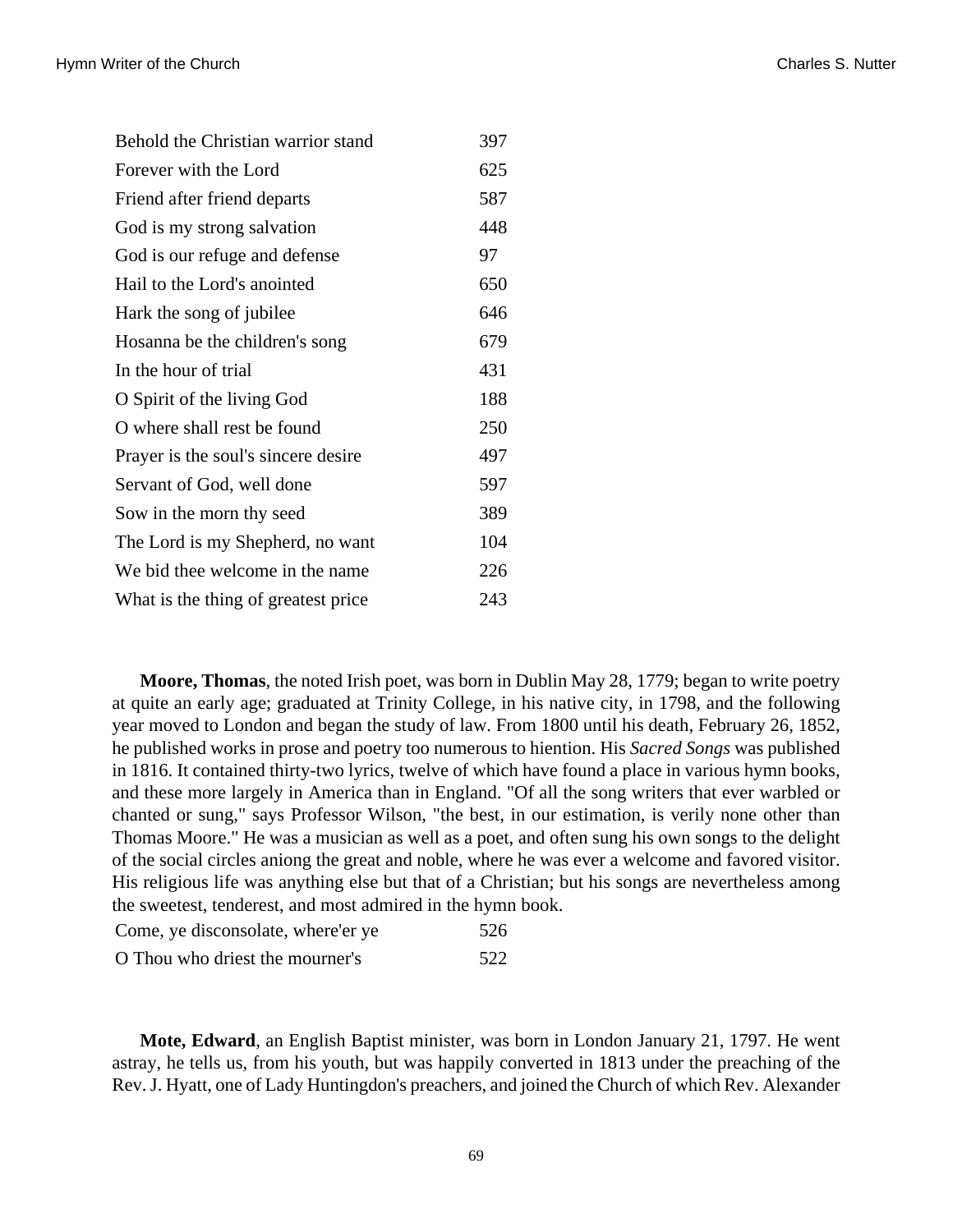Fletcher was pastor, but two years later united with the Baptist Church. He engaged in business as a cabinetmaker for some years, but employed part of his time writing for the press, and at length entered the ministry. From 1852 until his death, November 13, 1874, he was pastor of the Baptist Church at Horsham, Essex. Mr. Mote was the editor of *Hymns of Praise*, London, 1836, to which he contributed nearly one hundred of his own compositions.

My hope is built on nothing less 330

**Moultrie, Gerard**, a clergyman of the Church of England, was born September 16, 1829, in the Rugby rectory, of which his father, Rev. John Moultrie (also a hymn writer of note), was incumbent. He was educated at Rugby and Oxford, whence he received both the B.A. (1851) and M.A. (1856) degrees. He filled various clerical offices in the Church of England. He died April 25, 1885. Among his published volumes are the following: *Hymns and Lyrics for the Seasons and Saints' Days of the Church*, 1867, and *Cantica Sanctorum; or, Hymns for the Black Letter Saints' Days in the English and Scottish Calendars*, 1880. His hymns include translations from the Latin, Greek, and German. About fifty of his hymns are found in different Church hymnals.

We march, we march to victory 418

**Muhlenberg, William Augustus**, an eminent Episcopal minister, was born in Philadelphia September 16, 1796, being the son of Rev. Frederick Muhlenberg, D.D., who was at first a Lutheran clergyman, but entered Congress and became Speaker of the House of Representatives in the first Congress; and was the grandson of Rev. Henry M. Muhlenberg, D.D., who was the revered patriarch of the Lutheran Church in America. He was graduated from the University of Pennsylvania in 1814, and was ordained priest in the Protestant Episcopal Church in 1820. Subsequently he established St. Paul's College at Flushing, Long Island. From 1846 to 1859 he was recter of the Church of the Holy Communion, in New York City. In 1855 he founded St. Luke's Hospital in New York City, and was its pastor and superintendent until his death. He also founded in 1865 St. Johnland, a home for the needy. Dr. Muhlenberg was one of the committee that edited *Hymns Suited to the Feasts and Fasts of the Church*, 1826. He died April 6, 1871.

| I would not live alway             | 584 |
|------------------------------------|-----|
| Shout the glad tidings, exultingly | 119 |

**Neale, John Mason**, an eminent English clergyman and author, the son of Rev. Cornelius Neale, was born in London January 24, 1818; was graduated at Cambridge in 1840, and the following year entered the ministry; was appointed warden of Sackville College, Sussex, an institution for aged women, in 1846, which office he continued to fill until his death, in 1866. He was the author of numerous published volumes, many of them evincing his antiquarian and ritualistic tastes. Among his works are fifteen volumes of hymns and translations. He is perhaps the most successful of all modern translators of hymns from the Latin and Greek. In translating the hymns of the Greek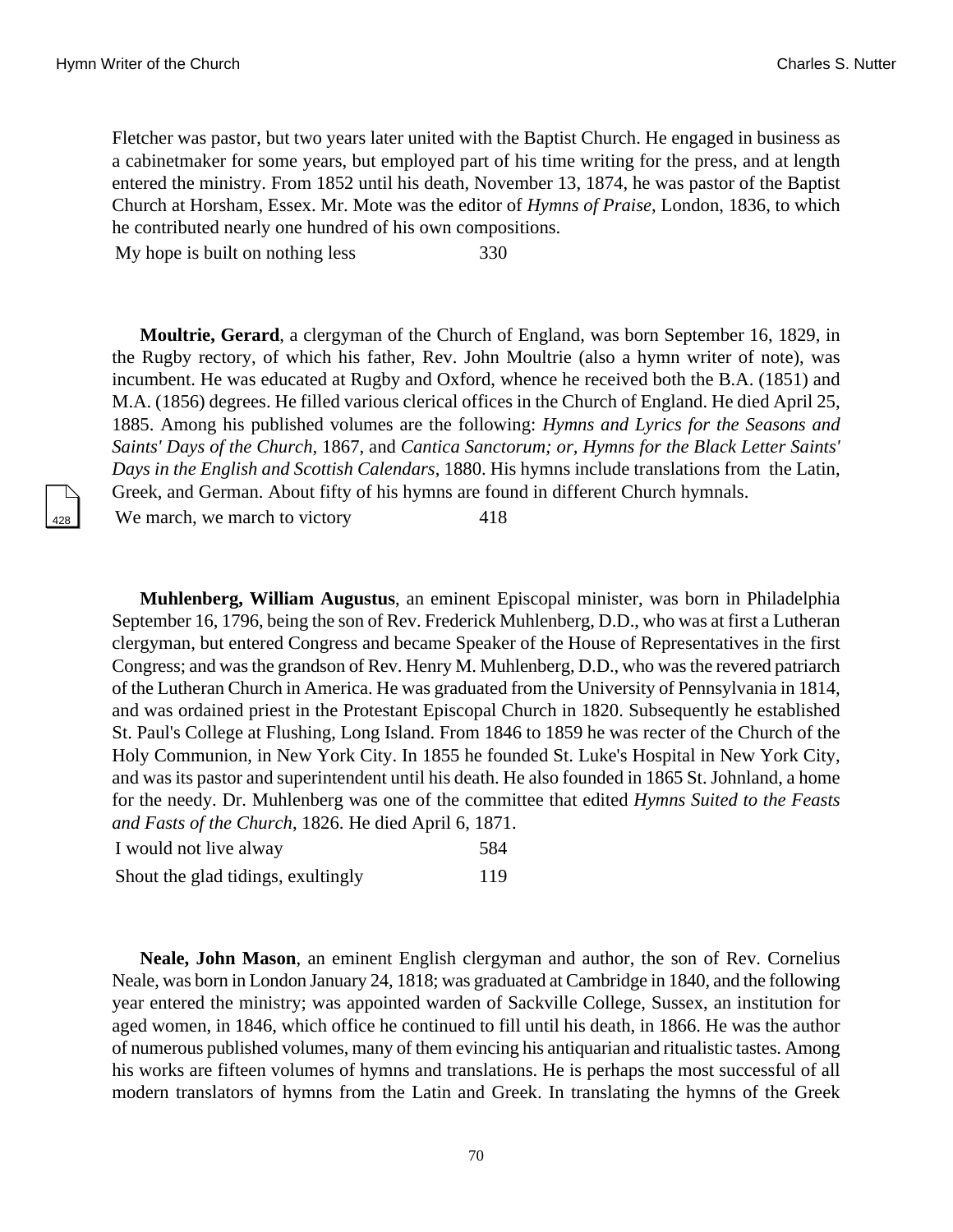Church especially Dr. Neale's work is not only more extensive than, but incomparably superior to, that of any other translator. Indeed, this field is one which he occupies almost alone. The two original hymns and seven translations by Dr. Neale in this volume are scarcely surpassed for poetic merit by any hymns in the entire collection.

| All glory, laud, and honor          | 21  |
|-------------------------------------|-----|
| Art thou weary, art thou languid    | 293 |
| Christian! dost thou see them       | 616 |
| Christ is made the sure Foundation  | 662 |
| Come, ye faithful, raise the strain | 163 |
| For thee, O dear, dear country      | 614 |
| Jerusalem the golden                | 612 |
| O Lord of hosts, whose glory fills  | 658 |
| The day of resurrection             | 164 |

**Needham, John**, was an English Baptist minister of the eighteenth century, the exact dates of whose birth and death are not known. In 1768 he published a hymn book with the following lengthy title: *Hymns Devotional and Moral, on Various Subjects Collected Chiefly from the Holy Scriptures, and Suited to the Christian State and Worship*. From this book compilers have selected a few good hymns.

Rise, O my soul, pursue the path 404

**Neumark, Georg**, a German poet, was born in Thuringia March 16, 1621. After graduating at a gymnasium, he was for a time a family tutor. In 1643 he was matriculated at the university at Königsberg, where he remained five years. In 1652 he was appointed court poet at Weimar, where he wrote many secular poems. He was also a hymn writer and musician. Only a few of his thirty-four hymns survive, the one given here being considered his best. He died at Weimar July 18, 1681. Leave God to order all thy ways 476

**Newman, John Henry**, a distinguished cardinal of the Roman Catholic Church, was born in London February 21, 1801; was graduated at Oxford in 1820, and for several years was a tutor in the college. He was a leader of the High-Church party in the Church of England from the first, and had great influence among the young men at Oxford. He was ordained to the ministry in the Church of England in 1824, but in 1845 left that communion and united with the Roman Catholic. He was made a cardinal in 1879. He died in London August 11, 1890. He was the most prominent and influential English Roman Catholic of the nineteenth century. His collected works include many well-known volumes on doctrinal and ecclesiastical subjects. His translations of Latin hymns and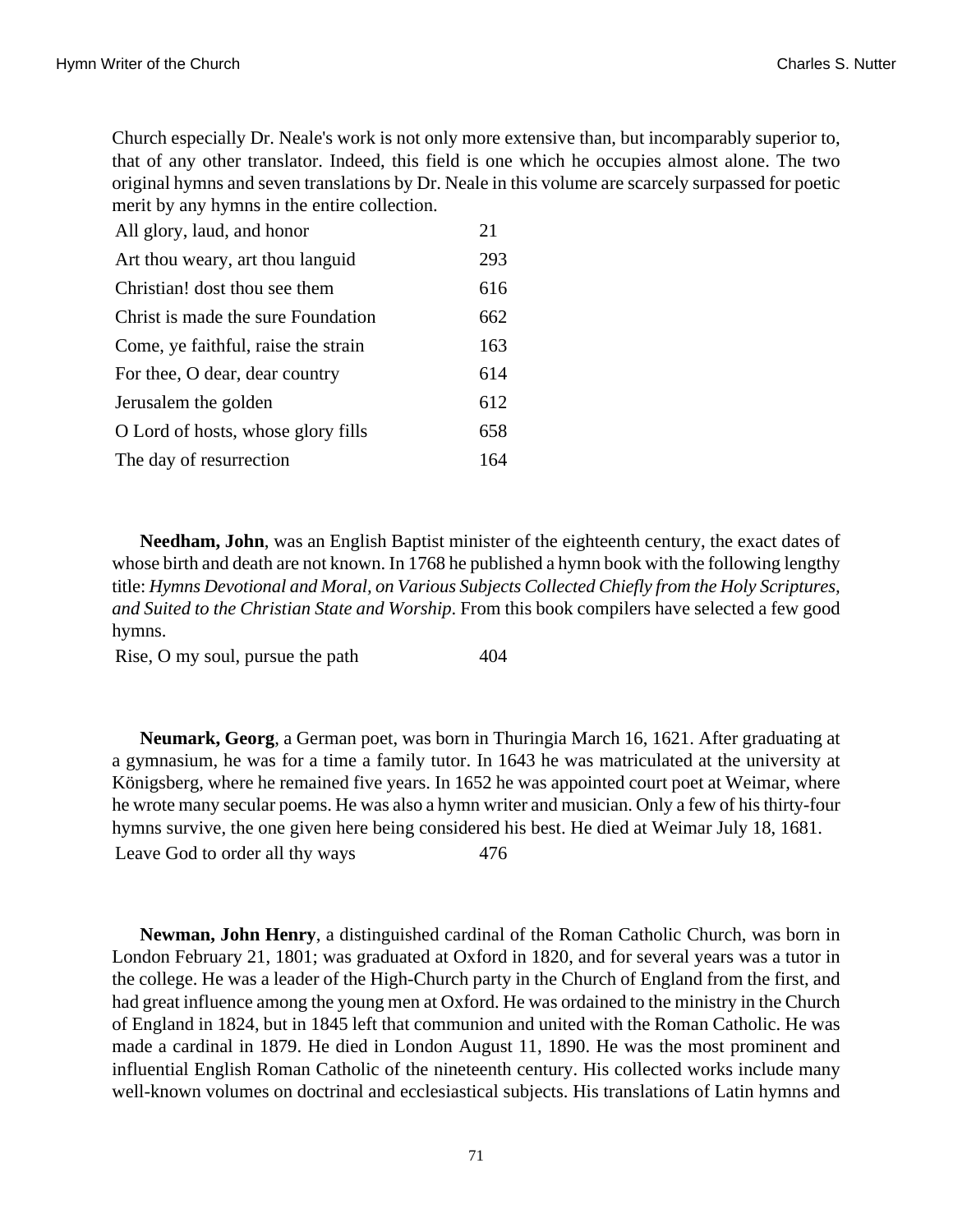his original hymns are found in *Lyra Apostolica*, 1836, and in *Verses on Various Occasions*, 1868. Only a few are in common use.

Lead, kindly Light, amid the 460

**Newton, John**, the child of many prayers, the profligate youth, the wicked sailor boy, the contrite penitent, the happy Christian, the consecrated minister, the eminent divine, the sweet singer, was born in London July 24, 1725. His mother, a devotedly pious woman, died when he was only seven years of age. His only "schooling" was from his eighth to his tenth year. He was engaged in the African slave trade for several years, and was even himself held as a slave at one time in Sierra Leone. He became an infidel, but was converted in a storm at sea while returning from Africa. He married a noble and pious woman in 1750. He became a minister in the Established Church in 1758, but was not ordained until 1764, when be obtained the curacy of Olney, near Cambridge. He remained here for nearly sixteen years, being intimately associated with the poet Cowper, who was joint author with him of the *[Olney Hymns](http://www.ccel.org/ccel/newton/olneyhymns.html)*, 1779. Soon after the appearance of this volume he moved to London, where he did faithful and successful work for many years as rector of St. Mary Woolnoth. He attained an honored old age, dying December 21, 1807. Newton wrote his own epitaph, which he requested might be put upon a plain marble tablet near the vestry door of his church in London:

JOHN NEWTON, Clerk, Once an Infidel and Libertine, A servant of slaves in Africa, Was, by the rich mercy of our Lord and Saviour JESUS CHRIST, Preserved, restored, and pardoned, And appointed to preach the Faith He had long labored to destroy, Near 16 years at Olney in Bucks And . . . years in this church On Feb. 1, 1750, he married MARY Daughter of the late George Catlett Of Catham, Kent. He resigned her to the Lord who gave her On 15th of December, 1790. The following thirteen hymns are among the best in our Hymnal: Amazing grace! how sweet the 309

| Attrazing grace: now sweet the     | . $\cdots$ |
|------------------------------------|------------|
| Approach, my soul, the mercy seat  | 285        |
| Come, my soul, thy suit prepare    | 507        |
| Glorious things of thee are spoken | 210        |
| How sweet the name of Jesus        | 137        |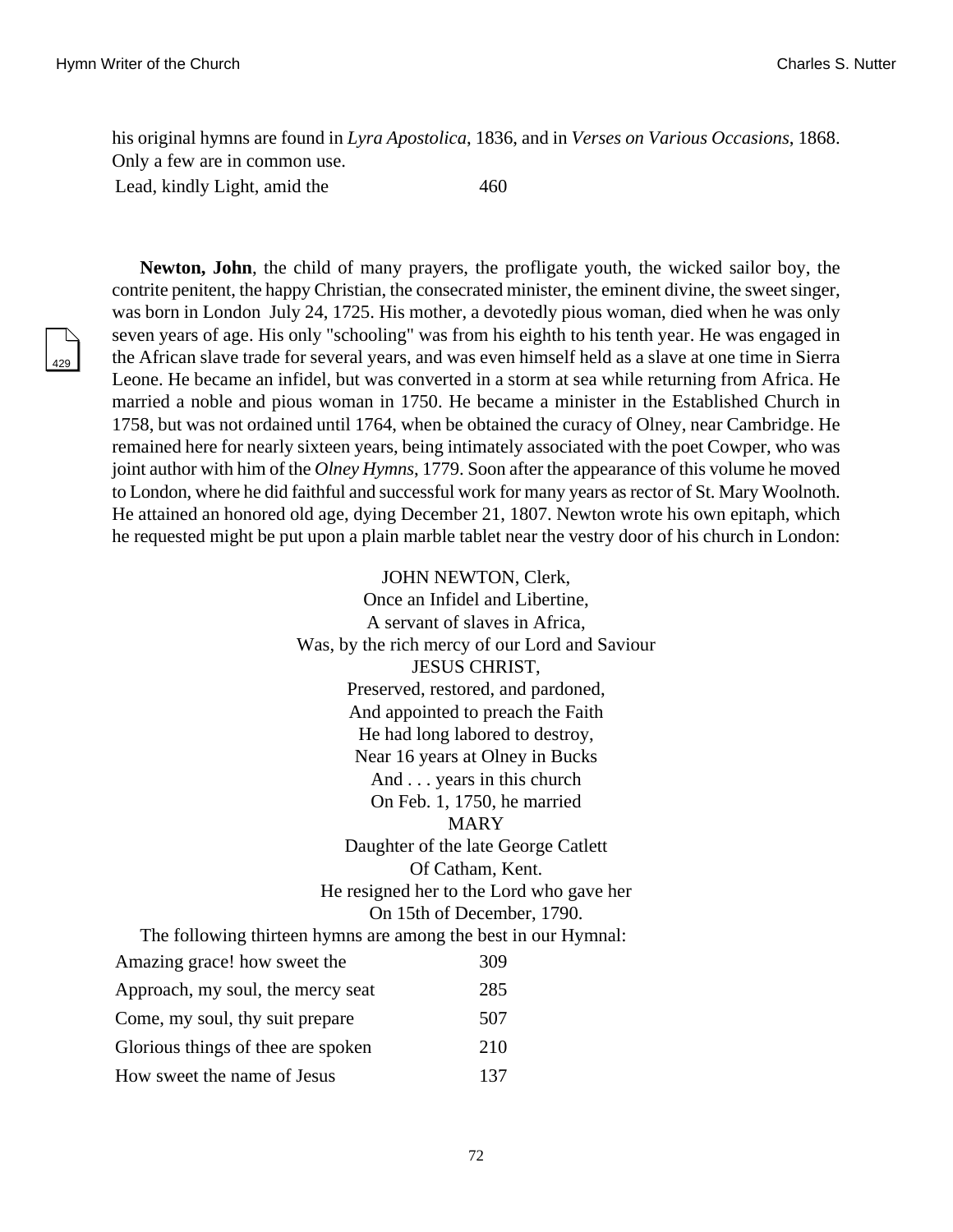| How tedious and tasteless the hours | 538 |
|-------------------------------------|-----|
| Joy is a fruit that will not grow   | 546 |
| Lord, I cannot let thee go          | 514 |
| May the grace of Christ our Saviour | 40  |
| One there is, above all others      | 174 |
| Safely through another week         | 69  |
| Though troubles assail, and dangers | 92  |
| While with ceaseless course the sun |     |

**Noel, Gerard Thomas**, a clergyman in the Church of England, was born December 2, 1782. He was educated at Edinburgh and Cambridge, He was successively curate of Radwell, vicar of Romsey, and canon of Winchester Cathedral. He died at Romsey February 24, 1851. He was a brother of the noted divine, Rev. Baptist W. Noel. He published two volumes of sernions and compiled a hymn book, *A Selection of Psalms and Hymns*, 1810. Only two or three of his hymns are in common use.

| If human kindness meets return | 236 |
|--------------------------------|-----|
| When musing sorrow weeps the   | 455 |

**North, Frank Mason**, a minister of the Methodist Episcopal Church, was born in New York, December 3, 1850. He was graduated at Wesleyan University in 1872, and entered the ministry the same year. After filling important stations in the Methodist Episcopal Church for twenty years, he became in 1892 Corresponding Secretary of the New York City Church Extension and Missionary Society, since which date he has also been editor of the *Christian City*, published in New York City. Dr. North's home mission hymn found here (No. 423) is one of the best in the entire Hymnal. Jesus, the calm that fills my breast 549 Where cross the crowded ways of 423

**Olivers, Thomas**, one of [Mr. Wesley's](#page-115-0) itinerant ministers, was born in Tregoman, Wales, in 1725. Early in life he was left an orphan. Distant relatives brought him up in an indifferent manner. He was sent to school for a time, and his religious education was not altogether neglected. As he grew older he became very profane, and at length ran away from his master, a shoemaker, to whom he was apprenticed. The drinking vagabond--for such he was--in his wicked career arrived at Bristol, where Whitefield had an appointment to preach. He went to hear him, and was converted. "When the sermon began," he says, "I was one of the most abandoned and profligate young men living; before it was ended I was a new creature." From that time onward he lived a new life, joined the Methodists, and in 1753 became one of Wesley's itinerant preachers. Clear, strong, and sometimes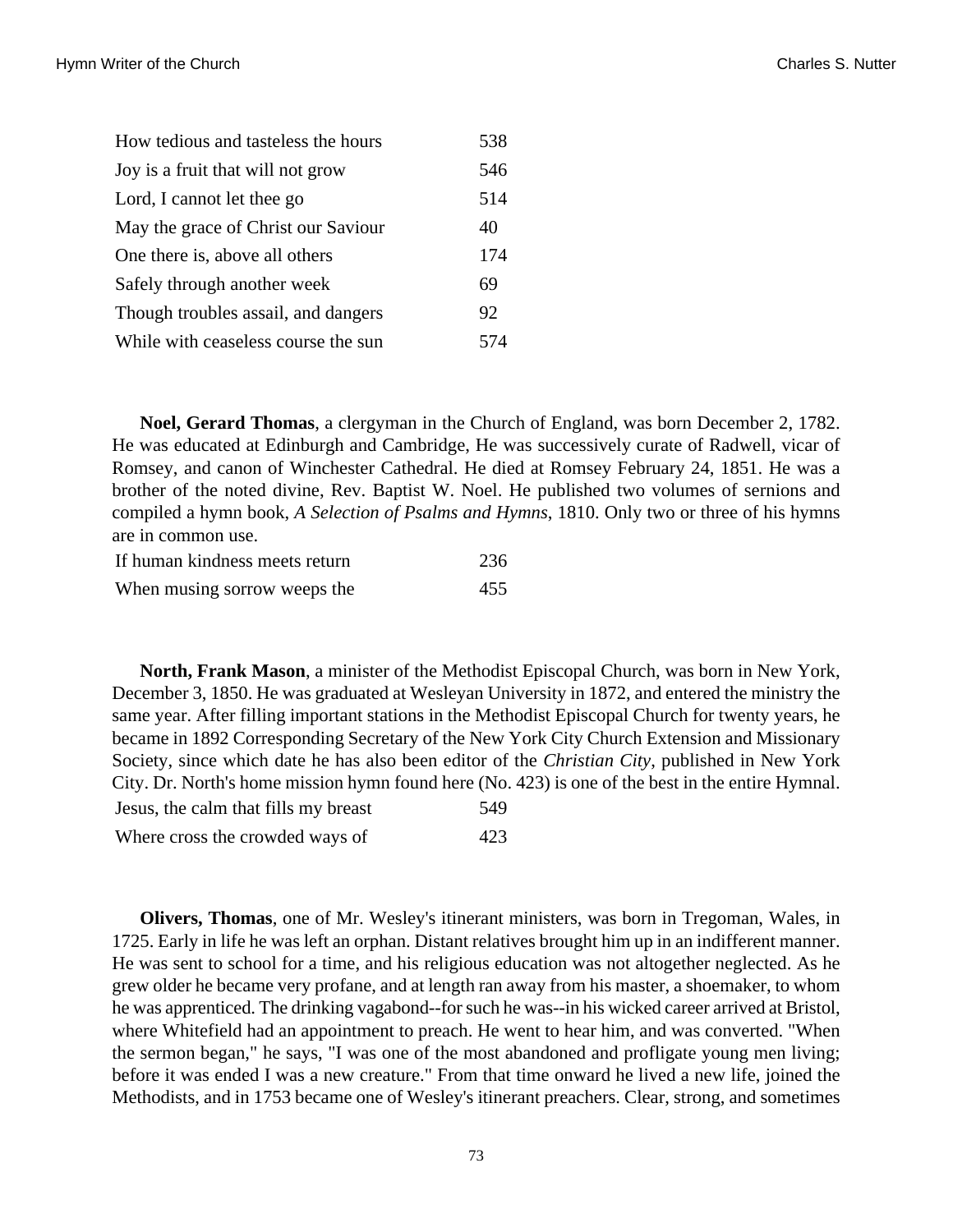fiery, he was the man for the times, and for forty-six years made full proof of his ministry. Most of his prose writings relate to the Calvinistic controversies of that day. Wesley said he was fully a "match" for Toplady. For some years he aided Wesley in editing the *Arminian Magazine*. He wrote only four or five hymns, but they are all of high order. He died March 7, 1799.

O thou God of my Salvation 25

The God of Abraham praise 4

430

**Palmer, Ray**, an eminent Congregational minister, son of Judge Thomas Palmer, was born at Little Compton, R. I., November 12, 1808. At thirteen years of age he became a clerk in a dry goods store in Boston, where he identified himself with the Park Street Congregational Church, whose pastor, Dr. S. E. Dwight, discerning the promise of great usefulness in the boy, took a deep interest in him, inducing him to go to Phillips Academy, Andover, where he prepared for Yale College, from which institution he was graduated in 1820. The next year he lived in New York City, taking up the study of theology privately and supporting himself by teaching in a woman's college. He taught in a young ladies' institute at New Haven during 1832-34, continuing his theological studies and entering the ministry at the close of this period. From 1835 to 1850 he was pastor of the Congregational Church at Bath, Me., and from 1850 to 1865 he was pastor of the First Congregational Church of Albany, N. Y. For thirteen years (1865-78) he lived in New York City and filled the office of Corresponding Secretary of the American Congregational Union. He resigned this office in 1878 and retired to private life, making his home in Newark, N. J., until his death, March 29, 1887. Between 1829 and 1881 he published eleven volumes, among them *Hymns and Sacred Pieces*, 1865, and *Hymns of My Holy Hours and Other Pieces*, 1868. About forty of Dr. Palmer's hymns have found a place in the various Church hymnals. He is regarded by many as the greatest hymn writer that America has produced, and his hymn beginning "My faith looks up to thee" as the greatest hymn of American origin. "He has written more and better hymns than any other American," says Dr. Duffield, author of *English Hymns*. "In their tender spirit of reverential worship, the beauty of their poetical conceptions, the choiceness of their diction, and the gracefulness of their expression the hymns of Ray Palmer are unsurpassed by any similar compositions in the language," says W. H. Parker in his *Psalmody of the Church.* "The best of his hymns, by their combination of thought, poetry, and devotion, are superior to almost all others of American origin." So writes Prof. F. M. Bird In Julian's *Dictionary of Hymnology*.

| Come, Holy Ghost, in love         | 184 |
|-----------------------------------|-----|
| My faith looks up to thee.        | 334 |
| Jesus, these eyes have never seen | 537 |
| Jesus, thou Joy of loving hearts  | 536 |

**Park, Roswell**, an Episcopal clergyman and educator, was born at Lebanon, Conn., October 1, 1807. He received a military education, graduating at West Point in 1831, and served several years in the United States Engineer Corps. In 1842 he began to study theology, and soon after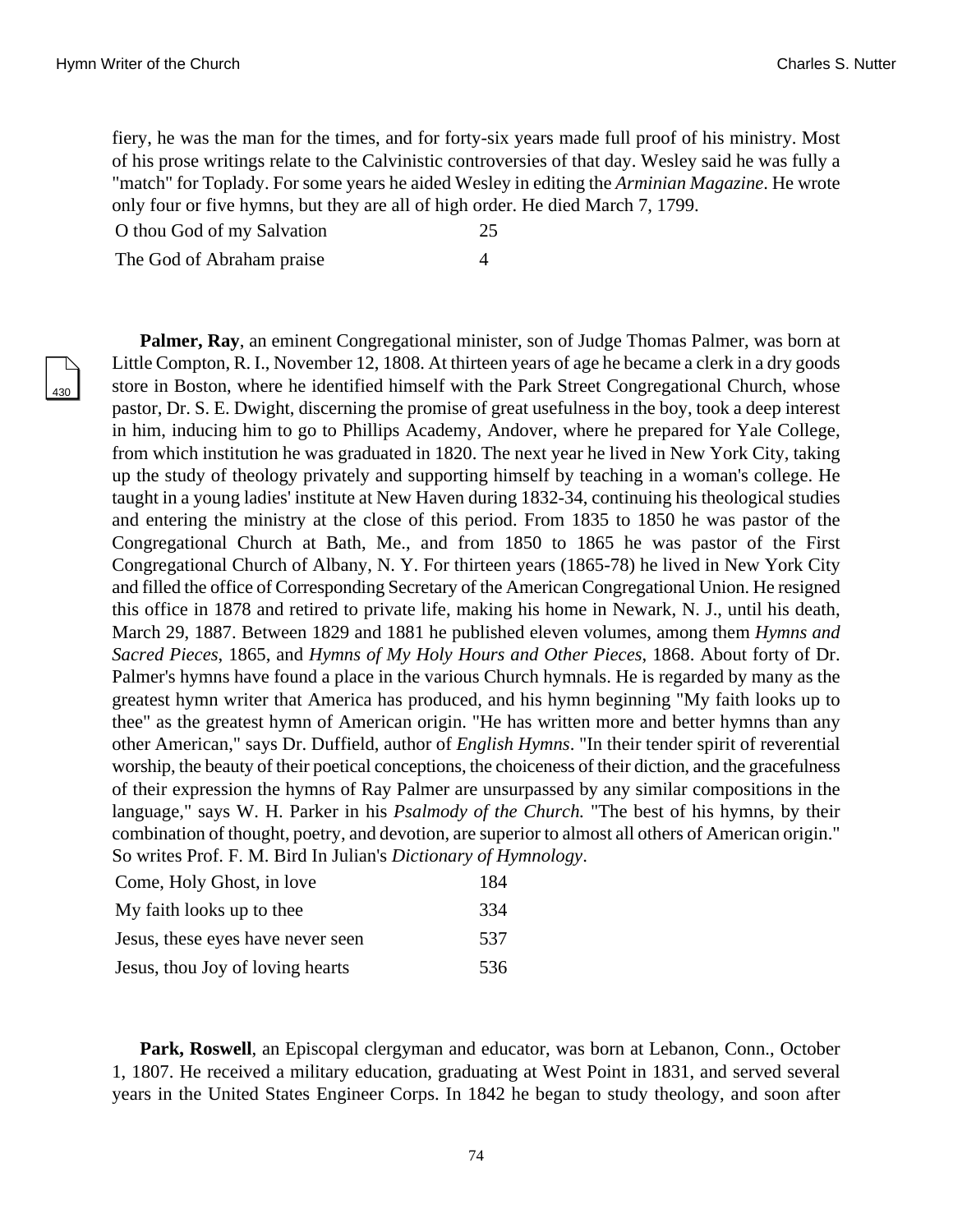entered the ministry of the Protestant Episcopal Church. In 1852 he became President of Racine College (Wisconsin). In 1863 he founded a school in Chicago, where he died, July 16, 1869. He was the author of a volume entitled *Selections of Juvenile and Miscellaneous Poems. Written or Translated*. Philadelphia, 1836.

Jesus spreads his banner o'er us 235

**Perronet, Edward**, an Independent English clergyman, was born in 1726. He was the son of Rev. Vincent Perronet, vicar of Shoreham, who was a friend and supporter of the Wesleys, and lived to be ninety-one years old; and [John Wesley](#page-115-0) makes frequent and affectionate allusions in his Journal to his visits to the white-haired patriarch and saint. Edward Perronet was educated in the Church of England, but became a Wesleyan preacher when quite a young man, and continued such until 1756, when the question arose among the Methodists concerning separation from the Church of England, which the Wesleys strenuously opposed and Perronet as strongly favored and urged. He went so far as to administer the Lord's Supper to the "societies," and wrote a scathing satire on the Church of England titled *The Miter, a Satyricall Poem*. The Wesleys were much irritated by this production, and succeeded in suppressing and destroying all but about thirty copies. Perronet then joined the Lady Huntingdon Connection, and later became a Dissenter. His home was at Canterbury for several years previous to his death, which occurred January 2, 1792. He was too independent in spirit to call any man master, but he was always loyal and true to Christ.

All hail the Power of Jesus' name 180

**Phelps, Sylvanus Dryden**, a Baptist minister, was born in Suffield, Conn., May 15, 1816; a graduate of Brown University, class of 1844. In 1846 he became pastor of the First Baptist Church at New Haven, Conn. He died November 23, 1895. Three volumes of poetry came from his pen. Five of Dr. Phelps's hymns are found in Church hymnals. Saviour, thy dying love 349

**Pierpoint, Folliott Sanford**, a native of England, was born at Bath October 7, 1835; educated at Queen's College, Cambridge, graduating in 1871. He published a volume of poems in 1878. He has contributed a few hymns to the *Churchman's Companion*, *Lyra Eucharistica*, and other publications. He is a member of the Church of England. His most popular hymn is the one given in this book:

For the beauty of the earth 28

431

**Pierpont, John**, a Unitarian preacher, was born in Litchfield, Conn., April 6, 1785; graduated at Yale College in 1804. After spending some years as a teacher, lawyer, and merchant, he became a minister when about thirty-three years old, and in 1819 was installed as pastor of the Hollis Street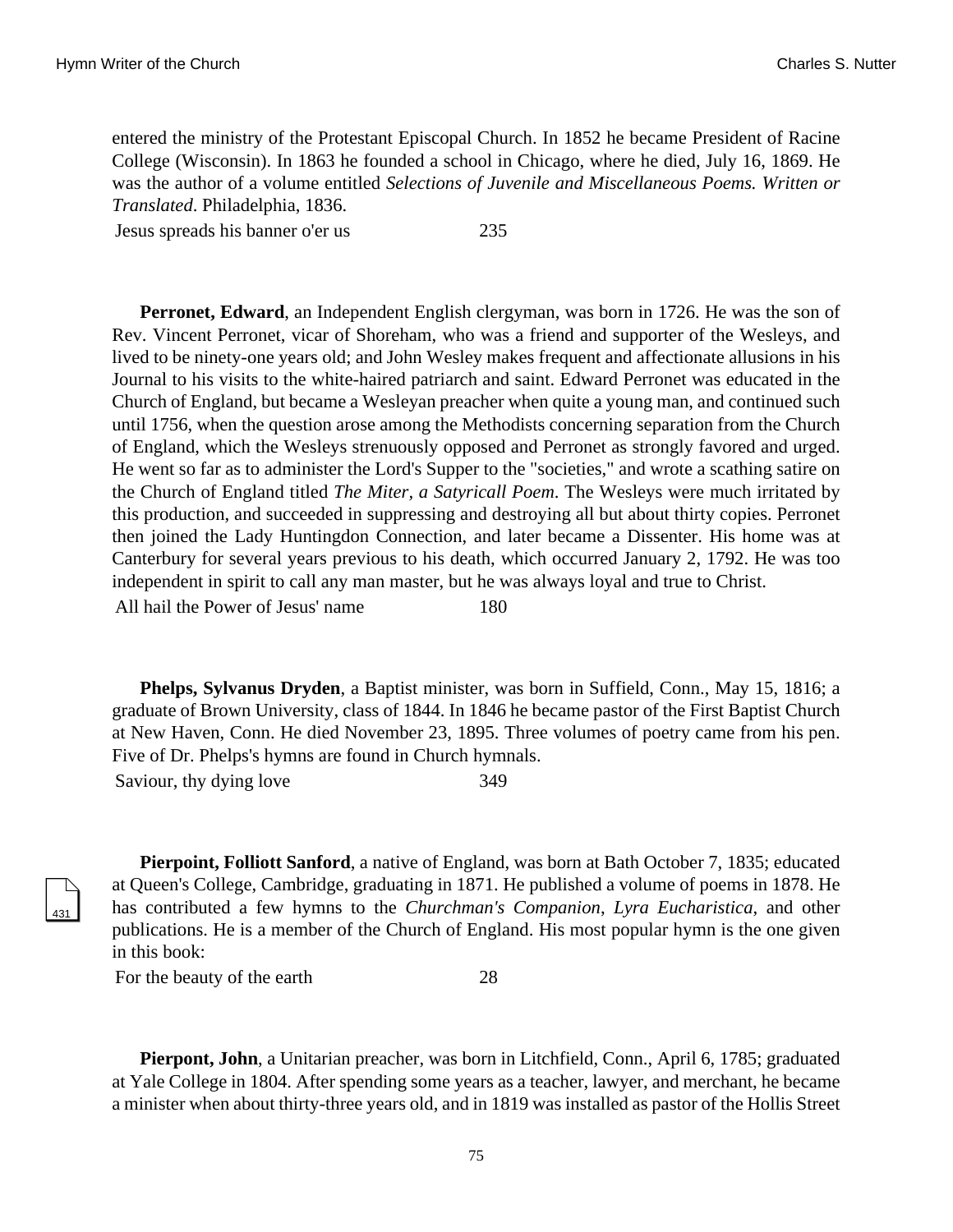Unitarian Church, in Boston, where he remained twenty-one years. His strong antislavery and temperance utterances brought him under fire. From 1845 to 1849 he was pastor of the Unitarian Church at Troy, N. Y., and from 1849 to 1859, of the Unitarian Church at Medford, Mass. He was for a while a chaplain in the army during the Civil War, but was later in the government employ at Washington. He died August 27, 1866. His *Poems and Hymns* was published in 1840; second edition, 1854. About twenty of his hymns are found in Church hymnals.

| O thou to whom in ancient time      |     |
|-------------------------------------|-----|
| On this stone, now laid with prayer | 657 |

**Plumptree, Edward Hayes**, an eminent English clergyman, author, and professor of theology, was born in London August 6, 1821. He was educated at King's College, London, and at University College, Oxford, graduating in 1844. He entered the ministry in 1846, and speedily rose to a position of influence in the Church. He was a noted scholar, the author of numerous works in both prose and poetry. He was a member of the Commission on the revision of the Old Testament. His hymns are few in number but elegant in style, fervent in spirit, and popular with hymnists. Dr. Plumptree became Dean of Wells in 1881. He died February 1, 1891.

Rejoice, ye pure in heart 421

**Pott, Francis**, a clergyman of the Church of England, was born December 29, 1832. He was a graduate of Brasenose College, Oxford (A.B. 1854, A.M. 1857). He wrote a number of original hymns, and is the translator of hymns from the Latin and Syriac. He edited *Hymns Fitted to the Order of Common Prayer*, 1861. His hymns and translations are widely used and enjoy great popularity in England. Dr. Pott is still living.

Angel voices ever singing 27

**Potter, Thomas Joseph**, an English Roman Catholic priest and professor, was born at Scarborough, England, in 1827. He became a Roman Catholic in 1847, and later took orders in that Church. He was for a number of years the Professor of Pulpit Eloquence and English Literature in a college at Dublin, where he died in 1873. He was the author of several books in prose, contributed poems to *Holy Family Hymns*, 1860, and published *Legends, Lyrics, and Hymns*, 1862. His most popular hymn is the one given in this book:

Brightly beams our banner 681

**Prentiss, Elizabeth Payson**, the author of *Stepping Heavenward*, was the daughter of that saintly man, Rev. Edward Payson, of Portland, Me., where she was born October 26, 1818. She became a contributor of both prose and poetry to the *Youth's Companion* as early as her sixteenth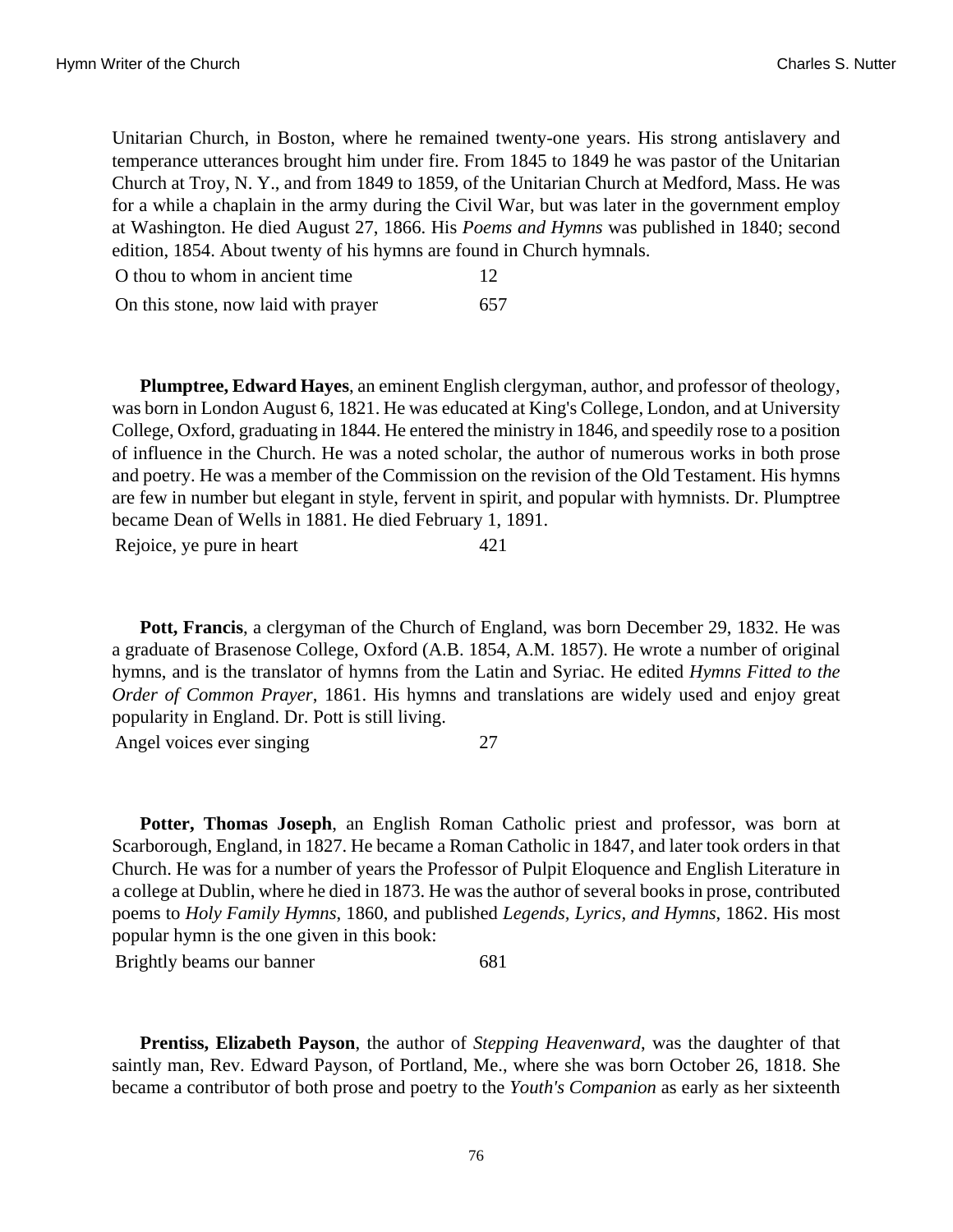year. She was a devotedly pious woman. She taught school in Portland, in Ipswich, Mass., and in Richmond, Va. She was married in 1845 to Rev. George L. Prentiss, D.D., an eminent Presbyterian divine and professor in Union Theological Seminary, of New York City. She was never in robust health, but did much literary work, publishing several volumes. Her *Stepping Heavenward* (1869) is one of the most popular books ever published in the English language. Her *Religious Poems* appeared in 1873, and her *Golden Hours; or, Hymns and Songs of the Christian Life*, in 1874. She died August 13, 1878. Soon after her death her husband published her *Life and Letters*. More love to thee, O Christ 317

**Procter, Adelaide Anne**, the daughter of Bryan Walla Procter, better known as "Barry Cornwall," was born in London October 30, 1825; and died there February 2, 1864. Her hymns are sweet and pathetic. They are found in her *Legends and Lyrics*, 1858 (enlarged edition, 1862). In 1851 she became a devout member of the Roman Catholic Church. Possessed of more than ordinary intellectual powers, she was especially skilled in music and languages. Three of her hymns are given in this collection:

| I do not ask, O Lord, that life may | 542 |
|-------------------------------------|-----|
| My God, I thank thee who hast       | 29  |
| The shadows of the evening hours    | 62. |

**Prynne, George Rundle**, an English clergyman of the Established Church, was born in Cornwall, England, August 23, 1818. He was educated at Cambridge (A.B. 1839) and was ordained to the ministry in 1841. He became vicar of St. Peter's, in Plymouth, in 1848. Among his publications were three volumes of sermons, a *Hymnal Suited for the Services of the Church*, 1858, and a volume of *Poems and Hymns* in 1881. He died March 25, 1903.

Jesus, meek and gentle 685

432

**Rabanus Maurus**, Bishop of Mayence, was born at Mayence about 776, and died there in 856. He was educated at the cloister school at Fulda, to the headship of which he was soon afterwards appointed. He was made a bishop in 847. He is the author of several works, among them two volumes of hymns. It is by no means certain that he is the author of the famous Latin hymn, "*Veni,*

*Creator, Spiritus*," here attributed to him.

Creator, Spirit! by whose aid 194

**Rankin, Jeremiah Eames**, a Congregational minister and educator, the son of Rev. Andrew Rankin, was born at Thornton, N. H., January 2, 1828; was graduated from Middlebury College, Vt., in 1848; a pastor of Congregational Churches successively in Potsdam, N. Y., St. Albans, Vt.,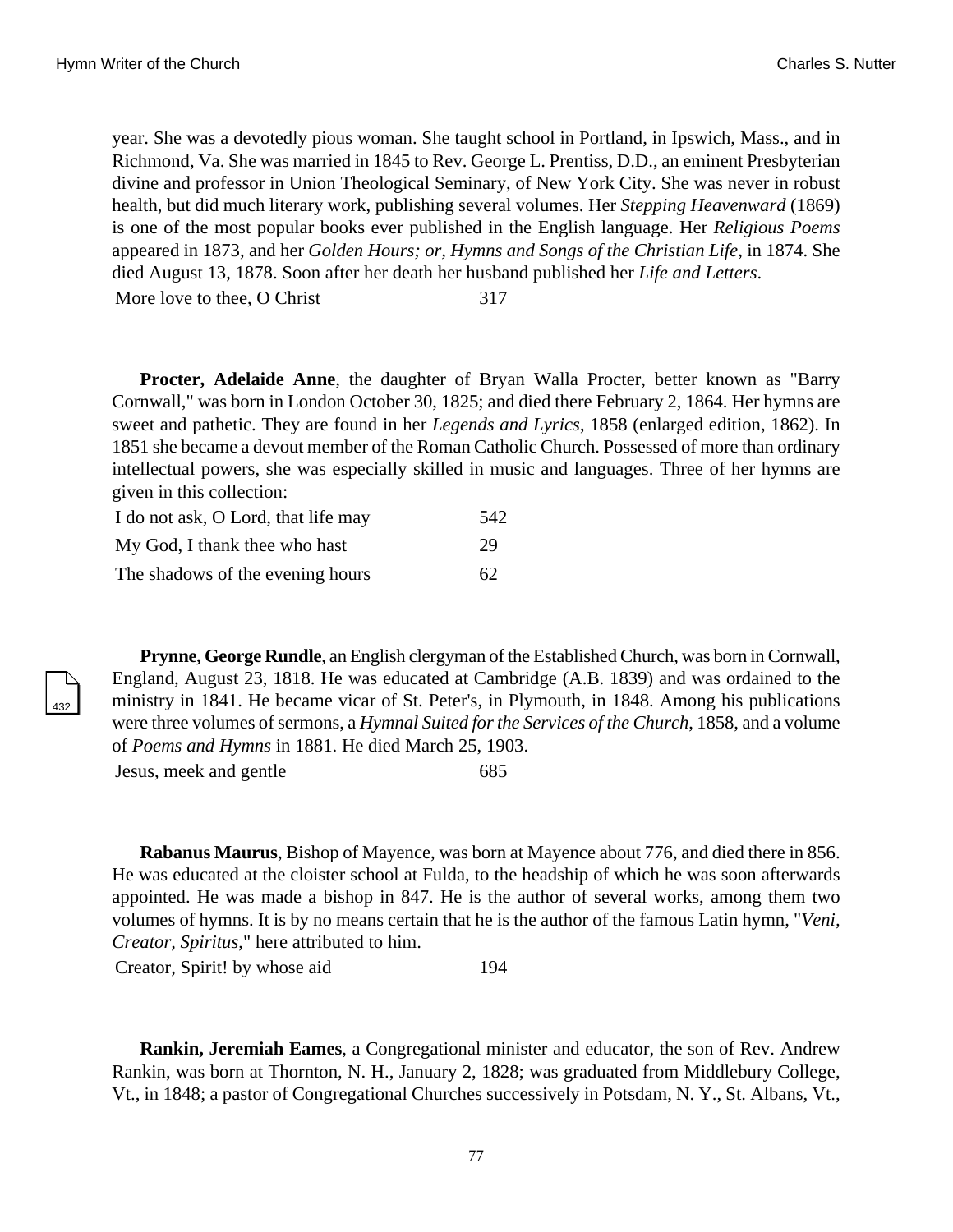Lowell and Boston, Mass., Washington and Orange, N. J. From 1889 to 1903 he was President of Howard University, Washington City. He was the author of about a dozen volumes of prose and poetry. In 1878 he edited and issued the *Gospel Temperance Hymnal*. He died June 15, 1904. Of all modern "goodby" hymns used in religious services, this one by Dr. Rankin is the most popular: God be with you till we meet again 564

**Rawson, George**, an English Congregational layman, was born June 5, 1807, in Leeds, where he practiced many years as a solicitor. He contributed to various books. His knowledge of music and his gifts as a hymn writer led the Congregational ministers of Leeds to call on him for assistance in compiling the *Leeds Hymn Book*, 1853. In 1858 he assisted Dr. Green and other Baptist ministers in the preparation of *Psalms and Hymns for the Use of the Baptist Denomination*. His *Hymns, Verses, and Chants*, published in London in 1876, contained eighty original pieces. His *Songs of Spiritual Thought* appeared in 1885. He died March 25, 1889.

By Christ redeemed, in Christ 239

**Reed, Andrew**, an English Independent minister, was born in London November 27, 1787; was graduated from Hackney College, and soon afterwards became pastor of a Church in East London, where he remained for fifty years, devoting much of his time to philanthropic work. In 1834, on a visit to America, he received from Yale College the degree of D.D. He published a *Supplement to Watts* in 1817, a revised and enlarged edition of which appeared in 1841, containing twenty-seven hymns by himself and nineteen by his wife, Mrs. Elizabeth Holmes Reed. He died at Hackney, London, February 25, 1862. Dr. Reed is best known in England as the founder of the London Orphan Asylum, the Asylum for Fatherless Children, The Asylum for Idiots, the Infant Orphan Asylum, and the Hospital for Incurables. If the value of every song is to be determined by the intrinsic merits of the hymn, plus the life and character of the man who wrote it, it must follow that the hymns of the man who founded and worked for all these philanthropic and beneficent institutions are among the most valuable hymns in the entire collection. Mrs. Reed's hymn beginning "O do not let the word depart" is quite as popular and useful as anything her husband wrote. Holy Ghost, with light divine 185

| Spirit Divine, attend our prayer | 190 |
|----------------------------------|-----|

**Rice, Caroline Laura**, was the wife of the Rev. William Rice, D.D., a minister in the Methodist Episcopal Church. After Dr. Rice retired from the active ministry he resided at Springfield, Mass. Mrs. Rice was born in 1819, and died August 29, 1899.

Wilt thou hear the voice of praise 675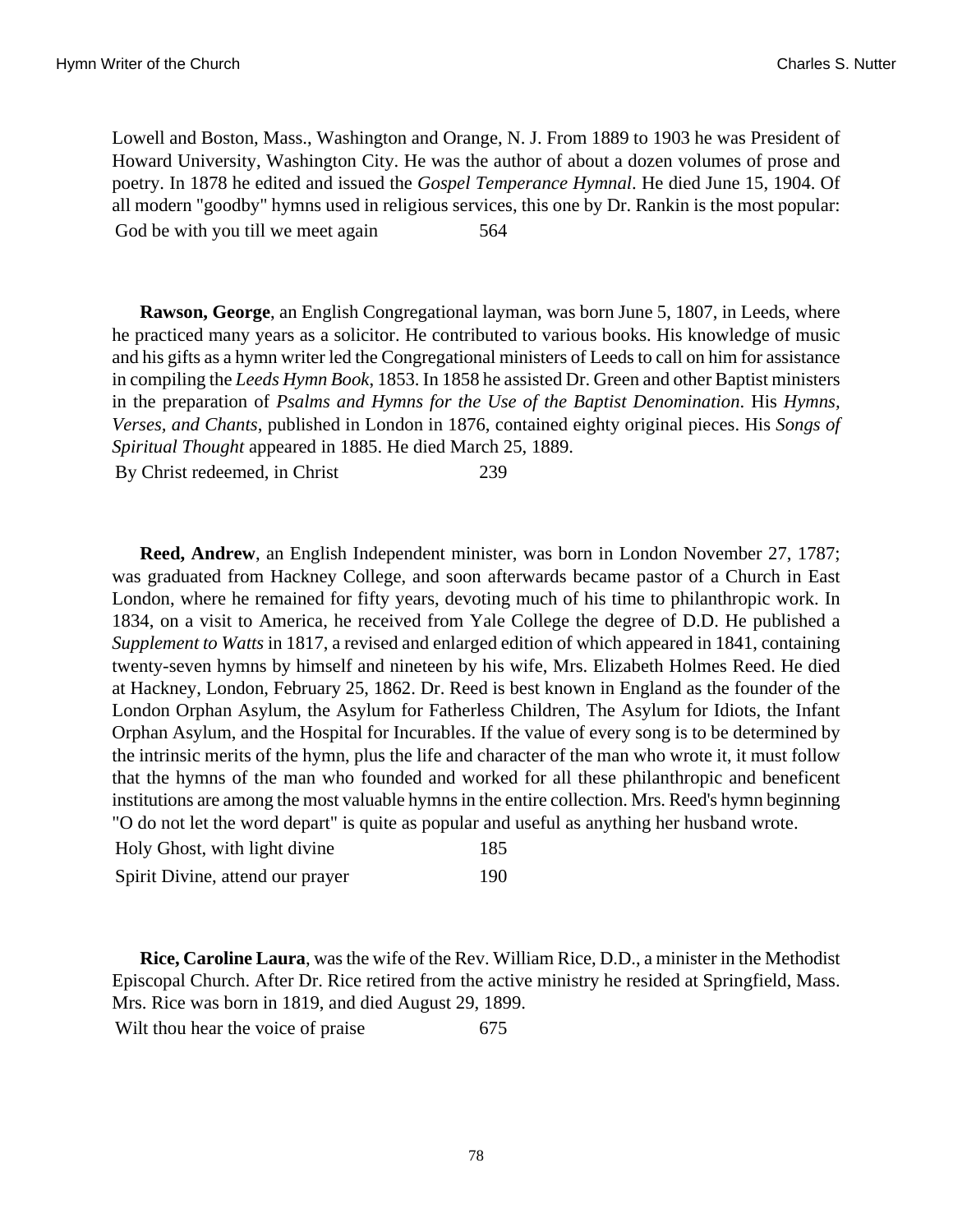**Richter, Christian Frederic**, was born at Sorau, in Silesia, October 5, 1676; was graduated from the University of Halle, and became identified with the celebrated orphanage there. He was a student of medicine, as well as of theology. A Christian physician and scientist, he took his religion into everything that he did. "He made many chemical experiments, for which he prepared himself by special prayer, and invented many compounds which came into extensive use under the name of the 'Halle medicines.'" Among the holy men and gifted writers of hymns and other forms of devotional literature who made famous the earlier school of German Pietists at Halle Richter was one of the most noted. Many of the thirty-three hymns that he wrote are not only deeply spiritual, but are possessed of genuine poetic merit. Richter died October 5, 1711.

My soul before thee prostrate lies 273

**Rinkart, Martin**, a German minister, musician, and poet, was born at Eilenburg, Saxony, April 23, 1586. He was educated at the Latin school of Eilenburg and at the University of Leipzig, which he entered in 1602. He was the beloved pastor of a Church in his native town for many years, and died there December 8, 1649. "The greater part of Rinkart's professional life was passed amid the horrors of the Thirty Years' War. Eilenburg, being a small walled town, became a refuge for fugitives from all around, and, being so overcrowded, not unnaturally suffered from pestilence and famine." His duties as a clergyman at that time were very arduous. His memory is cherished in his native land, and his most famous hymn, "Nun Danket," is widely used.

Now thank we all our God 30

**Robert IX.**, King of France (972-1031), is the reputed author of the hymn, to which his name is here attached, but his claim to the authorship of it is very slender. There are at least four men for whom the authorship of the famous Latin hymn, "*Veni Sancte Spiritus*," is claimed, and no conclusive evidence exists that any one of them wrote it. The other three alleged authors are: Hermannus Contractus, 1013-1054; Stephen Langton, Archbishop of Canterbury, consecrated in 1207; and Pope Innocent III. This hymn, therefore, will be most properly designated as of unknown authorship. One of the best of the many excellent translations of it is that here given by Dr. Ray Palmer. Come, Holy Ghost, in love 184

**Roberts, Daniel C.**, a minister in the Protestant Episcopal Church, was born at Bridge Hampton, Long Island, November 5, 1841. He graduated at Gambier College in 1857, and was ordained in 1866. In 1905 he became rector at Concord, N. H., where he now resides. The patriotic hymn by Dr. Roberts, found in this volume, is likely to find a place in many American hymnals. God of our fathers, whose almighty 704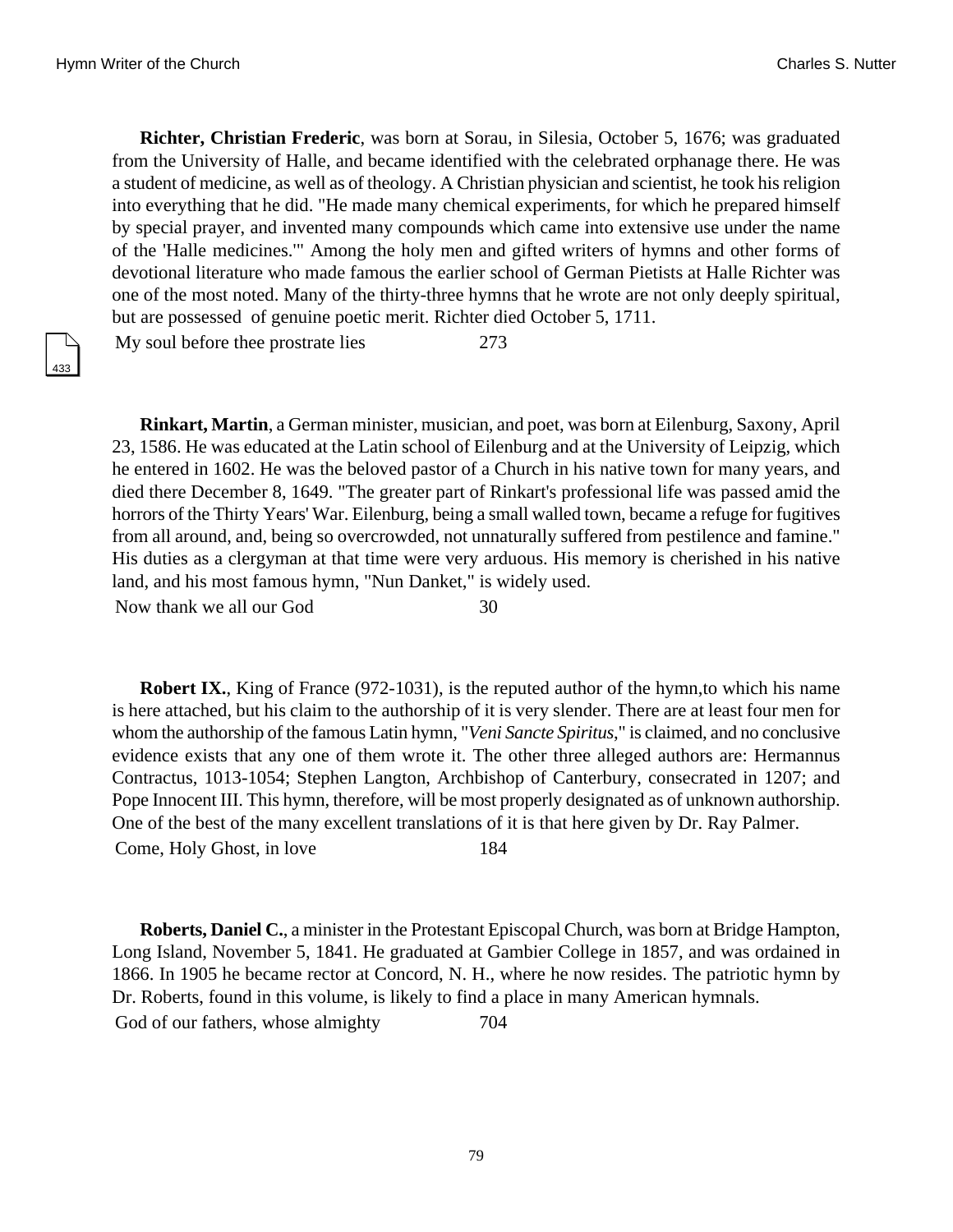**Robinson, George**, is an English hymn writer of whom little is known. In 1842 the Rev. J. Leifchild published in London a volume of *Original Hymns* by various authors. In a list of contributors "G. Robinson" is credited with the authorship of five hymns, among them the hymn accredited to him in this book. Nothing more seems to be known of this author. It is to be hoped that other information may be obtained that may appear in later editions of this volume. Suffice it in the meantime that we know two most important facts about him, gathered from this short hymn--viz., that his views of the atonement are evangelical and sound, and his Christian catholicity quite in accord with the growing spirit of fraternity and brotherhood that characterizes the best type of modern Christianity.

One sole baptismal sign 559

**Robinson, Richard Hayes**, a clergyman of the Church of England, was born in London in 1842; educated at King's College, London; became curate of St. Paul's, Penge, in 1866; later was in charge of Octagon Chapel, Bath, and St. Germans, Blackheath; died November 5, 1892. Holy Father, cheer our way 56

**Robinson, Robert**, the author of "Come, thou Fount of every blessing," an English Baptist minister, was born in Swaffham, Norfolk, England, September 27, 1735. He received a good grammar school education. At the age of fourteen he was apprenticed to a London hairdresser, but the Lord was preparing him for a higher calling. He was converted among the Methodists in his twentieth year, and became a lay preacher among them, but soon left them and became an Independent. In less than a year, however, he became pastor of the Baptist Church at Cambridge, where he remained as an "open communion" Baptist until the year of his death. He died June 9, 1790, being succeeded in the pastorate of the Church by Rev. Robert Hall. He was a very popular preacher and author of several able works, among them *A Plea for the Divinity of Our Lord Jesus Christ*, 1776, a volume which "dignitaries and divines of the Church of England united with Nonconformists in lauding as an exceptionally able, scholarly, and pungently written book," His *History of Baptism and the Baptists* appeared in 1790. A few months before he died he retired to Birmingham, where he seems to have had friendly fellowship with Dr. Priestley, the noted Unitarian divine. This led some Unitarians to infer and to declare that before his death he came into sympathy with their views. But this inference is unwarranted.

| Come, thou Fount of every blessing  | 19. |
|-------------------------------------|-----|
| Mighty God, while angels bless thee | 85  |

434

**Rodigast, Samuel**, a German minister and educator, was born near Jena October 19, 1649; educated at the University of Jena, taking the degree of Master of Arts in 1671. For several years he was engaged in educational work. In 1698 he became rector of Greyfriars Gymnasium, Berlin, which position he held until his death, in 1708.

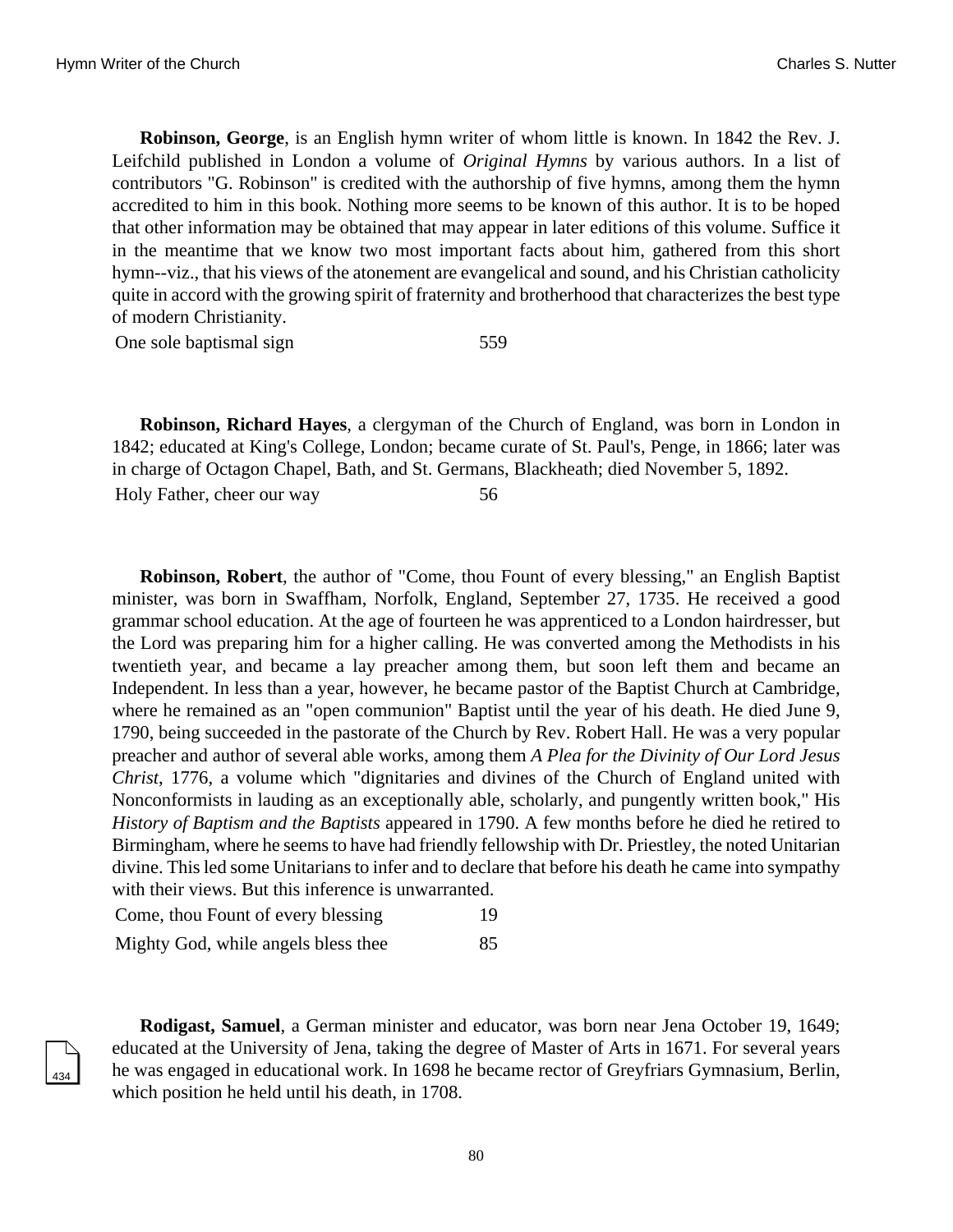Whate'er my God ordains is right 487

**Roscoe, William**, an English lawyer, banker, author, a member of the Unitarian Church, was born in Liverpool March 8, 1753; and died June 30, 1831. He was educated as a lawyer, and practiced until 1796, when he gave up the profession of law for that of literature. His *Life of Lorenzo de Medici* was published in 1796, and the *Life and Pontificate of Leo the Tenth* in 1805. He was one of the compilers of a hymn book titled *A Selection of Psalms and Hymns for Public and Private Worship*, 1818. To this book he contributed nine hymns. Three of Mr. Roscoe's children were hymn writers. A son (William Stanley) and two daughters (Mary Ann and Jane) have written valuable hymns.

Great God, beneath whose piercing 708

**Rothe, Johann Andreas**, a German clergyman, the son of Rev. Aegidius Rothe, was born at Lissa May 12, 1688; educated at the University of Leipzig, taking the degree of M.A. in 1712. Soon after this he was licensed to preach. In 1722 [Count Zinzendorf](#page-121-0) gave him the pastorate at Berthelsdorf, where he remained many years. Herrnhut was a part of his parish. In 1737 he resigned this pastorate and became a Lutheran minister. He died July 6, 1758.

Now I have found the ground 302

**Scheffler, Johann Angelus**, an eminent mystic of the seventeenth century, better known as "Angelus Silesius," was the son of Stanislaus Scheffler, a Polish nobleman, who was compelled to leave his fatherland because of his adherence to Lutheranism. He was born in 1624 at Breslau, Silesia. He was early enamored of the writings of the mystics, and became a disciple of Jacob Boehme. He entered the medical profession, and in 1649 received the appointment of private physician to the Duke of Wurtemberg-Oels. The Lutheran clergy regarded Scheffler as a heretic, and, finding no sympathy in them, he went to the Roman Catholic Church. He now became private physician to the Emperor Ferdinand III., but soon abandoned his profession and entered the priesthood, returning to Breslau, where he died July 9, 1677. Most of his hymns were written before he became a Roman Catholic. Of twenty-five hymns by him in common use, we have here only one, a translation by [John Wesley.](#page-115-0)

I thank thee, uncreated Sun 267

**Schmolke, Benjamin**, a Lutheran pastor, hymn writer, and poet, was born December 21, 1672. He was educated at the Gymnasium of Lauban and the University of Leipzig. He was married in 1702, and the same year became one of the pastors of the Lutheran Church at Schweidnitz, where he remained until the time of his death. "Schmolke was well known in his own district as a popular and useful preacher, a diligent pastor, and a man of wonderful tact and discretion." He was also a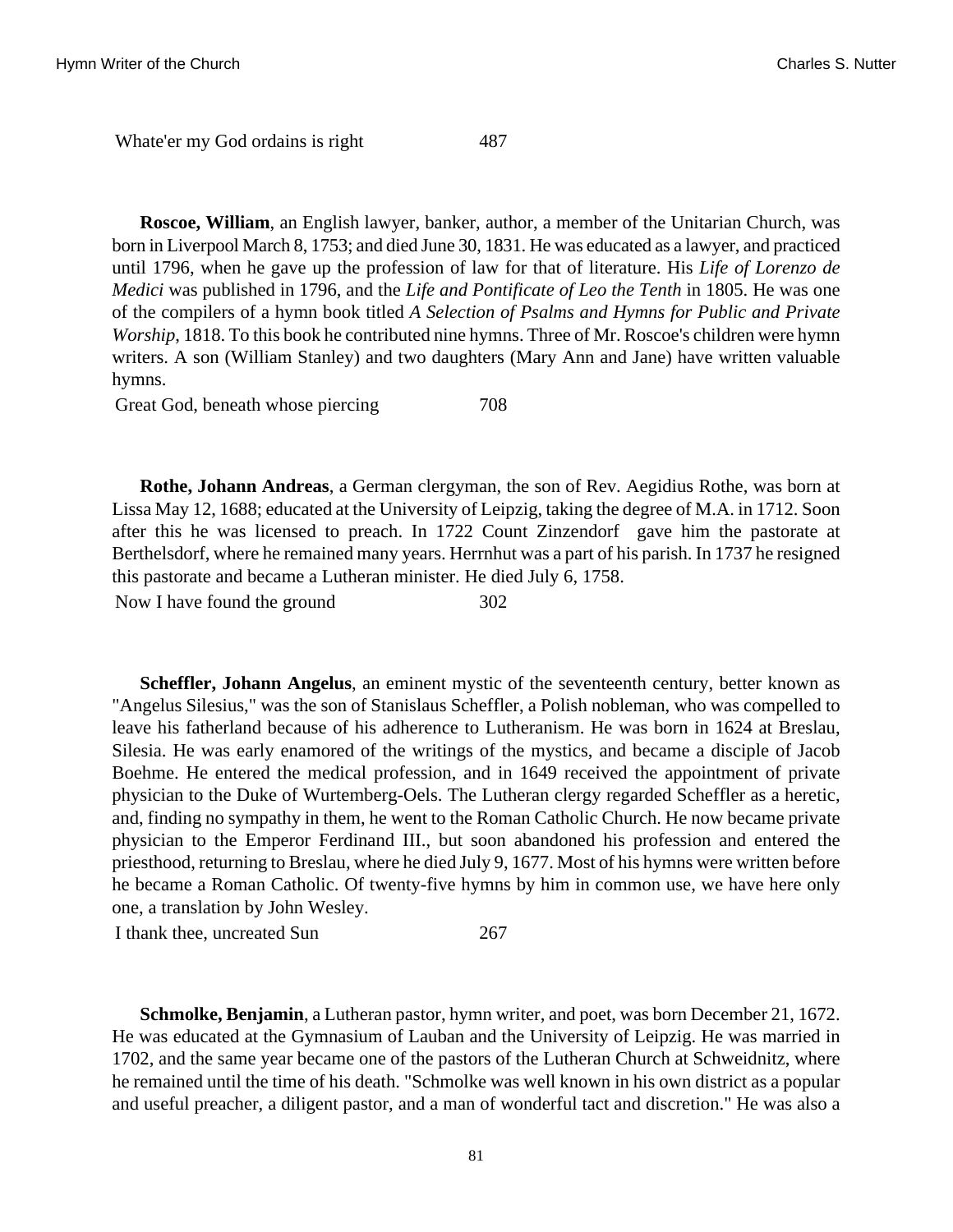great poet. His original hymns greatly widened his influence and increased his popularity. His poetic writings were numerous and manifested a deep, genuine, and warm-hearted piety, and have been used extensively in Germany. He died February 12, 1737. My Jesus, as thou wilt 524

**Scott, Thomas**, an English Presbyterian clergyman, son of Rev. Thomas Scott, an Independent minister, and brother of Elizabeth Scott, also well known as a hymn writer, was born at Norwich in 1705, and succeeded Mr. Baxter as pastor of the Presbyterian Church at Ipswich in 1737. He died in 1775. He was the author of a translation in verse of the book of Job (1771) and of a volume of *Lyric Poems* (1773). "Doctrinally," says Julian, "Scott may be described as an evangelical Arian." Hasten, sinner, to be wise 248

<span id="page-93-0"></span>**Scott, Sir Walter**, the "Wizard of the North," was born in Edinburgh August 15, 1771, and educated in the high school and university of his native city. The leading events of his career as a poet and novelist are so well known that they do not need to be repeated here. Two of his hymns appear in this Hymnal, and are every way worthy of the genius of the author. Scott died at Abbotsford September 21, 1832.

| The day of wrath, that dreadful day | 603 |
|-------------------------------------|-----|
| When Israel of the Lord beloved     | -95 |

**Scriven, Joseph**, the author of "What a Friend we have in Jesus," was born at Dublin, Ireland, in 1820; was graduated from Trinity College, Dublin; moved to Canada in 1845, where he led a humble but useful life till his death at Port Hope, October 10, 1886. Mr. Ira D. Sankey, in his *Story of the Gospel Hymns*, says that the young lady to whom he was to be married was accidentally drowned on the eve of their wedding day, which sad event led him to consecrate his life and property to the service of Christ. It is said that no service was too lowly for him to render if it could be done without compensation and without observation for one of the least of Christ's disciples. His hymn is one of the most popular of all modern hymns.

What a Friend we have in Jesus 551

**Seagrave, Robert**, the son of Rev. Robert Seagrave, was an English clergyman who was born November 22, 1693. He was educated at Cambridge, taking the degree of M.A. in 1718. He fraternized with and defended the Calvinistic Methodists, and wrote and published pamphlets and sermons designed to reform the clergy and Church of England. While preaching at Lorimer's Hall, London, he published a hymn book for the use of his congregation: *Hymns for Christian Worship*,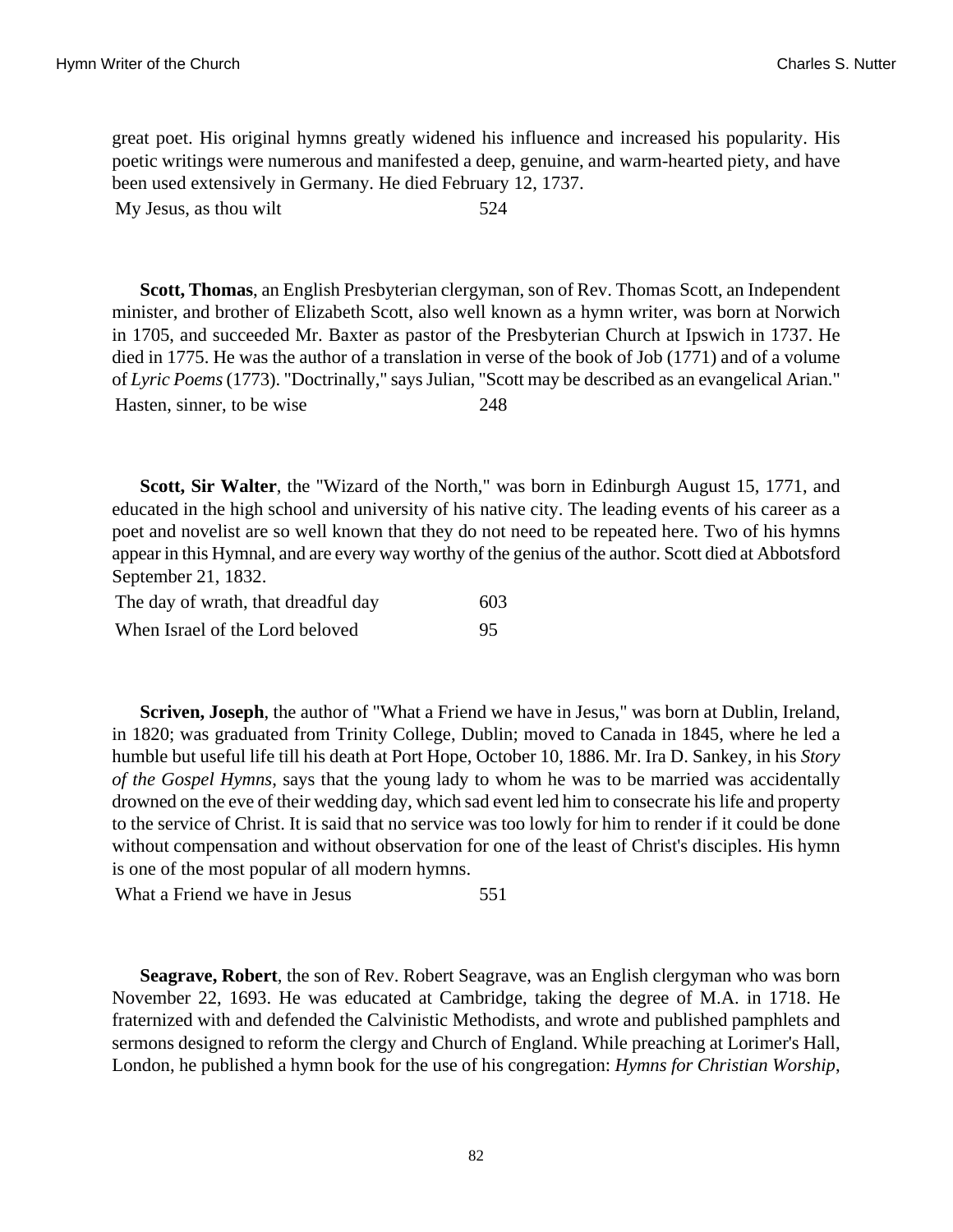1742 (fourth edition, 1748). To this book he contributed fifty original hymns, one of which is found here. The year of his death is not known; it was probably about 1756.

Rise, my soul, and stretch thy wings 623

**Sears, Edward Hamilton**, a Unitarian clergyman, author, editor, and poet, was born in Berkshire, Mass., April 6, 1810. He served as pastor of Unitarian Churches in Massachusetts for nearly forty years, and in the meantime was active and useful as an author. He was a graduate of Union College, Schenectady, N. Y., class of 1834, and also of the Theological School at Cambridge, Mass., 1837. Among his poetic writings are two fine Christmas songs, one of which appears in this book. Dr. Sears died January 14, 1876. "Although a member of the Unitarian body," says Prof. F. M. Bird in Julian's *Dictionary*, "his views were rather Swedenborgian than Unitarian. He held always to the absolute divinity of Christ."

It came upon the midnight clear 110

**Seymour, Aaron Crossley Hobart**, the son of an English clergyman, was born in County Limerick December 19, 1789. His parents were intellectual people, and he enjoyed the advantages of a thorough education. While yet a youth he heard a plain gospel sermon at one of Lady Huntingdon's chapels, and became an earnest Christian. He was the author of several valuable books, among them *The Life and Times of the Countess of Huntingdon*, in two volumes (octavo), 1839. This is the standard life of Lady Huntingdon, a very valuable work. He died in October, 1870. Jesus, immortal King, arise 632

**Shepherd, Thomas**, an English Congregational clergyman, son of Rev. William Shepherd (who was first a minister in the Established Church, but later became an Independent), was born in 1665. After his graduation at the university he took orders in the Established Church, but in 1694 he became a Congregationalist. From 1694 to 1700 he was pastor of the Independent Church in Nottingham, of which [Dr. Philip Doddridge](#page-42-0) was later the more famous pastor. From 1700 till his death, January 29, 1739, he was pastor of a Church in Braintree, Essex. Must Jesus bear the cross alone 428

**Shurtleff, Ernest Warburton**, a Congregational minister, was born in Boston April 4, 1862; educated at Boston Latin School, Harvard University, and Andover Theological Seminary, where he graduated in 1887; entered the ministry in 1889. He was a pastor in Buenaventura, Cal., 1889-90; Plymouth, Mass., 1891-98; Minneapolis, Minn., 1898-1905. In 1895-96 he organized the American Church at Frankfort-on-the-Main, Germany; and since 1906 he has had charge of the Students' Atelier Reunions, Academy Vitti, Paris, France.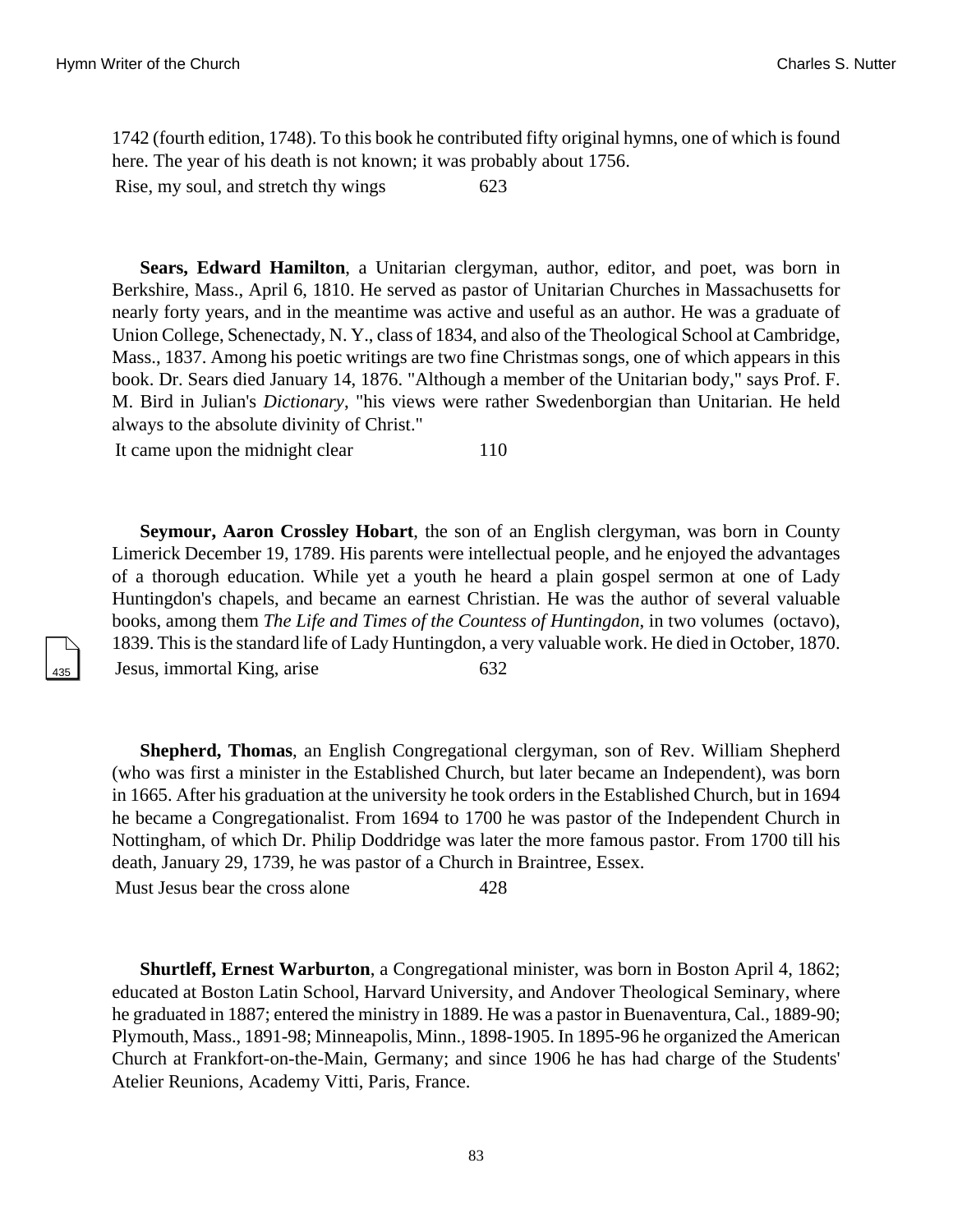Lead on, O King eternal 408

**Slade, Mary B. C.**, was the wife of a clergyman of Fall River, Mass. She was born in 1826, and died in 1882. She was a teacher and at one time assistant editor of the *New England Journal of Education*, which position she resigned to start *Wide Awake*, a well-known publication, which she continued to edit until her death. She was a warm-hearted Christian woman. Most of her hymns were written for Prof. R. M. McIntosh.

From all the dark places 633

**Singleton, Robert Corbet**, a clergyman of the Established Church of England, was born October 9, 1810; educated at Trinity College, Dublin (B.A. 1830, M.A. 1833). He was for several years warden of St. Columba College, near Dublin, and was first warden of St. Peter's College, Radley, from 1847 to 1851, when he removed to Monkstown, near Dublin, and then to York, in which city he died in 1881. In 1868 he and Dr. E. G. Monk published *The Anglican Hymn Book*, to which volume he contributed twenty-eight original hymns and a number of translations from the Latin and a few from the German.

To God on high be thanks and 93

**Smith, Samuel Francis**, an eminent Baptist minister and widely known as the author of "My country, 'tis of thee," was born in Boston October 21, 1808; attended the Boston Latin School and entered Harvard College in 1825. After leaving Harvard in 1829 he entered Andover Theological Seminary, and was graduated in 1832. His first pastorate was at Waterville, Me., where he remained eight years (1834-42), serving also as Professor of Modern Languages at Waterville College. In 1842 he became the pastor of the First Baptist Church at Newton, Mass. He resigned this charge in 1854 and became the editor of the publications of the Baptist Missionary Union, but continued to reside in Newton. He and Baron Stow prepared the Baptist collection of hymns titled *The Psalmist* (1843), which Julian's *Dictionary* (1908) pronounces "the most creditable and influential of the American Baptist collections to the present day." He published *Lyric Gems* in 1854 and *Rock of Ages* in 1870. Prof. F. M. Bird names thirty-two of his original hymns that are in common use in America. Dr. Smith's long and useful life came to a close in Newton, Mass., November 16, 1895. Lord of our life,  $C_{\Omega}$  whom we fear  $503$ 

| Lord of our file, God whom we lear | .JU 0 |
|------------------------------------|-------|
| My country, 'tis of thee           | 702   |
| Softly fades the twilight ray      | 74    |
| The morning light is breaking      | 653   |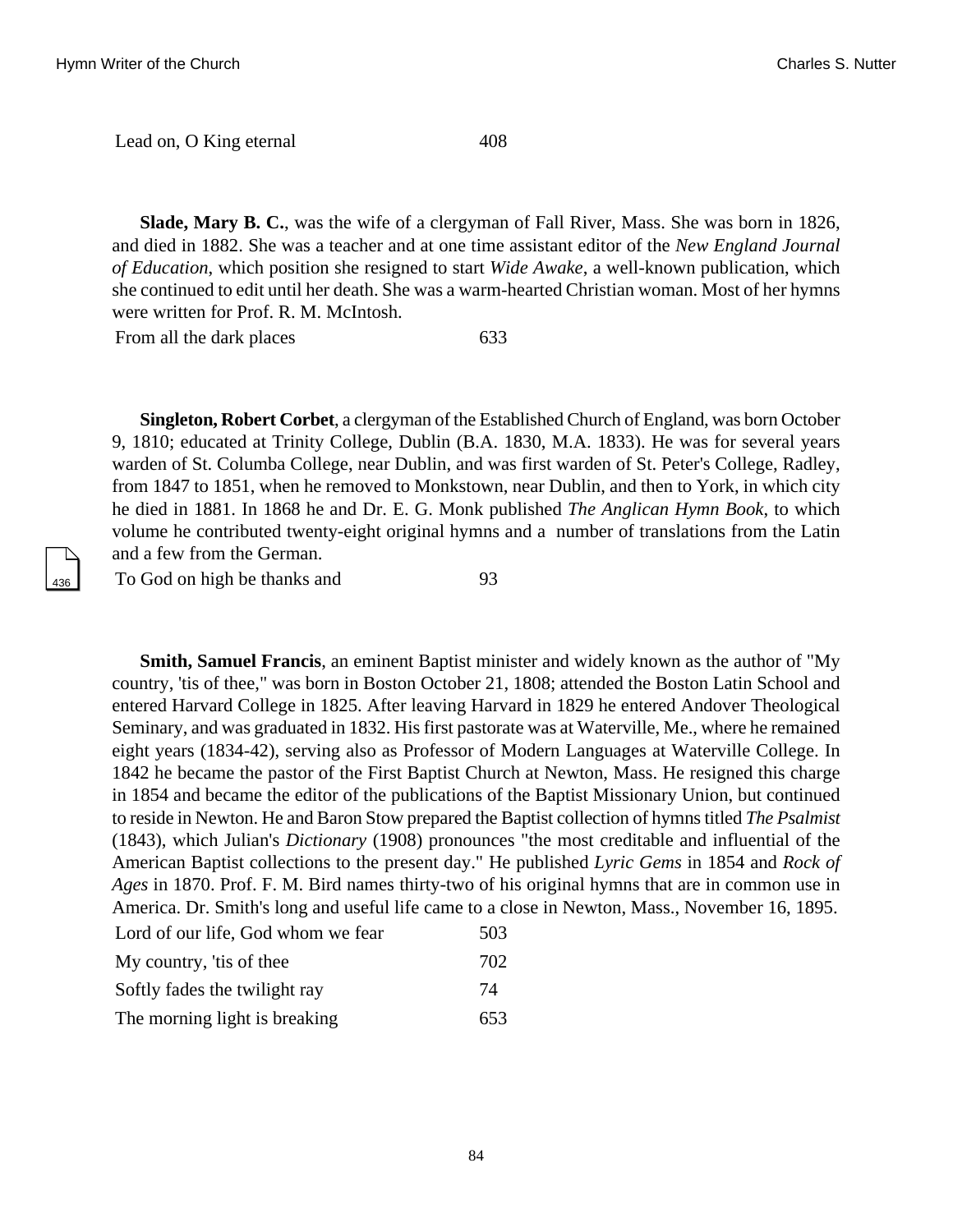**Spangenberg, Augustus Gottlieb**, a Moravian bishop, son of Rev. George Spangenberg, a Lutheran pastor, was born at Klettenberg, near Nordhausen, Germany, July 15, 1704; graduated at the University of Jena; joined [Count Zinzendorf](#page-121-0) in his work, beginning his ministry at Herrnhut in 1735; visited the Churches of the Brethren in England and America; was ordained bishop at Herrnhut in 1744; died September 18, 1792. He wrote a life of Zinzendorf in eight volumes. He was one of the ablest, most useful, influential, and honored of the Moravian bishops.

High on his everlasting throne 221

<span id="page-96-0"></span>**Spitta, Carl Johann Philipp**, a German theologian and poet, was born at Hanover August 1, 1801. His early years were without special promise, and he was apprenticed to a watchmaker. While learning this trade he began the study of languages, and in 1821 entered the University of Gottingen to study theology. After graduating he was engaged as tutor in a private family for some time; but from 1828 till his death he was a popular and successful pastor of several Lutheran Churches. He died September 28, 1859. His reputation rests principally upon his hymns, which are deeply spiritual and very popular in his native land. His *Psalter and Harfe*, Leipzig (first edition, 1833), was translated by Richard Massie in 1860.

| I know no life divided             | 467 |
|------------------------------------|-----|
| O happy home, where thou art loved | 671 |

**Stanley, Arthur Penrhyn**, Dean of Westminster, one of the most distinguished English Churchmen of the nineteenth century, was the son of Rev. Edward Stanley, Bishop of Norwich, and was born at Alderly, in Cheshire, December 13, 1815. At the age of fourteen he became a pupil of Dr. Arnold, of Rugby, in whose famous school he displayed a strength of moral character which was a prophecy of the frank and courageous man that was to be. He took well-nigh all the honors at Oxford, where he graduated in 1837. Entering the ministry of the Church of England, he filled successively various positions of honor and responsibility until in 1855 he was appointed Regius Professor of Ecclesiastical History at Oxford. In 1864 he became Dean of Westminster. His marriage that same year to Lady Augusta Bruce, a personal friend and attendant of Queen Victoria, increased the freedom and intimacy of his already cordial relations with the royal family. He died July 18, 1881. He was a Churchman of broad and liberal views. His catholicity of spirit was one of his most notable characteristics. His contributions to theological literature are numerous and well known. His *Life of Dr. Arnold, of Rugby*, 1844, is one of the most successful volumes of biography in the English language. Among his historical writings his lectures on the *Eastern Church*, 1861, *Jewish Church* (two volumes), 1863-65, and the *Church of Scotland*, 1868, are accounted as of highest value. He is the author of about a dozen hymns, and of several translations. These, although of a high order of excellence, do not take rank with his prose writings, which for choice English diction, scholarly erudition, and Christian catholicity are not surpassed, perhaps, by anything in the religious literature of England in the nineteenth century.

Day of wrath, O dreadful day 599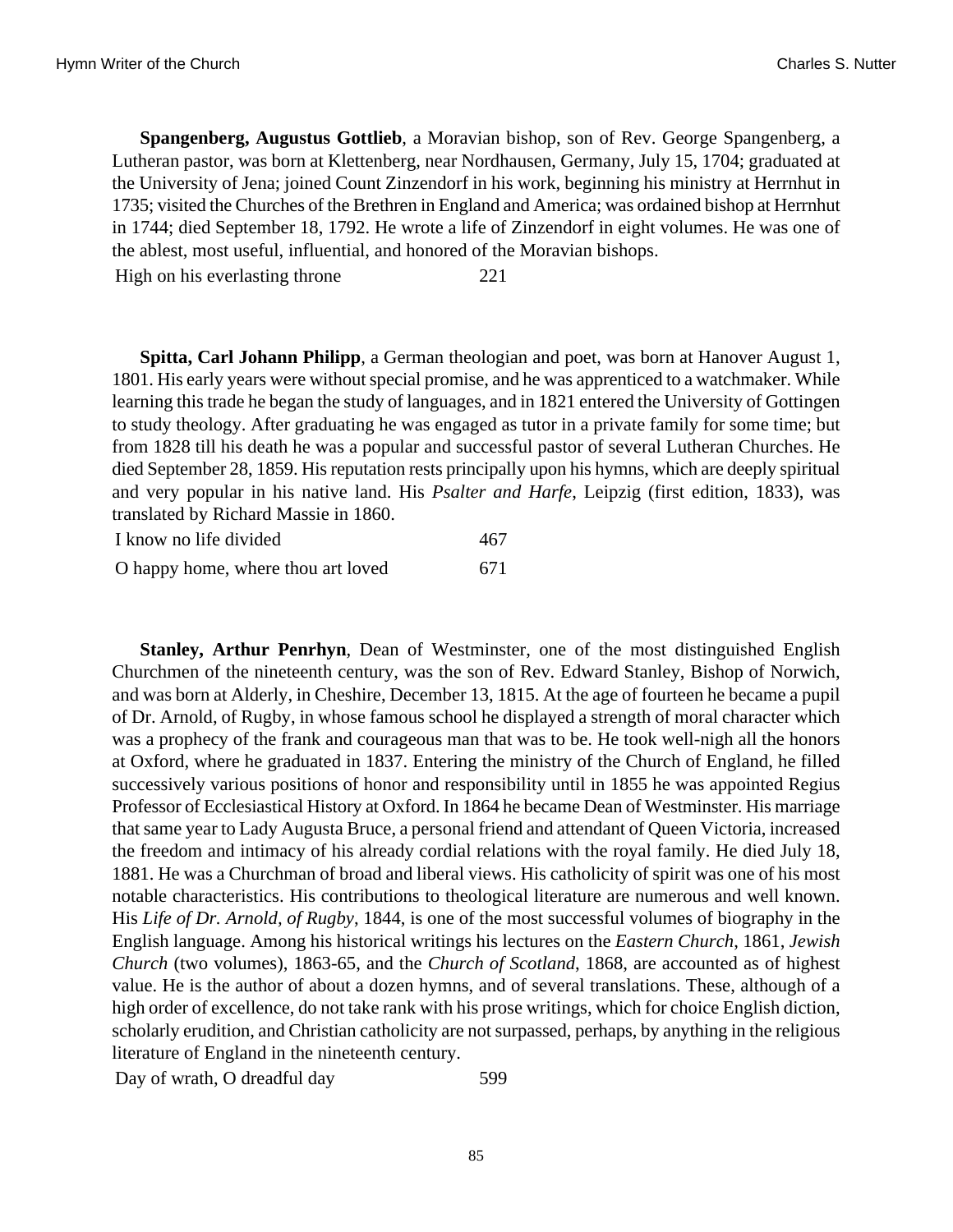| He is gone; a cloud of light | 170 |
|------------------------------|-----|
| O Master, it is good to be   | 131 |

**Steele, Anne**, the daughter of the Rev. William Steele, a Baptist minister in Hampshire, England, was born in 1717, and died in 1778. She was a very talented lady. Although an invalid for many years and a great sufferer, her life was useful and happy. Her published hymns are found in nearly all collections, and have been a blessing to many people. Many of them are good, and a few deserve the highest praise. The following appropriate lines are inscribed upon her tomb:

Silent the lyre, and dumb the tuneful tongue,

That sung on earth her great Redeemer's praise;

But now in heaven she joins the angelic song,

In more harmonious, more exalted lays.

Her poetical writings were published in two volumes under the name "Theodosia:" *Poems on Subjects Chiefly Devotional*, London, 1760. A third volume, titled *Miscellaneous Pieces in Verse and Prose*, was published two years after her death. Julian's Dictionary names seventy-five of her hymns as being in common use.

| Come ye that love the Saviour's   | 34  |
|-----------------------------------|-----|
| Father, whate'er of earthly bliss | 523 |

**Stennett, Joseph**, an English Baptist minister, the son of Rev. Edward Stennett, was born at Abingdon, Berkshire, in 1663; received a good education, and spent five years teaching in London; entered the ministry, and in 1690 became pastor of a Seventh-Day Baptist Church in Devonshire Square, London, and continued to labor here until his death, July 4, 1713. He is the author of eight or ten hymns found in modern Church hymnals. He is the earliest English Baptist hymn writer whose hymns are still in common use.

Another six days' work is done 70

**Stennett, Samuel**, an English Baptist minister, was born at Exeter in 1727, and was a man of ability and scholarship. In 1758 he succeeded his father as pastor of the Wild Street Church, in London, where he remained for thirty-seven years. The noted philanthropist and social reformer, John Howard, was a member of his congregation and an intimate friend and adviser. He died August 24, 1795. Dr. Stennett was the author of some prose writings and of thirty-eight hymns, which may be found at the end of volume three of his *Works*, London, 1824.

| Majestic sweetness sits enthroned    | 135 |
|--------------------------------------|-----|
| On Jordan's stormy banks I stand     | 617 |
| "Tis finished!" so the Saviour cried | 149 |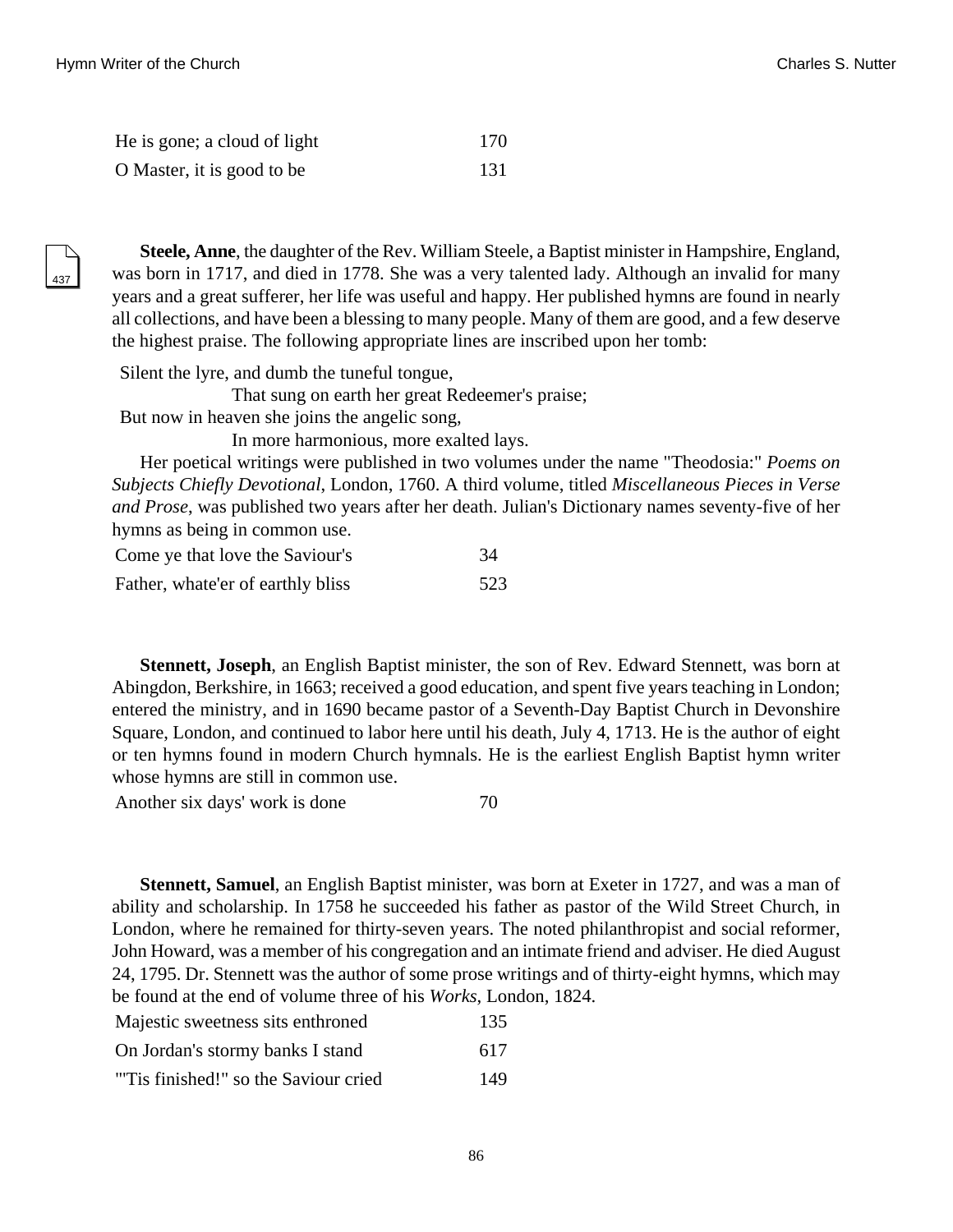**Stockton, John Hart**, a Methodist minister, was born in 1813, and died in 1877. He was a member of the New Jersey Annual Conference of the Methodist Episcopal Church, and the successive pastoral charges that he filled as a member of that Conference are found in the Conference Journal. He was not only a preacher, but a musician and composer of tunes, as well as hymn writer. He published two gospel song books: *Salvation Melodies*, 1874, and *Precious Songs*, 1875. Come, every soul by sin oppressed 261

**Stone, Samuel John**, a clergyman of the Church of England, the son of Rev. William Stone, was born at Whitmore, Staffordshire, April 25, 1839. He was educated at Pembroke College, Oxford, where he was graduated B.A. in 1862. Later he took orders and served various Churches. He succeeded his father at St. Paul's, Haggerstown, in 1874. He was the author of many original hymns and translations, which were collected and published in 1886. His hymns are hopeful in spirit and skillfully constructed. He published several poetic volumes. He died November 19, 1900.

| The Church's one foundation       | 207 |
|-----------------------------------|-----|
| Weary of earth, and laden with my | 284 |

**Stowe, Harriet Beecher**, the daughter of Rev. Lyman Beecher and sister of Rev. Henry Ward Beecher, was born at Litchfield, Conn., June 14, 1812. Her father became President of Lane Theological Seminary, Cincinnati, Ohio, in 1832; and in 1833 she was married to Rev. Calvin E. Stowe, a professor in the seminary. Mrs. Stowe's volume titled *Uncle Tom's Cabin*, which was first published in 1852 as a serial in the *National Era* and later in book form, is one of the most widely known and historic volumes in the entire range of American literature. It is a work of fiction which, by means of the pathetic picture which it draws of the ills of slave life and the cruelties, either actual or possible, involved in slave ownership, did much to precipitate the American Civil War (1861-65). Mrs. Stowe published more than forty volumes in all, many of them being works of fiction. Her *Religious Poems* appeared in 1867. Three of her hymns, including the one here given, were first published in the *Plymouth Collection* (1855), a volume of hymns edited by her brother, Henry Ward Beecher. She died July 1, 1896, at Hartford, in which city she had lived since 1864. Still, still with thee, when purple 43

438

**Stowell, Hugh**, an able and popular minister of the Church of England, was born at Douglas, Isle of Man, December 3, 1799. He graduated at Oxford in 1822, and took holy orders the following year. He held various offices in his Church; became rector at Salford in 1831; was appointed honorary Canon of Chester Cathedral in 1845, and later Rural Dean of Eccles. He published several volumes. He also edited a book of hymns: *A Selection of Psalms and Hymns Suited to the Services of the Church of England*, 1831. To the several editions of this book most of his hymns were contributed. He died at Safford October 8, 1865.

From every stormy wind that blows 495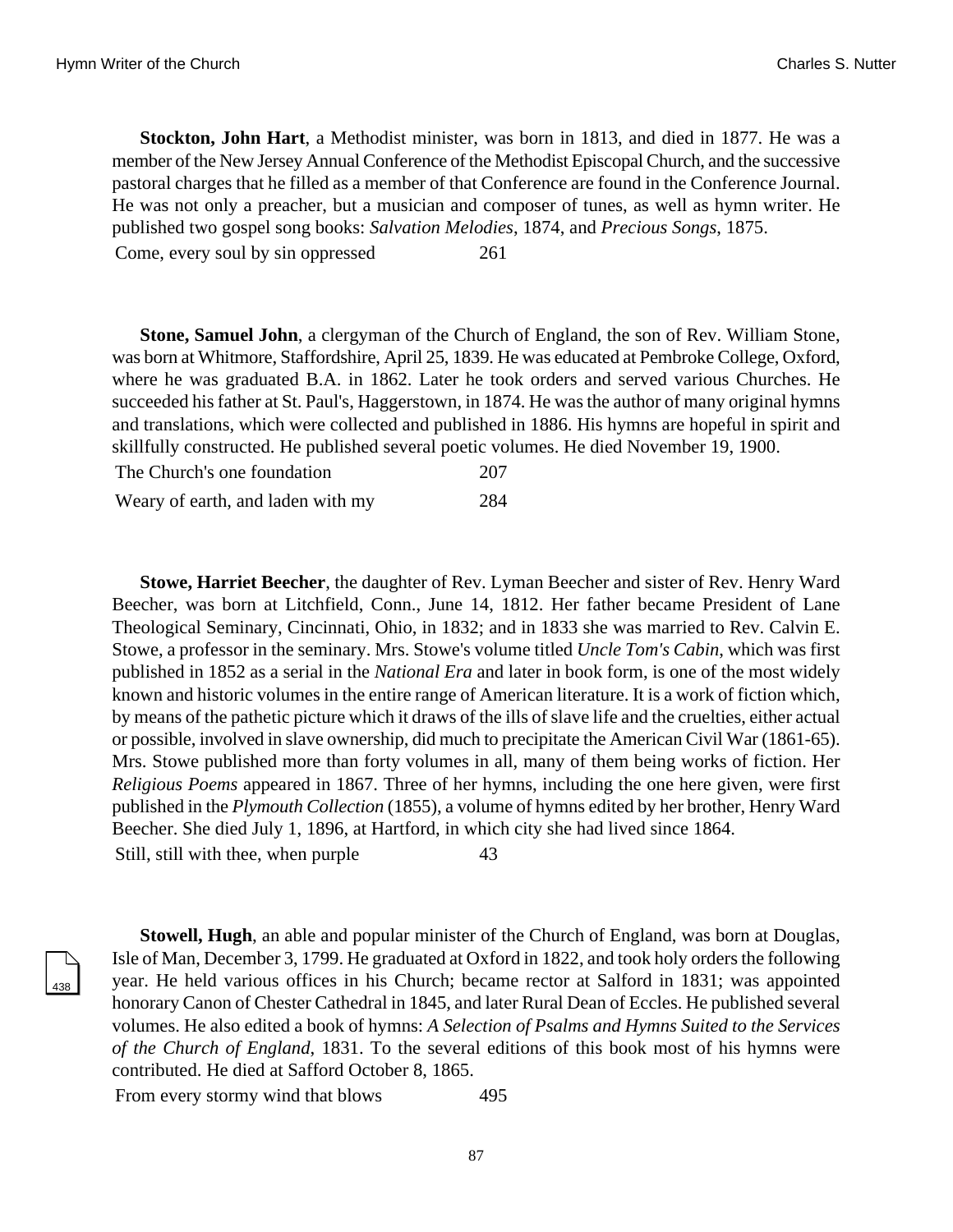Lord of all power and might 206

**Stratton, Lovie Ricker**, was the wife of the Rev. Frank K. Stratton, D.D., a member of the New England Conference of the Methodist Episcopal Church. She was born in Somersworth, N. H., October 31, 1841. She was a graduate of the high school of her native town and a teacher in the public schools of Dover, N. H., for eleven years. She was married to Dr. Stratton June 19, 1872, while he was pastor of the Dorchester Street Methodist Episcopal Church, South Boston. She died at Melrose, Mass., September 6, 1910, where her husband, a diligent and successful pastor, still resides. Mrs. Stratton's poems were published from time to time in *Zion's Herald*, the *Christian Witness*, and other periodicals.

O Lord, our God, almighty King 664

**Strong, Nathan**, a Congregational minister of great influence in his day, was born at Coventry, Conn., October 16, 1748. He graduated at Yale College in 1769. In 1773 he was ordained pastor of the First Congregational Church, Hartford, and remained there until his death, December 25, 1816. He received the degree of D.D. from Princeton University. Dr. Strong was the editor of the *Hartford Selection*, 1799, a book that had considerable influence upon American hymnody. Swell the anthem, raise the song 711

**Stryker, Melancthon Woolsey**, a Presbyterian minister, son of Rev. Isaac P. Stryker, was born at Vernon, N. Y., January 7, 1851; educated at Hamilton College (1872) and Auburn Theological Seminary (1876); entered ministry in 1876, and has been pastor of Presbyterian Churches in Auburn, N. Y., Ithaca, N. Y., Holyoke, Mass., and Chicago, Ill. Dr. Stryker has been President of Hamilton College since 1892. He is a student of hymnology, and has published several volumes of hymns, among them *The Church Praise Book*, 1882; *Hymns and Verses*, 1883; *Christian Chorals*, 1885; *the Song of Miriam and Other Hymns and Verses*, 1888; *Church Song*, 1889. He lives at Clinton, N, Y.

Almighty Lord, with one accord 687

**Swain, Joseph**, a successful English Baptist minister, was born at Birmingham in 1761. By trade he was an engraver. After his conversion he held meetings, and in 1792 was ordained pastor of a Church in Walworth, where he remained till his early and lamented death, April 14, 1796. He was the author of *Walworth Hymns*, London, 1792.

| How sweet, how heavenly is the    | 554 |
|-----------------------------------|-----|
| O thou, in whose presence my soul | 530 |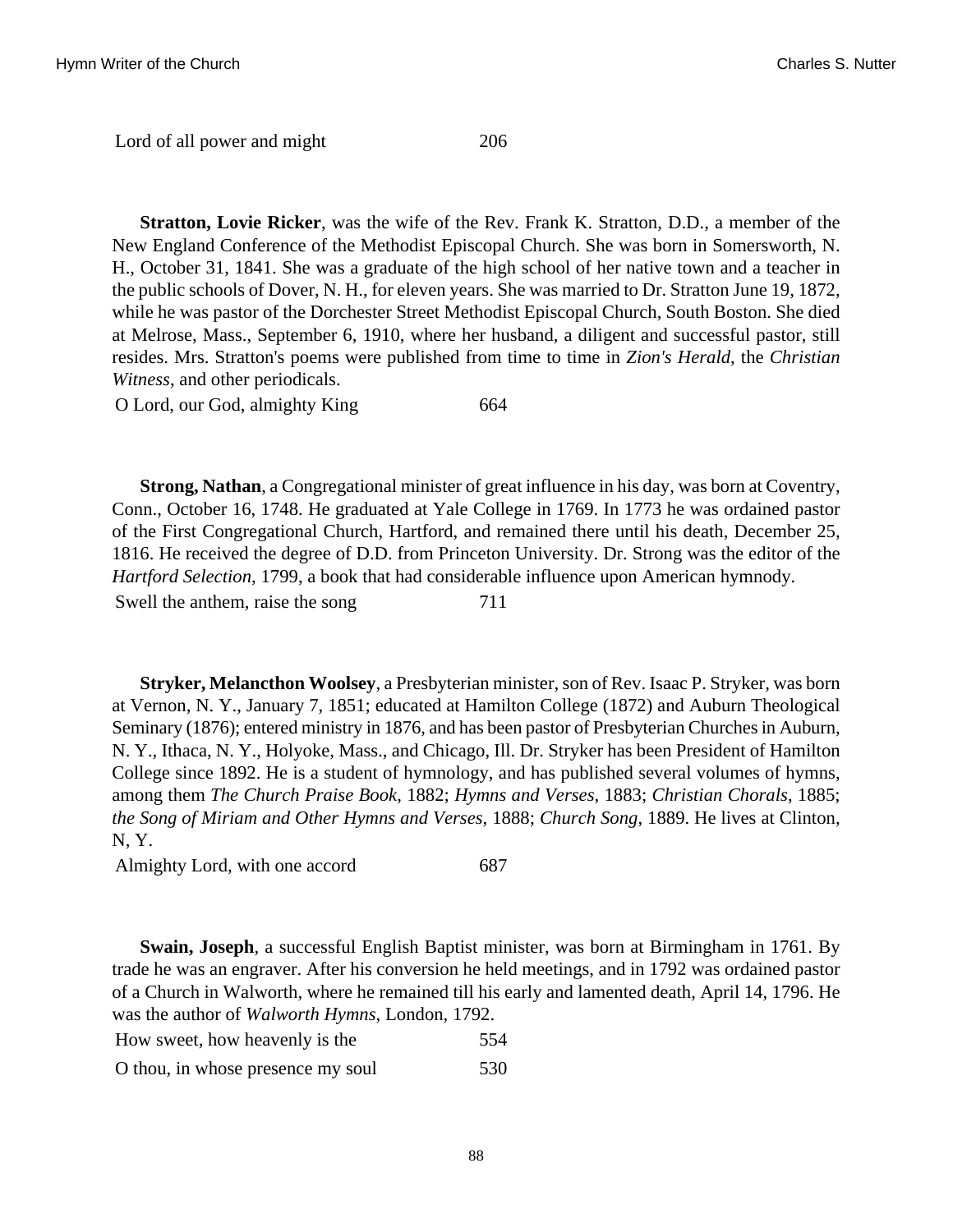**Tappan, William Brigham**, an influential leader in Sunday school work in the Congregational Church, was born at Beverly, Mass., October 29, 1794. In early manhood he taught school in Philadelphia. From 1826 until his death he was in the employ of the American Sunday School Union as manager and superintendent at Philadelphia (1826-29), at Cincinnati (1829-34), at Philadelphia (1834-38), and at Boston (1838-49). In 1841 he obtained license to preach as a Congregational minister; but not having any pastoral charge, he was never ordained. From 1819 to 1849 he continued to write and publish poetry, amounting in all to eight or ten volumes. He died at West Needham, Mass., June 18, 1849.

| There is an hour of peaceful rest | 609 |
|-----------------------------------|-----|
| Tis midnight; and on Olive's brow | 147 |

**Tate, Nahum**, the English poet, was the son of an Irish clergyman, and was born at Dublin in 1652. After his graduation at the University of Dublin he settled in London and entered upon a literary career. He soon won reputation as a poet, publishing successive volumes from time to time. In 1692 he became Poet Laureate. In 1696 he published, in connection with [Rev. Nicholas Brady](#page-25-0) (1659-1726), Chaplain in Ordinary, a *New Version of the Psalms of David Fitted to the Tunes Used in the Church*. This version supplanted, by royal and episcopal authority, the "old version" by Sternhold, Hopkins, and others, and is to this day the authorized version of the Church of England found in the Prayer Book. It is not known which of the Psalms were translated by Brady and which by Tate; but as Tate was Poet Laureate, he is supposed to have done the greater part of the work. In addition to this joint work, he published several volumes of poetry. He died August 12, 1715.

| As pants the hart for cooling        | 316 |
|--------------------------------------|-----|
| O Lord, our fathers oft have told    | 700 |
| To Father, Son, and Holy Ghost       | 720 |
| While shepherds watched their flocks | 115 |

**Taylor, Thomas Rawson**, an English Congregational minister, was born at Ossett, near Wakefield, May 9, 1807. In September, 1826, he entered the Airedale Independent College to prepare for the Congregational ministry, and graduated therefrom in 1830. Soon after he became pastor of an Independent Church in Sheffield, but in less time than a year he was obliged to give up the work on account of ill health. Subsequently he accepted a position as tutor in his *Alma Mater*; but his career was again interrupted, and he died of consumption March 7, 1835, being only twenty-eight years of age. His best-known hymn is that beginning: "I'm but a stranger here; heaven is my home."

There was a time when children sang 684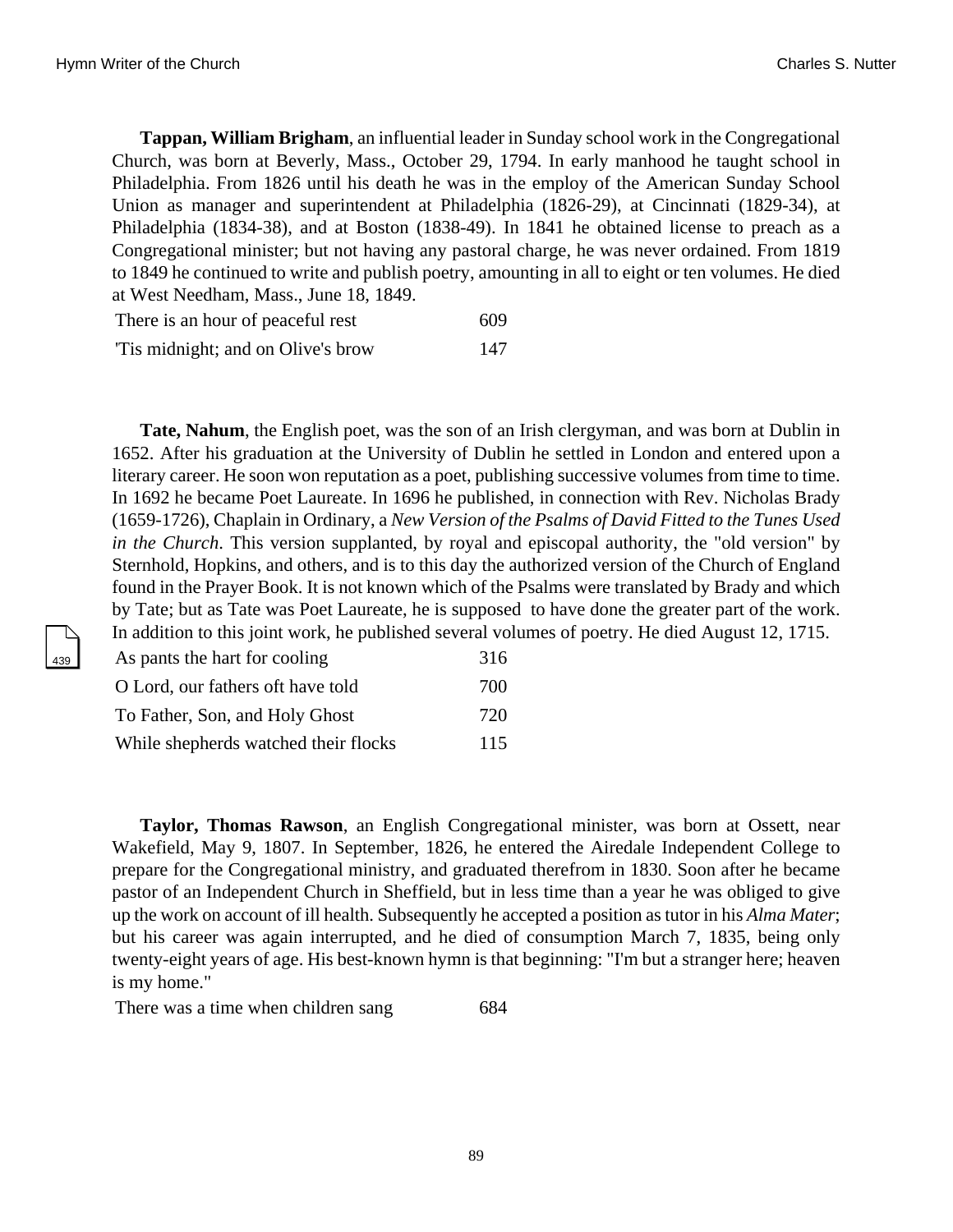**Tennyson, Alfred**, the English poet, was the son of a clergyman. He was born in Somersby, Lincolnshire, August 6, 1809. He was educated at Trinity College, Cambridge. His first volume of poetry appeared while he was an undergraduate. Upon the death of Wordsworth, in 1850, he was appointed Poet Laureate. Many regard him as the greatest Poet Laureate England has ever had. He was raised to the peerage in 1884, with the title, Baron Tennyson d'Eyncourt. He died October 6, 1892, and was buried in Westminster Abbey. Lord Tennyson was not a hymn writer, yet three of his poems are so used in this book. Biographies of this great poet are so numerous and so accessible to all, and the important facts of his life and of his contributions to modern English literature are so well known as to render it unnecessary to write of him at length here.

| Late, late, so late! and dark the | 743 |
|-----------------------------------|-----|
| Strong Son of God, immortal Love  | 139 |
| Sunset and evening star           | 744 |

**Tersteegen, Gerhard**, a pious and useful mystic of the eighteenth century, was born at Mörs, Germany, November 25, 1697. He was carefully educated in his childhood, and then apprenticed (1715) to his older brother, a shopkeeper. He was religiously inclined from his youth, and upon coming of age he secured a humble cottage near Mühlheim, where he led a life of seclusion and self-denial for many years. At about thirty years of age he began to exhort and preach in private and public gatherings. His influence became very great, such was his reputation for piety and his success in talking, preaching, and writing concerning spiritual religion. He wrote one hundred and eleven hymns, most of which appeared in his *[Spiritual Flower Garden](http://www.ccel.org/ccel/bevan/tersteegen.html)* (1731). He died April 3, 1769.

| God calling yet! shall I not hear | 252 |
|-----------------------------------|-----|
| Thou hidden love of God, whose    | 345 |

**Theodulph** is said to have been a native of Italy. The exact date of his birth is not known. He came to France in the time of Charlemagne, about 781, and was made Bishop of Orleans in 785. He was imprisoned by Louis I. at Angers in 818. There are differing traditions concerning him after this period.

All glory, laud, and honor 31

**Thomas of Celano** is so called from Celano, a town on the borders of Lake Fucino, Italy. He was born the latter part of the twelfth century. He joined the order of Friars founded by St. Francis of Assisi soon after its organization in 1208. He had charge successively of the Franciscan convents of Worms, Metz, and Cologne. At the death of St. Francis, in 1226, he returned to Assisi, and by appointment of Pope Gregory IX. wrote the life of St. Francis. The year of his death is not known. His *Dies Irae*, the greatest of all the Latin hymns, has been attributed to [Bernard of Clairvaux,](#page-20-0) Gregory the Great, and others. The preponderance of evidence, however, seems to be in favor of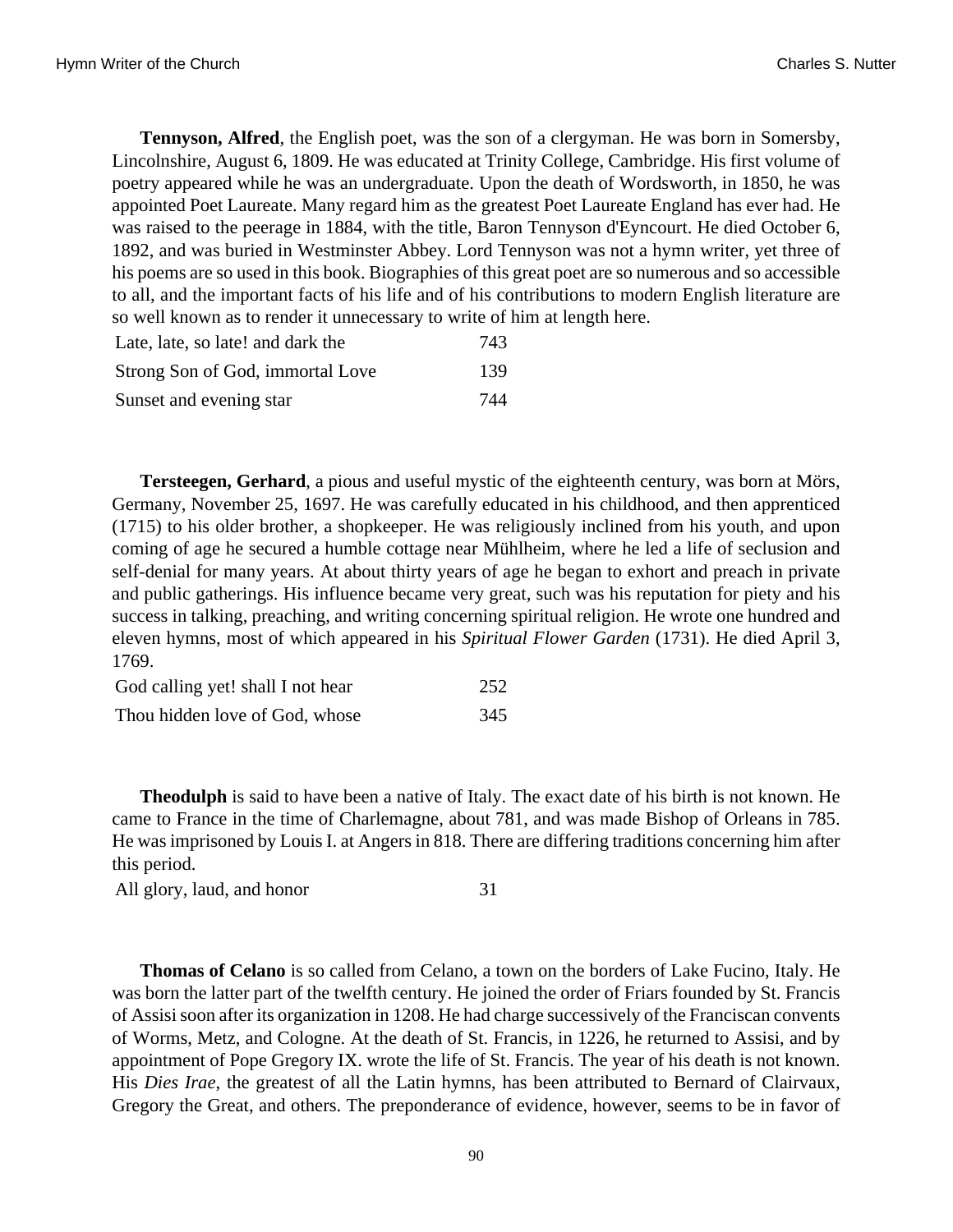the authorship of Thomas of Celano. His celebrated hymn has had various renderings into English, among the best of which are the following:

| Day of wrath! O day of <i>(Irons)</i>       | 747 |
|---------------------------------------------|-----|
| Day of wrath, O dreadful ( <i>Stanley</i> ) | 599 |
| The day of wrath, that <i>(W. Scott)</i>    | 603 |

**Thomson, Mary Ann**, wife of Mr. John Thomson, Librarian of the Free Library, Philadelphia, was born in London, England, December 5, 1834. She has written about forty hymns, which have appeared mostly in the *Churchman*, New York, and in the *Living Church*, Chicago. Four of her hymns are found in the *Protestant Episcopal Hymnal*, 1892. Of the origin of the missionary hymn by Mrs. Thomson which is found in our Hymnal she writes as follows:

I wrote the greater part of the hymn, "O Zion, haste," in the year 1838. I had written many hymns before, and one night, while I was sitting up with one of my children who was ill of typhoid fever, I thought I should like to write a missionary hymn to the tune of the hymn beginning "Hark, hark, my soul, angelic songs are swelling," as I was fond of that tune; but as I could not then get a refrain I liked, I left the hymn unfinished, and about three years later I finished it by writing the refrain which now forms part of it. By some mistake 1891 is given instead of 1871 as the date of the hymn in the (Episcopal) Hymnal. I do not think it is ever sung to the tune for which I wrote it. Rev. John Anketell told me, and I am sure he is right, that it is better for a hymn to have a tune of its own, and I feel much indebted to the composer of the tune "Tidings" for writing so inspiring a tune to my words.

O Zion, haste, thy mission high 654

**Thring, Godfrey**, an English clergyman, Prebendary of Wells Cathedral, son of Rev. J. G. D. Thring, was born at Alford March 25, 1823; graduated at Oxford, 1845; served different charges as curate and rector, 1846-67; Rural Dean, 1867-76; Prebendary of Wells Cathedral from 1876 till his death, September 13, 1903. He has written many hymns, about twenty-five of which are found in different Church hymnals in England and America. He published *Hymns Congregational and Others*, 1866; *Hymns and Verses*, 1866; *Hymns and Sacred Lyrics*, 1874; *Church of England Hymn Book*, 1880 (second edition, 1882). "His hymns," says Dr. Julian, "are mainly objective, and are all of them of a strong and decided character. In some of his finer hymns his tone is high and his structure massive; in several others his plaintiveness is very tender, whilst very varied, and his rhythm is almost always perfect. The prominent features throughout are a clear vision, a firm faith, a positive reality, and an exulting hopefulness."

| Fierce raged the tempest o'er the | 485. |
|-----------------------------------|------|
| I saw the holy city               | 626  |
| Saviour, blessed Saviour          | 344  |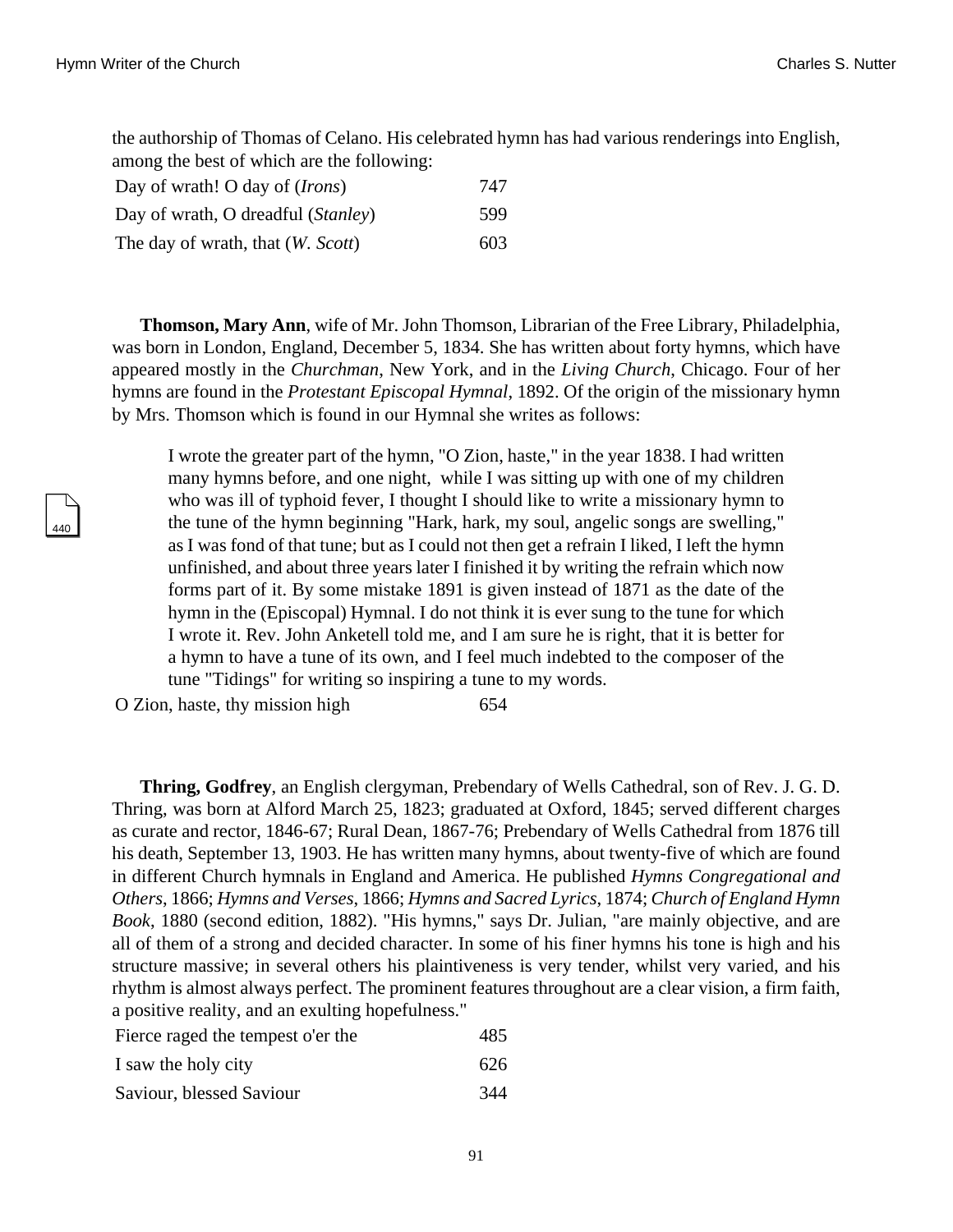**Toplady, Augustus Montague**, the author of "Rock of Ages," was born at Farnham, Surrey, November 4, 1740. His father was an officer in the British army. His mother was a woman of remarkable piety. He prepared for the university at Westminster School, and subsequently was graduated at Trinity College, Dublin. While on a visit in Ireland in his sixteenth year he was awakened and converted at a service held in a barn in Codymain. The text was [Ephesians ii. 13:](http://www.ccel.org/b/bible/asv/xml/asv.Eph.2.xml#Eph.2.13) "But now, in Christ Jesus, ye who sometimes were far off are made nigh by the blood of Christ." The preacher was an illiterate but warm-hearted layman named Morris. Concerning this experience Toplady wrote: "Strange that I, who had so long sat under the means of grace in England, should be brought nigh unto God in an obscure part of Ireland, amidst a handful of God's people met together in a barn, and under the ministry of one who could hardly spell his name. Surely this is the Lord's doing, and it is marvelous." In 1758, through the influence of sermons preached by Dr. Manton on the seventeenth chapter of John, he became an extreme Calvinist in his theology, which brought him later into conflict with [Mr. Wesley](#page-115-0) and the Methodists. He was ordained to the ministry in the Church of England in 1762, and in 1768 he became vicar of Broadhembury, a small living in Devonshire, which he held until his death. The last two or three years of his life he passed in London, where he preached in a chapel on Orange Street. His last sickness was of such a character that he was able to make a repeated and emphatic dying testimony. A short time before his death he asked his physician what he thought. The reply was that his pulse showed that his heart was beating weaker every day. Toplady replied with a smile: "Why, that is a good sign that my death is fast approaching; and, blessed be God, I can add that my heart beats stronger and stronger every day for glory." To another friend he said: "O, my dear sir, I cannot tell you the comforts I feel in my soul; they are past expression. . . . My prayers are all converted into praise." He died of consumption August 11, 1778. His volume of *Psalms and Hymns for Public and Private Worship* was published in 1776. Of the four hundred and nineteen hymns which it contained, several were his own productions.

| If on a quiet sea          | 446 |
|----------------------------|-----|
| Rock of ages, cleft for me | 279 |

**Tuttiett, Lawrence**, a clergyman of the Church of England, was born at Colyton, Devonshire, in 1825; educated at King's College, London; entered the ministry in 1848; vicar of Lea Marston, Warwickshire, 1854-60; incumbent of Episcopal Church of St. Andrews, Scotland, 1870-80; became prebendary in St. Ninian's Cathedral, Perth, 1880. He died May 21, 1897. Among his published volumes are *Hymns for Churchmen*, 1854, and *Hymns for the Children of the Church*, 1862. "Mr. Tuttiett's hymns," says Dr. Julian, "are characterized by smoothness of rhythm, directness of aim, simplicity of language, and deep earnestness."

Go forward, Christian soldier 387

441

**Twells, Henry**, a clergyman in the Church of England, was born at Birmingham March 13, 1823. He was educated at St. Peter's College, Cambridge, taking the degree of B.A. in 1848. He took orders in 1849, and occupied various positions of service and honor in the ministry. He was

92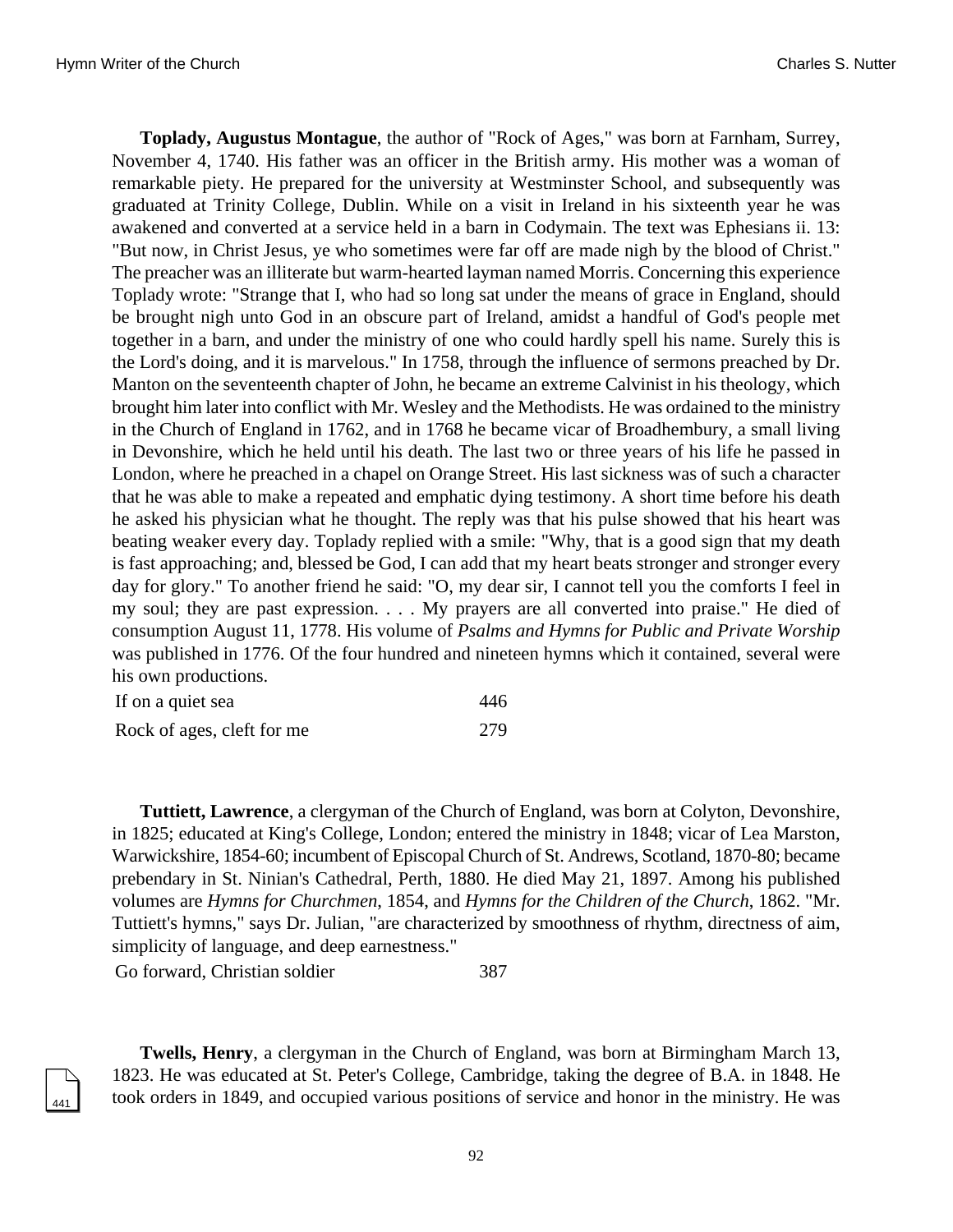subvicar at Stratford-on-Avon in 1851-54, and in 1884 he became honorary canon of Peterborough Cathedral. A few of his hymns were contributed to *Hymns Ancient and Modern*. He died January 19, 1900. His biographer says of him:

He was a preacher of power, a builder of churches, a helper of parochial missions, a defender of country parsons, and an altogether friendly and wholesome sort of man. He died as he lived, in quietness and peace. Shortly before his death he asked for the gathering of his household and the singing of "Now thank we all our God" and "When all thy mercies, O my God."

At even, e'er the sun was set 54

**Unknown**. Some of our finest hymns are of unknown origin. The authors had such humble opinion of their work as to feel that it was not worth while to attach their names to their own productions. True worth and greatness are often unconscious of themselves. Of many of our greatest hymns of known authorship it is recorded that when their authors wrote them they had no thought whatever of writing anything of interest or value to others, and least of all anything that would be used in public worship; but, on the contrary, they were simply writing to give expression to their own religious experiences, feelings, and aspirations. (See notes under Nos. 272, 334, 460, 498, and 702.) A hymn of unknown authorship stands absolutely upon its merits, and it is therefore an even higher tribute to the merits of a hymn to admit it to a hymnal if its authorship be unknown than is the case where the authorship is known. After all, the song, and not the singer, is the precious thing to remember. As Mrs. Ellen H. Gates has said:

Though they may forget the singer,

They will not forget the song.

That song alone can hope to live forever that has its real and true elements of immortality not in its author but in itself, in its own power to awaken the spirit of devotion and inspire adoration and praise. In the following list of hymns we place not only those whose authorship is absolutely unknown, but also those hymns which, although accredited on circumstantial evidence to the hymn-writers whose names are given, are nevertheless of uncertain authorship. Some of the hymns in this list are translations by well-known writers from the Latin or other languages, the authorship of the originals alone being unknown.

| Cast thy burden on the Lord        | 468           |
|------------------------------------|---------------|
| Christ is made the sure foundation | 662           |
| Come, Holy Ghost, in love          | 184           |
| Come, thou almighty King           | 2             |
| Creator, Spirit, by whose aid      | 194           |
| Dies Irae (Day of Wrath)           | 599, 603, 747 |
| <b>Fairest Lord Jesus</b>          | 118           |
| Fear not, O little flock           | 445           |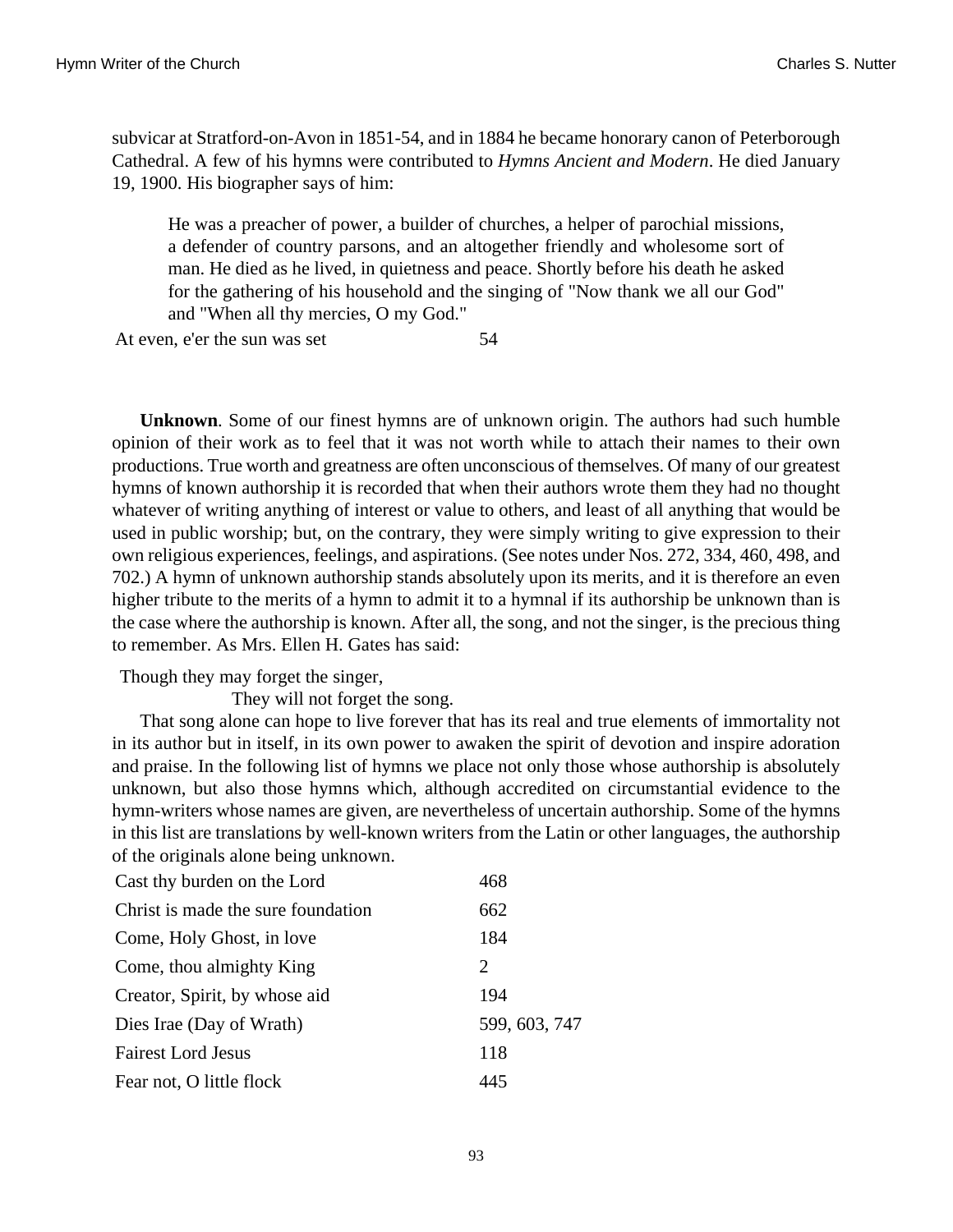| How firm a foundation               | 461 |
|-------------------------------------|-----|
| I thirst, thou wounded Lamb of      | 335 |
| Jerusalem, my happy home            | 608 |
| Lord, for to-morrow and its needs   | 510 |
| My God, I love thee, not because    | 483 |
| Near the cross was Mary weeping     | 154 |
| O come, all ye faithful             | 125 |
| O for a heart of calm repose        | 376 |
| O mother dear, Jerusalem            | 610 |
| Our highest joys succeed our griefs | 474 |
| Saviour, like a shepherd lead us    | 677 |
| Soon may the last glad song arise   | 630 |
| To God on high be thanks and praise | 93  |
| Why should our tears in sorrow      | 591 |
|                                     |     |

**Van Alstyne, Mrs. Fanny Crosby**. See [Crosby, Fanny](#page-38-0).

**Vokes, Mrs.**, is a hymn writer concerning whom very little is known. Some of her hymns are found in a *Selection of Missionary and Devotional Hymns*, published in 1797 by Rev. J. Griffin, an English Congregational minister, and several of these are reproduced in J. Dobell's *New Selection of Seven Hundred Evangelical Hymns*, 1806. In [W. B. Collyer's](#page-33-0) *Collection*, 1812, there are seven hymns signed "Mrs. Vokes." While the hymn beginning "Soon may the last glad song arise" is generally accredited to Mrs. Vokes, Dr. Julian, our greatest authority in hymnology, says he has been unable to find any definite and satisfactory evidence that she wrote it. We find the name of this writer spelled "Voke" in some volumes.

Soon may the last glad song arise 630

**Walford, William W.**, a blind preacher of England, is the author of the hymn beginning "Sweet hour of prayer." This hymn first appeared in print in the *New York Observer* September 13, 1845. The contributor who furnished the hymn says:

During my residence at Coleshill, Warwickshire, England, I became acquainted with W. W. Walford, the blind preacher, a man of obscure birth and connections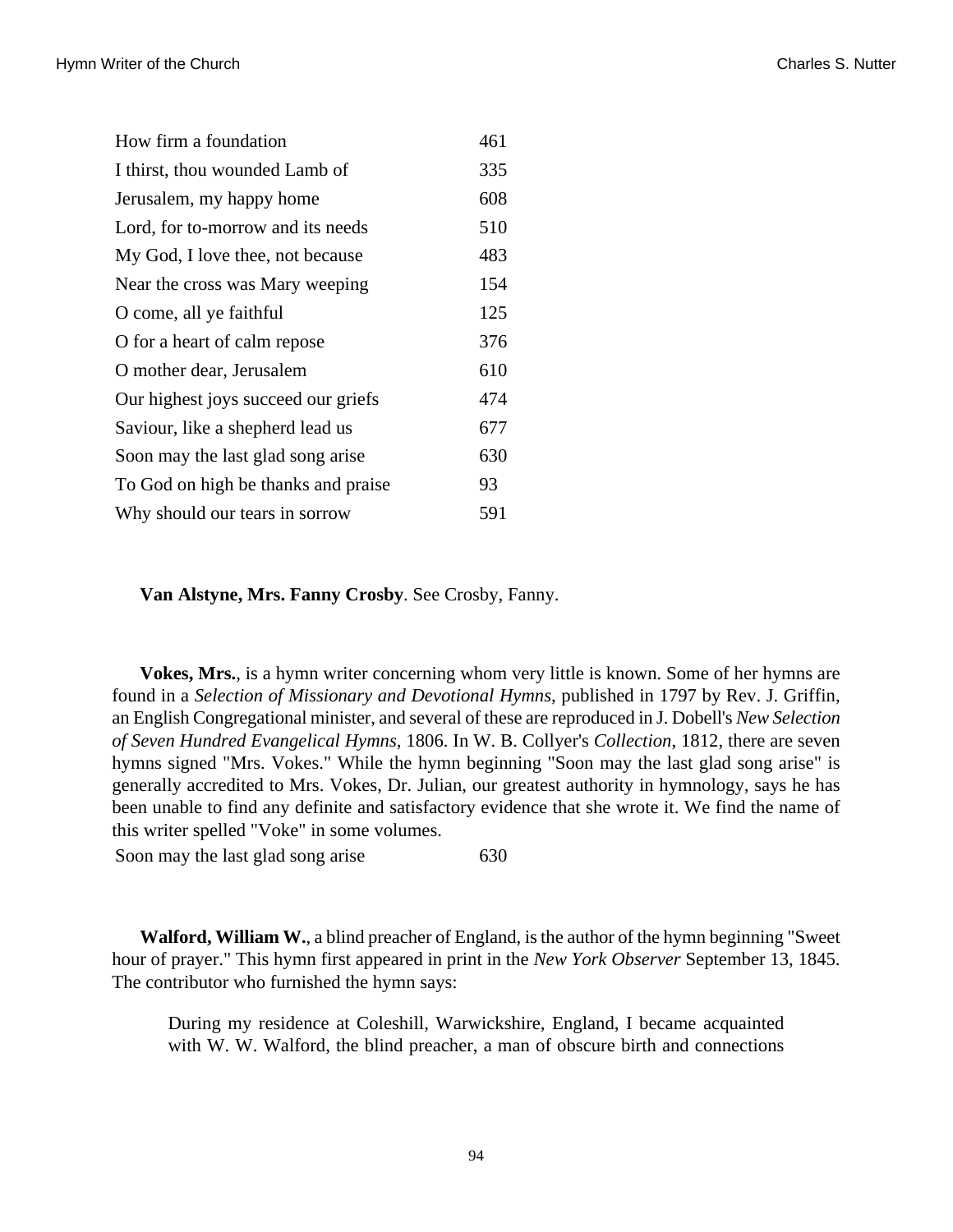and no education, but of strong mind and most retentive memory. In the pulpit he never failed to select a lesson well adapted to his subject, giving chapter and verse with unerring precision, and scarcely ever misplacing a word in his repetition of the Psalms, every part of the New Testament, the prophecies, and some of the histories, so as to have the reputation of knowing the whole Bible by heart."

Rev. Thomas Salmon, who was settled as the pastor of the Congregational Church at Coleshill in 1838, remained until 1842, and then removed to the United States, is believed to have been the contributor who says of the hymn: "I rapidly copied the lines with my pencil as he uttered them, and send them for insertion in the *Observer* if you think them worthy of preservation." Sweet hour of prayer, sweet hour 516

**Ware, Henry**, a Unitarian minister and professor of theology, was born at Hingham, Mass., April 21, 1794; graduated at Harvard College in 1812, and taught school for two or three years in Exeter Academy; was licensed to preach in the Unitarian Church in 1815; became pastor of the Second Unitarian Church of Boston in 1817, and in 1829, his health being impaired, Ralph Waldo Emerson was called in to be his assistant pastor. In 1830 he became Professor of Sacred Rhetoric and Pastoral Theology in the Cambridge Theological School, continuing there until 1842, when he resigned. He died at Framingham September 25, 1843. Four years after his death his works were collected and publish in four volumes. He wrote a large number of hymns, about a dozen or more of which are possessed of more than ordinary excellence and are in common use, particularly among Unitarians.

| Lift your glad voices in triumph on | 159 |
|-------------------------------------|-----|
| We rear not a temple like Judah's   | 666 |

**Waring, Anna Lvetitia**, the daughter of Elijah Waring and niece of Samuel Miller Waring, the hymn writer, was born at Neath, in Southern Wales, in 1820. As late as 1893 she was living at Clifton, near Bristol, England. Her *[Hymns and Meditations](http://www.ccel.org/ccel/waring/hymns.html)* were published in London in 1853. This book was republished in Philadelphia in 1859 by "The Association of Friends for the Diffusion of Religious and Useful Knowledge," and again in Boston in 1863. The volume contains only thirty-two pieces, and three of these are in this Hymnal. "The tone of spiritual thought and feeling in most of the pieces is very lofty and very pure. The ideas of a Christian life which are wrought into the poetry are always both strong and tender, vigorous and gentle, brave and trustful." We hope to obtain additional facts concerning Miss Waring for insertion in later editions of this volume.

| Father, I know that all my life  | 465 |
|----------------------------------|-----|
| In heavenly love abiding         | 452 |
| My Saviour, on thy word of truth | 364 |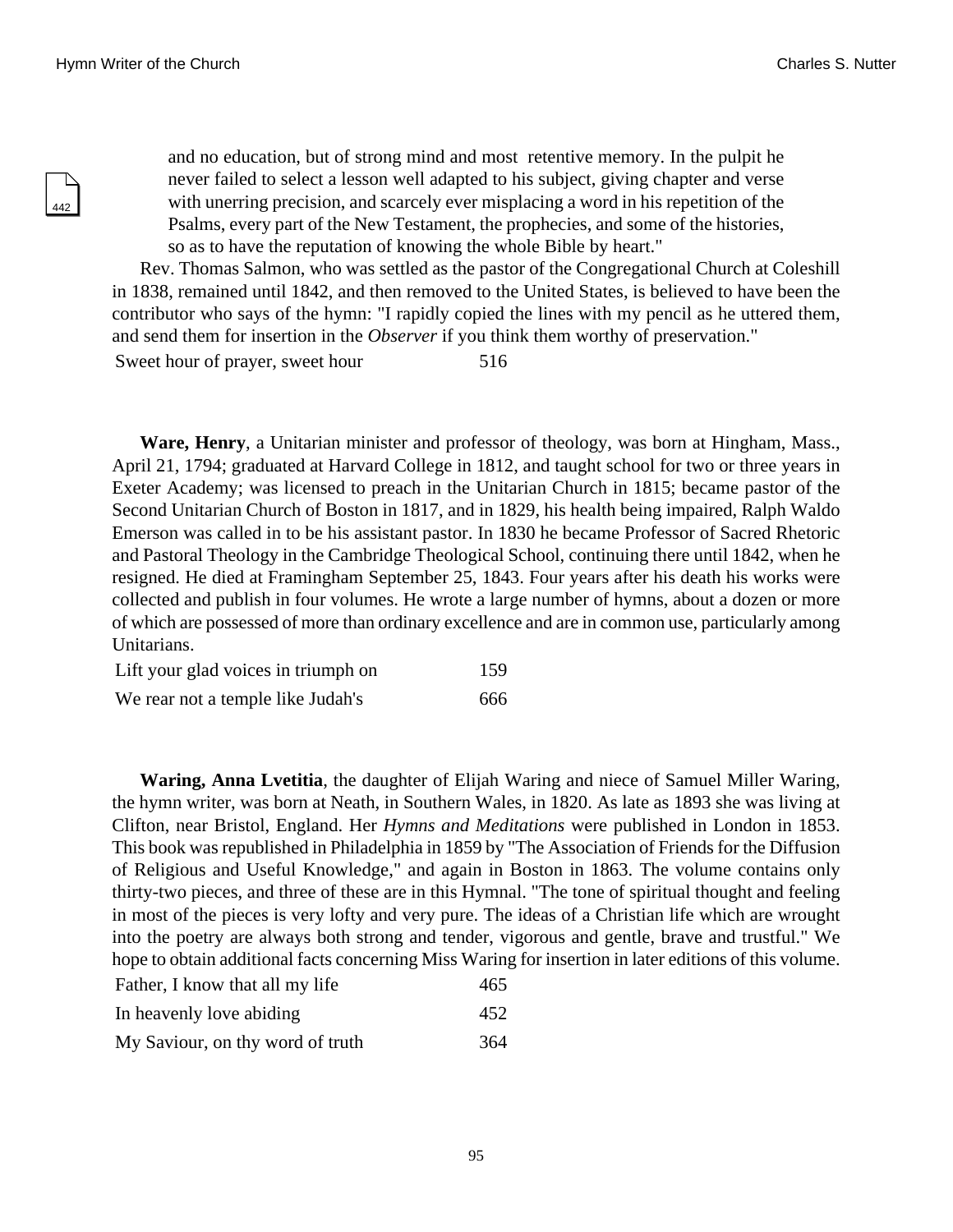**Warner, Anna Bartlett**, daughter of Henry W. Warner and sister of Susan Warner (1819-85), the authoress, was born in 1820 at Martlaer, West Point, New York. She is the author of some fifteen or twenty volumes. She edited *Hymns of the Church Militant*, 1858. Her first volume, *Say and Seal*, 1859, prepared in association with her sister, contained one of the most popular hymns for young people ever written in America, beginning:

Jesus loves me, this I know,

For the Bible tells me so.

In 1869 she published *Wayfaring Hymns, Original and Translated*. The titles of her successive volumes (most of which have been published under the pen name of "Amy Lothrop") may be found in any biography of American authors. She resides at Martlaer's Rock, West Point, N. Y. One more day's work for Jesus 419 We would see Jesus, for the shadows 323

**Warren, Willis Fairfield**, is the Dean Emeritus of the Theological School of Boston University. He was born at Williamsburg, Mass., March 13, 1833; is a graduate of Wesleyan University. After a few years spent in teaching and preaching, he became a professor at Bremen, Germany, 1861-66. Returning to America, he was elected acting President of Boston Theological School, which place he held until 1873, when he was elected President of Boston University, a position which he held with distinction for thirty years. He is the author of numerous published volumes. Dr. Warren resides at Brookline, Mass.

I worship thee, O Holy Ghost 186

**Waterbury, Jared Bell**, a Congregational minister, was born in New York City August 11, 1799. He was graduated at Yale College in 1822, and subsequently studied theology at Princeton. He was a pastor in Hudson, N. Y., in Boston, and elsewhere. His active and useful life closed in Brooklyn December 31, 1876. He contributed several hymns to *The Christian Lyre*, New York, 1830, which was compiled by the Rev. Joshua Leavitt. Soldiers of the cross, arise 385

<span id="page-107-0"></span>**Watts, Isaac**, may be considered the father of English hymnody. The beginning of the eighteenth century marks a distinct period in the history of hymnology. The apostle of the new departure was Dr. Isaac Watts. He was the first to see the real need, and in large measure he succeeded in supplying it. (See note under No. 167.) He was born at Southampton July 17, 1674. He was a precocious child; learned to read almost as soon as he could articulate, and wrote verses when a little boy. He was firmly attached to the principles of the Nonconformists, for which his father had suffered imprisonment, and was therefore compelled to decline the advantages of the great English universities, which at that time received only Church of England students. He availed himself, however, of the privilege of attending a Dissenting academy in London, taught by Mr. Thomas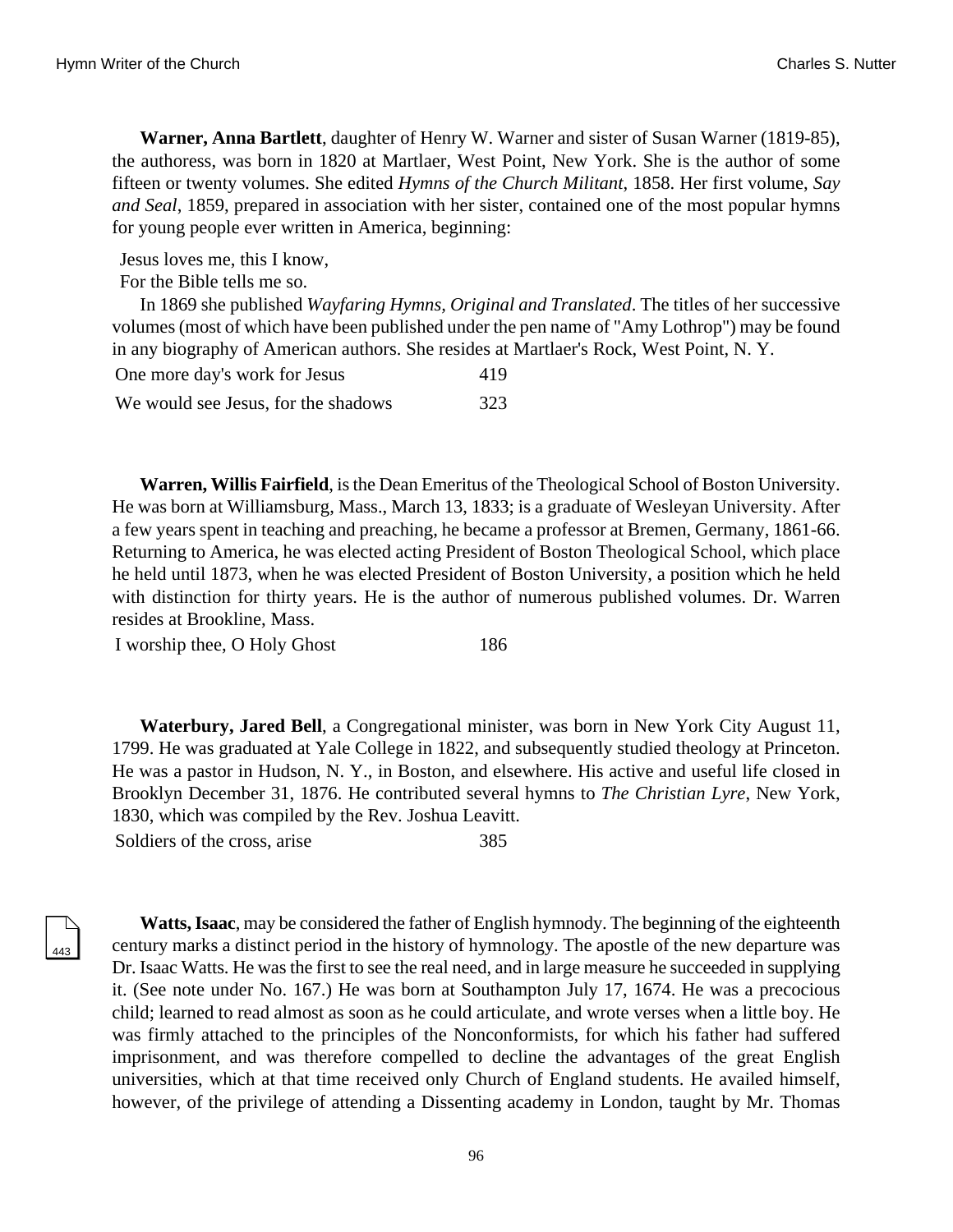Rowe, where he applied himself to study with uncommon diligence and success. During his school days it was his habit frequently to attempt poetry both in English and in Latin, according to the custom of the time. In this manner he was unconsciously preparing himself for a long, brilliant, and useful career. In 1705 he published his first volume of poems, *Horae Lyricae*, which was received with approbation in Great Britain and America, and gave the author, in the opinion of the learned Dr. Johnson, an honorable place among English poets. His *[Hymns and Spiritual Songs](http://www.ccel.org/ccel/watts/psalmshymns.html)* appeared in 1707; *[Psalms](http://www.ccel.org/ccel/watts/psalmshymns.html)*, in 1719; and *[Divine Songs for Children](http://www.ccel.org/ccel/watts/psalmshymns.html)*, in 1720. One characteristic of Watts's hymns is majesty. He is bold, massive, tremendous. This was not his only style of writing; some of his hymns are very pathetic. For example, "When I survey the wondrous cross" and "Alas! and did my Saviour bleed." Grandeur was his forte, but he could be as simple as a child and as tender as a mother. The same hand that wrote

Wide as the world is thy command, Vast as eternity thy love, also wrote the familiar little cradle song,

Hush, my dear, lie still and slumber;

Holy angels guard thy bed.

He became pastor of an Independent Church in London in 1702. He was so feeble that much of the time the work of the parish was done by an assistant, but he held the place nominally until his death. Dr. Watts never married. In 1713 he was invited to the elegant and hospitable home of Sir Thomas Abney. Years later he wrote to Lady Huntingdon: "This day thirty years I came hither to the house of my good friend, Sir Thomas Abney, intending to spend but one single week under his friendly roof; and I have extended my visit to exactly the length of thirty years." He wrote many works in prose as well as in poetry, amounting altogether to fifty-two publications. He lived to be seventy-five years of age, and was for many years before his death recognized as a patriarch among the Dissenting clergy. He died November 25, 1748. Westminster Abbey, that vast inausoleum of England's heroes, statesmen, poets, and saints, has been honored with a memorial of this great, good man. Underneath a bust of the poet the artist has sculptured Watts sitting at a table writing, while behind and above him an angel is whispering heavenly thoughts. The design is artistic and very appropriate. This Hymnal contains fifty-three hymns by Dr. Watts.

| A broken heart, my God, my King      | 266 |
|--------------------------------------|-----|
| Alas! and did my Saviour bleed       | 146 |
| Am I a soldier of the cross          | 393 |
| Awake, our souls! away our fears     | 405 |
| Before Jehovah's awful throne        | 6   |
| Begin, my tongue, some heavenly      | 89  |
| Behold the glories of the Lamb       | 167 |
| Come, Holy Spirit, heavenly Dove     | 183 |
| Come, let us join our cheerful songs | 24  |
| Come, sound his praise abroad        | 3   |
| Come, ye that love the Lord          | 22  |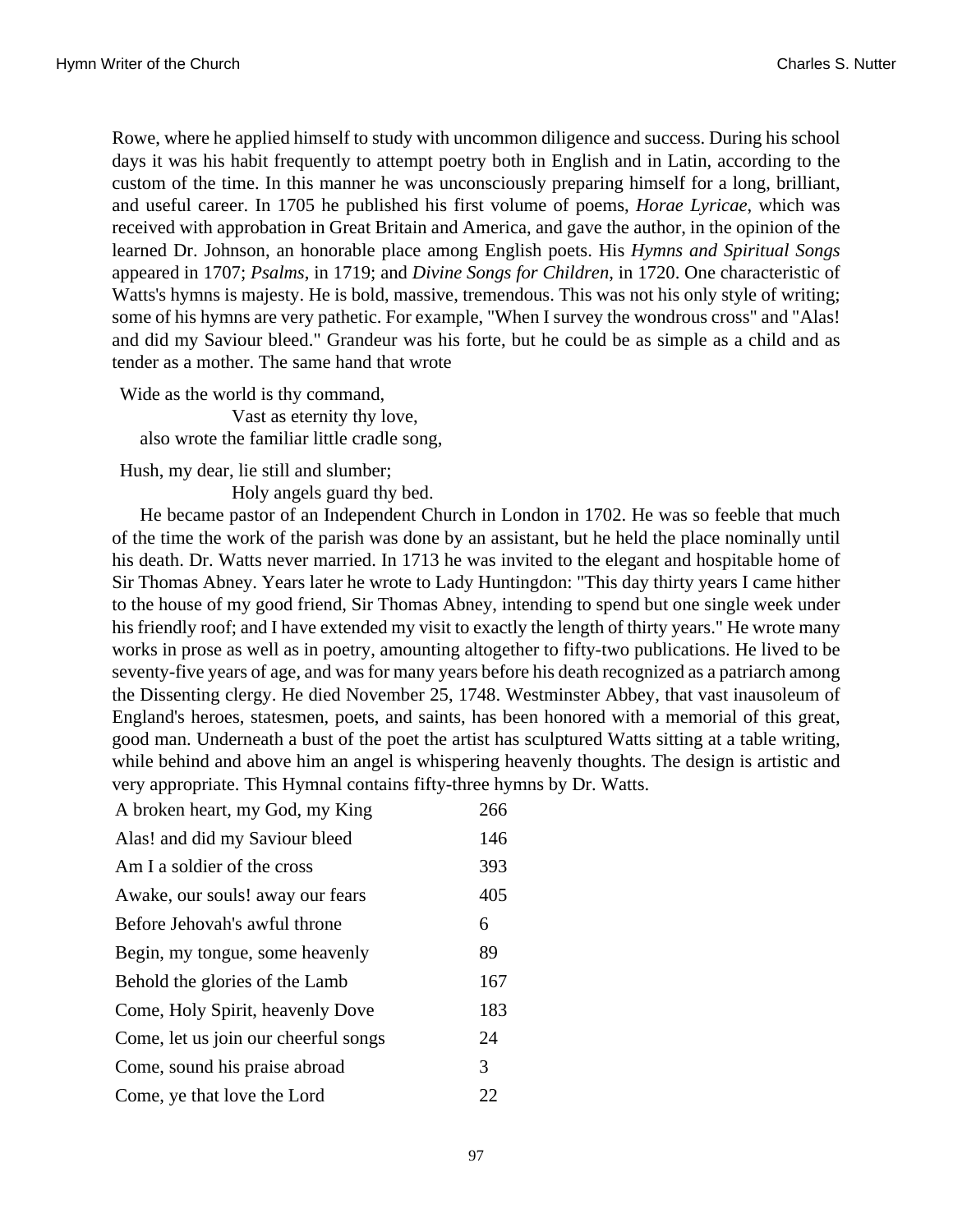| Eternal Power, whose high abode      | 17     |
|--------------------------------------|--------|
| Father, how wide thy glory shines    | 79     |
| From all that dwell below the skies  | 5      |
| Give me the wings of faith to rise   | 606    |
| God is the name my soul adores       | 80     |
| God is the refuge of his saints      | 218    |
| Great God! attend, while Zion sings  | 213    |
| Hear what the voice from heaven      | 588    |
| He dies, the Friend of sinners dies  | 165    |
| How pleasant, how divinely fair      | 215    |
| How sad our state by nature is       | 268    |
| How shall the young secure their     | 204    |
| I'll praise my Maker while I've      | 534    |
| I'm not ashamed to own my Lord       | 441    |
| Jesus shall reign where'er the sun   | 631    |
| Jesus, thou everlasting King         | $\tau$ |
| Joy to the world! the Lord is come   | 107    |
| Let all on earth their voices raise  | 9      |
| Long have I sat beneath the sound    | 281    |
| Lord, how secure and blest are they  | 439    |
| Lord, in the morning thou shalt hear | 41     |
| My dear Redeemer and my Lord         | 140    |
| My God, the spring of all my joys    | 535    |
| My soul, repeat his praise           | 94     |
| Now let the Father and the Son       | 719    |
| O God, our help in ages past         | 577    |
| Plunged in a gulf of dark despair    | 242    |
| Salvation! O the joyful sound        | 287    |
|                                      |        |
| Show pity, Lord, O Lord forgive      | 270    |
| Sweet is the work, my God, my King   | 71     |
| The God of mercy be adored           | 721    |

<span id="page-109-0"></span>

| Sweet is the work, my God, my King  | 7 L |
|-------------------------------------|-----|
| The God of mercy be adored          | 721 |
| The heavens declare thy glory, Lord | 202 |
| The Lord Jehovah reigns             | 81  |
|                                     |     |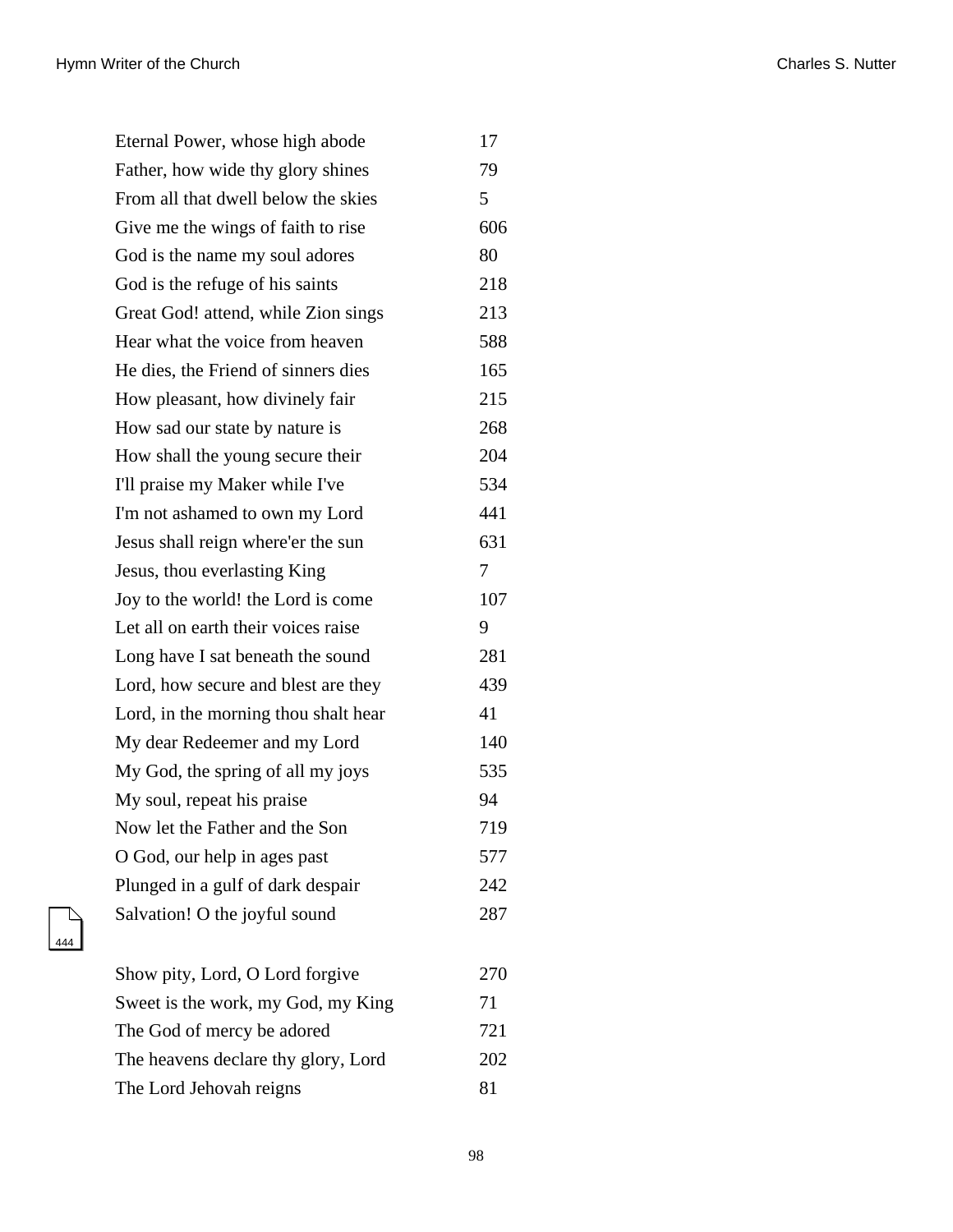| There is a land of pure delight      | 604 |
|--------------------------------------|-----|
| Thus far the Lord hath led me on     | 51  |
| Unveil thy bosom, faithful tomb      | 586 |
| Welcome, sweet day of rest           | 64  |
| When I can read my title clear       | 440 |
| When I survey the wondrous cross     | 141 |
| Why do we mourn departing friends    | 595 |
| Why should the children of a King    | 299 |
| Why should we start and fear to die. | 581 |

<span id="page-110-1"></span>**Wells, Marcus Morris**, is the author of one of our most popular modern hymns on the Holy Spirit and also the composer of the tune to which it is universally sung. Beyond the published date of his birth (1815) and his death (1895) and the statement that he was a lawyer living in the State of New York, we have no facts concerning him. It is hoped that some facts may be learned about him which may be incorporated in later editions of this volume. The date assigned to the hymn by Mr. Ira D. Sankey is 1858. It is to be regretted that we have not other hymns and tunes from one who can write devotional poetry and music such as that represented by the single hymn and tune which we have here from his pen.

<span id="page-110-0"></span>Holy Spirit, faithful Guide 193

**Wesley, Charles**, has been called "the poet of Methodism," but this designation is too narrow for him. He might more properly be called the poet of Christendom, for the entire Christian world is indebted to him for many of its most valuable hymns. For the first place among English hymn writers he has never had but one competitor. Hymnologists have sometimes instituted a comparison between the hymns of Wesley and those of [Watts.](#page-107-0) Some have given the preference to one, and some to the other. We must remember that these men were not rivals. They were too good, too great, and too unlike to be antagonists. They were both princes--aye, kings--of song, but each in his own realm. Watts's great theme was divine majesty, and no one approaches him in excellence upon this subject. Wesley's grandest theme was love--the love of God--and here he had no rival. Charles Wesley was born in Epworth, England, December 18, 1707. He was educated at Westminster School and Oxford University, where he took his degree in 1728. It was while a student at Christ Church College that Wesley and a few associates, by strict attention to duty and exemplary conduct, won for themselves the derisive epithet of "Methodists." He was ordained a priest in the Church of England in 1735, and that same year he sailed with his brother [John](#page-115-0) as a missionary to Georgia, but soon returned to England. He was not converted, according to his own statement, until Whitsunday, May 21, 1738. (See note under No. 1.) On that day he received a conscious knowledge of sins forgiven, and this event was the real beginning of his mission as the singer of Methodism. He tells his own experience beautifully in the hymn beginning: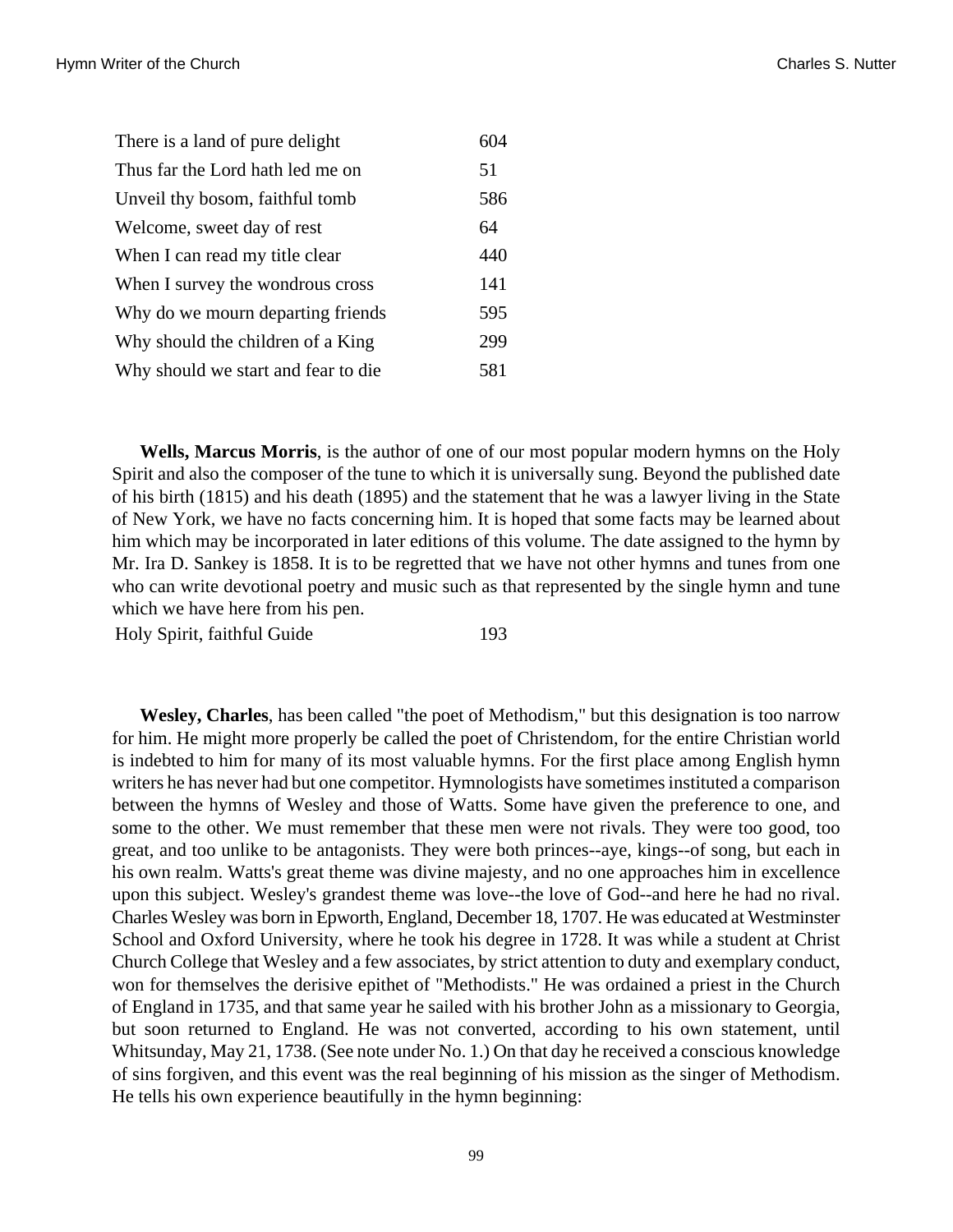And can it be that I should gain

An interest in the Saviour's blood?

Charles Wesley's hymns may be generally classified as follows: Hymns of Christian experience ("O for a thousand tongues to sing" is an example); invitation hymns (of which "Come, sinners, to the gospel feast" is a good specimen); sanctification hymns ("O for a heart to praise my God" is one of them); funeral hymns ("Rejoice for a brother deceased"); and hymns on the love of God, a subject on which he never became weary. "Wrestling Jacob" represents the last class. But it is preëminently in portraying the various phases of experimental religion--conviction of sin, penitence, saving faith, pardon, assurance, entire sanctification--that Charles Wesley is quite without a peer among hymn writers. His songs have been one of the most potent forces in Methodism since its organization. Nor was he a singer alone, but as an itinerant preacher he was a busy and earnest colaborer with his brother John. After his marriage, in 1749, his itinerant labors were largely restricted to London and Bristol. He died March 29, 1788. "After all," says Dr. John Julian, the greatest authority in English Hymnology, "it was Charles Wesley who was the great hymn writer of the Wesley family, and perhaps, taking quantity and quality into consideration, the great hymn writer of all ages." Of the six thousand and five hundred hymns by Charles Wesley (all of which were written after his conversion), this collection contains one hundred and twenty-one. (See page 451 for a complete list of the poetical publications of John and Charles Wesley.)

<span id="page-111-0"></span>

| A charge to keep I have           | 388 |
|-----------------------------------|-----|
| A thousand oracles divine         | 75  |
| Ah! whither should I go           | 283 |
|                                   |     |
| All praise to our redeeming Lord  | 553 |
| And am I born to die              | 590 |
| And are we yet alive              | 560 |
| And can I yet delay               | 275 |
| And can it be that I should gain  | 310 |
| And let our bodies part           | 227 |
| And let this feeble body fail     | 607 |
| And must I be to judgment brought | 600 |
| Arise, my soul, arise             | 301 |
| Arm of the Lord, awake, awake     | 216 |
| Author of faith, eternal Word     | 298 |
| Awake, Jerusalem, awake           | 217 |
| Blest be the dear uniting love    | 228 |
| Blow ye the trumpet, blow         | 294 |
| Christ, the Lord, is risen to-day | 156 |
| Come, Father, Son, and Holy Ghost | 229 |
|                                   |     |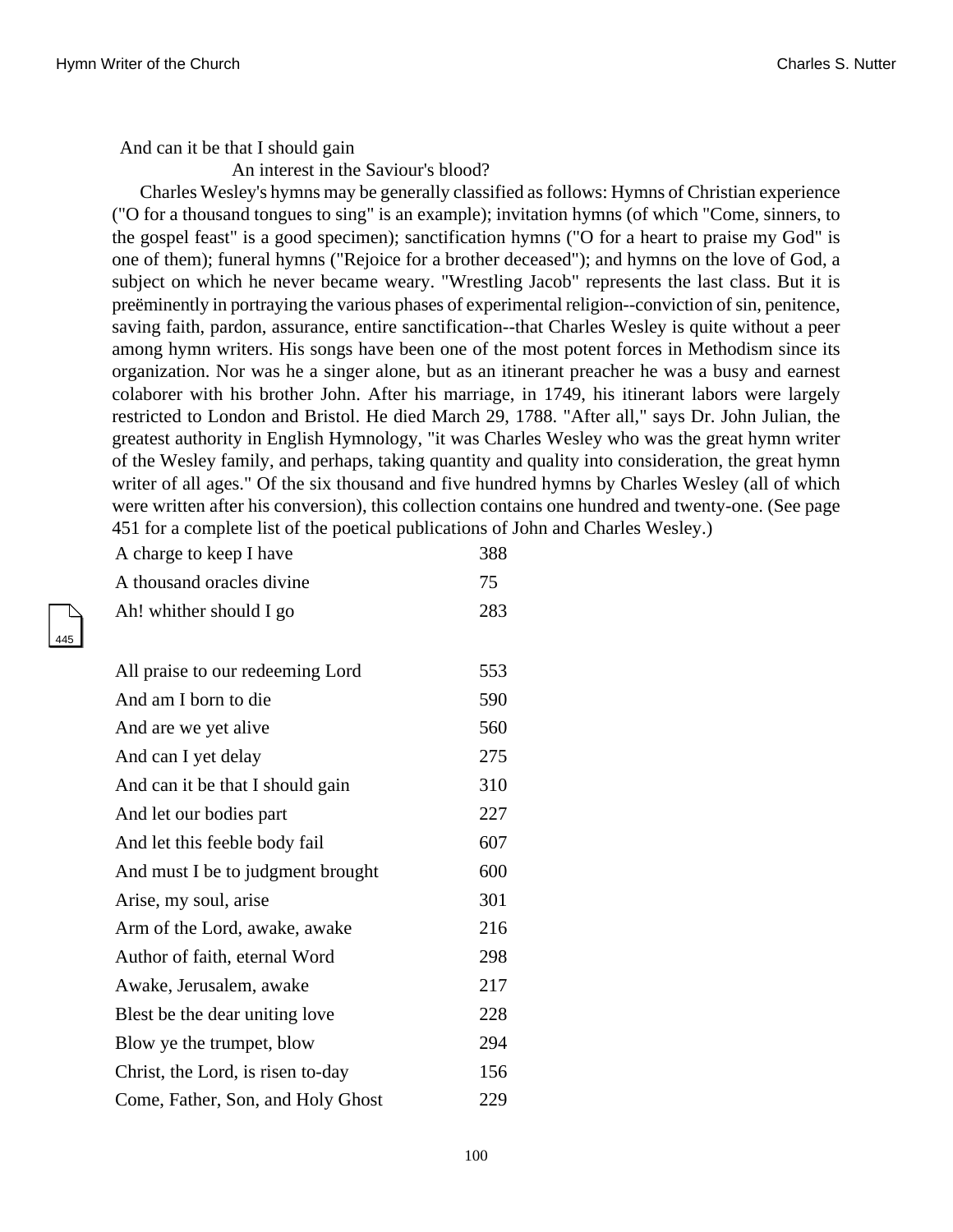| Come, Holy Ghost, our hearts inspire | 181            |
|--------------------------------------|----------------|
| Come, let us anew our journey        | 568            |
| Come, let us join our friends above  | 611            |
| Come, let us join with one accord    | 63             |
| Come, let us use the grace divine    | 569            |
| Come, let us who in Christ believe   | 36             |
| Come, O thou all-victorious Lord     | 241            |
| Come, O thou Traveler unknown        | 511            |
| Come on, my partners in distress     | 432            |
| Come, sinners, to the gospel feast   | 256            |
| Come, thou almighty King             | $\overline{2}$ |
| Come, thou long-expected Jesus       | 116            |
| Depth of mercy, can there be         | 267            |
| Father, I stretch my hands to thee   | 277            |
| Father of Jesus Christ, my Lord      | 297            |
| Father, Son, and Holy Ghost          | 726            |
| Forever here my rest shall be        | 357            |
| Forth in thy name, O Lord, I go      | 400            |
| Give me a new, a perfect heart       | 366            |
| Giver of concord, Prince of peace    | 563            |
| God of all power and truth and       | 378            |
| God of love, that hearest prayer     | 562            |
| Hail the day that sees him rise      | 162            |
| Happy the man that finds the         | 372            |
| Hark! the herald angels sing         | 111            |
| Ho! every one that thirsts, draw     | 258            |
| Holy and true and righteous Lord     | 377            |
| How can a sinner know                | 303            |
| How happy every child of grace       | 605            |
| I know that my Redeemer lives        | 370            |
| I the good fight have fought         | 391            |
| I want a principle within            | 320            |
| In age and feebleness extreme        | 746            |
| Infinite God, to thee we raise       | 10             |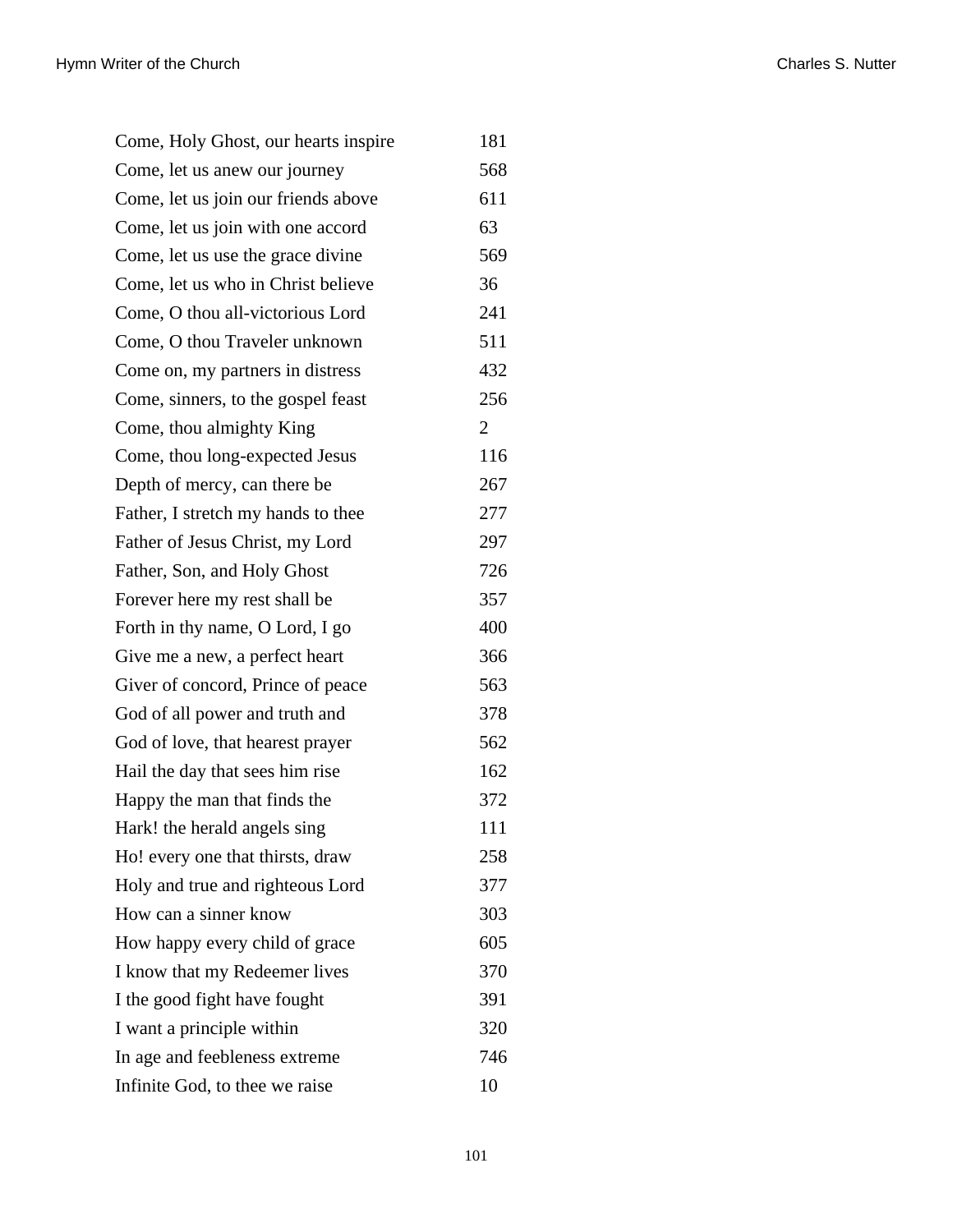| Jesus, from whom all blessings flow | 561 |
|-------------------------------------|-----|
| Jesus, let all thy lovers shine     | 321 |
| Jesus, let thy pitying eye          | 491 |
| Jesus, Lover of my soul             | 463 |
| Jesus, my strength, my hope         | 340 |
| Jesus, my Truth, my Way             | 471 |
| Jesus, the all-restoring word       | 331 |
| Jesus, the Conqueror, reigns        | 172 |
| Jesus, the name high over all       | 222 |
| Jesus, the sinner's Friend, to thee | 271 |
| Jesus, the Truth and Power divine   | 220 |
| Jesus, thine all-victorious love    | 375 |
| Jesus, thou all-redeeming Lord      | 263 |
| Jesus, united by thy grace          | 557 |
| Join, all ye ransomed sons of grace | 576 |
| Leader of faithful souls, and Guide | 459 |
| Let earth and heaven agree          | 565 |
| Let Him to whom we now belong       | 373 |
| Let not the wise their wisdom boast | 308 |
| Lift up your hearts to things above | 558 |
| Light of those whose dreary         | 638 |
| Lo! He comes, with clouds           | 601 |
| Lo! on a narrow neck of land        | 579 |
| Lord, I believe a rest remains      | 356 |
| Lord, if at thy command             | 648 |
| Lord, in the strength of grace      | 352 |
| Lord, whom winds and seas obey      | 103 |
| Love Divine, all loves excelling    | 355 |
| Loving Jesus, gentle Lamb           | 374 |
| O come and dwell in me              | 362 |
| O for a heart to praise my God      | 354 |
| O for a thousand tongues to sing    | 1   |
| O for that tenderness of heart      | 278 |
| O glorious hope of perfect love     | 365 |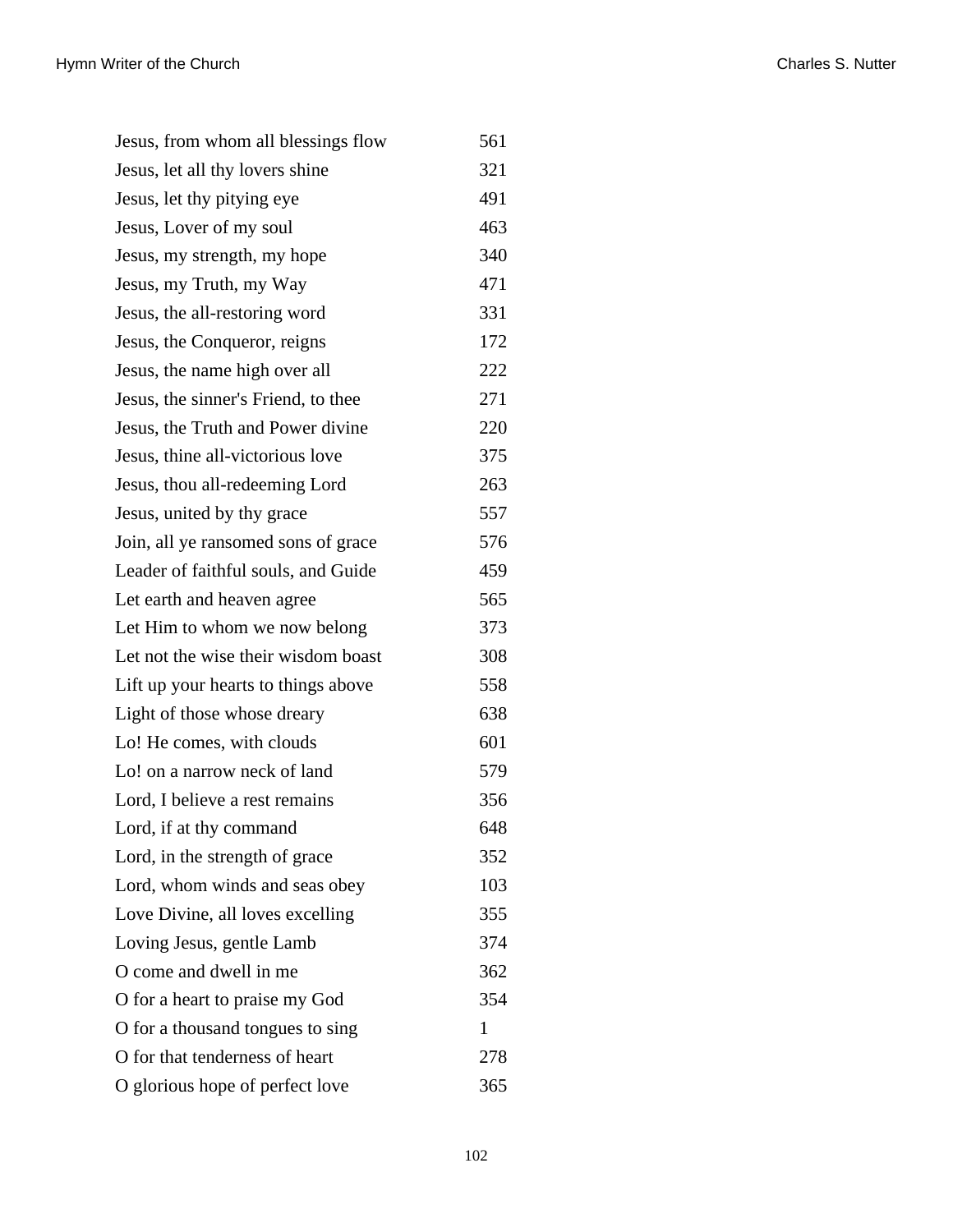| O God, most merciful and true       | 401 |
|-------------------------------------|-----|
| O how happy are they                | 311 |
| O joyful sound of gospel grace      | 371 |
| O love divine, how sweet thou art   | 368 |
| O love divine, what hast thou done  | 153 |
| O that I could repent! O that       | 264 |
| O that I could repent! With all     | 265 |
| O that my load of sin were gone     | 381 |
| O thou who earnest from above       | 313 |
| O thou whom all thy saints adore    | 13  |
| Our Lord is risen from the dead     | 158 |
| Rejoice, the Lord is King           | 178 |
| See how great a flame aspires       | 643 |
| Servant of God, well done! Thy      | 593 |
| Sing to the great Jehovah's praise  | 575 |
| Sing we to our God above            | 725 |
| Sinners, turn, why will ye die      | 247 |
| Soldiers of Christ, arise           | 382 |
| Spirit of faith, come down          | 191 |
| Stand the omnipotent decree         | 598 |
| Stay, thou insulted Spirit, stay    | 269 |
| Talk with us, Lord, thyself reveal  | 499 |
| Thou great mysterious God unknown   | 318 |
| Thou hidden source of calm repose   | 466 |
| Thou Son of God, whose flaming eyes | 245 |
| To God your every want              | 512 |
| Try us, O God, and search the       | 555 |
| Weary souls that wander wide        | 262 |
| Weep not for a brother deceased     | 594 |
| What is our calling's glorious hope | 358 |
| Wherewith, O Lord, shall I draw     | 244 |
| Who are these arrayed in white      | 619 |
| With glorious clouds encompassed    | 327 |
| Ye servants of God, your Master     | 11  |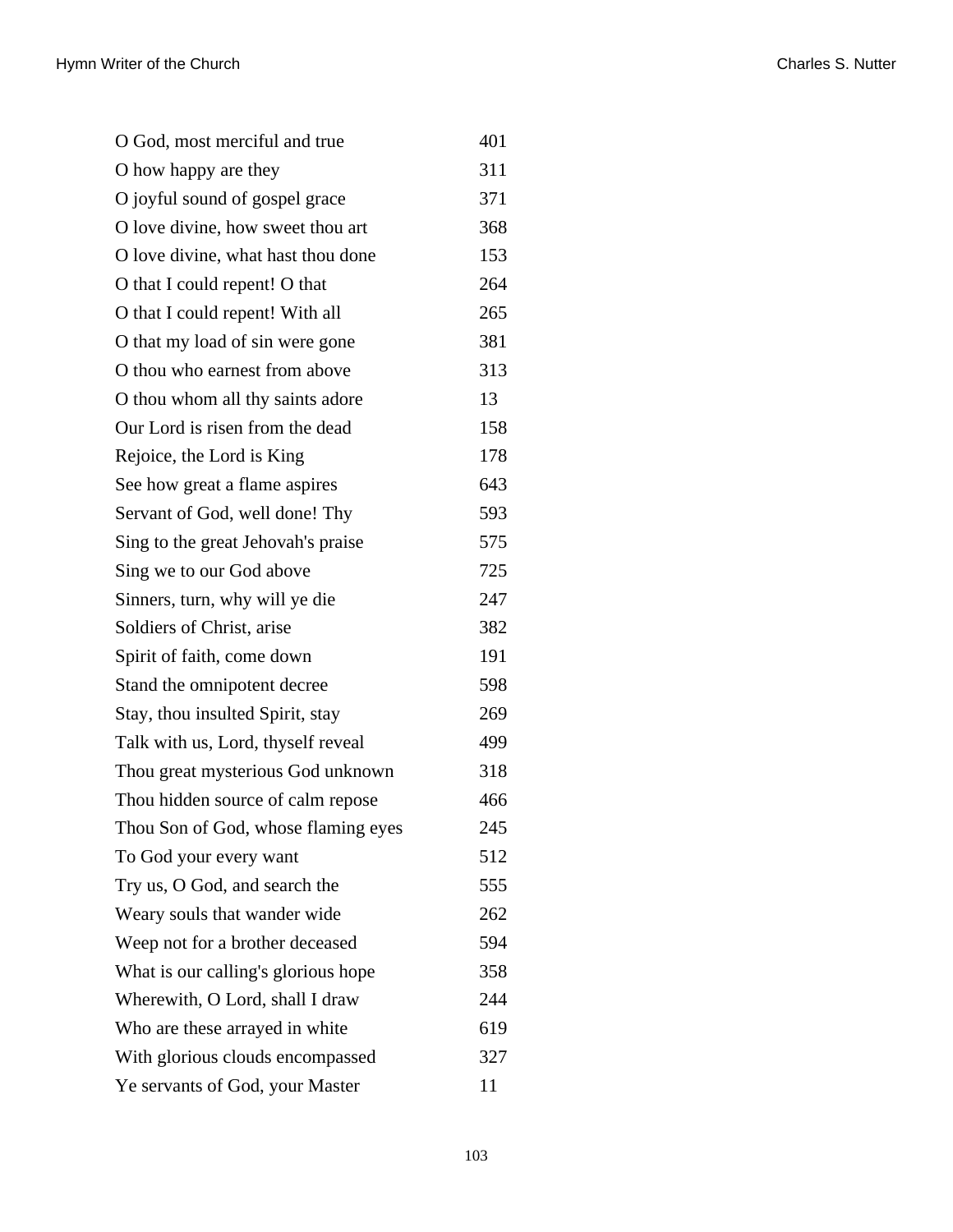<span id="page-115-1"></span><span id="page-115-0"></span>**Wesley, John**, is so well known as the founder of Methodism that we need give here only the leading dates and events in his life. He was born at the Epworth rectory June 28, 1703; went to Oxford University in 1720; was ordained deacon in 1725; was made Fellow of Lincoln College in 1726; was his father's curate, 1727-29; returned to Oxford in 1729, and became leader of the holy club, sneeringly called "Methodists," which had been organized during his absence by his brother Charles; went to Georgia as a missionary in 1735, and while here published his first hymn book (1736-37) at Charleston, S. C. He returned to England at the end of two years, saying: "I went to America to convert the Indians, but O who shall convert me? Who is he that will deliver me from this evil heart of unbelief?" He had been impressed by the piety and faith of the Moravians in a storm while crossing the ocean, and they now became his spiritual guides. While attending one of their prayer meetings on May 24, 1738, he obtained the conscious knowledge of sins forgiven and of his acceptance with God. From this time until his death, March 2, 1791, he was unremitting in his labors as a preacher of that religion which he had experienced and as an organizer of converted men for the work of evangelization. As a revivalist and Christian reformer his work is known and read of all men. Nearly all of the Wesleyan hymns, even those found in volumes issued jointly by the two brothers, are commonly accredited to [Charles Wesley](#page-110-0). As, however, John Wesley states that he and his brother agreed among themselves not to distinguish their hymns, it cannot be definitely known that John Wesley is not himself the author of some of the hymns accredited to Charles Wesley. He is known to be the author of numerous translations from the German, and these are among the most successful translations and finest hymns in the entire range of English hymnology, being marked by deep spirituality and lofty devotional thought. His translations were the result in part of a visit to the Moravian settlement at Herrnhut, in Germany. (See page 451 for a complete list of the poetical publications of John and Charles Wesley.) Of the following seventeen hymns, all but three are translations:

| Come, Saviour, Jesus   | Bourignon         | 379 |
|------------------------|-------------------|-----|
| Commit thou all thy    | Gerhardt          | 435 |
| Give to the winds thy  | Gerhardt          | 437 |
| High on his everlast   | Spangenberg       | 221 |
| How happy is the       | Original          | 624 |
| I thank thee, uncreat  | <i>Scheffler</i>  | 367 |
| I thirst, thou wounded | Zinzendorf        | 335 |
| Into thy gracious      | Dessler           | 305 |
| Jesus, thy blood and   | Zinzendorf        | 148 |
| Jesus, thy boundless   | Gerhardt          | 333 |
| My soul before thee.   | Richter           | 273 |
| Now I have found the   | Rothe             | 302 |
| O thou, to whose       | <i>Zinzendorf</i> | 359 |
| Shall I, for fear of   | Winkler           | 225 |
| Thou hidden love of    | Tersteegen        | 345 |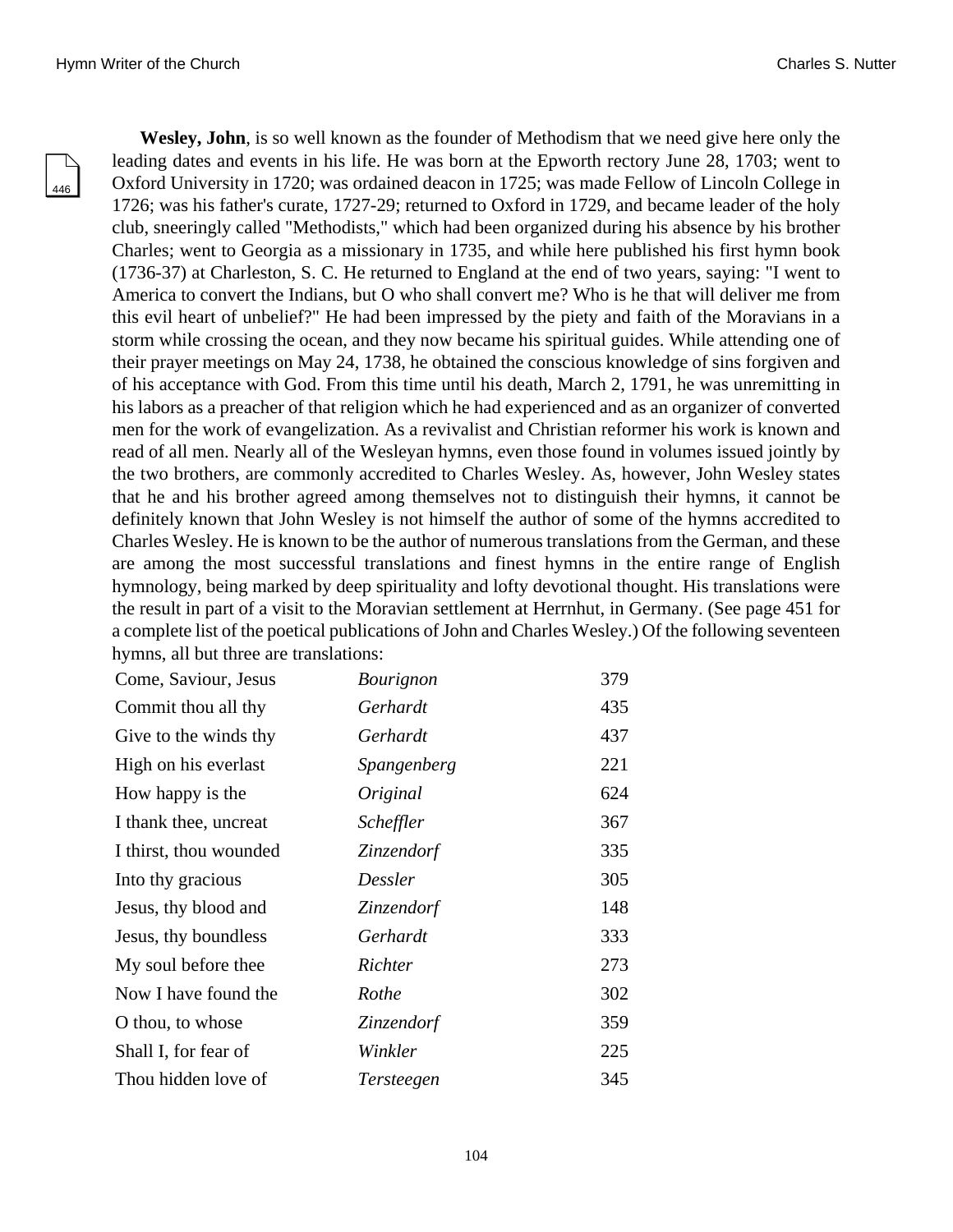| To God, the Father    | Original | 722 |
|-----------------------|----------|-----|
| We lift our hearts to | Original | 45  |

<span id="page-116-0"></span>**Wesley, Samuel**, the son of Rev. John Wesley and the father of [John](#page-115-0) and [Charles Wesley,](#page-110-0) was born in 1662. While an academy student Wesley expected to enter the ministry of the Dissenters. The change in his opinions was a little remarkable. Some one had written severely against the Dissenters, and Mr. Samuel Wesley was appointed to reply. This led him to a course of reading which in the end resulted differently from what was expected. He left the Dissenters and attached himself to the Established Church. Entering Exeter College, Oxford, as a servitor, he was graduated in 1688. Ordained soon after, he served as curate in several places. In 1696 he dedicated his *Life of Christ, an Heroic Poem*, to Queen Mary, who presented him with the living at Epworth, where he remained until his death, April 22, 1735. In 1689, he married Susanna Annesley, whose fame has gone wherever Christian motherhood is honored. They had nineteen children, nine of whom died in infancy. He published The *Old and New Testaments Attempted in Verse* in 1716, and had just finished at the time of his death a volume of learned *Dissertations on the Book of Job*. His oldest son, Samuel Wesley, Jr., was also a hymn writer of some note. On December 1, 1730, he wrote the following: "I hear my son John has the honor of being styled 'the father of the holy club.' If it be so, I must be the grandfather of it; and I need not say that I had rather any of my sons should be so dignified and distinguished than to have the title of 'His Holiness.'" Behold the Saviour of mankind 142

<span id="page-116-3"></span><span id="page-116-1"></span>**West, Robert Athow**, an English-American Methodist layman, editor, and author, was born at Thetford, England, in 1809; came to this country in 1843; was the official reporter of the important and historic session of the General Conference of the Methodist Episcopal Church in 1844. Mr. West was a member of a committee of seven appointed by the General Conference of 1848 to prepare a standard edition of the hymn book which appeared later as *Hymns for the Use of the Methodist Episcopal Church*, 1849. To this volume he contributed two hymns, one of which is that found in this collection. From 1846 to 1849 he edited the *Columbia Magazine* (New York). In 1858 he became editor of the New York *Commercial Advertiser*. He also published *Sketches of Wesleyan Preachers*, 1848, and *A Father's Letters to His Daughter*, 1865. He died at Georgetown, D. C., February 1, 1865.

<span id="page-116-2"></span>Come, let us tune our loftiest song 21

**White, Henry Kirke**, a gifted English poet who died early in life, was born in Nottingham, England, March 21, 1785. Very early he manifested a remarkable love for books and a decided talent for composition. But his parents were poor, and he was apprenticed in early boyhood to a stocking weaver, from which uncongenial servitude he escaped as soon as he could and began the study of law; but later he was converted and felt called to the ministry. The story of his conversion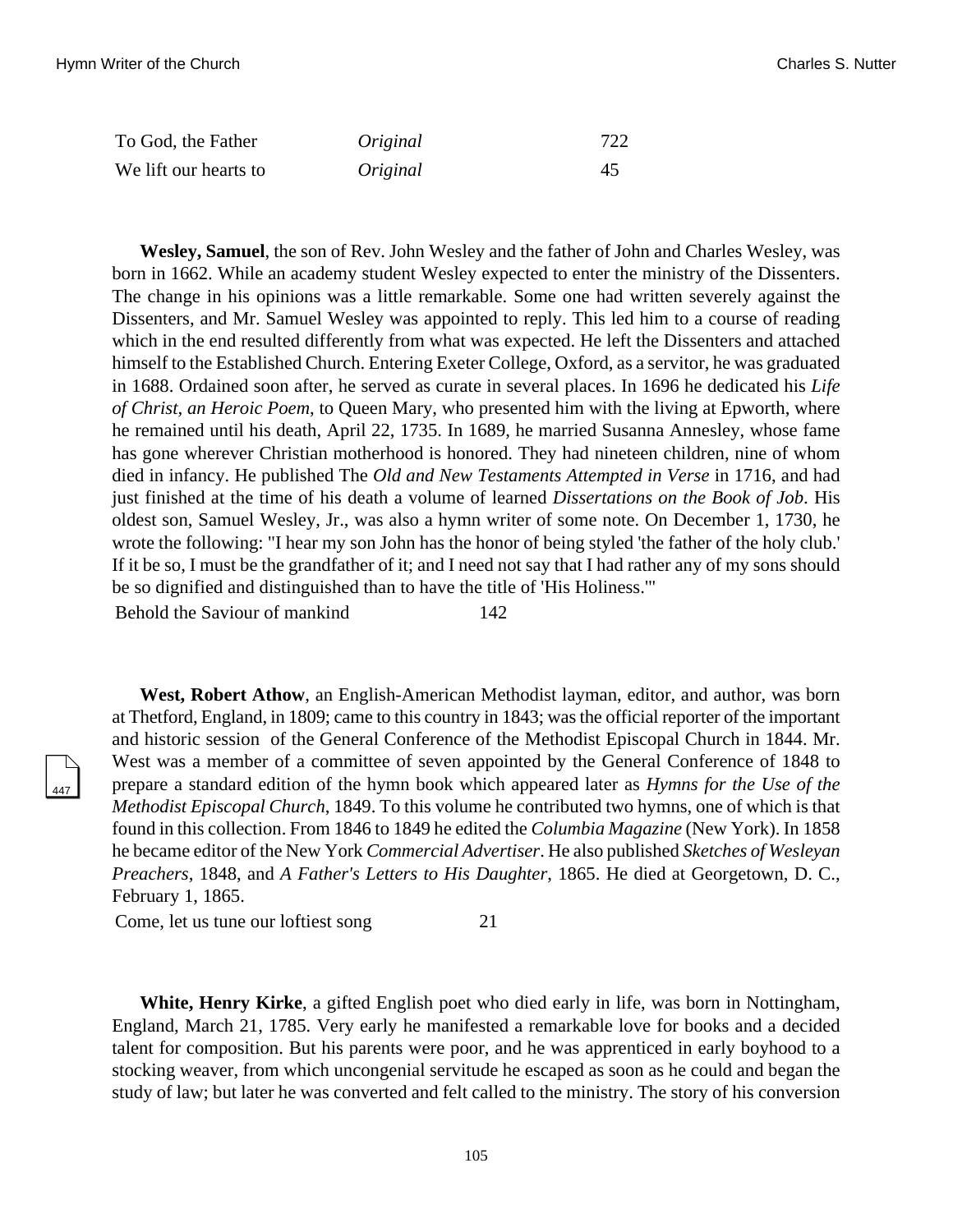from deism to Christianity is briefly but beautifully told in the poem titled "The Star of Bethlehem." He entered St. John's College, Cambridge, in 1805 as a servitor; but died October 19, 1806, in the second year of his college course, when only twenty-one years of age. In 1803 he published a small volume of poems. Some of them are very fine, but no doubt he would have produced others far better if he had lived to the ordinary age of man. His rare poetic genius, his victory over skepticism and subsequent faith and piety, his hard struggle with poverty and early death invest the story of his life with more than ordinary pathos. His hymns, ten in number, appeared in [Collyer's](#page-33-0) *Collection*, 1812.

| Oft in danger, oft in woe        | 412 |
|----------------------------------|-----|
| The Lord our God is clothed with | QQ. |
| When marshaled on the mighty     | 124 |

<span id="page-117-0"></span>**Whittier, John Greenleaf**, commonly known as the "Quaker Poet," was born at Haverhill, Mass., December 17, 1807; and died at Hampton Falls, N. H., September 7, 1892. Beginning life as a farmer boy and village shoemaker, and with only a limited education, he entered the profession of journalism in 1828, becoming that year editor of the *American Manufacturer*, published in Boston, and in 1830 editor of the *New England Review*. In 1836 he became Secretary of the American Anti-Slavery Society and editor of its official organ, the *Freeman*. In Boston, Hartford, Haverhill, Philadelphia, and Washington he pursued his profession successfully for about twenty years, after which, beginning with 1847, he became the corresponding editor of the *National Era* in Washington, D. C. He was a strong advocate for the freedom of the slaves, and his pen both as journalist and poet was ever at the call of the cause that was so near to his heart. The Quaker poet was as much opposed to war as he was to slavery. With the rigid and narrow type of Calvinistic theology that so long dominated New England he had no sympathy, but felt that a part of his mission as a poet was to rebuke and refute a theology which he felt to be a caricature upon the heart and character of God. Many of his poems are described as "rhetoric on fire with emotion." In his religious poems he always magnified the goodness and love of God for man and man's love for and service of his fellow-man as that which proves far better than creeds and ceremonies could that one possesses the Christian character. Whittier's poems are pervaded by the ethical and religious element more largely, perhaps, than is true of the writings of any other great English poet of modern times. From 1824 to the year of his death (1892) he wrote and published poems singly in periodicals and collectively in book form. From these poems about seventy-five hymns have been made by selecting verses of religious and devotional sentiments. Our Hymnal contains seven of his hymns:

| Dear Lord and Father of mankind     | 543 |
|-------------------------------------|-----|
| I bow my forehead in the dust       | 472 |
| It may not be our lot to wield      | 398 |
| O Love! O Life! Our faith and sight | 479 |
| Our thought of thee is glad with    | 712 |
| We may not climb the heavenly       | 128 |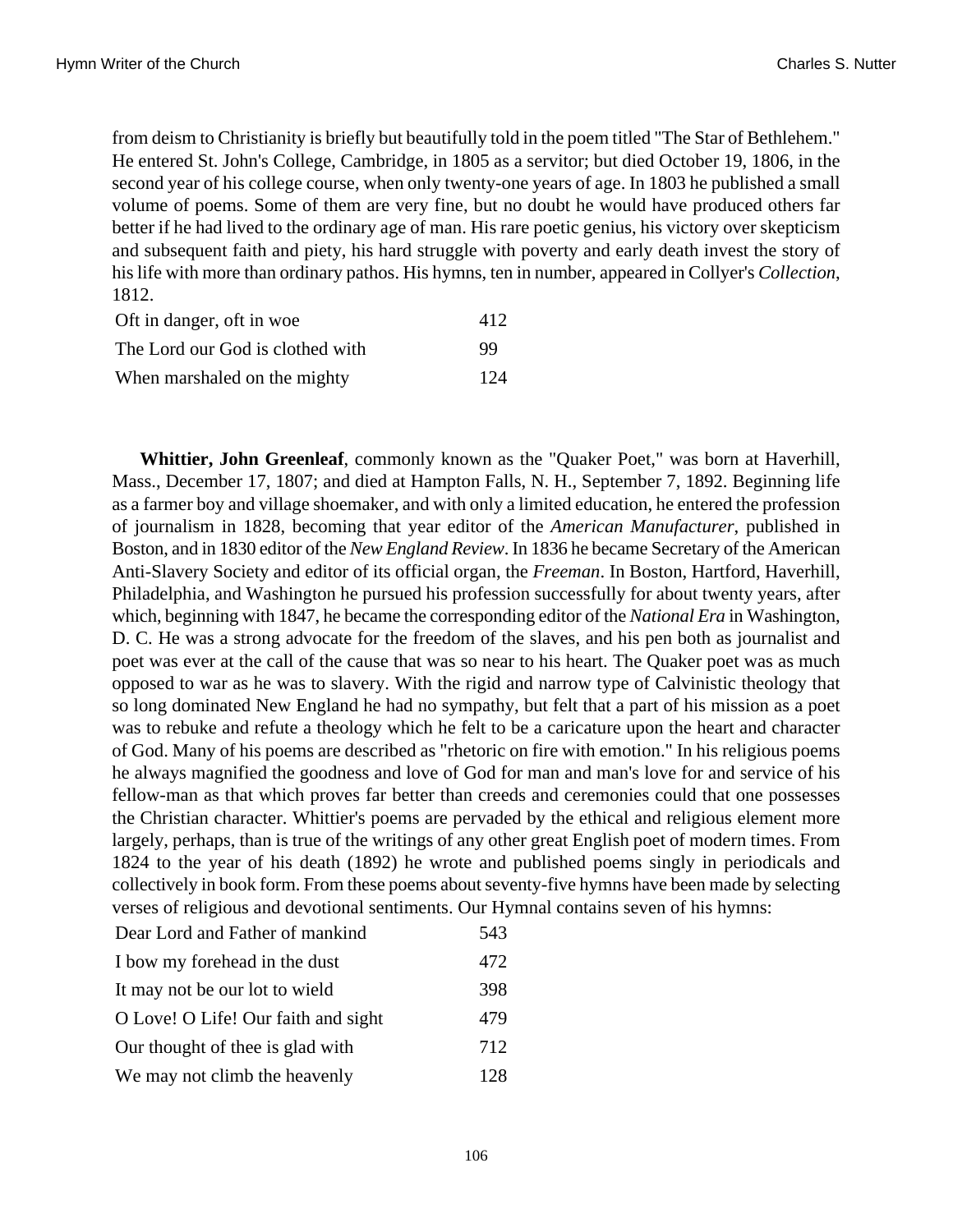When on my day of life the night 589

<span id="page-118-4"></span><span id="page-118-0"></span>**Williams, Helen Maria**, was born in the North of England in 1762. She published a volume of poems when only twenty-one years old, and in 1786 her *Poems* appeared in two small volumes. She visited Paris in 1788, and lived there for some years with a sister who had married a French Protestant. This was during the period of the Revolution and the Reign of Terror. She was an outspoken republican in her sympathies, and was imprisoned by Robespierre because of some of her utterances in advocacy of the Girondist cause, being released from prison only after his death, in 1794. Her *Letters from France* (1790 and 1795) were published in England, America, and France. They dealt with political, religious, and literary questions, and showed her to be a woman of more than ordinary intellectual strength. She published many volumes between 1786 and 1823, when her last volume appeared, titled *Poems on Various Occasions*, being a collection of all her previously published poems. She lived partly in England, but mostly in France, though the closing years of her life were spent in Holland in the home of a nephew who lived at Amsterdam and was pastor of the reformed Church there. Her death occurred at Paris December 14, 1827.

<span id="page-118-1"></span>While thee I seek, protecting Power 517

**Williams, William**, has been called "the [Watts](#page-107-0) of Wales." He was born in 1717. His "awakening" was due to an open-air sermon by the famous Welsh preacher, Howell Harris. Williams received deacon's orders in the Established Church, but subsequently became a preacher in the Calvinistic Methodist connection. As an evangelistic preacher he was popular and successful, abounding in labors and exercising a wide influence among the Welsh. He died January 11, 1791. Guide me, O thou great Jehovah 91

<span id="page-118-3"></span><span id="page-118-2"></span>**Willis, Nathaniel Parker**, the well-known American poet and man of letters, was born at Portland, Me., January 20, 1807; graduated at Yale in 1827; followed a literary life with great success, publishing many volumes, one of poems; died at his beautiful home, "Idlewild," near Newburg-on-the-Hudson, January 29, 1867. He published a volume of *Sacred Poems* in 1843. His sister, Mrs. Parton, was a writer widely known under the *nom de plume* of "Fanny Fern." The perfect world, by Adam trod 660

**Winchester, Caleb Thomas**, an educator and author, the son of Rev. George F. Winchester, was born at Montville, Conn., January 18, 1847; graduated at Wesleyan University with the A.D. degree in 1869, in which institution he has been Professor of English Literature since 1873. He has delivered courses of lectures at Amherst, Princeton, Johns Hopkins, and other universities. He received the honorary degree of Doctor of Literature from Dickinson College in 1892. He is the author of several scholarly volumes, among them *Some Principles of Literary Criticism*, 1899; *Life*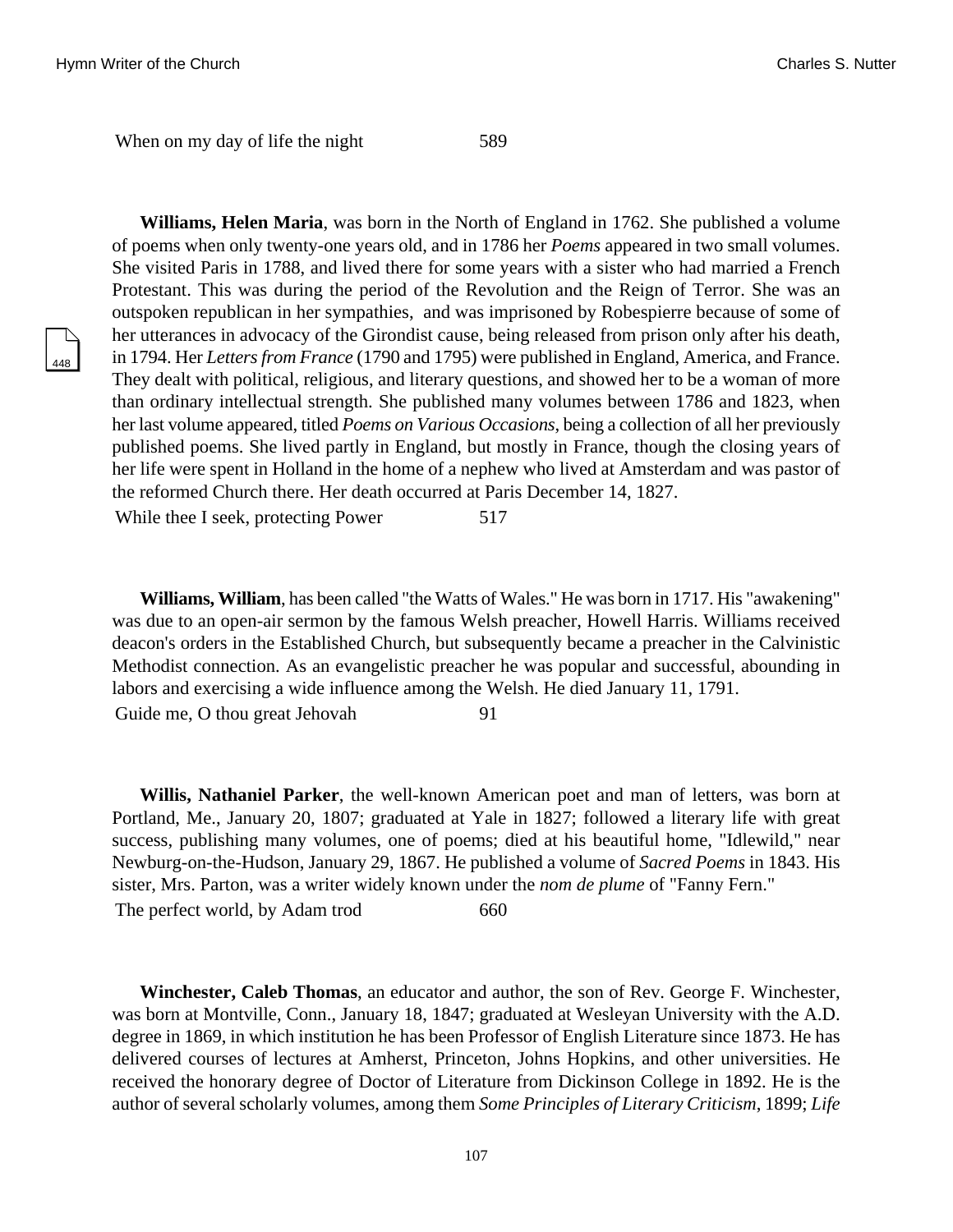*of John Wesley*, 1906; *A Group of English Essayists*, 1910. He was a member of the Joint Commission that prepared this Hymnal. He is a member of the Methodist Episcopal Church. He resides at Middletown, Conn., the seat of Wesleyan University.

The Lord our God alone is strong 686

<span id="page-119-0"></span>**Winckler, John Joseph**, a German Pietist, was born at Luckau, in Saxony, December 23, 1670. He was at first a pastor at Magdeburg, then a chaplain in the Protestant army, accompanying the troops to Holland and Italy, and at length returned to Magdeburg and became chief minister of the cathedral. He was no less eminent for his mental culture than for his piety. He was a preacher and writer who had the courage of his convictions, and this quality is notably manifest in the hymn by him found in this collection. He died August 11, 1722. Shall I, for fear of feeble man 225

<span id="page-119-1"></span>**Winkworth, Catherine**, an English poetess unusually gifted as a translator of hymns, was a member of the Church of England. She was born in London September 13, 1829. Much of her early life was spent near Manchester, the family moving later to Clifton, near Bristol. She made a specialty of translations from the German. She was the author of the following books: *Lyra Germanica* ([first](http://www.ccel.org/ccel/winkworth/lyra.html) [series](http://www.ccel.org/ccel/winkworth/lyra.html), 1855; [second series,](http://www.ccel.org/ccel/winkworth/lyra.html) 1858); *The Chorale Book for England*, 1863; *[Christian Singers of](http://www.ccel.org/ccel/winkworth/lyra.html) [Germany](http://www.ccel.org/ccel/winkworth/lyra.html)*, 1869. She died suddenly of heart disease at Monnetier, Savoy, July, 1878. Dr. James Martineau said: "Her translations contained in these volumes are invariably faithful and, for the most part, both terse and delicate; and an admirable art is applied to the management of complex and difficult versification." "Miss Winkworth," says Dr. Julian, "although not the earliest of modern translators of German into English, is certainly the foremost in rank and popularity." She possessed great intellectual and social gifts, and was deeply interested in the higher education of women. Six of her translations have a place in this volume.

<span id="page-119-3"></span>

| Faith is a living power from heaven | 286 |
|-------------------------------------|-----|
| Fear not, O little flock, the foe   | 445 |
| Leave God to order all thy ways     | 476 |
| Now God be with us, for the night   | 58  |
| Now thank we all our God            | 30  |
|                                     |     |
|                                     |     |

<span id="page-119-2"></span>Whate'er my God ordains is right 487

**Wolcott, Samuel**, a Congregational clergyman, was born at South Windsor, Conn., July 2, 1813; graduated at Yale in 1833 and at Andover Theological Seminary in 1837; was missionary in Syria in 1840-42, after which time he served as pastor in various towns and cities, including Providence, R. I., Chicago, Ill., and Cleveland, Ohio, and later served for some time as Secretary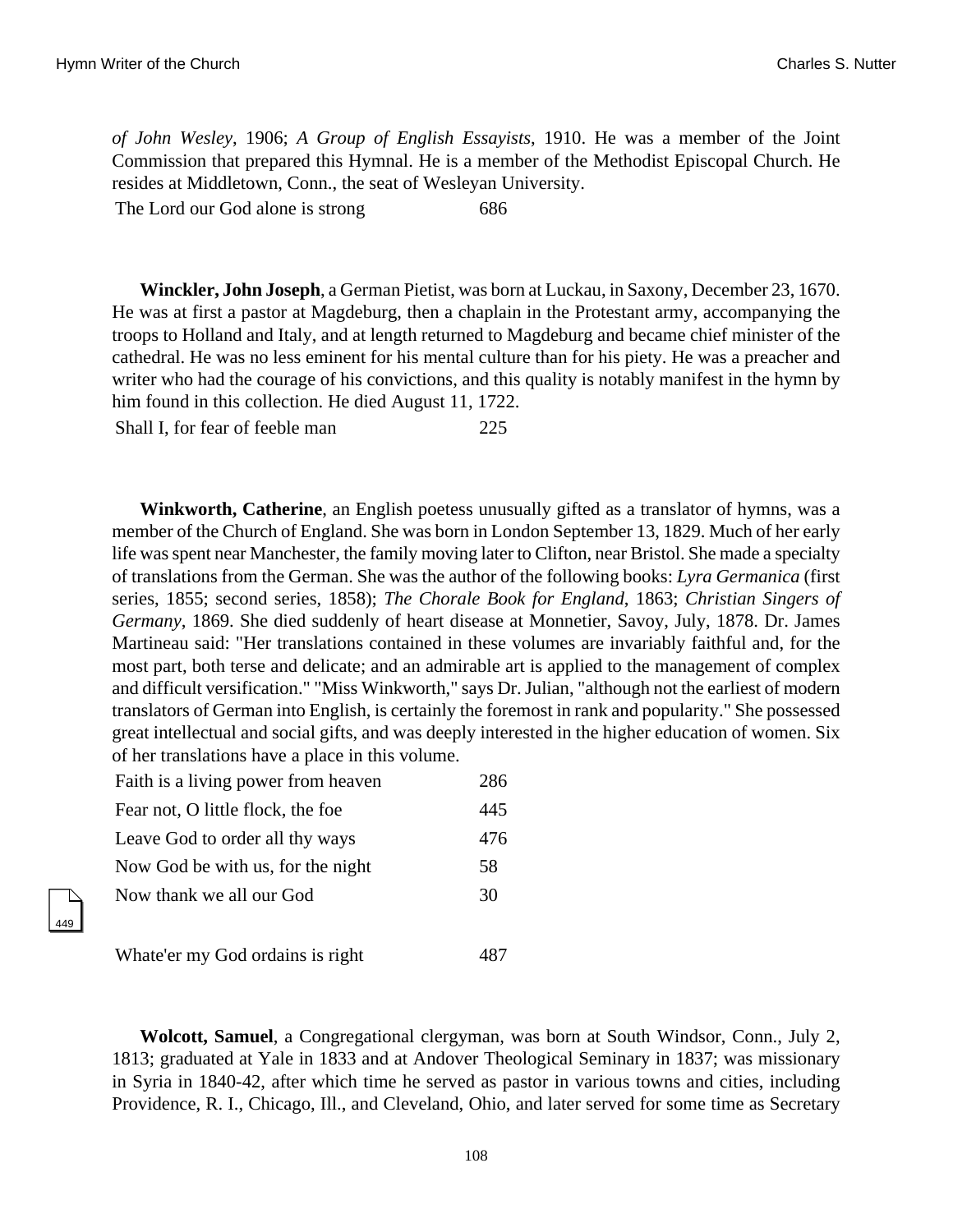of the Ohio Home Missionary Society. He then retired from active work, and died February 24, 1886. Although he did not begin writing hymns until late in life, he wrote altogether some two hundred hymns, about a dozen of which are found in modern Church hymnals. Christ for the world we sing 635

<span id="page-120-0"></span>**Woodhull, Alfred Alexander**, a physician, the son of Rev. George S. Woodhull, a Presbyterian minister, was born at Cranbury, N. J., March 25, 1810; graduated at Princeton in 1828, and soon after began the study of medicine. He received the degree of M.D. from the University of Pennsylvania. After a year as a resident physician in a hospital in Philadelphia, he began the practice of his profession at Marietta, Pa., removing in 1835 to Princeton, where within a year he contracted a fever which occasioned his death October 5, 1836. He was a member of the Presbyterian Church. Although but twenty-six years of age, he had so secured the confidence of his fellows, both as a Christian man and a skilled physician, that his death was greatly lamented.

<span id="page-120-1"></span>Great God of nations, now to thee  $706$ 

**Wordsworth, Christopher**, a bishop of the Church of England, was born October 30, 1807, at Lambeth, England, his father, Christopher Wordsworth, being rector of the parish. He distinguished himself in athletics as well as in scholarship at Winchester. Entering Trinity College, Cambridge, in 1826, he won numerous university honors, graduating in 1830, after which he served as fellow, lecturer, and public orator in the college. In 1836 he became Headmaster of Harrow School, working in the school during his incumbency a moral reform which filled many students in the school with enthusiastic admiration. He was appointed a canon of Westminster in 1844, which offee he continued to fill during the nineteen years of his residence in Berkshire as the rector of a quiet country parish, living four months of each year in London, as was made necessary by his canonry. He was appointed Bishop of Lincoln in 1869, which office he held for fifteen years, resigning only a few months before his death, March 20, 1885. He, was a nephew of the poet William Wordsworth, with whom his relations were most intimate. He was a voluminous author, among his works being a *Commentary on the Whole Bible* (1856-70), a *Church History* (1881-83), and a volume of hymns titled *The Holy Year*, 1862. "This last-named volume," says Prebendary Overton, in Julian's *Dictionary*, "contains hymns not only for every season of the Church's year, but for every phase of that season, as indicated in the *Book of Common Prayer*. Like the Wesleys, he looked upon hymns as a valuable means of stamping permanently upon the memory the great doctrines of the Christian Church. He held it to be the first duty of a hymn writer to teach sound doctrine, and thus to save souls." Of Bishop Wordsworth's one hundred and twenty-seven hymns, about fifty are in common use.

| 566 |
|-----|
| 613 |
| 77  |
| 68  |
| 692 |
|     |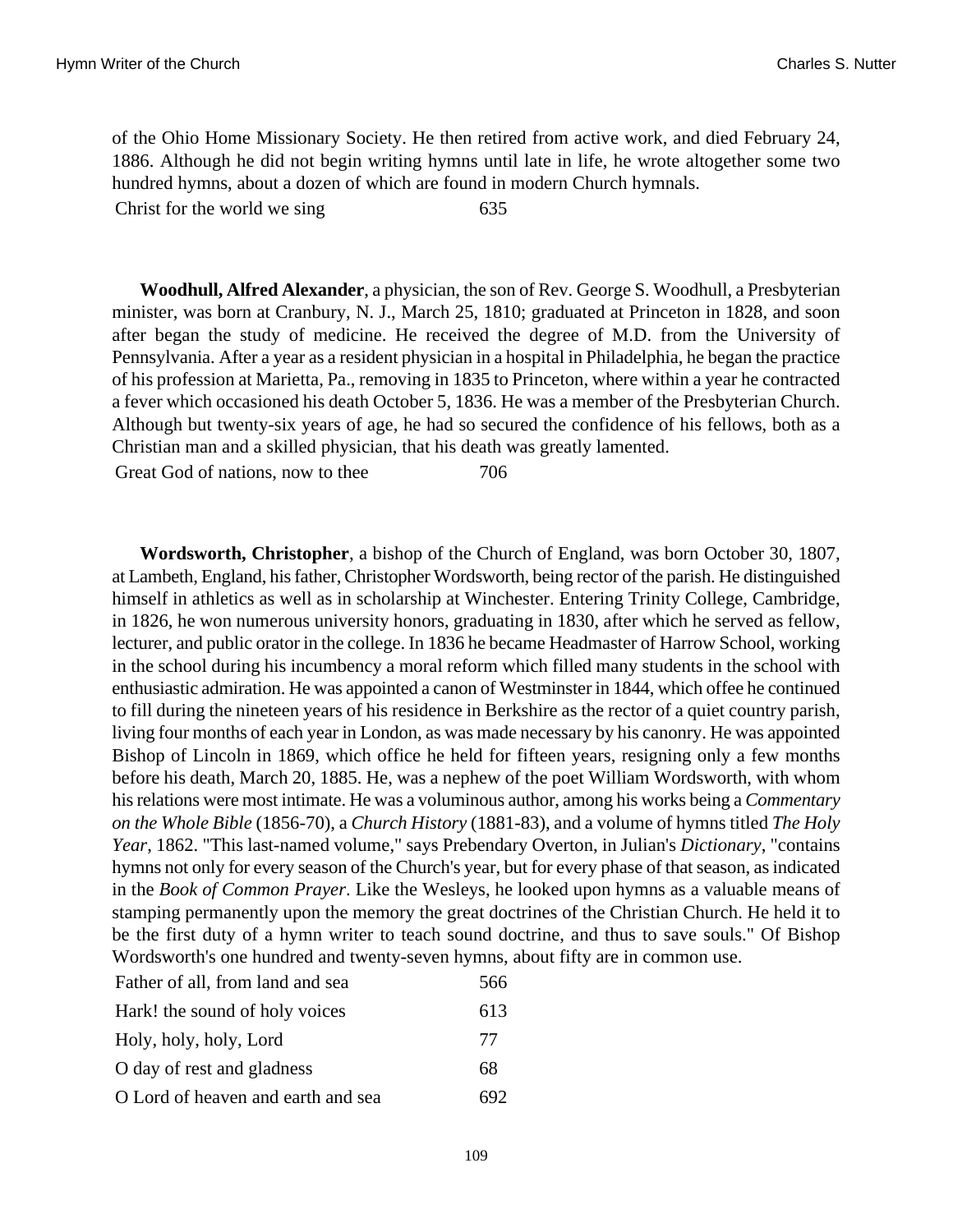The day is gently sinking to a close 61

<span id="page-121-0"></span>**Wreford, John Reynell**, an English Unitarian minister, was born December 12, 1800, at Barnstaple; educated at Manchester College, and in 1826 became pastor of a Church in Birmingham. In 1831, on account of the failure of his voice, he withdrew from the active work of the ministry and, in canjunction with Rev. Hugh Hutton, established a school at Edgbaston. He wrote a *History of Presbyterian Nonconformity in Birmingham*, 1832, and *Lays of Loyalty*, 1837. He contributed fifty-five hymns to Rev. J. R. Beard's *Collection*, 1837. His most popular and valuable hymn is the one given in this book. The last years of his life were spent in retirement at Bristol, where he died in 1891.

<span id="page-121-1"></span>Lord, while for all mankind we pray 701

<span id="page-121-3"></span>**Xavier, Francis**, a noted Jesuitic missionary of the Roman Catholic Church, was born of a noble family at the Castle of Xavier, near Pampeluna, in Spain, April 7, 1506. While at the University of Paris he came under the influence of Ignatius Loyola, the founder of the order of Jesuits. He was of an ardent and earnest religious temperament, full of zeal and courage. He was one of the greatest missionary spirits that ever lived, visiting India, Travancore, Ceylon, Malacca, Japan, and dying on his way to China December 22, 1552. He was in due time canonized by the Roman Catholic Church. While it is not certain that Xavier wrote the hymn here accredited to him, it must be said that the tradition that he wrote it is of long standing. Not only does Edward Caswall, the translator, accredit it to him, but both the editor and the assistant editor of Julian's *Dictionary* also decide in favor of his probable authorship. "The Latin form," says Mearns, "is probably by Xavier or by some German Jesuit." "This hymn," says Julian, "breathes Xavier's abnegation of self in every word, his spirit in every line."

<span id="page-121-2"></span>My God, I love thee not because 483

**Zinzendorf, Count Nicolaus Ludwig**, the founder of the religious community of Herrnhut and the apostle of the United Brethren, was born at Dresden May 26, 1700. It is not often that noble blood and worldly wealth are allied with true piety and missionary zeal. Such, however, was the case with Count Zinzendorf. Spener, the father of Pietism, was his godfather; and Franke, the founder of the famous Orphan House, in Halle, was for several years his tutor. In 1731 Zinzendorf resigned all public duties and devoted himself to missionary work. He traveled extensively on the Continent, in Great Britain, and in America, preaching "Christ, and him crucified," and organizing societies of Moravian brethren. [John Wesley](#page-115-0) is said to have been under obligation to Zinzendorf for some ideas on singing, organization of classes, and Church government. Zinzendorf was the author of some two thousand hymns. Many of them are of little worth, but a few are very valuable, full of gospel sweetness and holy fervor. He died at Herrnhut May 6, 1760.

I thirst, thou wounded Lamb of God 335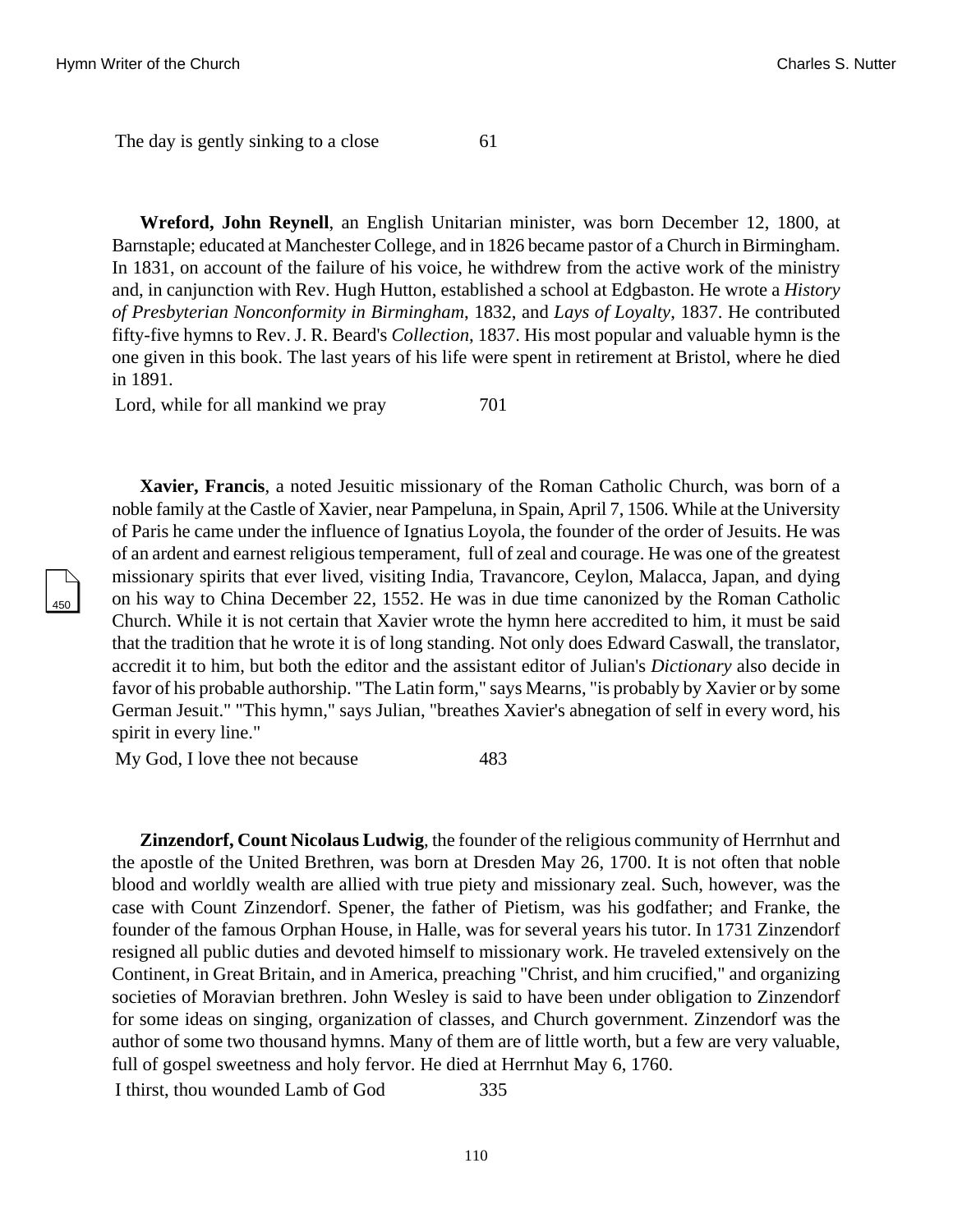| Jesus, thy blood and righteousness   | 148 |
|--------------------------------------|-----|
| O Thou, to whose all-searching sight | 359 |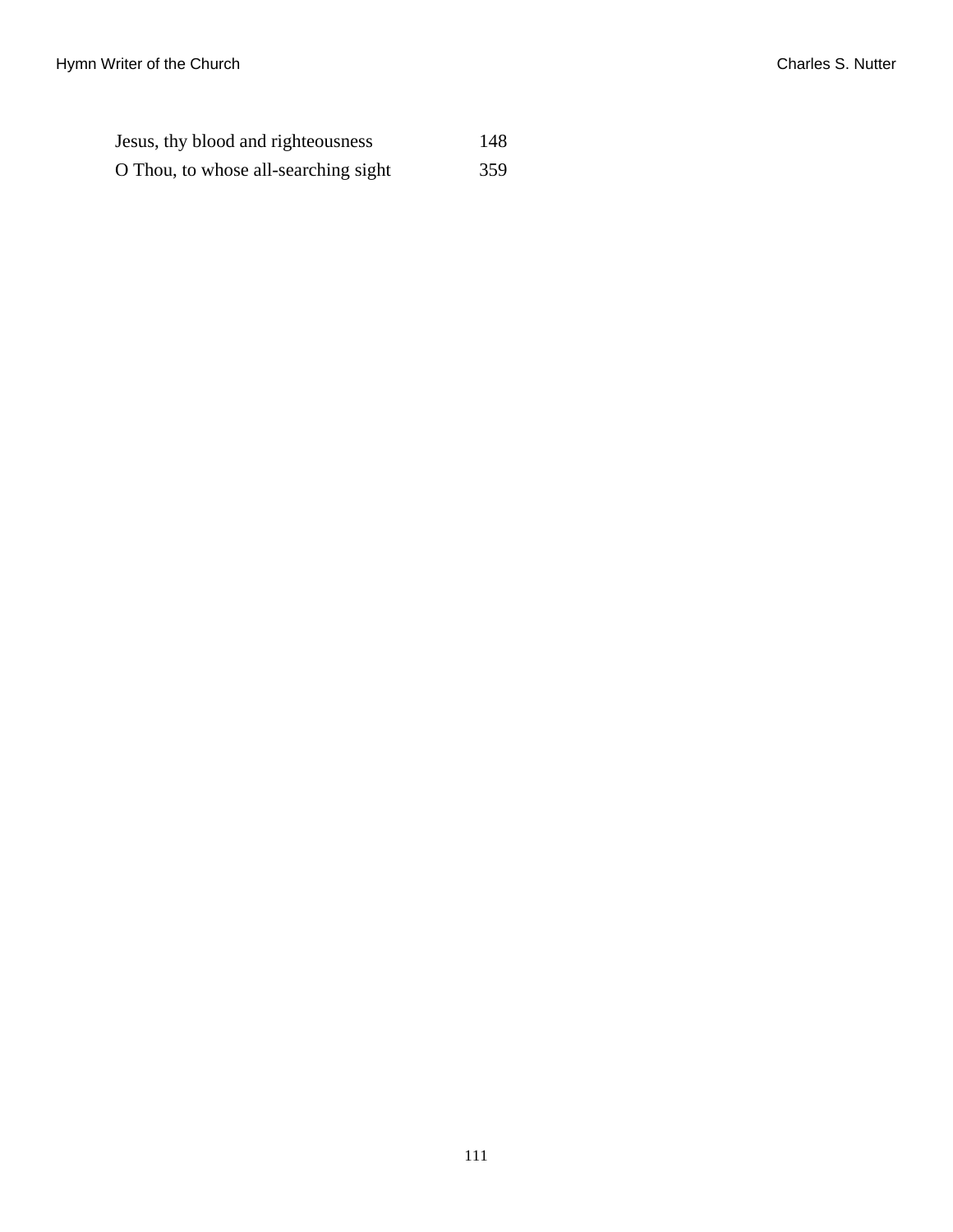## **Indexes**

## **Subject Index**

Adams, Sarah Flower, [Adams\\_S-p0.1](#page-13-0) Addison, Joseph, [AddisonJ-p0.1](#page-13-1) Alexander, Cecil Frances, [AlexandC-p0.1](#page-13-2) Alexander, James Waddell, [AlexandJ-p0.1](#page-14-0) Alford, Henry, [Alford\\_H-p0.1](#page-14-1) Amis, Lewis Randolph, [Amis\\_LR-p0.1](#page-14-2) Andrew of Crete, [Andrew\\_C-p0.1](#page-15-0) Anstice, Joseph, [AnsticeJ-p0.1](#page-15-1) Auber, Harriet, [Auber\\_H-p0.1](#page-15-2) Babcock, Maltbie Davenport, [BabcockM-p0.1](#page-15-3) Baker, Sir Henry Williams, [Baker\\_HW-p0.1](#page-16-0) Bakewell, John, [Bakewell-p0.1](#page-16-1) Barbauld, Anna Letitia, [Barbauld-p0.1](#page-16-2) Barber, Mary Ann Serrett, [Barber\\_M-p0.1](#page-17-0) Baring-Gould, Sabine, [BaringGd-p0.1](#page-17-1) Barton, Bernard, [Barton\\_B-p0.1](#page-17-2) Bateman, Henry, [BatemanH-p0.1](#page-18-0) Bathurst, William Hiley, [Bathurst-p0.1](#page-18-1) Baxter, Lydia, [Baxter\\_L-p0.1](#page-18-2) Baxter, Richard, [Baxter\\_R-p0.1](#page-19-0) Beddome, Benjamin, [BeddomeB-p0.1](#page-19-1) Bernard of Clairvaux, [BernClai-p0.1](#page-20-0) Bernard of Cluny, [BernClun-p0.1](#page-20-1) Berridge, John, [Berridge-p0.1](#page-21-0) Bethune, George Washington, [BethuneG-p0.1](#page-21-1) Bickersteth, Edward Henry, [Bickerst-p0.1](#page-21-2) Blacklock, Thomas, [Blacklok-p0.1](#page-22-0) Bode, John Ernest, [Bode\\_JE-p0.1](#page-22-1) Boehm, Anthony Wilhelm, [Boehm\\_AW-p0.1](#page-22-2) Bonar, Horatius, [Bonar\\_H-p0.1](#page-22-3) Bonar, Jane Catherine, [Bonar\\_JC-p0.1](#page-23-0) Borthwick, Jane, [Borthwik-p0.1](#page-23-1) Bourignon, Antoinette, [Bourign\\_A-p0.1](#page-23-2) Bourne, William St. Hill, [Bourne\\_W-p0.1](#page-24-0) Bowring, Sir John, [BowringJ-p0.1](#page-24-1) Brace, Seth Collins, [Brace\\_SC-p0.1](#page-25-0) Brady, Nicholas, [Brady\\_N-p0.1](#page-25-1)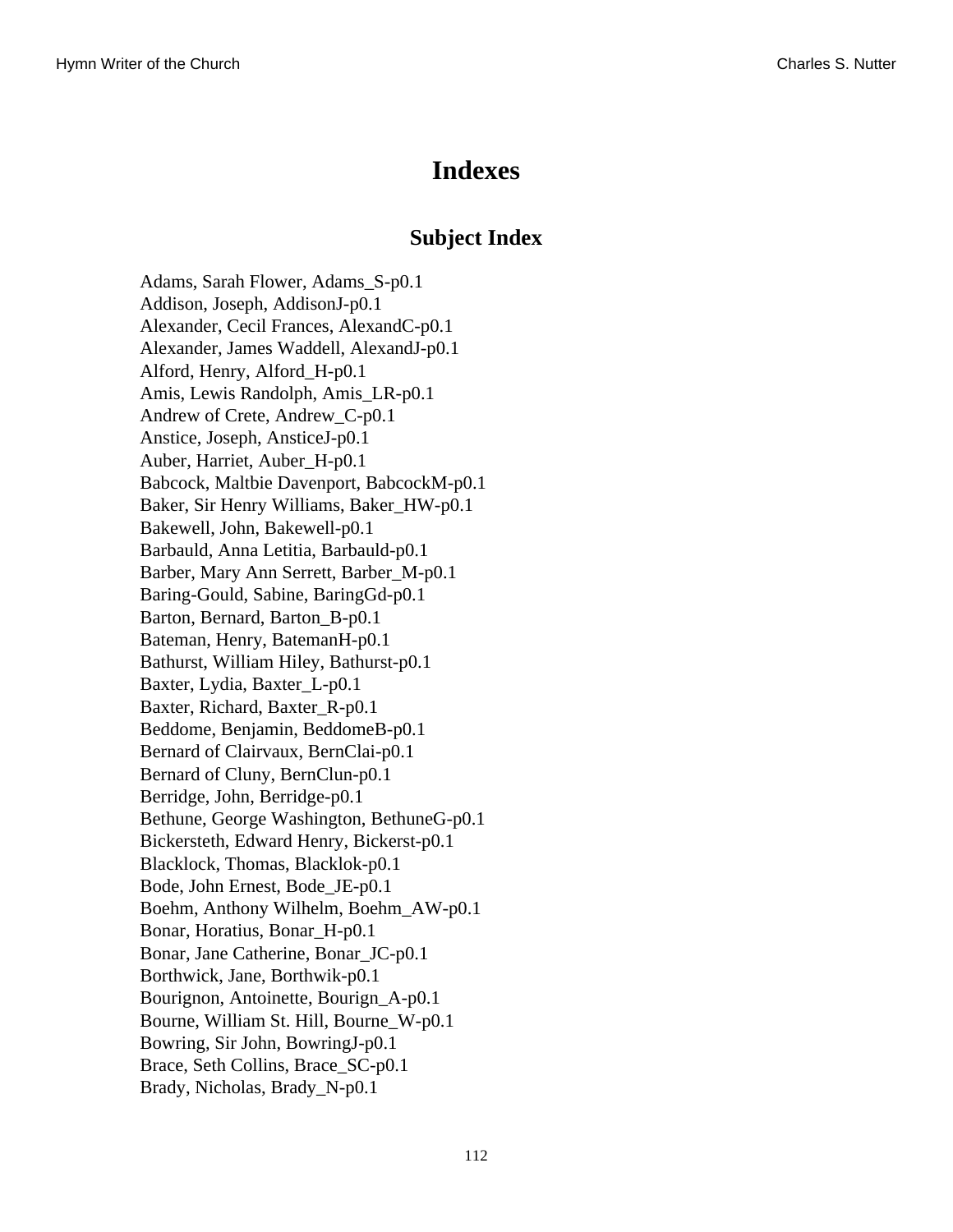Brewer, Leigh Richmond, [Brewer\\_L-p0.1](#page-25-2) Bridges, Matthew, [BridgesM-p0.1](#page-25-3) Bromehead, Joseph, [Bromehed-p0.1](#page-26-0) Brooks, Charles Timothy, [Brooks\\_C-p0.1](#page-26-1) Brooks, Phillips, [Brooks\\_P-p0.1](#page-26-2) Brown, Phoebe Hinsdale, [Brown\\_PH-p0.1](#page-26-3) Browne, Simon, [Browne\\_S-p0.1](#page-27-0) Browning, Elizabeth Barrett, [Browning-p0.1](#page-27-1) Bryant, William Cullen, [Bryant\\_W-p0.1](#page-28-0) Bulfinch, Stephen Greenleaf, [Bulfinch-p0.1](#page-28-1) Burleigh, William Henry, [Burleigh-p0.1](#page-28-2) Burns, James Drummond, [Burns\\_JD-p0.1](#page-29-0) Burton, Henry, [Burton\\_H-p0.1](#page-29-1) Campbell, Jane Montgomery, [CampbeJM-p0.1](#page-29-2) Campbell, Margaret Cockburn, [CampbeMC-p0.1](#page-29-3) Carney, Julia A., [Carney\\_J-p0.1](#page-30-0) Cary, Phoebe, [Cary\\_P-p0.1](#page-30-1) Caswall, Edward, [CaswallE-p0.1](#page-30-2) Cawood, John, [Cawood\\_J-p0.1](#page-31-0) Cennick, John, [CennickJ-p0.1](#page-31-1) Charles, Elizabeth Rundle, [CharlesE-p0.1](#page-32-0) Chorley, Henry Fothergill, [ChorleyH-p0.1](#page-32-1) Claudius, Matthias, [Claudius-p0.1](#page-32-2) Clement of Alexandria, [ClementA-p0.1](#page-33-1) Codner, Elizabeth, [Codner\\_E-p0.1](#page-33-2) Coghill, Annie Louisa, [CoghillA-p0.1](#page-33-3) Collyer, William Bengo, [CollyerW-p0.1](#page-33-0) Colquhoun, Frances Sara, [Colquhun-p0.1](#page-34-0) Conder, Josiah, [Conder\\_J-p0.1](#page-34-1) Copeland, Benjamin, [Copeland-p0.1](#page-35-0) Cotterill, Jane, [CotteriJ-p0.1](#page-35-1) Cotterill, Thomas, [CotteriT-p0.1](#page-35-2) Cowper, Frances Maria, [Cowper\\_F-p0.1](#page-36-0) Cowper, William, [Cowper\\_W-p0.1](#page-36-1) Cox, Christopher Christian, [Cox\\_ChCh-p0.1](#page-37-0) Cox, Samuel Keener, [Cox\\_SamK-p0.1](#page-37-1) Coxe, Arthur Cleveland, [Coxe\\_AC-p0.1](#page-37-2) Crewdson, Jane, [Crewdson-p0.1](#page-38-0) Croly, George, [Croly\\_G-p0.1](#page-38-1) Crosby, Fanny Jane, [Crosby\\_F-p0.1](#page-38-2) Cross, Ada Cambridge, [Cross\\_AC-p0.1](#page-39-0) Cummins, James John, [CumminsJ-p0.1](#page-39-1) Cutter, William, [Cutter\\_W-p0.1](#page-40-0) Davies, Samuel, [Davies\\_S-p0.1](#page-40-1)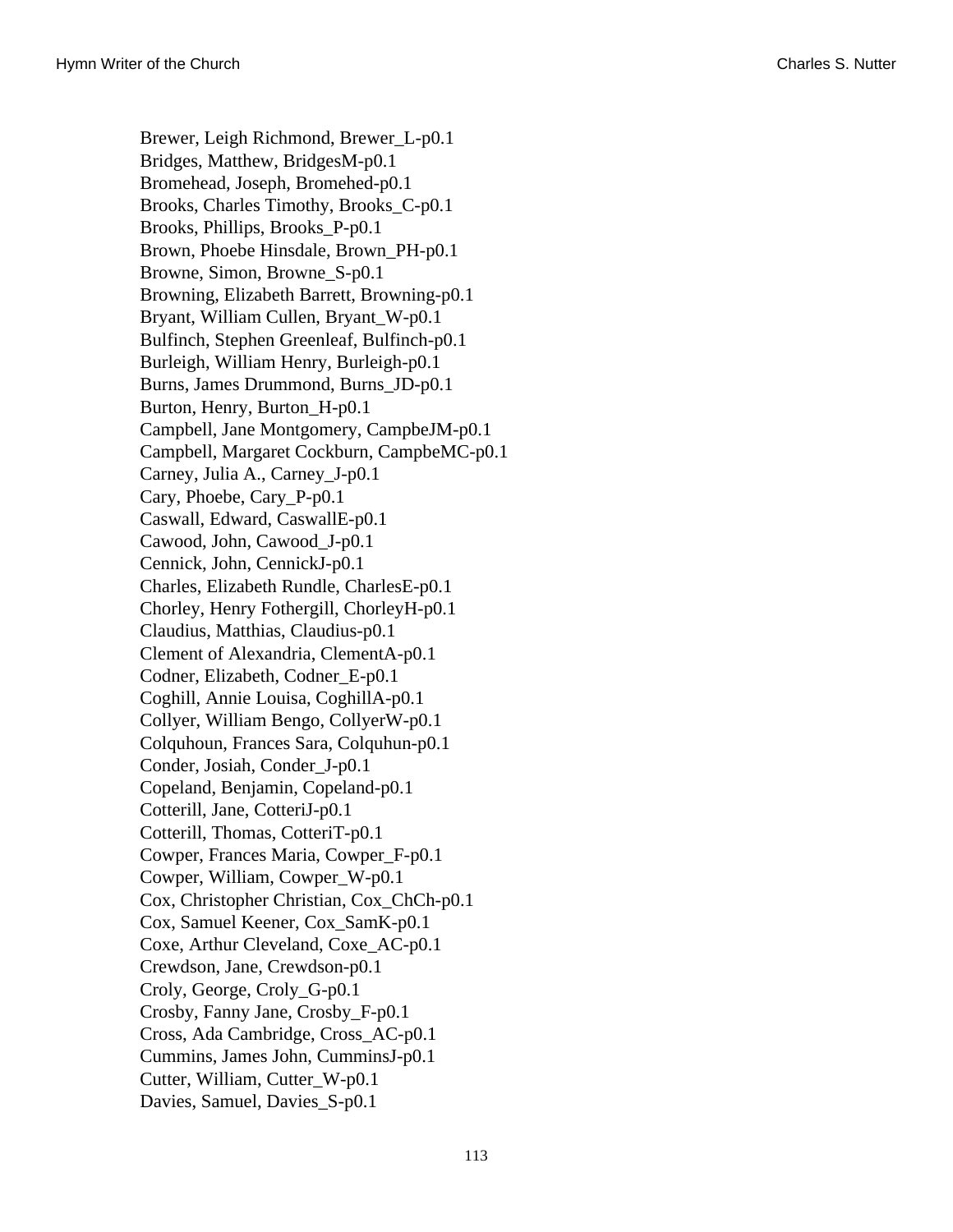Decius, Nicolaus, [Decius\\_N-p0.1](#page-40-2) Deems, Charles Force, [Deems\\_CF-p0.1](#page-40-3) Denny, Sir Edward, [Denny\\_E-p0.1](#page-41-0) Dessler, Wolfgang Christopher, [DesslerW-p0.1](#page-41-1) Dexter, Henry Martyn, [DexterHM-p0.1](#page-41-2) Dix, William Chatterton, [Dix\\_WC-p0.1](#page-41-3) Doane, George Washington, [Doane\\_GW-p0.1](#page-42-0) Doane, William Crosswell, [Doane\\_WC-p0.1](#page-42-1) Doddridge, Philip, [Doddridg-p0.1](#page-42-2) Dryden, John, [Dryden\\_J-p0.1](#page-44-0) Duffield, George, [Duffield-p0.1](#page-44-1) Dwight, John Sullivan, [DwightJS-p0.1](#page-44-2) Dwight, Timothy, [Dwight\\_T-p0.1](#page-44-3) Edmeston, James, [Edmeston-p0.1](#page-45-0) Ela, David Hough, [Ela\\_DH-p0.1](#page-45-1) Ellerton, John, [Ellerton-p0.1](#page-45-2) Elliott, Charlotte, [ElliottC-p0.1](#page-46-0) Elliott, Emily Elizabeth Steele, [ElliottE-p0.1](#page-46-1) Esling, Catherine Harbison, [EslingC-p0.1](#page-47-0) Evans, William Edwin, [Evans\\_WE-p0.1](#page-47-1) Everest, Charles William, [EverestC-p0.1](#page-47-2) Faber, Frederick William, [Faber\\_FW-p0.1](#page-47-3) Fabricius, Jacob, [Fabricis-p0.1](#page-48-0) Farrar, Frederick William, [FarrarFW-p0.1](#page-48-1) Fawcett, John, [FawcettJ-p0.1](#page-49-0) Findlater, Sarah Borthwick, [Findlatr-p0.1](#page-49-1) Fortunatus, Venantius, [Fortunats-p0.1](#page-49-2) Francis, Benjamin, [FrancisB-p0.1](#page-49-3) Freckelton, Thomas Wesley, [Freckelt-p0.1](#page-50-0) Gerhardt, Paul, [Gerhardt-p0.1](#page-50-1) Gibbons, Thomas, [GibbonsT-p0.1](#page-51-0) Gilder, Richard Watson, [GilderRW-p0.1](#page-51-1) Gill, Thomas Hornblower, [Gill\\_TH-p0.1](#page-51-2) Gilman, Samuel, [Gilman\\_S-p0.1](#page-51-3) Gilmore, Joseph Henry, [GilmoreJ-p0.1](#page-52-0) Gladden, Washington, [GladdenW-p0.1](#page-52-1) Goode, William, [Goode\\_W-p0.1](#page-53-0) Grant, Robert, [Grant\\_R-p0.1](#page-53-1) Greg, Samuel, [Greg\\_S-p0.1](#page-53-2) Grigg, Joseph, [Grigg\\_J-p0.1](#page-53-3) Gurney, Dorothy Frances, [Gurney\\_D-p0.1](#page-54-0) Gustavus Adolphus, [Gustavus-p0.1](#page-54-1) Guyon, Jeanne Marie Bouvier de la Motte, [Guyon\\_JM-p0.1](#page-54-2) Hall, Christopher Newman, [Hall\\_CN-p0.1](#page-55-0)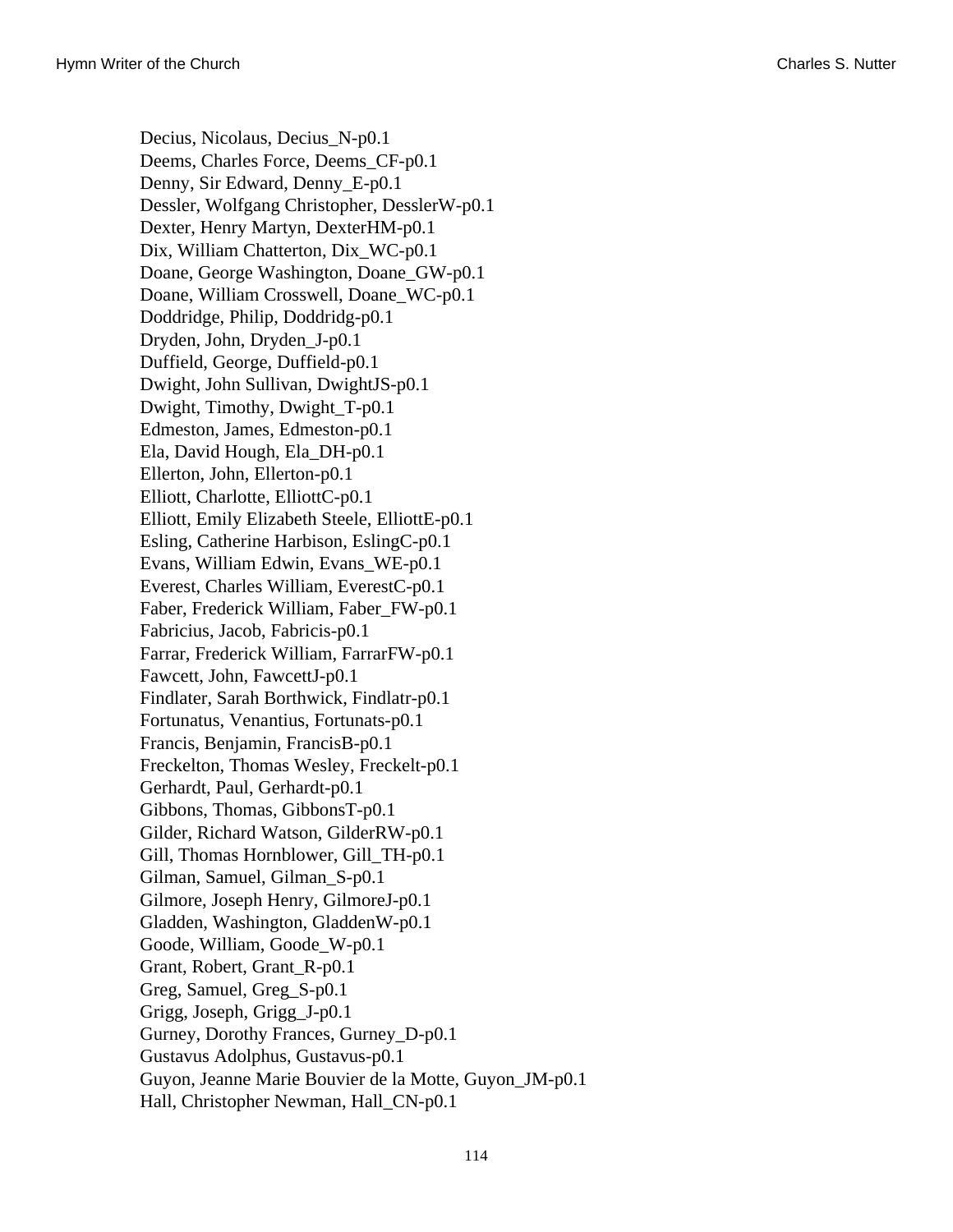Hammond, William, [HammondW-p0.1](#page-55-1) Hankey, Katherine, [Hankey\\_K-p0.1](#page-55-2) Hart, Joseph, [Hart\\_Jos-p0.1](#page-56-0) Hastings, Thomas, [HastingT-p0.1](#page-56-1) Hatch, Edwin, [Hatch\\_Ed-p0.1](#page-57-0) Hatfield, Edwin Francis, [Hatfield-p0.1](#page-57-1) Havergal, Frances Ridley, [HaverglF-p0.1](#page-57-2) Haweis, Hugh Reginald, [Haweis\\_H-p0.1](#page-58-0) Hawker, Robert, [Hawker\\_R-p0.1](#page-58-1) Hawks, Annie Sherwood, [Hawks\\_AS-p0.1](#page-58-2) Hay, John, [Hay\\_John-p0.1](#page-59-0) Hayward, [Hayward-p0.1](#page-59-1) Hearn, Marianne, [Hearn\\_M-p0.1](#page-59-2) Heath, George, [Heath\\_G-p0.1](#page-60-0) Heber, Reginald, [Heber\\_R-p0.1](#page-60-1) Hedge, Frederick Henry, [Hedge\\_FH-p0.1](#page-60-2) Herbert, George, [HerbertG-p0.1](#page-61-0) Herbert, Petrus, [HerbertP-p0.1](#page-61-1) Holden, Oliver, [Holden\\_O-p0.1](#page-61-2) Holland, Josiah Gilbert, [HollandJ-p0.1](#page-61-3) Holmes, Oliver Wendell, [Holmes\\_O-p0.1](#page-62-0) Hopper, Edward, [Hopper\\_E-p0.1](#page-62-1) Hopps, John Page, [Hopps\\_JP-p0.1](#page-62-2) Hosmer, Frederick Lucian, [Hosmer\\_F-p0.1](#page-62-3) Hoss, Elijah Embree, [Hoss\\_EE-p0.1](#page-63-0) How, William Walsham, [How\\_WW-p0.1](#page-63-1) Hunter, William, [Hunter\\_W-p0.1](#page-63-2) Hutton, Frances A., [HuttonFA-p0.1](#page-64-0) Ingemann, Bernhardt Severin, [Ingemann-p0.1](#page-64-1) Irons, William Josiah, [Irons\\_WJ-p0.1](#page-64-2) Jacobi, John Christian, [JacobiJC-p0.1](#page-64-3) Jacopone da Todi, [Jacopone-p0.1](#page-65-0) John of Damascus, [John\\_Dam-p0.1](#page-65-1) Johnson, E., [JohnsonE-p0.1](#page-65-2) Johnson, Samuel, [JohnsonS-p0.1](#page-65-3) Jones, Edmund, [Jones\\_Ed-p0.1](#page-66-0) Julian, John, [Julian\\_J-p0.1](#page-66-1) Keble, John, [Keble\\_J-p0.1](#page-66-2) Keen, R., [Keen\\_R-p0.1](#page-67-0) Kelly, Thomas, [Kelly\\_T-p0.1](#page-67-1) Ken, Thomas, [Ken\\_Th-p0.1](#page-68-0) Kethe, William, [Kethe\\_W-p0.1](#page-68-1) Kimball, Harriet McEwen, [KimballH-p0.1](#page-68-2) Kipling, Rudyard, [KiplingR-p0.1](#page-69-0)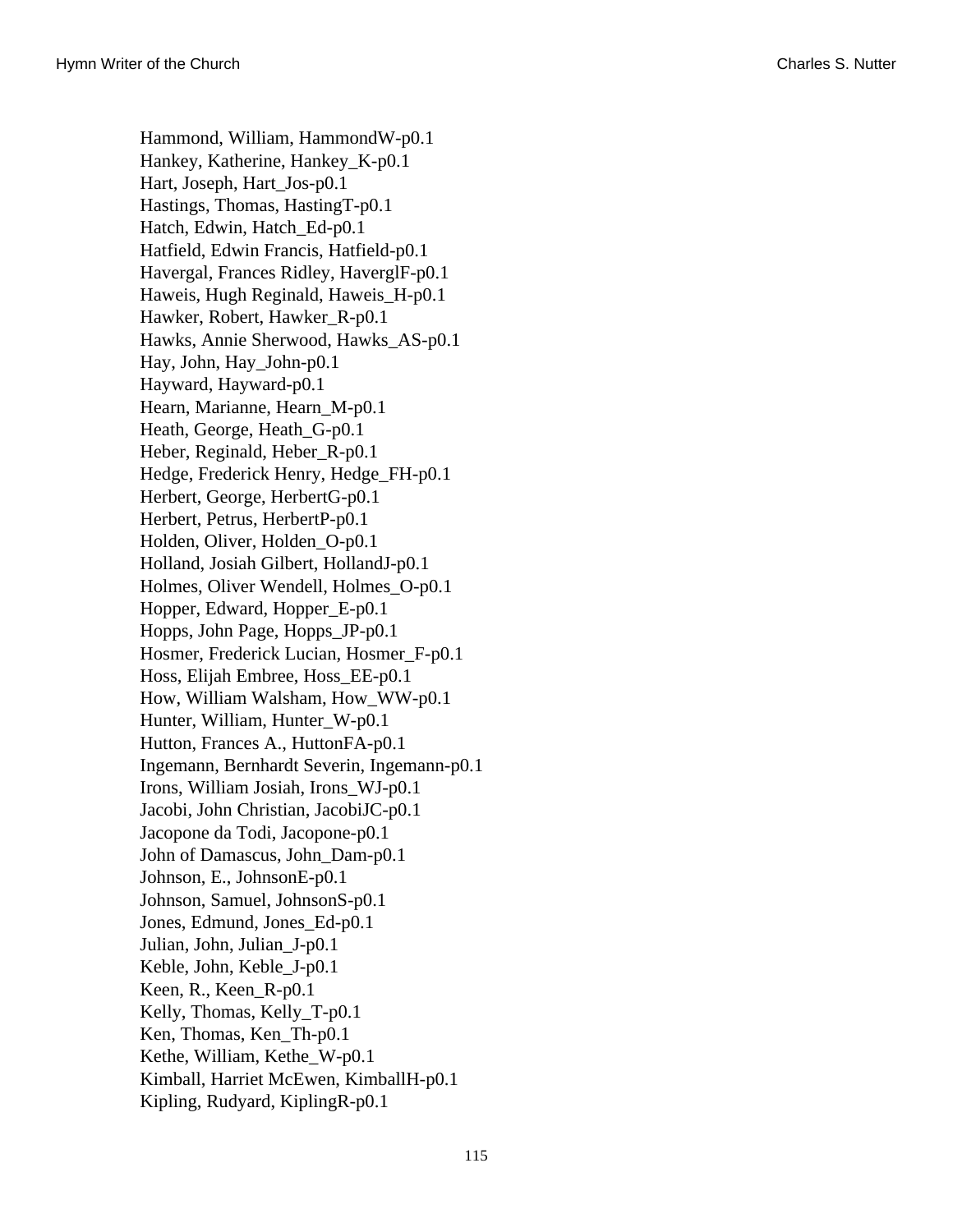Lanier, Sidney, [Lanier\\_S-p0.1](#page-69-1) Lathbury, Mary Artemisia, [LathburyM-p0.1](#page-69-2) Leeson, Jane Elizabeth, [LeesonJE-p0.1](#page-70-0) Lloyd, William Freeman, [Lloyd\\_WF-p0.1](#page-70-1) Longfellow, Samuel, [LongfelS-p0.1](#page-70-2) Luke, Jemima Thompson, [Luke\\_JT-p0.1](#page-71-0) Luther, Martin, [Luther\\_M-p0.1](#page-71-1) Lynch, Thomas Toke, [Lynch\\_TT-p0.1](#page-71-2) Lyte, Henry Francis, [Lyte\\_HF-p0.1](#page-72-0) Macduff, John Ross, [MacduffJ-p0.1](#page-73-0) Mackay, Margaret, [Mackay\\_M-p0.1](#page-73-1) Macleod, Norman, [MacleodN-p0.1](#page-73-2) Madan, Martin, [Madan\\_M-p0.1](#page-73-3) Malan, Henri Abraham Caesar, [Malan\\_HA-p0.1](#page-74-0) March, Daniel, [March\\_D-p0.1](#page-74-1) Marcy, Elizabeth Eunice, [Marcy\\_EE-p0.1](#page-74-2) Marriott, John, [MarriotJ-p0.1](#page-74-3) Marsden, Joshua, [MarsdenJ-p0.1](#page-74-4) Mason, John, [Mason\\_J-p0.1](#page-75-0) Massie, Richard, [Massie\\_R-p0.1](#page-75-1) Matheson, George, [Matheson-p0.1](#page-75-2) McDonald, William, [McDonalW-p0.1](#page-76-0) Medley, Samuel, [Medley\\_S-p0.1](#page-76-1) Messenger, John Alexander, [Messengr-p0.1](#page-76-2) Midlane, Albert, [MidlaneA-p0.1](#page-76-3) Miller, Emily Huntington, [Miller\\_E-p0.1](#page-77-0) Mills, Henry, [Mills\\_H-p0.1](#page-77-1) Milman, Henry Hart, [MilmanHH-p0.1](#page-78-0) Milton, John, [Milton\\_J-p0.1](#page-78-1) Mohr, Joseph, [Mohr\\_J-p0.1](#page-78-2) Monod, Theodore, [Monod\\_T-p0.1](#page-78-3) Monsen, John Samuel Bewley, [MonsenJS-p0.1](#page-79-0) Montgomery, James, [Montgomr-p0.1](#page-79-1) Moore, Thomas, [Moore\\_T-p0.1](#page-80-0) Mote, Edward, [Mote\\_Ed-p0.1](#page-80-1) Moultrie, Gerard, [MoultriG-p0.1](#page-81-0) Muhlenberg, William Augustus, [Muhlenbg-p0.1](#page-81-1) Neale, John Mason, [Neale\\_JM-p0.1](#page-81-2) Needham, John, [NeedhamJ-p0.1](#page-82-0) Neumark, Georg, [NeumarkG-p0.1](#page-82-1) Newman, John Henry, [NewmanJH-p0.1](#page-82-2) Newton, John, [Newton\\_J-p0.1](#page-83-0) Noel, Gerard Thomas, [Noel\\_GT-p0.1](#page-84-0) North, Frank Mason, [North\\_FM-p0.1](#page-84-1)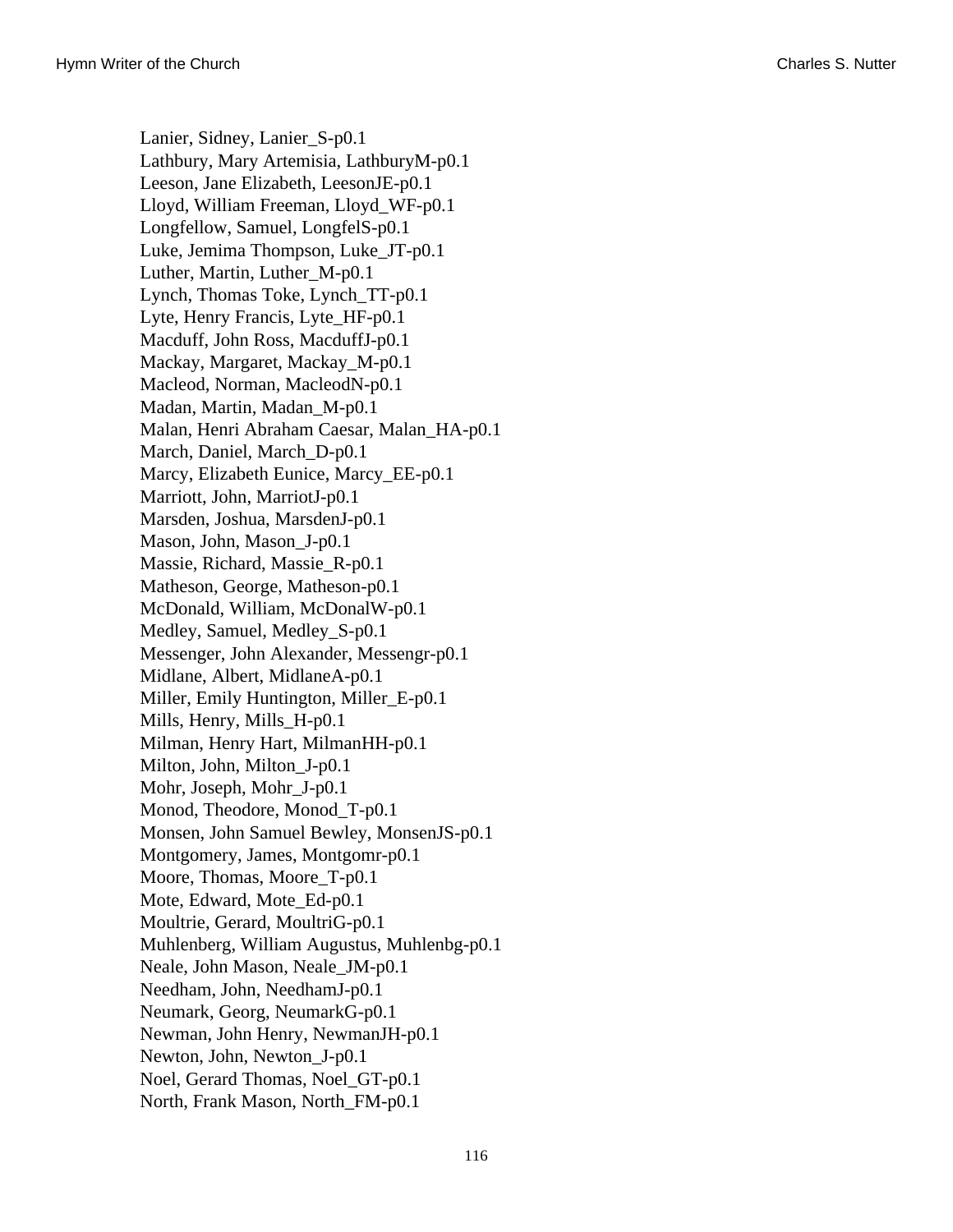Olivers, Thomas, [OliversT-p0.1](#page-84-2) Palmer, Ray, [Palmer\\_R-p0.1](#page-85-0) Park, Roswell, [Park\\_R-p0.1](#page-85-1) Perronet, Edward, [Perronet-p0.1](#page-86-0) Phelps, Sylvanus Dryden, [Phelps\\_S-p0.1](#page-86-1) Pierpoint, Folliott Sanford, [Pierpoin-p0.1](#page-86-2) Pierpont, John, [Pierpont-p0.1](#page-86-3) Plumptree, Edward Hayes, [Plumptre-p0.1](#page-87-0) Pott, Francis, [Pott\\_F-p0.1](#page-87-1) Potter, Thomas Joseph, [PotterTJ-p0.1](#page-87-2) Prentiss, Elizabeth Payson, [Prentiss-p0.1](#page-87-3) Procter, Adelaide Anne, [ProcterA-p0.1](#page-88-0) Prynne, George Rundle, [PrynneGR-p0.1](#page-88-1) Rabanus Maurus, [RabanusM-p0.1](#page-88-2) Rankin, Jeremiah Eames, [RankinJE-p0.1](#page-88-3) Rawson, George, [Rawson\\_G-p0.1](#page-89-0) Reed, Andrew, [Reed\\_And-p0.1](#page-89-1) Rice, Caroline Laura, [Rice\\_CL-p0.1](#page-89-2) Richter, Christian Frederic, [RichterC-p0.1](#page-90-0) Rinkart, Martin, [RinkartM-p0.1](#page-90-1) Robert IX., [RobertIX-p0.1](#page-90-2) Roberts, Daniel C., [RobertsD-p0.1](#page-90-3) Robinson, George, [RobinsnG-p0.1](#page-91-0) Robinson, Richard Hayes, [RobnsnRH-p0.1](#page-91-1) Robinson, Robert, [RobinsnR-p0.1](#page-91-2) Rodigast, Samuel, [Rodigast-p0.1](#page-91-3) Roscoe, William, [Roscoe\\_W-p0.1](#page-92-0) Rothe, Johann Andreas, [Rothe\\_JA-p0.1](#page-92-1) Scheffler, Johann Angelus, [Schefflr-p0.1](#page-92-2) Schmolke, Benjamin, [Schmolke-p0.1](#page-92-3) Scott, Sir Walter, [Scott\\_W-p0.1](#page-93-0) Scott, Thomas, [Scott\\_T-p0.1](#page-93-1) Scriven, Joseph, [ScrivenJ-p0.1](#page-93-2) Seagrave, Robert, [SeagravR-p0.1](#page-93-3) Sears, Edward Hamilton, [Sears\\_EH-p0.1](#page-94-0) Seymour, Aaron Crossley Hobart, [SeymourA-p0.1](#page-94-1) Shepherd, Thomas, [ShephrdT-p0.1](#page-94-2) Shurtleff, Ernest Warburton, [Shurtlef-p0.1](#page-94-3) Singleton, Robert Corbet, [SingltnR-p0.1](#page-95-0) Slade, Mary B. C., [Slade\\_NB-p0.1](#page-95-1) Smith, Samuel Francis, [Smith\\_SF-p0.1](#page-95-2) Spangenberg, Augustus Gottlieb, [Spangnbg-p0.1](#page-96-0) Spitta, Carl Johann Philipp, [SpittaCJ-p0.1](#page-96-1) Stanley, Arthur Penrhyn, [StanleyA-p0.1](#page-96-2)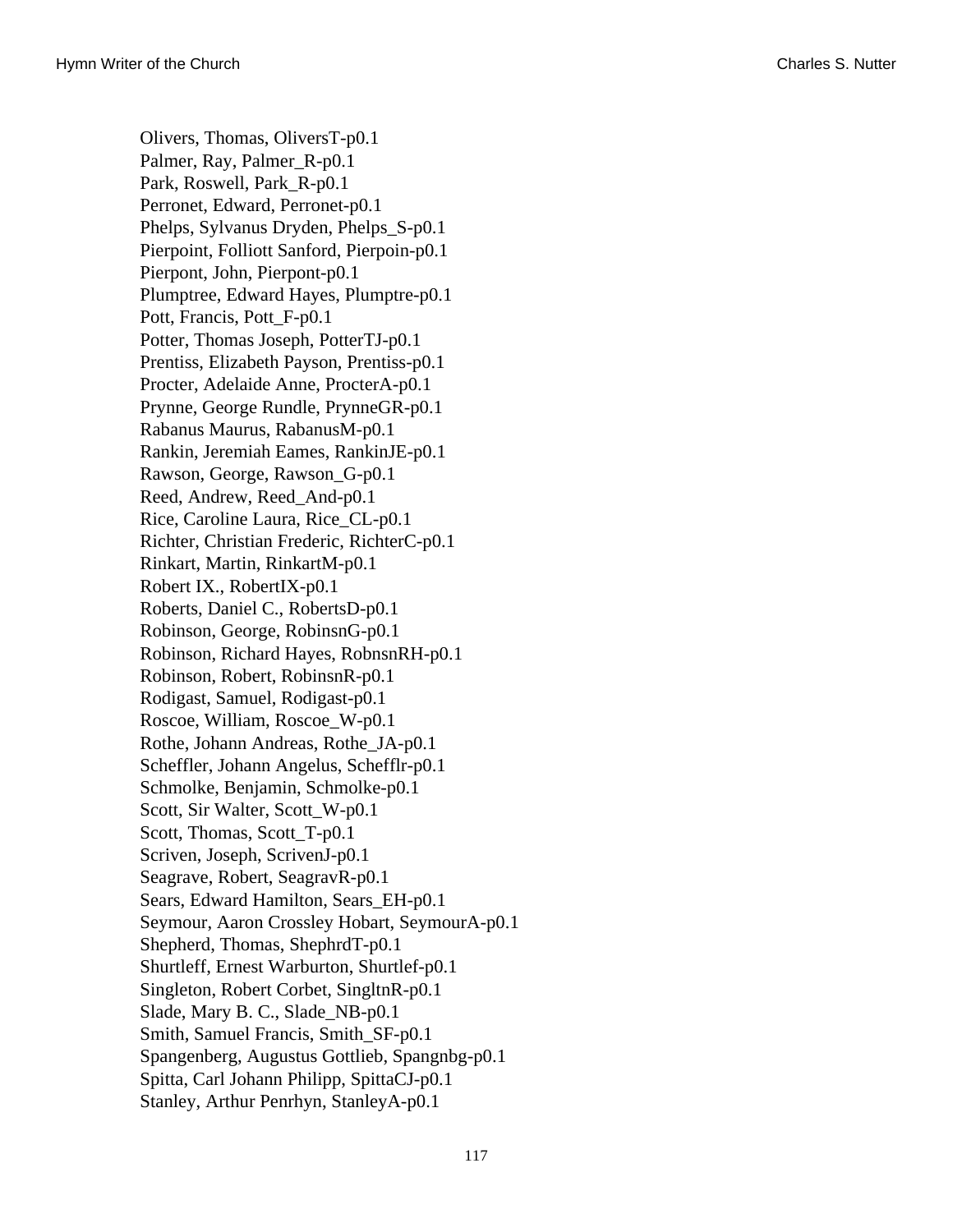Steele, Anne, [Steele\\_A-p0.1](#page-97-0) Stennett, Joseph, [StennetJ-p0.1](#page-97-1) Stennett, Samuel, [StennetS-p0.1](#page-97-2) Stockton, John Hart, [StocktnJ-p0.1](#page-98-0) Stone, Samuel John, [Stone\\_SJ-p0.1](#page-98-1) Stowe, Harriet Beecher, [Stowe\\_HB-p0.1](#page-98-2) Stowell, Hugh, [StowellH-p0.1](#page-98-3) Stratton, Lovie Ricker, [StrattnL-p0.1](#page-99-0) Strong, Nathan, [Strong\\_N-p0.1](#page-99-1) Stryker, Melancthon Woolsey, [StrykerM-p0.1](#page-99-2) Swain, Joseph, [Swain\\_J-p0.1](#page-99-3) Tappan, William Brigham, [TappanWB-p0.1](#page-100-0) Tate, Nahum, [Tate\\_Nah-p0.1](#page-100-1) Taylor, Thomas Rawson, [TaylorTR-p0.1](#page-100-2) Tennyson, Alfred, [TennysnA-p0.1](#page-101-0) Tersteegen, Gerhard, [Terstegn-p0.1](#page-101-1) Theodulph, [Theodulf-p0.1](#page-101-2) Thomas of Celano, [Thomas\\_C-p0.1](#page-101-3) Thomson, Mary Ann, [ThomsonM-p0.1](#page-102-0) Thring, Godfrey, [Thring\\_G-p0.1](#page-102-1) Toplady, Augustus Montague, [TopladyA-p0.1](#page-103-0) Tuttiett, Lawrence, [TuttietL-p0.1](#page-103-1) Twells, Henry, [Twells\\_H-p0.1](#page-103-2) Unknown, [Unknown-p0.1](#page-104-0) Van Alstyne, Mrs. Fanny Crosby, [VanAlstn-p0.1](#page-105-0) Vokes, Mrs., [Vokes-p0.1](#page-105-1) Walford, William W., [WalfordW-p0.1](#page-105-2) Ware, Henry, [Ware\\_Hen-p0.1](#page-106-0) Waring, Anna Laetitia, [WaringAL-p0.1](#page-106-1) Warner, Anna Bartlett, [WarnerAB-p0.1](#page-107-1) Warren, Willis Fairfield, [WarrenWF-p0.1](#page-107-2) Waterbury, Jared Bell, [Watrbury-p0.1](#page-107-3) Watts, Isaac, [Watts\\_I-p0.1](#page-107-0) Wells, Marcus Morris, [Wells\\_MM-p0.1](#page-110-1) Wesley, Charles, [Wesley\\_C-p0.1](#page-110-0) Wesley, John, [Wesley\\_J-p0.1](#page-115-0) Wesley, Samuel, [Wesley\\_S-p0.1](#page-116-0) West, Robert Athow, [West\\_RA-p0.1](#page-116-1) White, Henry Kirke, [White\\_HK-p0.1](#page-116-2) Whittier, John Greenleaf, [Whittier-p0.1](#page-117-0) Williams, Helen Maria, [WilliamH-p0.1](#page-118-0) Williams, William, [WilliamW-p0.1](#page-118-1) Willis, Nathaniel Parker, [WillisNP-p0.1](#page-118-2) Winchester, Caleb Thomas, [WinchstC-p0.1](#page-118-3)